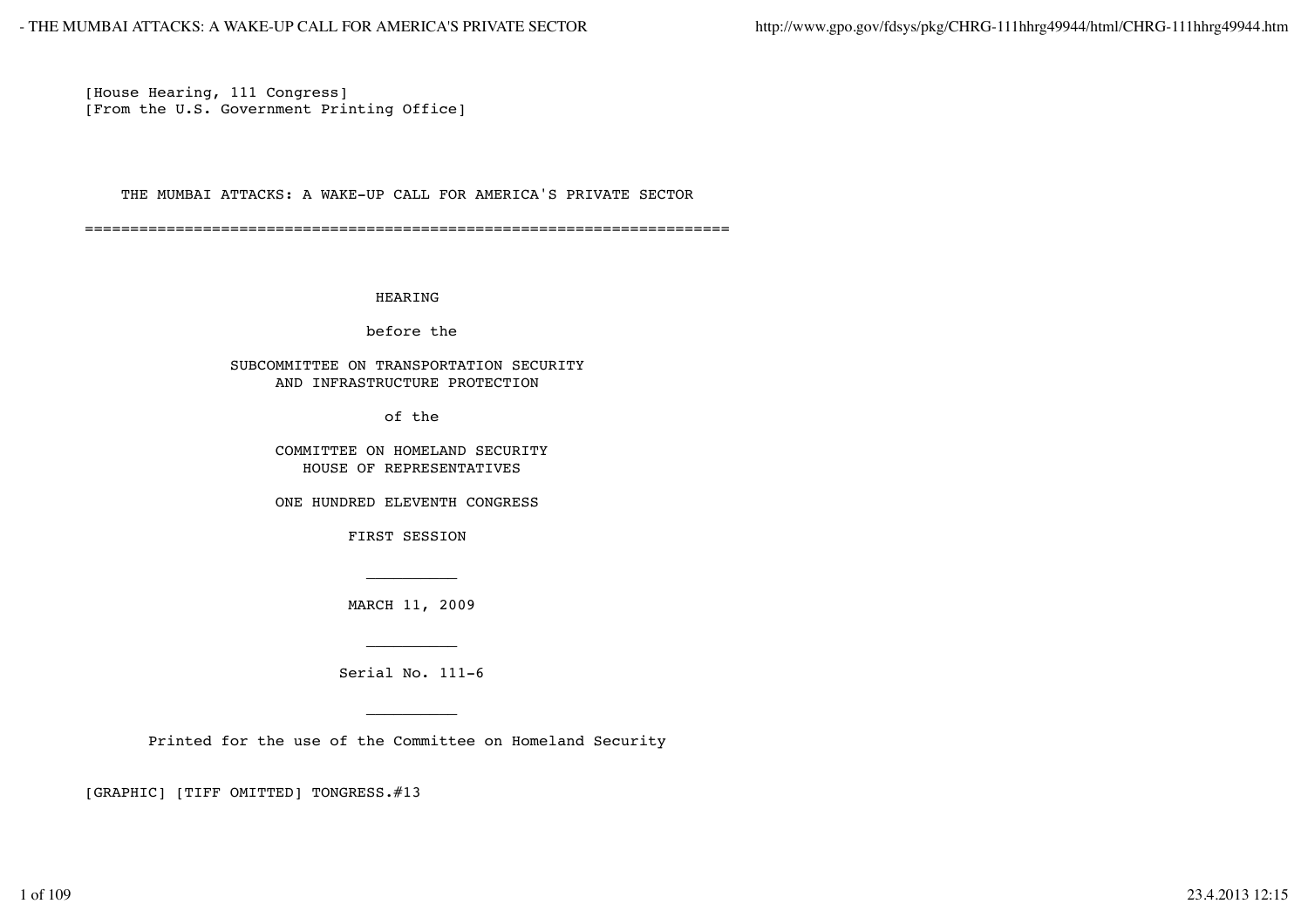\_\_\_\_\_\_\_\_\_\_

 Available via the World Wide Web: http://www.gpoaccess.gov/congress/ index.html

 U.S. GOVERNMENT PRINTING OFFICE 49-944 WASHINGTON : 2009

-----------------------------------------------------------------------

For sale by the Superintendent of Documents, U.S. Government Printing Office Internet: bookstore.gpo.gov Phone: toll free (866) 512-1800; DC area (202) 512-1800 Fax: (202) 512-2104 Mail: Stop IDCC, Washington, DC 20402-0001

### COMMITTEE ON HOMELAND SECURITY

| Bennie G. Thompson, Mississippi, Chairman |                               |
|-------------------------------------------|-------------------------------|
| Loretta Sanchez, California               | Peter T. King, New York       |
| Jane Harman, California                   | Lamar Smith, Texas            |
| Peter A. DeFazio, Oregon                  | Mark E. Souder, Indiana       |
| Eleanor Holmes Norton, District of        | Daniel E. Lungren, California |
| Columbia                                  | Mike Rogers, Alabama          |
| Zoe Lofgren, California                   | Michael T. McCaul, Texas      |
| Sheila Jackson Lee, Texas                 | Charles W. Dent, Pennsylvania |
| Henry Cuellar, Texas                      | Gus M. Bilirakis, Florida     |
| Christopher P. Carney, Pennsylvania       | Paul C. Broun, Georgia        |
| Yvette D. Clarke, New York                | Candice S. Miller, Michigan   |
| Laura Richardson, California              | Pete Olson, Texas             |
| Ann Kirkpatrick, Arizona                  | Anh ``Joseph'' Cao, Louisiana |
| Ben Ray Lujan, New Mexico                 | Steve Austria, Ohio           |
| Bill Pascrell, Jr., New Jersey            |                               |
| Emanuel Cleaver, Missouri                 |                               |
| Al Green, Texas                           |                               |
| James A. Himes, Connecticut               |                               |
| Mary Jo Kilroy, Ohio                      |                               |
| Eric J.J. Massa, New York                 |                               |
| Dina Titus, Nevada                        |                               |
| Vacancy                                   |                               |
| I. Lanier Avant, Staff Director           |                               |
| Rosaline Cohen, Chief Counsel             |                               |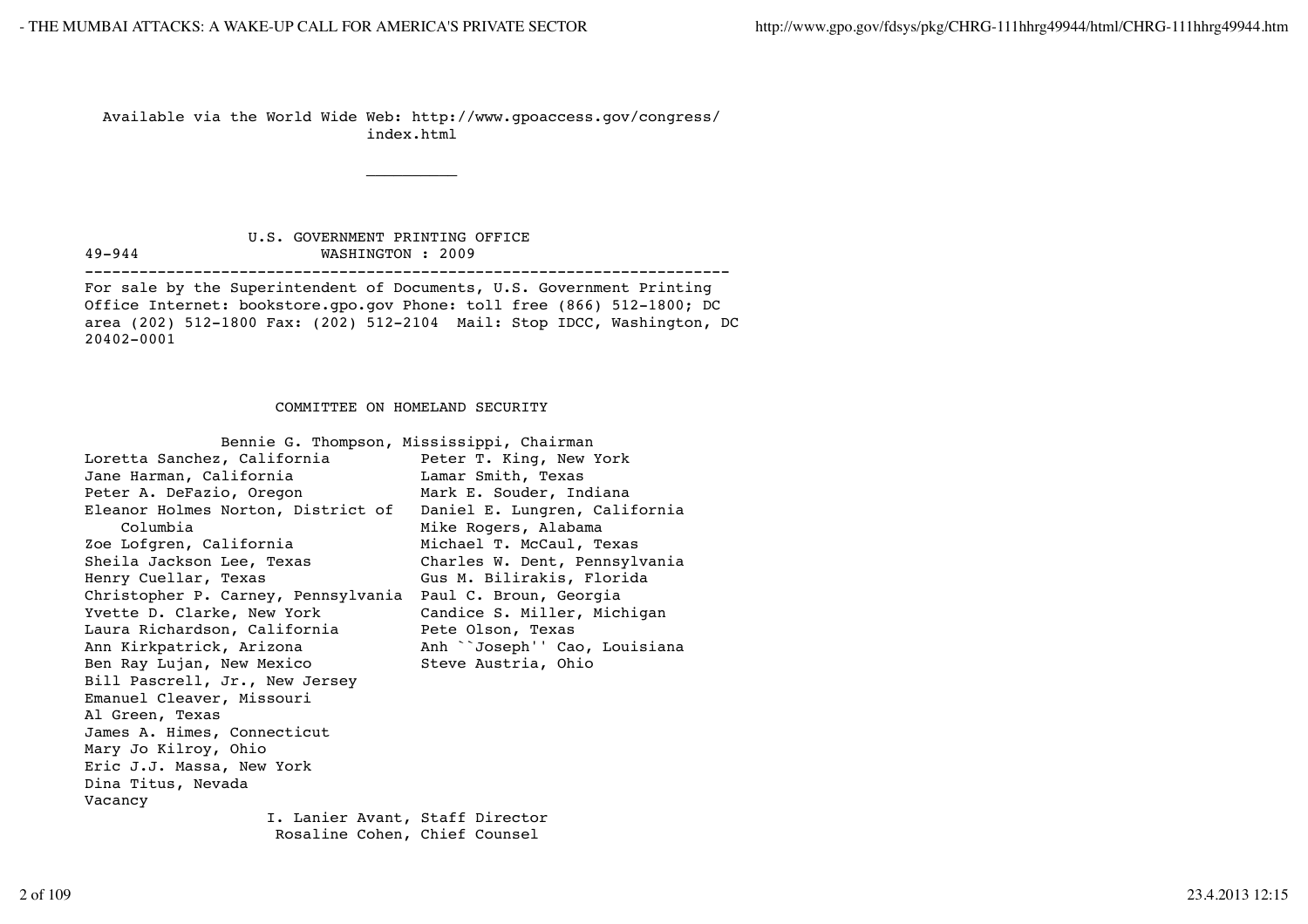Michael Twinchek, Chief Clerk Robert O'Connor, Minority Staff Director ------

SUBCOMMITTEE ON TRANSPORTATION SECURITY AND INFRASTRUCTURE PROTECTION

| Sheila Jackson Lee, Texas, Chairwoman                            |                               |
|------------------------------------------------------------------|-------------------------------|
| Peter A. DeFazio, Oregon                                         | Charles W. Dent, Pennsylvania |
| Eleanor Holmes Norton, District of Daniel E. Lungren, California |                               |
| Columbia                                                         | Pete Olson, Texas             |
| Ann Kirkpatrick, Arizona                                         | Candice S. Miller, Michigan   |
| Ben Ray Lujan, New Mexico                                        | Steve Austria, Ohio           |
| Emanuel Cleaver, Missouri                                        | Peter T. King, New York (Ex   |
| James A. Himes, Connecticut                                      | Officio)                      |
| Eric J.J. Massa, New York                                        |                               |
| Dina Titus, Nevada                                               |                               |
| Bennie G. Thompson, Mississippi (Ex                              |                               |
| Officio)                                                         |                               |
| Michael Beland, Staff Director                                   |                               |

 Natalie Nixon, Deputy Chief Clerk Joseph Vealencis, Minority Subcommittee Lead

C O N T E N T S

----------

na di Salaman (1993) na manda a shekara ta 1992) na matsayin na matsayin na matsayin na matsayin na matsayin n

#### Statements

| The Honorable Sheila Jackson Lee, a Representative in Congress   |          |
|------------------------------------------------------------------|----------|
| From the State of Texas, and Chairwoman, Subcommittee on         |          |
| Transportation Security and Infrastructure Protection            | 1        |
| The Honorable Charles W. Dent, a Representative in Congress From |          |
| the State of Pennsylvania, and Ranking Member, Subcommittee on   |          |
| Transportation Security and Infrastructure Protection            | $\Delta$ |
| The Honorable Bennie G. Thompson, a Representative in Congress   |          |
| From the State of Mississippi, and Chairman, Committee on        |          |
|                                                                  | 5        |

# WITNESSES

# Panel I

Mr. James L. Snyder, Deputy Assistant Secretary, Infrastructure Protection, Department of Homeland Security: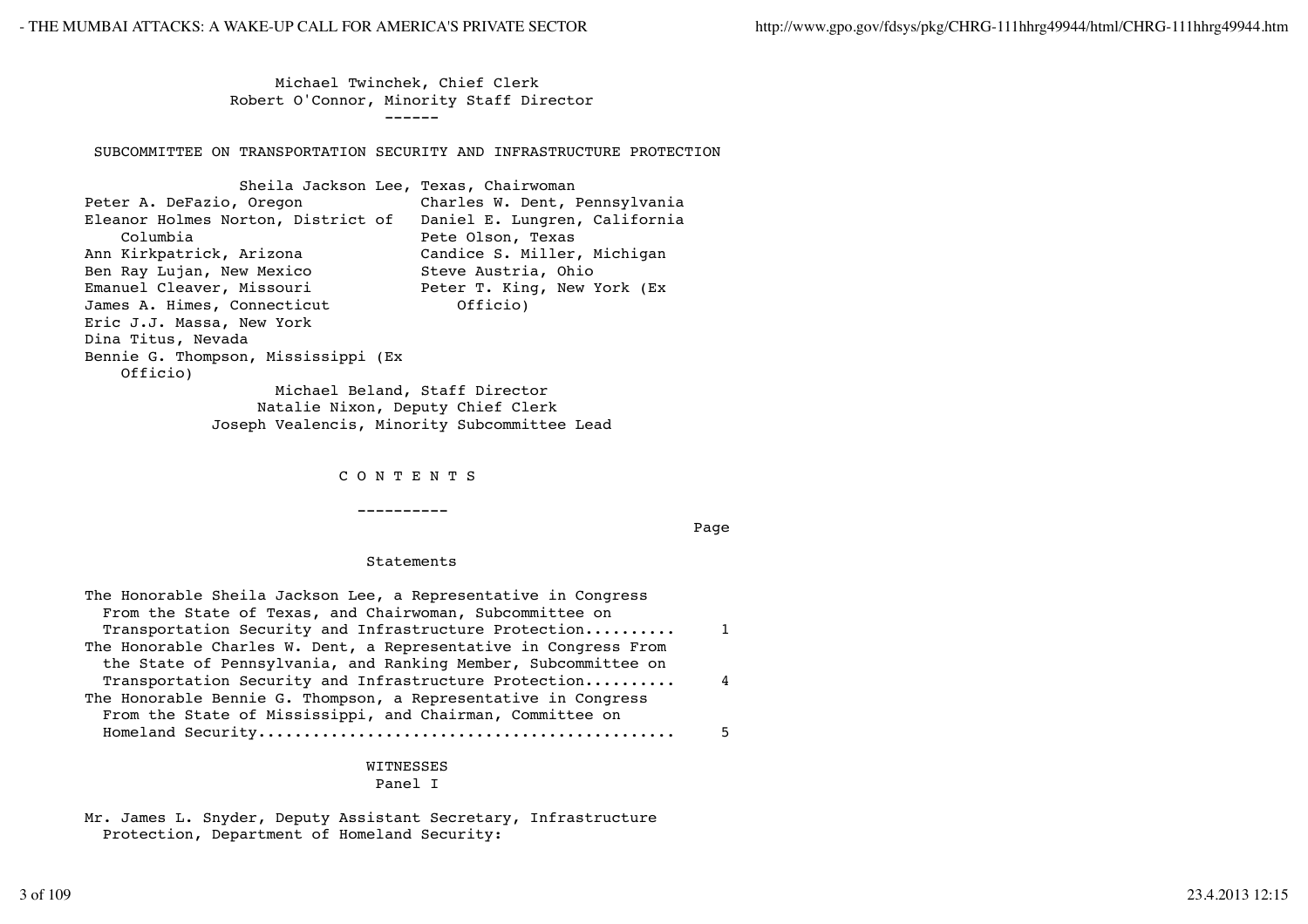|                                                                 | - 8 |
|-----------------------------------------------------------------|-----|
| Mr. Raymond W. Kelly, Commissioner, New York Police Department: |     |
|                                                                 | 13  |
|                                                                 |     |
| Mr. James W. McJunkin, Deputy Assistant Director,               |     |
| Counterterrorism Division, Federal Bureau of Investigation:     |     |
|                                                                 | 20  |
|                                                                 |     |

#### Panel II

| Ms. C. Christine Fair, Senior Political Scientist for South Asian |    |
|-------------------------------------------------------------------|----|
| Political and Military Affairs, Rand Corporation:                 |    |
|                                                                   | 38 |
|                                                                   | 41 |
| Mr. David Bradley Bonnell, Director, Global Security,             |    |
| Intercontinental Hotels Group:                                    |    |
|                                                                   | 50 |
|                                                                   | 53 |
| Mr. William G. Raisch, Executive Director, New York University's  |    |
| International Center for Enterprise Preparedness:                 |    |
|                                                                   | 55 |
|                                                                   | 57 |

THE MUMBAI ATTACKS: A WAKE-UP CALL FOR AMERICA'S PRIVATE SECTOR

----------

Wednesday, March 11, 2009

 U.S. House of Representatives, Committee on Homeland Security, Subcommittee on Transportation Security and Infrastructure Protection,

Washington, DC.

The subcommittee met, pursuant to call, at 2:10 p.m., in Room 311, Cannon House Office Building, Hon. Sheila Jackson Lee [Chairwoman of the subcommittee] presiding.

 Present: Representatives Jackson Lee, Kirkpatrick, Cleaver, Himes, Titus, Thompson (ex officio), Lungren, Dent, Miller, and King (ex officio).

Ms. Jackson Lee. The subcommittee will come to order.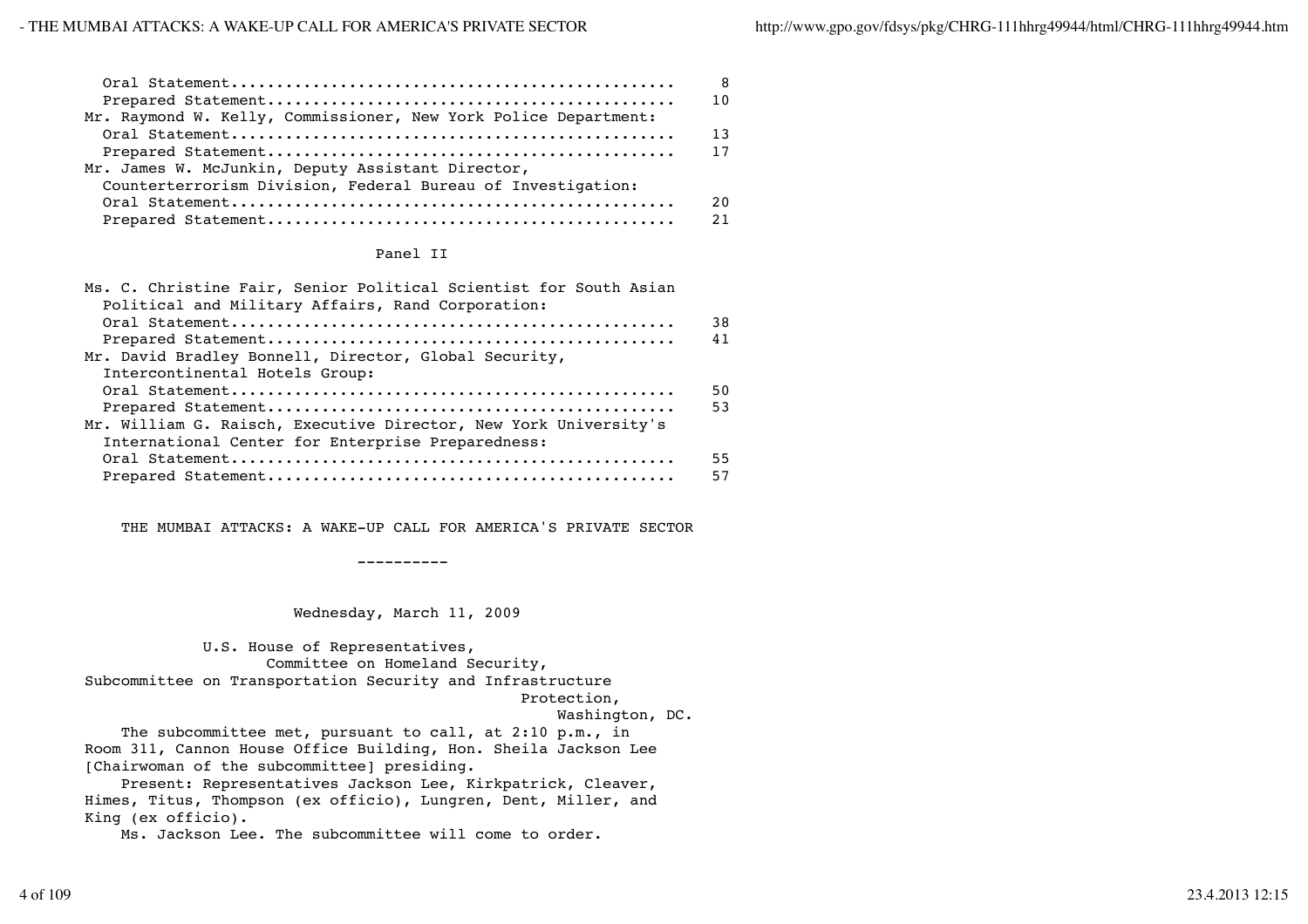The subcommittee is meeting today to receive testimony on ``The Mumbai Attacks: A Wake-Up Call For America's Private Sector.'' Our witnesses today will testify about the November attacks in Mumbai, the groups involved, and what we are doing here to secure American facilities of the type attacked in Mumbai.

 I am proud to convene today's hearing to engage our Members and the witnesses on important issues that have arisen from the terrorist attack in Mumbai last November. I sincerely hope that we can learn from the tragic event and apply its lessons to what we are doing to secure the same types of assets in the United States that were targeted in India. In the last 6 weeks, I have been both in Pakistan and in India, and stayed in the Taj in Mumbai, and so I have first-hand, or had a first-hand look on the issues involving this hearing, but more importantly, the question of protecting our infrastructure, because some might ask the question, why a hearing on Mumbai?

 This is not necessarily a hearing only on Mumbai. It is asking the serious question of, how do we protect the Nation's infrastructure, and to also ask the next question, how vulnerable is the 85 percent of the Nation's infrastructure held in our private hands? Responsibilities of this Nation, responsibilities of this committee are in fact to protect the homeland.

 I do want to welcome our Chairman of the full committee, Mr. Thompson, and thank him for his leadership, and of course, the Ranking Member of the full committee and thank him as well, Mr. King, for his leadership.

 As the subcommittee with jurisdiction over the security of critical infrastructure, 85 percent of which is owned by the private sector, it is imperative that we study these types of attacks, our government's outreach to its private-sector partners, and whether the private sector is acting on any information provided.

 That was a very important question in Mumbai: What kind of information was forwarded to those private owners, and what actions did they take? How did they coordinate with the government? This requires us to have an understanding of the groups involved in the attack and their international aspirations.

 I believe today's hearing will shed a great deal of light on these matters, and I am looking forward to our witnesses' testimony and our discussion. We look forward to collaborating in our work with our other subcommittees. The work we do in this committee dealing with critical infrastructure relates to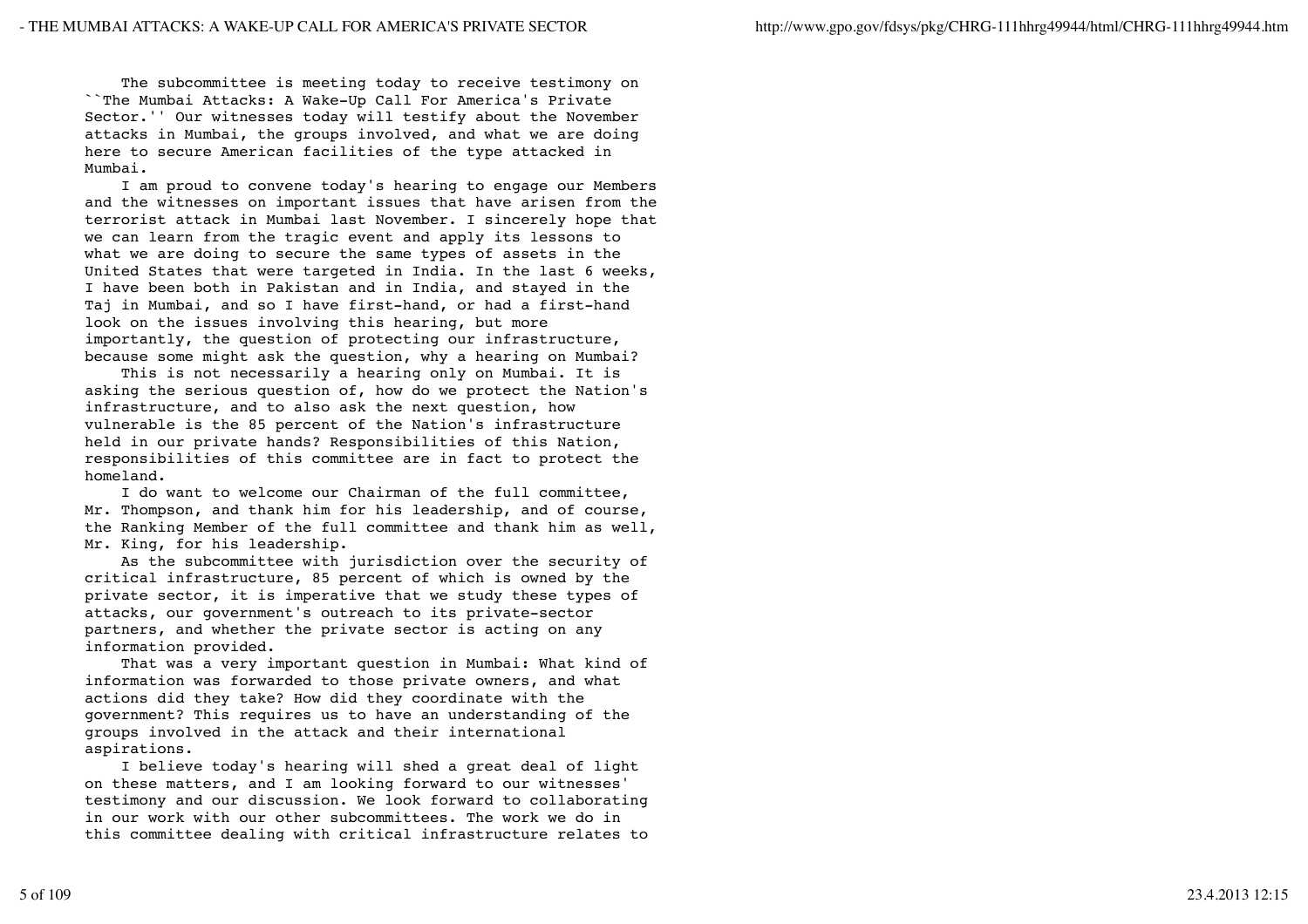the crisis on the Mexican border that asks the question, will the spill-over violence come on to our shores? Well, our question today, will attacks on infrastructure like hotels, hospitals and schools, in other parts of the world, will they spill on to the soil of the United States? We cannot be unprepared for the probability.

 But first, I would like to welcome back the subcommittee's returning Members and welcome the subcommittee's new Members.

 In particular, let me welcome our new Ranking Member, Mr. Dent. We thank him very much for his leadership, and I look forward to working with him.

 We take note of acknowledging Mr. Cleaver, who is here as a new Member, and we appreciate, again, his participation.

 The subcommittee deals in important, interesting, and demanding areas, and I am looking forward to working with all of you in a bipartisan manner to secure the transportation systems and infrastructure that support the American people and their way of life.

 I would like to extend an especially warm welcome to the new Ranking Member of the subcommittee, as I indicated earlier, Mr. Dent of Pennsylvania. We look forward to ensuring that this committee answers the concerns of Americans.

 The scope of this hearing includes several dynamics, all of which are necessary for us to understand in order to have a better idea about policy going forward. First, DHS, NYPD, and FBI are here to provide an overview of what happened in Mumbai, and we are grateful for their presence here. Both in terms of events and tactics, they will also provide their perspective about what steps need to be taken domestically to secure these types of assets from such attacks.

 Second, our witnesses, especially Dr. Fair, from RAND, will be able to shed some light on the group implicated in the attacks, the Lashkar-e-Taiba, or LeT, as well as its potential aspirations beyond South Asia.

 Third, we will examine the Department's outreach to the private sector during and in the aftermath of the attack to discern whether it provided private sector stakeholders, such as hotels, with meaningful information about these groups and relevant mitigation measures for bolstering security at their critical assets.

 Fourth, we will explore, with the help of Mr. Bonnell from InterContinental Hotels and Mr. Raisch of NYU, the implementation of security efforts at these types of critical infrastructure since September 11, 2001, and the status of security in America's hotels.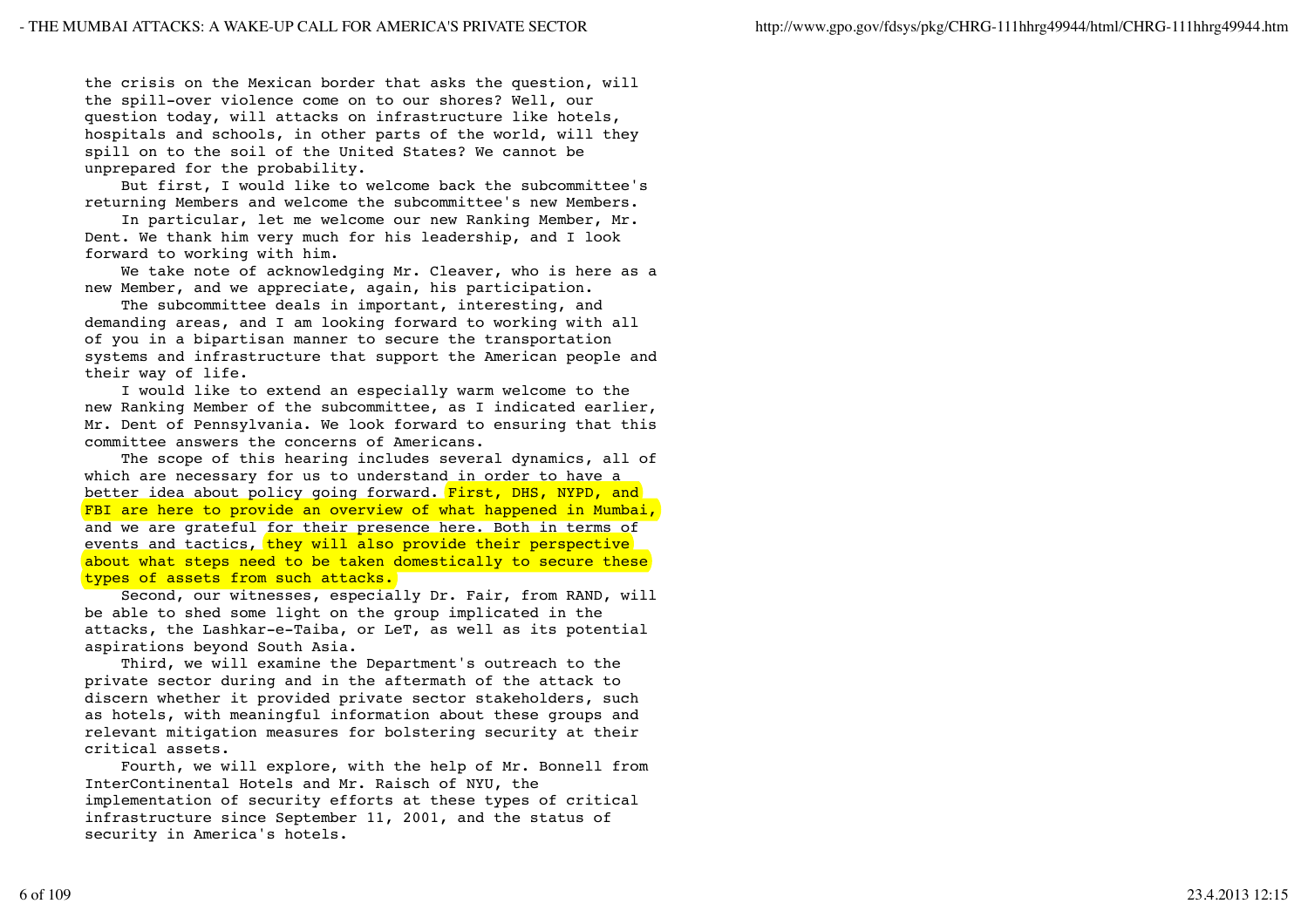As many of you know full well, this committee has the security of our Nation taken very seriously. In the last Congress, we held several hearings on the effectiveness of the Department's approach, and whether voluntary security efforts were working. I am proud of our work in the last Congress, particularly the work in and the legislation involving the 9/11 Act, which sought to promote private-sector security in a market-based manner, and I stand ready to make improvements where they are necessary.

 In the 111th Congress, we will build our strong record and continue to engage in thoughtful and robust oversight of these issues. But passing legislation is key as well. We look forward to doing so, just as we are very proud of the language we put in the 9/11 bill that created the Transportation Security Centers of Excellence.

 There is more to be done legislatively to help our local law enforcement and to protect the critical infrastructure of America. In this context, the attack in Mumbai offers us a pivotal moment to reassess whether we are securing the types of targets that are being attacked world-wide, hotels, hospitals, rail stations, and I have mentioned schools, universities. Whatever we need to do to improve that, we must do it.

 We must also understand emerging tactics of groups like LeT, and whether our local law enforcement community is prepared to subdue them quickly and effectively. It must be said that DHS has taken many important steps to make America more secure since it was created, and the multidimensional issue of critical infrastructure protection cannot be resolved overnight. This subcommittee stands ready to aid the efforts of all stakeholders, whether Federal, State, local, or in the private sector, but we ask them to ask us for help as we reach out to help them.

 The time line of the events in Mumbai are familiar to many of us. On the evening on November 26, 2008, 10 men arrived in Mumbai, India, by way of small boats in the Arabian Sea and attacked a number of high-profile targets with automatic weapons and explosives. The physical site made it more evident as I viewed it. The water is very close to the Taj and there were no barriers, nothing to protect the people inside the hotel. By the time the siege was over, they had killed more than 160 people in many places around the city and terrorized the city for more than 60 hours.

 Among the sites attacked in Mumbai, India's business and entertainment capital, were two luxury hotels, the Taj and the Oberoi, along with the main railroad terminal, a Jewish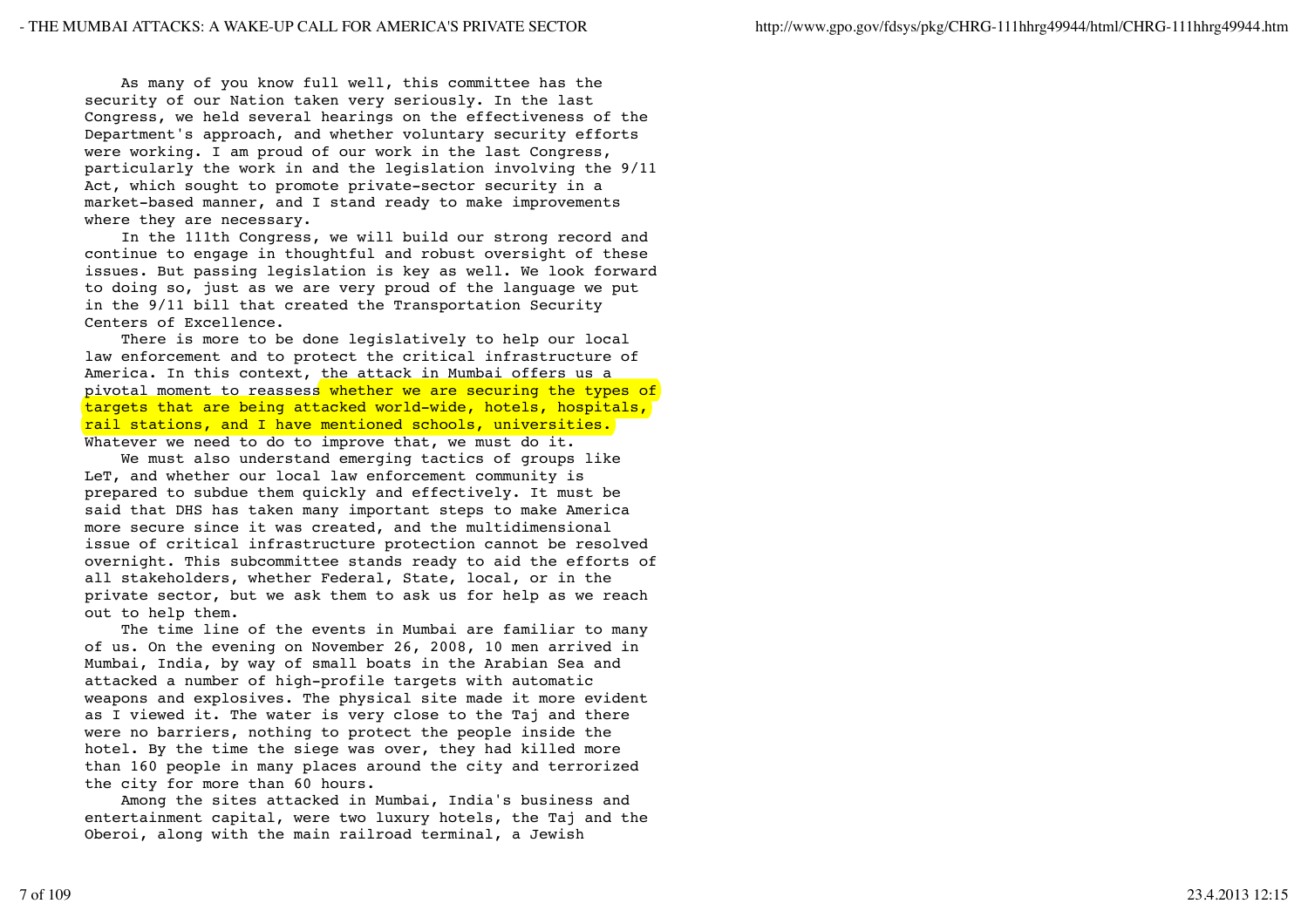cultural center, a cafe frequented by foreigners, a cinema house, and two hospitals. In fact, it was the Chabad House. Six Americans were among the 26 foreigners killed. These sites were and are the very types that we are concerned about, and we are committed to work with State and local law enforcement entities as well as the private sector. DHS is charged to protect those. As we continue to work on this issue, we will continue to be assured that we will look to new weapons and technology to see how we can prevent these kinds of attacks.

 It has become clear that attacks carried out in this kind of style, suicide incidents that saw nine of those involved killed, are something that we need to be concerned about. A recent op-ed in the New York Times by a professor at the Naval Postgraduate School posited that ``right now, most of our cities would be as hard-pressed as Mumbai was to deal with several simultaneous attacks.''

My friends, the question is: How vulnerable are we? The question is: As we answer that one, how will we be prepared? Am I concerned? Absolutely. That is why this hearing is

being held today.

It is my pleasure now to recognize the gentleman from Pennsylvania, Mr. Dent, for an opening statement.

Mr. Dent. First, thank you, Madam Chairwoman.

 Let me start off by saying how pleased I was that Ranking Member King appointed me as the Ranking Member of the Subcommittee on Transportation Security and Infrastructure Protection.

I thank you very much for that, Mr. King.

 This subcommittee has a very ambitious oversight legislative agenda this Congress, and I very much look forward to working with the gentlelady from Texas in securing our Nation from terrorist threats to its aviation and critical infrastructure components. I thank you for your gracious welcome here, and I look forward to working with you over the course of this session.

 Let me also, of course, welcome the Ranking Member of the full committee, the gentleman to my immediate left from New York, Mr. King, who has made it his mission to ensure that the Federal Government takes a risk-based approach in managing Homeland Security approach. Also I would say similarly to that the Chairman of the full committee, Mr. Thompson of Mississippi, I know also very much embraces a risk-based approach to dealing with our Nation's homeland security issues.

So welcome to both of you.

Let me also recognize our new Members of the subcommittee,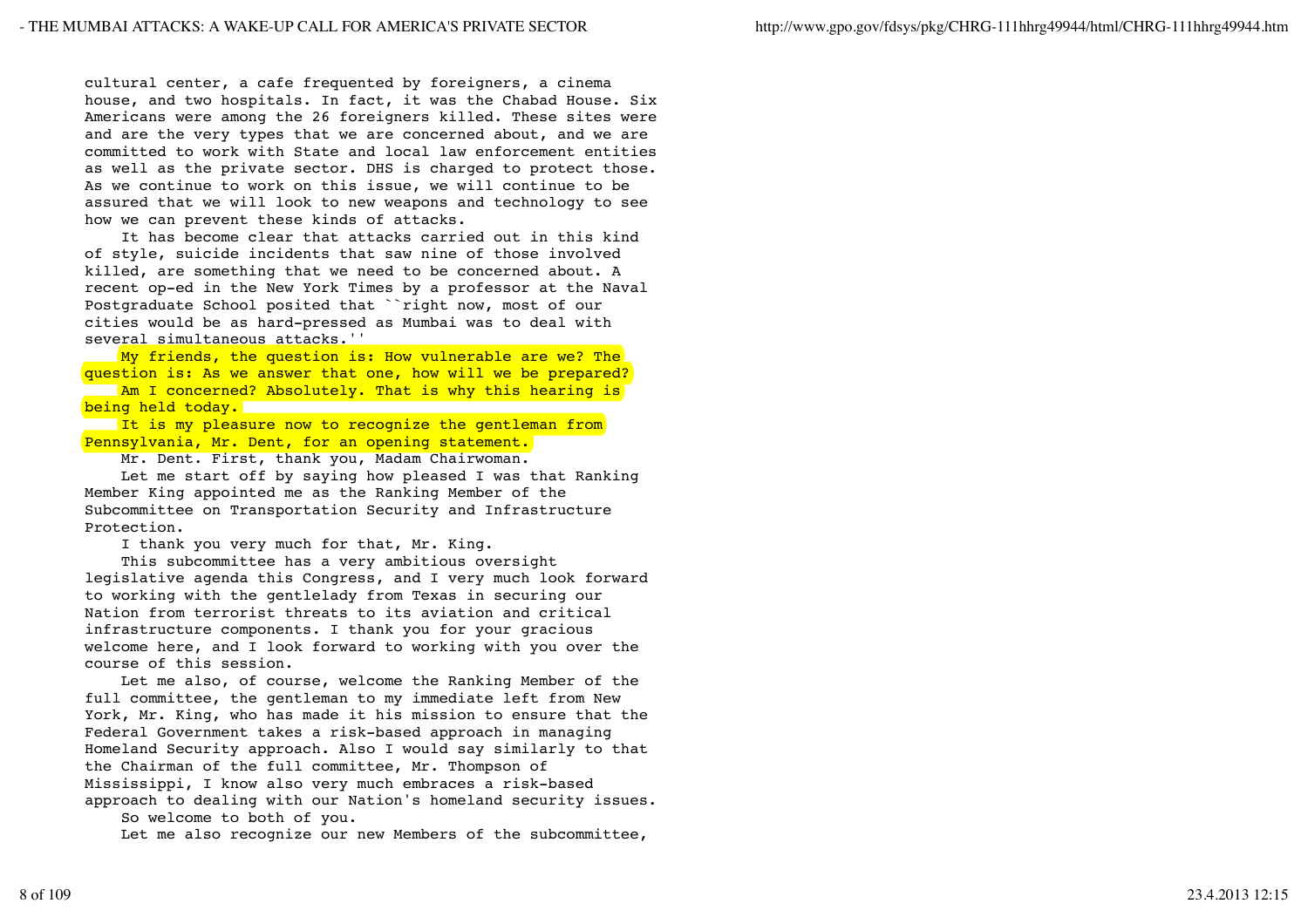some of whom will be arriving here over the course of the hearing, deputy Ranking Member and also a fellow Texan, that is Mr. Olson; the gentlelady from Michigan, Ms. Miller; and the gentleman from Ohio, Mr. Austria.

 Today's hearing will explore the Mumbai terror attacks that occurred last Thanksgiving. However, rather than rehash what the Senate examined 3 months ago, I want to focus on the way forward on what the Department is doing to prepare for a similar attack in the United States and how it is working with State and local law enforcement as well as private-sector representatives.

 It took 12 hours for the Indian Emergency Services personnel to arrive on scene, and 10 terrorists, using everyday communication systems, held a nation hostage for more than 2 days while they methodically killed hundreds of innocent bystanders. A 12-hour response time is simply unfathomable. I wanted to know with certainty that such a broken response scenario could never happen here in the United States.

 I truly appreciate the competing demands for all of your time, and so I thank all the witnesses for coming before the subcommittee today, and I look forward to your testimony. At this time, I yield back the balance of my time.

Thank you, Madam Chairwoman.

 Ms. Jackson Lee. I thank the distinguished gentleman from Pennsylvania. It is my pleasure to yield now to the Chairman of the full committee, the gentleman from Mississippi, Mr. Thompson, who as I indicated, has been forthright on so many issues impacting the Nation's security.

The gentleman from Mississippi is recognized.

 Mr. Thompson. Thank you very much, Madam Chairwoman, and I welcome our first panel of witnesses to this hearing.

 For more than 60 hours last November, the world watched as Mumbai, India's entertainment and financial capital, was terrorized by attacks on hotels, hospitals, the main railway station, and other public places. By the time the siege was over, 11 terrorists had killed more than 160 people using automatic weapons and explosives. The style of attack, the weapons, the technology used, and the diversity of the targets raise new questions for how we should approach counterterrorism and security measures here at home at all levels of government and in the private sector.

 It has become clear that the type of attack carried out in Mumbai, a Fedayeen-style attack, where small groups engage in combat operations, as distinguished from suicide bombings, pose a challenge to our soft targets in our law enforcement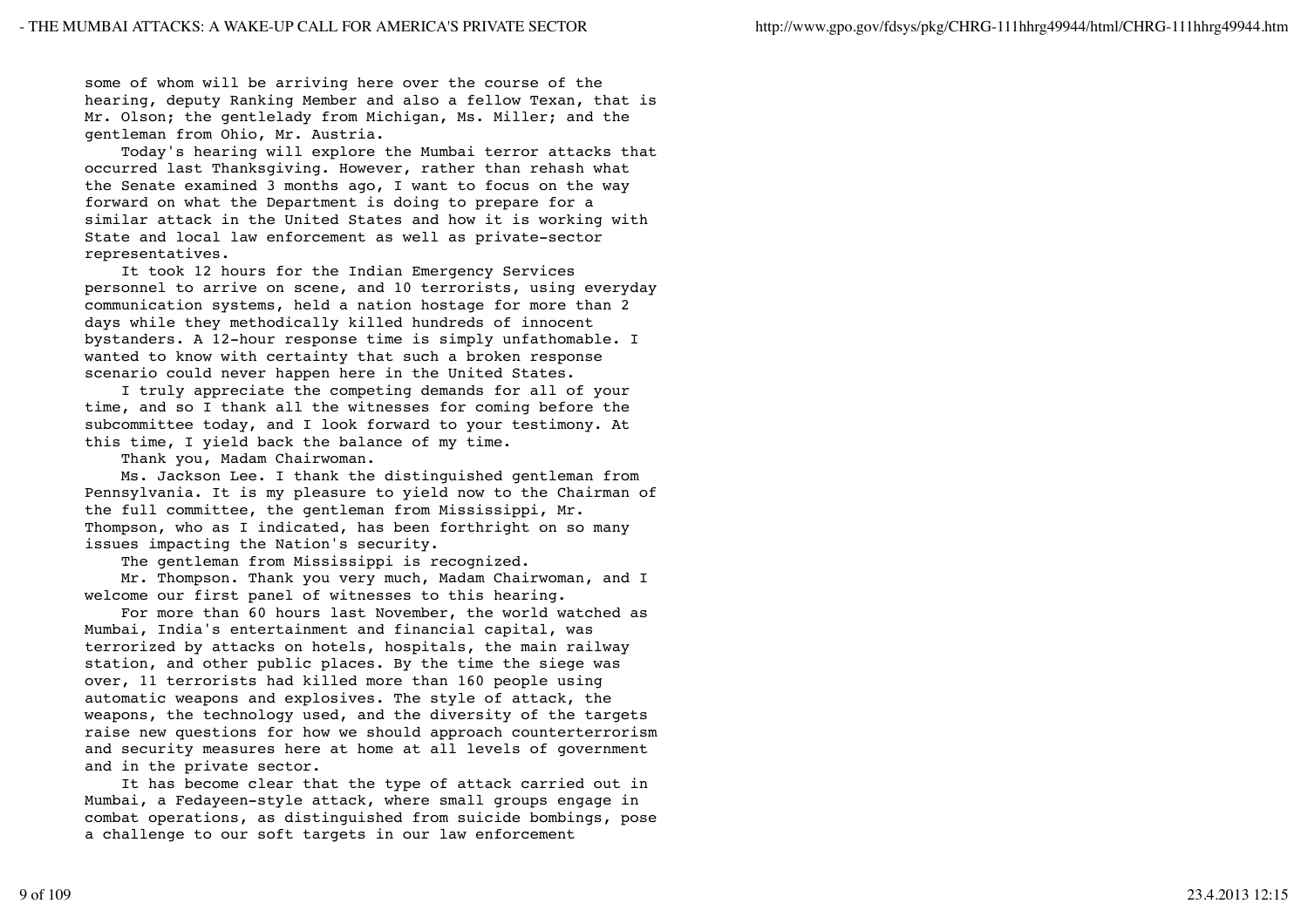community.

 The committee has jurisdiction over the security of critical infrastructure, 85 percent of which is owned by the private sector. As such, it is critical that we study this emerging Mumbai-style of attack, evaluate how well DHS engages private-sector partners in efforts to secure against such attacks, and review how the private sector acts on shared information.

 By examining DHS's outreach to the private sector, during and in the aftermath of these attacks, we can determine whether it provided stakeholders, such as hotels, with actionable information about the threat situation, the groups involved and the mitigation measures to be implemented.

 DHS, NYPD and the FBI will address what happened in Mumbai, both in terms of events and tactics, as well as how information was shared in the United States. They can also provide insight into domestic measures we can implement to secure these types of assets from similar attacks.

 Dr. Fair, from RAND, will provide us with perspectives on the group implicated in the attacks, LeT, as well as its potential for operating outside of the South Asia region.

 Witnesses from InterContinental Hotels and NYU will address the implementation of security efforts at these types of critical infrastructures since September 11, 2001, and the status of security in America's hotels.

 I look forward to the testimony of all the witnesses today at this hearing about efforts to secure America's critical infrastructure throughout the Congress.

I yield back.

 Ms. Jackson Lee. Thank you very much, Mr. Chairman, for your remarks. Much appreciated.

 The Chair now recognizes the Ranking Member of the full committee, the gentleman from New York, Mr. King, for an opening statement, with the acknowledgment that one of his constituents has been gracious enough to be part of this hearing.

I yield the gentleman the customary 5 minutes.

Mr. King. I thank you, Chairwoman Jackson Lee.

 I want to thank you for your courtesy today and also for the great job you do as Chair, and also Mr. Dent, who I know will do an outstanding job as your Ranking Member, and of course, my good friend Bennie Thompson, Chairman Thompson, who, he and I had a very wonderful lunch with Commissioner Kelly in New York a few years ago. Even then, I was perceptive enough to know that Bennie might be the Chairman some day, so I wanted to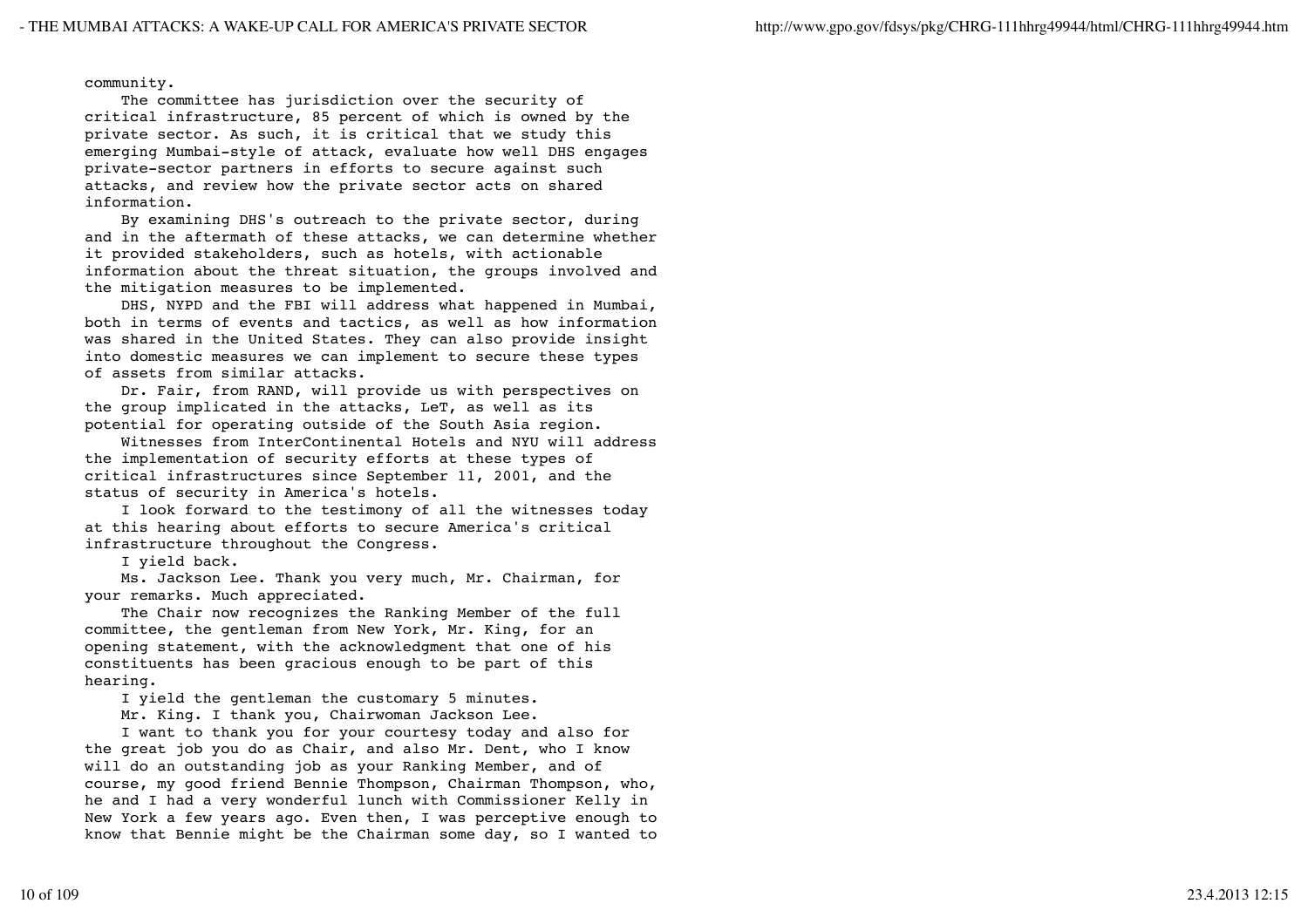get him on the good side of New York. Sure enough, he became the Chairman, and he has been a staunch ally for the whole concept of risk-based funding.

I want to welcome all the witnesses today.

 General, I certainly wish you the very best on your job. Deputy Assistant Director, we certainly appreciate your efforts.

 Commissioner Kelly, of course, I have known for many years and know first-hand the terrific job that he does with the NYPD.

 It happened in Mumbai, and it reminded us, all of us, how easy it could happen here. So I certainly look forward to the testimony today, especially Commissioner Kelly's, because he has brought the private sector so much into what has to be done in New York.

 General Snyder, that is part of your responsibility, also, on a national level.

 I think it is particularly important that we have hearings like this, because for instance, just last week in New York, the New York Times said that we should not be talking about terrorism, that we shouldn't be scaring people. Well, I think Mumbai showed just how essential it is that we do keep a level of awareness, a heightened state of awareness, because, to me, too many people have forgotten what happened on September 11; the fact that  $7\frac{1}{2}$  years has gone by without an attack, we can put it in the recesses of our mind, just like it was  $8\frac{1}{2}\$ years between the first World Trade Center attack and the second. So I think, despite maybe certain elements in the media who say we shouldn't talk about it, if we don't talk about it, if you don't go out and do your job and keep the public engaged, they are not going to realize how vital this is.

 So I really commend all of you for keeping your sense of direction and your sense of motivation so high, and especially Commissioner Kelly of New York, and General Snyder. You have to keep the public engaged in this. You have to keep the private sector engaged. I give you credit for doing it, because, unfortunately, too many people have forgotten how terrible it was and how real a threat it can be.

 I also want to emphasize again the importance of cooperation between all of the levels of government. Ranking Member Dent and Chairwoman Jackson Lee spoke about the long delay that happened in Mumbai. We could not tolerate that here in the United States. I know that, certainly just speaking from the New York perspective, knowing how closely engaged the NYPD is with the Coast Guard and with Homeland Security, with the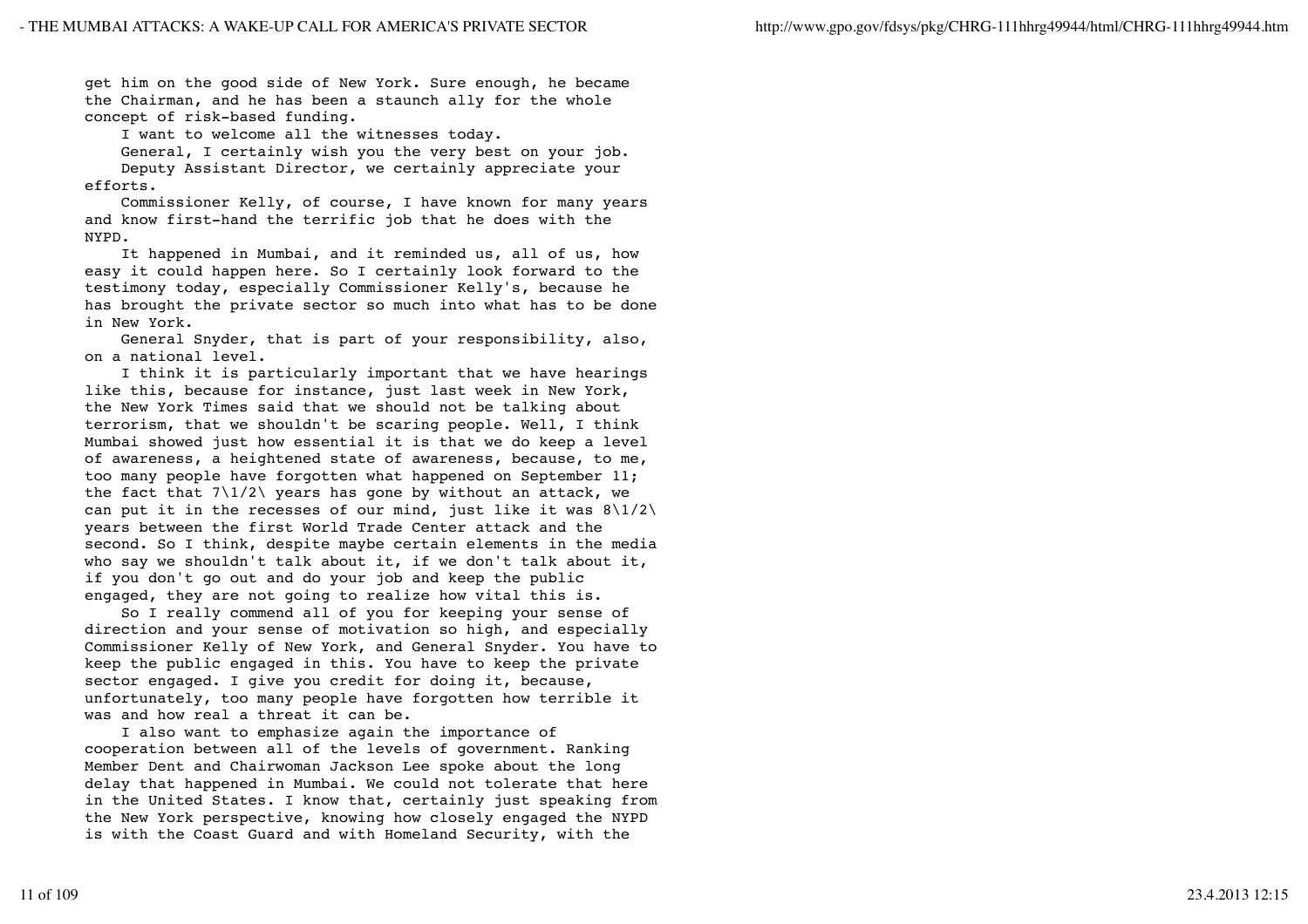FBI, with the State police, how essential that is. I look forward in your testimony during the questioning to see again whether all of you feel that the level of cooperation is sufficient.

 Also, when we are talking about risk-based funding, what more has to be done on that as far as getting the type of training, the type of equipment, the type of technology into, especially in large cities like New York, Chicago, Boston, Las Vegas, Houston, where you could have this type of attack, where a hotel could be taken over, a house of worship could be taken over, a subway system could be taken over, how, what more has to be done in that regard?

 Also, General, I would really be interested in, and you have only had a few weeks on the job, but what do you think the level of public sector interest is in this? Are they willing to cooperate? I wonder, if the city has not been attacked, do they realize how important it is that they do work with the police?

 Also, obviously Homeland Security, but Homeland Security is always going to be somewhat removed. I believe for it to be successful, you have to have the private sector working with the local Police Department and State officials, and what you think the level of interest is around the country, or do we see too much of what we saw in the New York Times where people just say, ignore terrorism, and somehow it will go away or whatever the thinking is?

 So, anyway, I look forward to all your testimony. This is a vital, vital issue, and I think the Chairwoman, I know the Chairwoman deserves tremendous credit for taking an international issue and showing why it is such, unfortunately, such a local, State, and national issue to the United States of America and such a really vital Homeland Security issue.

 So, Chairwoman, again, I thank you for calling this hearing. I thank the witnesses for being here. I thank the Chairman and the Ranking Member.

I yield back.

 Ms. Jackson Lee. Mr. Ranking Member, thank you for your remarks. It just causes me, again, to repeat the name of this committee, in terms of its focus on transportation, security, and infrastructure protection, very important elements, but also the name of the hearing, ``The Mumbai Attacks: A Wake-up Call for America's Private Sector.'' I might edit it and say private and public sector, and that is what we hope the testimony will present us with this afternoon.

 It is my pleasure to acknowledge Mr. Himes, who is a Member of the committee and brings great leadership and also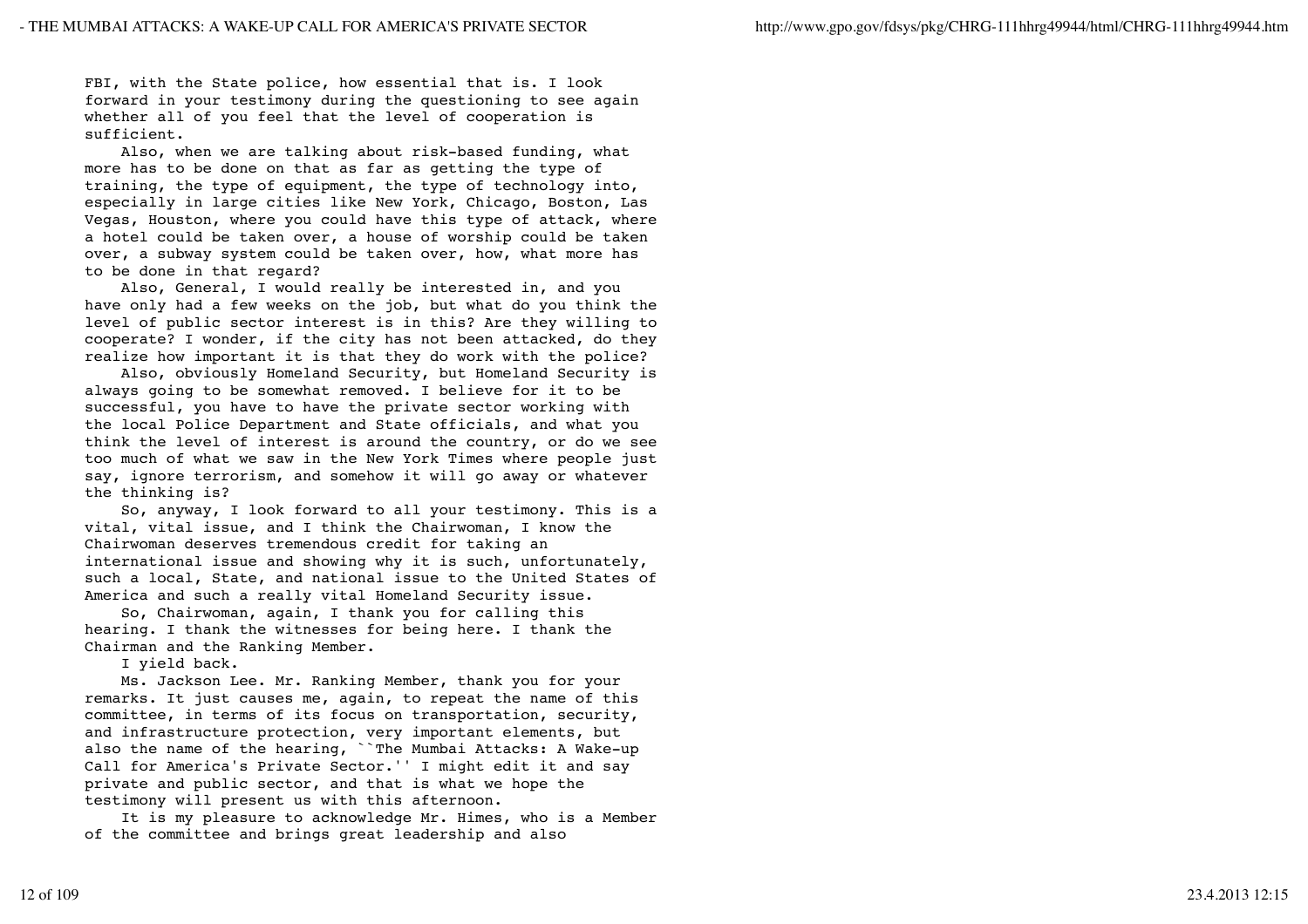knowledge. We thank you for you presence here.

 I want to also acknowledge, I believe, Mr. Austria here and thank him for his presence. We know, with Members' schedules that they will be here in the hearing room. We thank them all for their presence.

 I welcome our first panel of witnesses. Our first witness is Major General Jim Snyder, the Deputy Assistant Secretary for Infrastructure Protection at the Department of Homeland Security. In his capacity, he helps to lead the coordinated national effort to reduce the risk to the Nation's critical infrastructure posed by acts of terrorism and in increasing the Nation's preparedness, timely response, and rapid recovery in the event of an attack, natural disaster, or other emergency. In particular, he works with the private sector to secure our Nation's critical infrastructure.

 Our second witness, Commissioner Ray Kelly, of the New York Police Department, whom I had the pleasure of meeting with earlier on this very issue, and I thank him for his courtesies, was appointed police commissioner of the city of New York by Mayor Michael Bloomberg in 2002, making Commissioner Kelly the first person to hold the post for the second time in his career.

 Prior to his current position, Commissioner Kelly was a commissioner of the U.S. Customs Service, where he managed the agency's 20,000 employees and \$20 billion in annual revenue. Commissioner Kelly spent 31 years in the New York City Police Department, serving in 25 different commands and as police commissioner from 1992 to 1994.

 It was reported last month that the NYPD launched a counterterrorism initiative to train a new team of officers in tactics for close quarters combat and rescuing hostages in hotels and other high-rise buildings. This initiative was an immediate response to lessons NYPD learned from Mumbai.

 Our third witness, James W. McJunkin, is the Deputy Assistant Director of the FBI Counterterrorism Division. Mr. McJunkin has been with the FBI for nearly 22 years. In 2005, Mr. McJunkin was selected as the Assistant Special Agent in Charge of the Washington, DC, Field Office, where he provided leadership and supervision to the Joint Terrorism Task Force, provided management to all substantive counterterrorism investigations conducted within the National Capital Region and supervised a number of significant overseas investigations involving terrorism attacks against U.S. citizens.

 In March 2006, he has led a team of FBI investigators with the on-scene investigation of a terrorist attack against the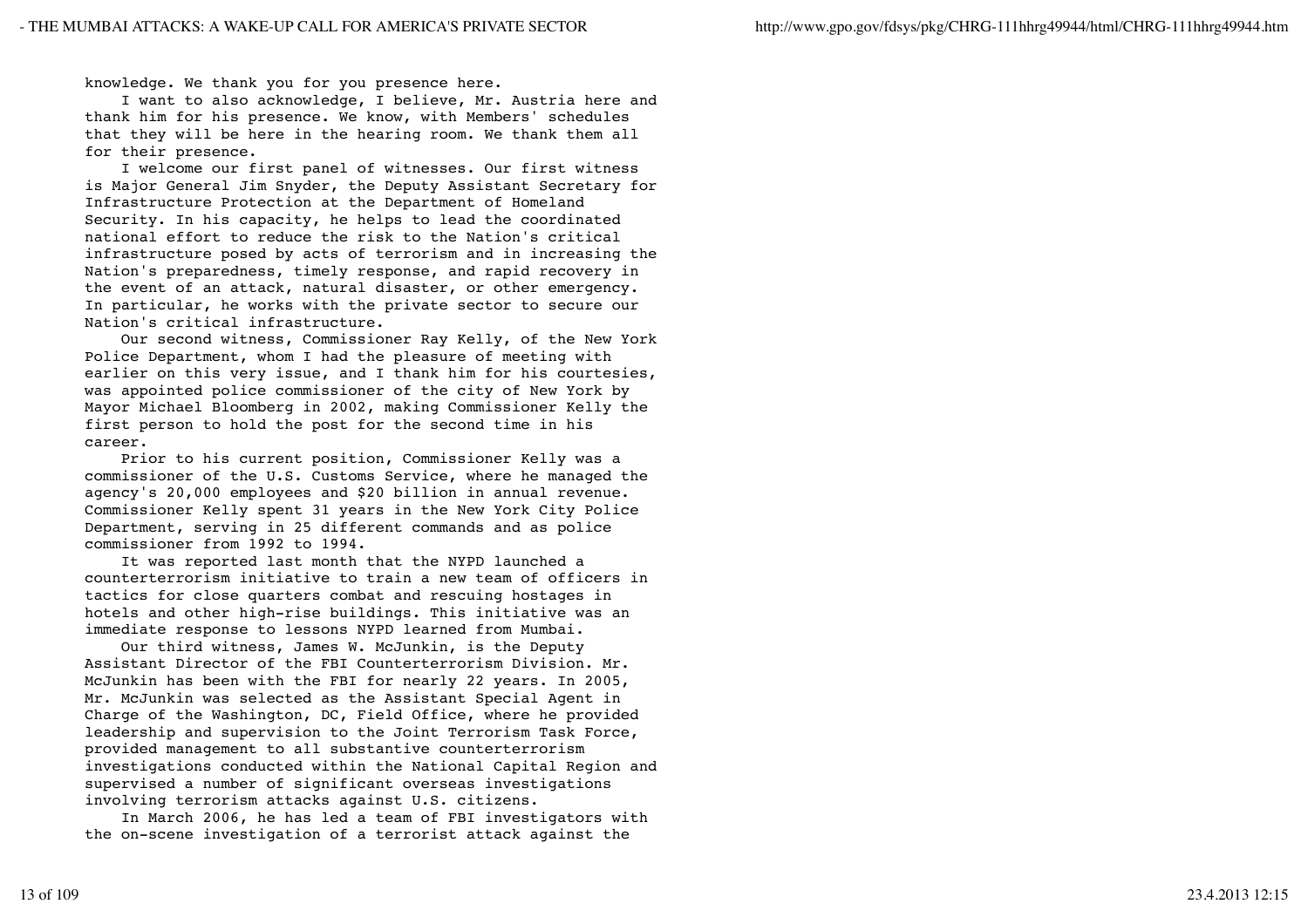U.S. Consulate in Karachi, Pakistan, that claimed the life of a career diplomat and several foreign nationals. On January 24, 2008, Director Mueller designated Mr. McJunkin as the Deputy Assistant Director for FBI Counterterrorism Operations, branch one.

 We appreciate very much the experience you bring to us this afternoon.

 Without objection, the witnesses' full statements will be inserted in the record. I now ask each witness to summarize his statement for 5 minutes.

 Before I conclude on that, acknowledging Deputy Assistant Secretary Snyder, let me also indicate that Members will have the opportunity to submit their statements into the record. We do appreciate it, without objection.

 Beginning now with the testimony from the witnesses, we will begin with the Deputy Assistant Secretary Snyder.

 STATEMENT OF JAMES L. SNYDER, DEPUTY ASSISTANT SECRETARY, INFRASTRUCTURE PROTECTION, DEPARTMENT OF HOMELAND SECURITY

 Mr. Snyder. Thank you, Chairwoman Jackson Lee and Ranking Member Dent and Members of the subcommittee.

 I appreciate the opportunity to discuss the DHS Office of Infrastructure Protection interaction with our Government and private-sector partners during the Mumbai, India, attacks.

 The Mumbai attack reminds us that terrorism remains very real and that those who wish us harm are remaining dangerous and can adapt quickly. The commando-style attacks were wellplanned, well-coordinated and well-executed, striking multiple targets in the transportation and commercial facility sectors. The attacks were aided by the targets' open access, which presents an inherent security challenge.

 We also must adapt to this dynamic threat environment and to similar dangers posed by catastrophic natural events by remaining flexible and strengthening our coordination efforts with the Government and private sector.

 IP activities are based on the framework outlined in the National Infrastructure Protection Plan which was released in 2006 and updated in 2009. Our mission is to work closely with our Government and private-sector partners across the 18 critical infrastructure and key resource sectors to lead the effort to secure and enhance the resiliency of the Nation's infrastructure.

 Because most critical infrastructure is owned and operated by the private sector, the Department leverages partnerships to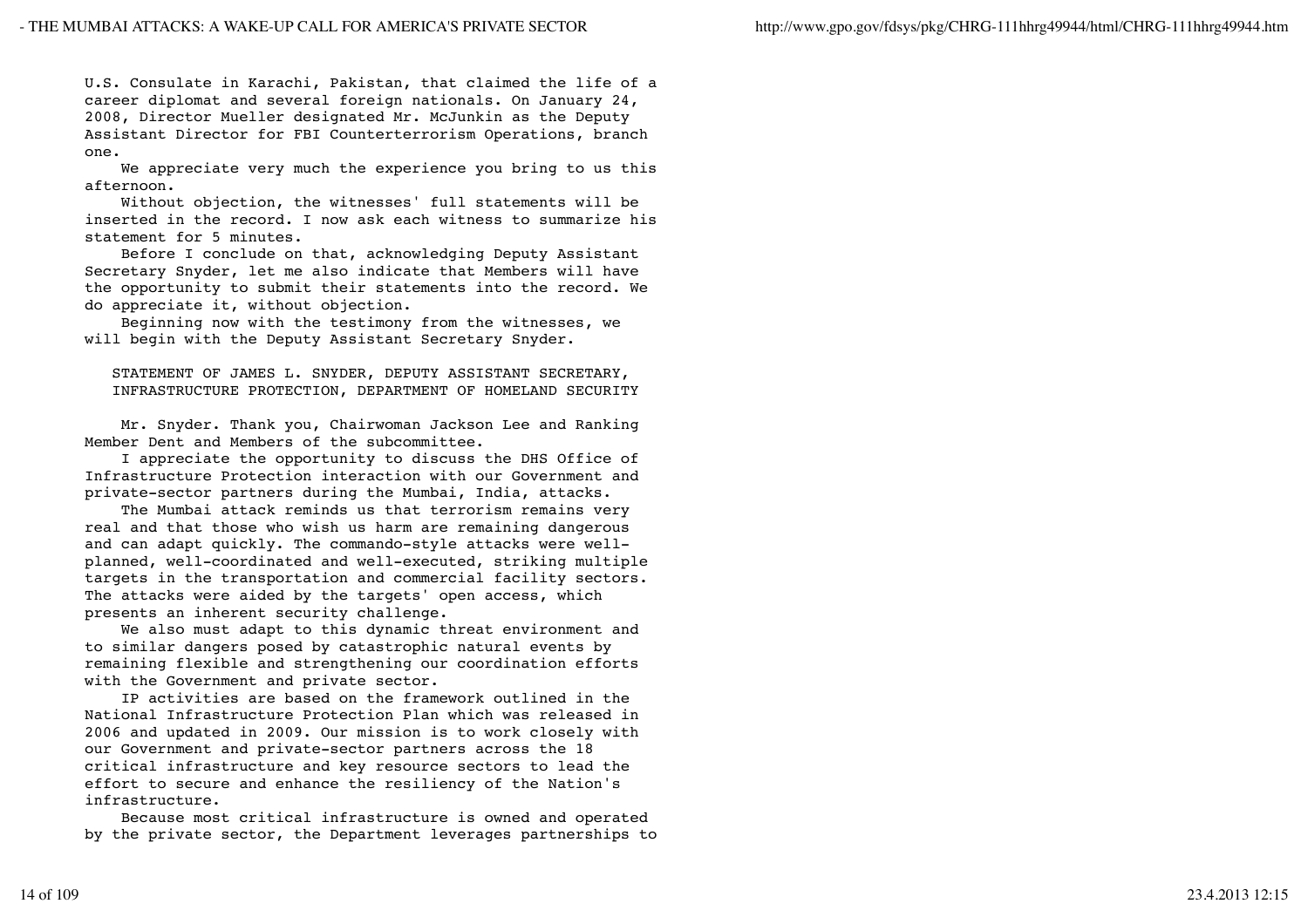achieve success. We have successfully established more than 40 voluntary partnership councils among Government and privatesector entities. The value of these relationships has been well demonstrated in local and national responses to hurricanes, fire, and other incidents.

During Mumbai, IP worked directly with the commercial facilities, banking and finance, and transportation sectors and religious organizations to share information and organize a response. On November 26, we disseminated reports on common vulnerabilities, potential indicators of terrorist activity and protective measures to our sector partners through the Homeland Security Information Network for Critical Sectors--it goes to a 4,500-member user community--so that they could implement and increase their security posture.

 On the 27th, IP released the TRIPwire Significant Incident Report on the attacks to over 6,000 users in the TRIPwire community. TRIPwire is the Department's collaborative networks for bomb squads, law enforcement, and other emergency services personnel. IP issued three additional TRIPwire postings over the next 13 days and updated HSIN-CS on December 1.

 On December 2, IP's commercial facilities Sector-Specific Agency coordinated a conference call with over 200 leaders across the 18 sectors. On December 9, IP hosted a table-top exercise based on a multiple IED attack with representatives from all 18 sectors, and we reinforced the Mumbai lessons learned.

 On December 10, a conference call was held for 75 leaders of the banking and financial sector. On January 12, INA and IP conducted a classified briefing for senior security directors of major hotel chains and other commercial ventures, providing a detailed analysis of the Mumbai attacks.

 On January 29, IP's commercial facilities Sector-Specific Agency led a terrorism simulation exercise. It was conducted with the Real Estate Roundtable subsector, and designed around a Mumbai-style attack. Prior to the exercise, IP presented the roundtable a briefing and discussion on the Title IX Voluntary Private Sector Preparedness Program, now called PS-Prep, as we have to all sectors, and we think that this program will become a positive step forward in the process. These are only a few examples of activities with our partners that build the relationships and processes we use during response to an allhazard event.

 Critical IP work is conducted in the field by Protective Security Advisors. ADPSAs are in place around the Nation to assist with State, local, and private-sector efforts to protect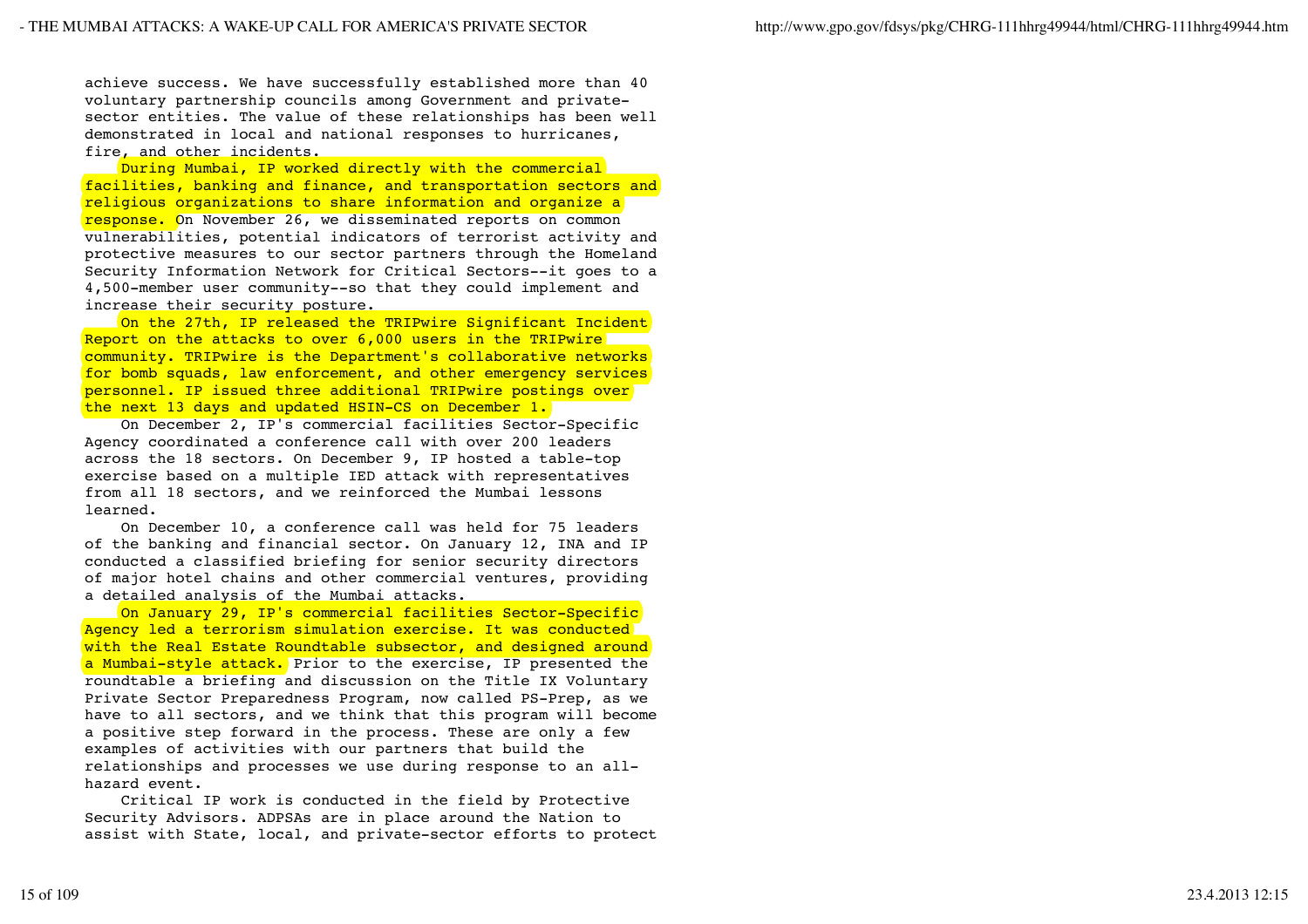critical assets. During national disasters and contingency events, PSAs work in State and local emergencies to provide real-time information on protective measures.

 It is important to note that individual facility owners and operators and their State and local officials know a specific asset and are best positioned to lead coordination of security and emergency response planning. DHS's role is to facilitate, provide expertise and tools to augment that planning, and advise on protective measures and response actions.

 I believe the next attack may be prevented when law enforcement or the private sector see something specific and take immediate action. We have seen that many times before. This, coupled with communications strengthened during hurricane experiences, has developed operational linkages that enable effective planning in advance of an incident, increase security and resiliency of our Nation's infrastructure, and produce the operational effect of a quick response should an incident occur.

 Thank you for your attention. I would be happy to answer any questions you may have at this time.

[The statement of Mr. Snyder follows:]

 Prepared Statement of James L. Snyder March 11, 2009

 Thank you, Chairwoman Jackson Lee, Ranking Member Dent, and Members of the subcommittee. I appreciate the opportunity to participate in the hearing ``The Mumbai Attacks: A Wake-Up Call for America's Private Sector,'' and to discuss the Department of Homeland Security's Office of Infrastructure Protection's interaction with our Government and private sector partners during and following the terrorist attacks in Mumbai, India.

 As acknowledged with this hearing, the Mumbai attack on November 26-30, 2008, served as a strong reminder that the threat of terrorism remains very real, and that those who wish us harm remain dangerous and adapt quickly to changing circumstance. The terrorist attacks were well-planned, well-coordinated, and well-executed. The terrorists carried out a complex attack and struck multiple targets in the transportation and commercial facilities sectors, particularly hotels and religious locations. One example of their ability to adapt was their decision to shift tactics and conduct a water-borne entry rather than the normal overland entry to the target area, thus avoiding observance. Their attacks were also facilitated by the targets' business requirements for open access, a reality that represents an inherent security challenge. This type of attack highlights the vulnerabilities of soft targets, and how difficult it is to prepare, prevent, and respond to such attacks.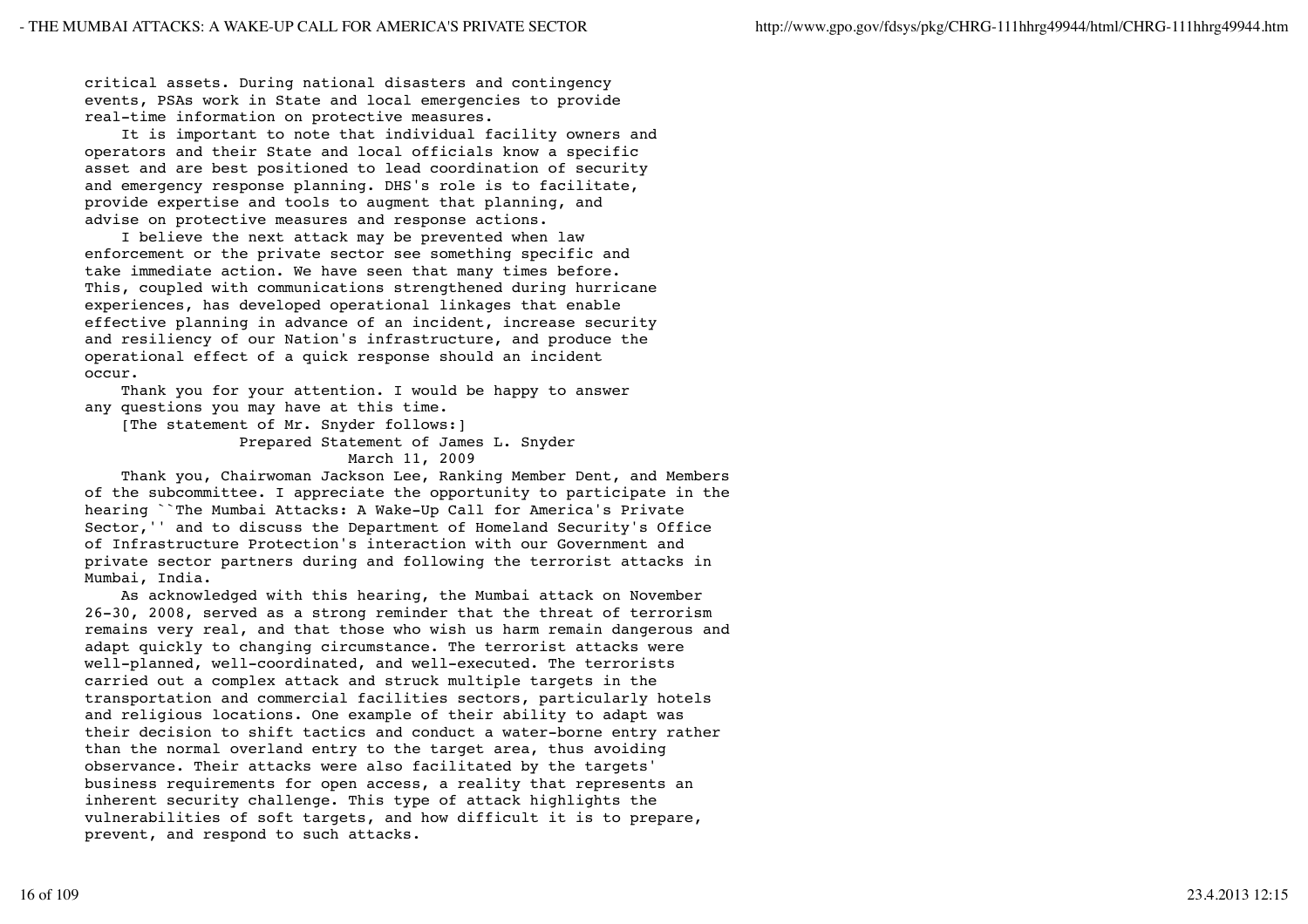Consequently, we too must adapt to this dynamic threat environment--as well as to the dangers posed by catastrophic natural events--by remaining both nimble and flexible in our approach to infrastructure protection, and by continuing to enhance our coordination efforts with government at all levels and with the private sector.

 IP activities are based on the framework and approach outlined in the National Infrastructure Protection Plan (NIPP). Our mission is to work closely with our Government and private sector partners across the 18 critical infrastructure and key resources (CIKR) sectors and to lead the effort to ensure that a comprehensive, multi-faceted framework exists to secure and enhance the resiliency of the Nation's CIKR. Because the majority of the Nation's CIKR are owned and operated by the private sector, the Department must leverage partnerships and relationships to achieve success. Using the NIPP framework, the Department has successfully established primarily voluntary partnerships among interested Federal, State, local, tribal, and private sector entities. These partners work within the framework to set goals and priorities, identify key assets, assign roles and responsibilities, allocate resources, and measure progress against national priorities. DHS released the NIPP in 2006 and, following its first triennial review and update, recently re-released it as the 2009 NIPP. The subtitle of the 2009 NIPP is ``Partnering to Enhance Protection and Resiliency.''

 The value of the relationships we have built through this partnership has been demonstrated in local and national response to hurricanes, fires, and other real world incidents. In the steady-state environment, we sustain these relationships through information sharing, exercise, and training so that when an incident occurs, whether man-made or natural, we can respond and recover effectively and efficiently. For example, on December 9, 2008, IP hosted a tabletop exercise based on a multiple improvised explosive device attack with representation from all 18 critical infrastructure sectors. Additionally, IP's Commercial Facilities Sector Specific Agency Executive Management Office (SSA-EMO) participated in a January 29, 2009, Terrorism Simulation Exercise. The tabletop exercise, Threat & Response Options--Public Communications Challenges, was conducted with the Commercial Facilities Real Estate Roundtable subsector. The exercise was designed around a Mumbai-style attack and facilitated active discussion on preventive, response, and recovery activities. These are only two of many exercises we conduct annually with our CIKR partners that build the relationships and processes we use during response to all-hazards events.

 In the case of Mumbai, IP worked directly with the Commercial Facilities Sector, Banking and Finance Sector, Transportation Sector,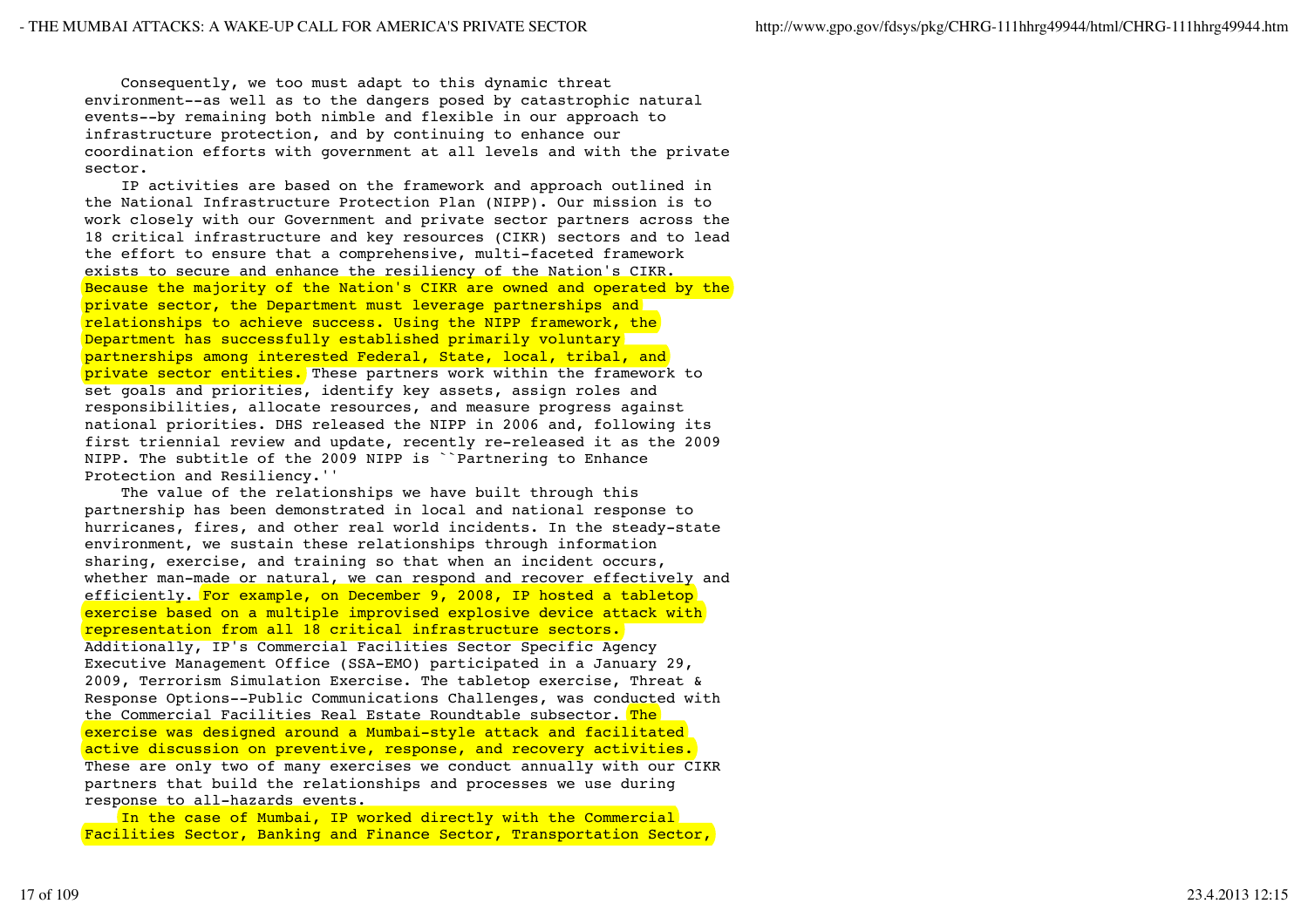and leadership from religious organizations to share relevant information. To facilitate information collection, analysis, and distribution, IP leveraged the incident management capabilities built into its Incident Management Cell (IMC). The IMC is a cross-functional operations group that provides the core staff and facilities around which IP's scalable incident management capability coalesces during a large-scale CIKR incident. Prior to the Mumbai incident, the IMC provided effective leadership and coordination in communicating with our partners during Hurricanes Gustav and Ike. IP's response is guided by the National Response Framework and National Incident Management System which enable a systematic approach to response operations.

 IP's initial actions on the first day of the Mumbai attacks, November 26, were to disseminate Common Vulnerabilities (CV), Potential Indicators of Terrorist Activity (PI), and Protective Measures (PM) Reports to public and private sector partners through the Homeland Security Information Network for Critical Sectors (HSIN-CS) portal and its 4,500-member user community. These reports provide security officials with specific information on potential vulnerabilities and recommendations on specific protective measures that they can implement to increase their security posture.

 On November 27, IP released a TRIPwire Significant Incident Report (SIR) to provide information on the attacks to over 6,000 users in the TRIPwire community. TRIPwire is the Department's on-line, collaborative, information-sharing network for bomb squads, law enforcement, and other emergency services personnel. It provides continuously updated information about current terrorist improvised explosive device (IED) tactics, techniques, and procedures, including design and emplacement techniques. IP issued three additional TRIPwire postings over the next 13 days. These updates provided detailed analysis of the terrorist tactics, techniques, and procedures, and recommended protective measures based on the employed strategies. These updates, along with a Mumbai TRITON Special Report, were also shared with members of the private sector through postings on the HSIN-CS portal. TRITON reports are monthly or incident-reactive reports that assess terrorist tactics, techniques, operations, and strategies. TRITON reports are produced by a UK-based subject matter expert company, and are provided by IP to our State and local government TRIPwire users.

 On December 1, IP e-mailed an updated TRIPwire SIR that contained additional information to all TRIPwire system users and the National Infrastructure Coordinating Center (NICC). IP also posted the SIR to the TRIPwire web site ``What's New'' Portal and to HSIN-CS. Of note, during the 8-day time frame of November 27 to December 4, TRIPwire had over three times the average number of site visits, indicating intense user interest in the Mumbai attacks and the terrorist tactics,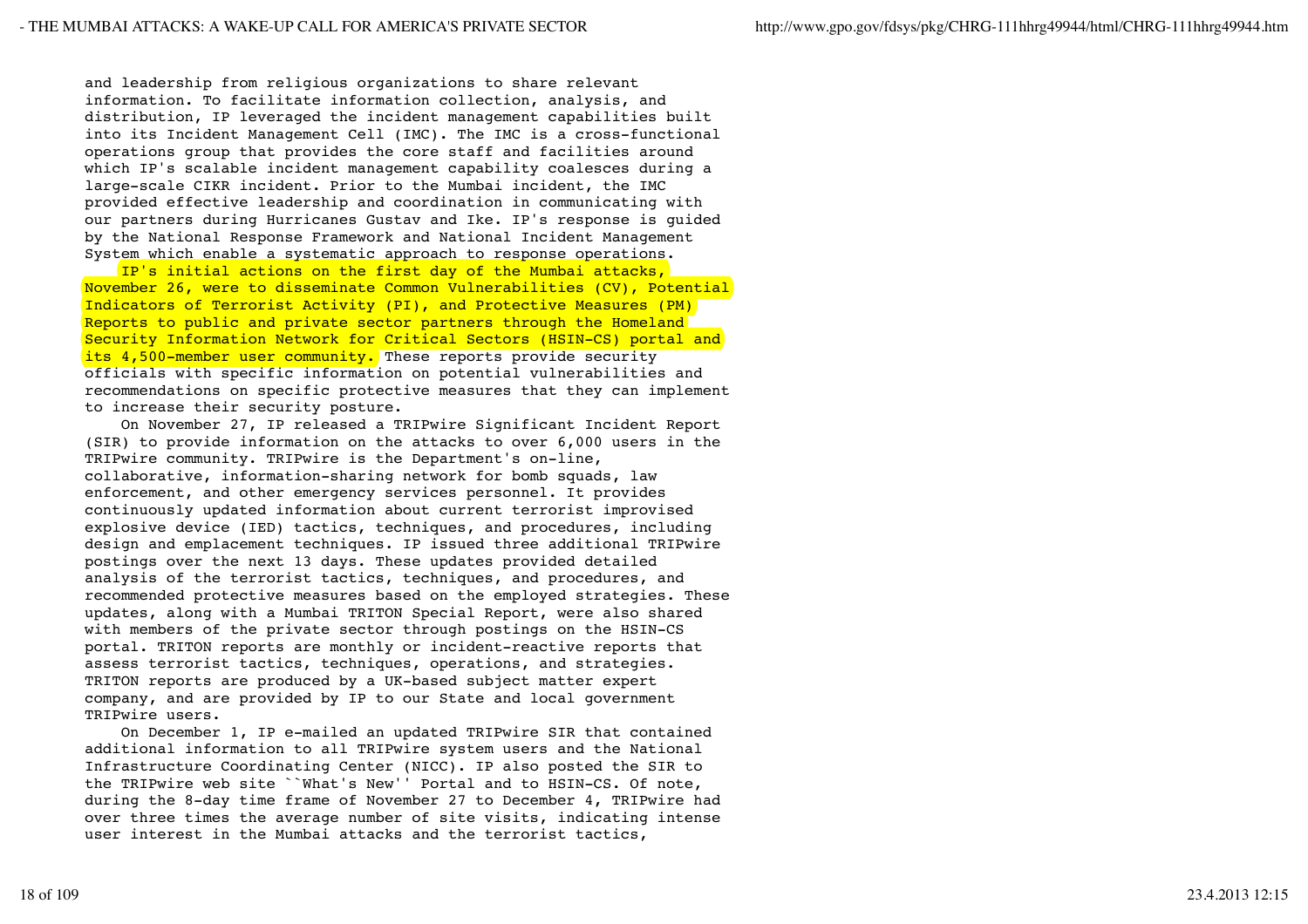techniques, and procedures used in the attacks.

 On December 2, IP's Commercial Facilities SSA-EMO coordinated a conference call with over 200 leaders across all sectors. The Department's Office of Intelligence and Analysis (I&A), Homeland Infrastructure Threat and Risk Analysis Center (HITRAC), IP, and Transportation Security Administration provided detailed information on the Mumbai attacks to call participants. Their briefings included analyses of the tactics, techniques, and procedures used in the Mumbai attack, and provided security recommendations to address these attack methods. Specific protective measures were proposed to address surveillance, target selection, infiltration, target access, and engagement with security forces. Based on positive feedback from that call, an additional conference call was held on December 10 specifically for 75 leaders of the Banking and Finance Sector.

 On January 12, I&A and IP conducted a classified briefing for senior security directors representing major hotel chains and other commercial venues. The briefing provided a detailed analysis of the tactics, techniques and procedures used in the Mumbai attacks, including specific details of the IEDs; terrorist exploitation of technology; surveillance techniques; timeline of the attack including the targets and tactics; and recommended protective measures for surveillance, port security, access control, and coordination with security forces on specific actions to improve the security posture at their location.

 In addition to the interactions with our NIPP partners in Washington, DC, a significant portion of IP's work is conducted in the field, across the United States, by the Protective Security Advisor (PSA) cadre. Eighty PSAs are in place in communities throughout the Nation to assist with State, local, and private sector efforts to protect critical assets, providing a Federal resource to communities and businesses. During natural disasters and contingency events such as Mumbai, PSAs often work in State and local Emergency Operations Centers. PSAs also provide real-time information on facility significance and protective measures to facility owners and operators, as well as State and local representatives. For example, during the Mumbai event, the PSA for Las Vegas met with hotel, casino, and resort security officials to answer questions and distribute our CV/PI/PM reports that provide details on enhanced security recommendations and best practices.

 PSAs also conduct Enhanced Critical Infrastructure Protection (ECIP) assessment visits to assess overall site security, identify gaps, recommend protective measures, educate facility owners and operators on security, and promote communication and information sharing among facility owners and operators, DHS, and State governments. Information collected during ECIP visits will be used to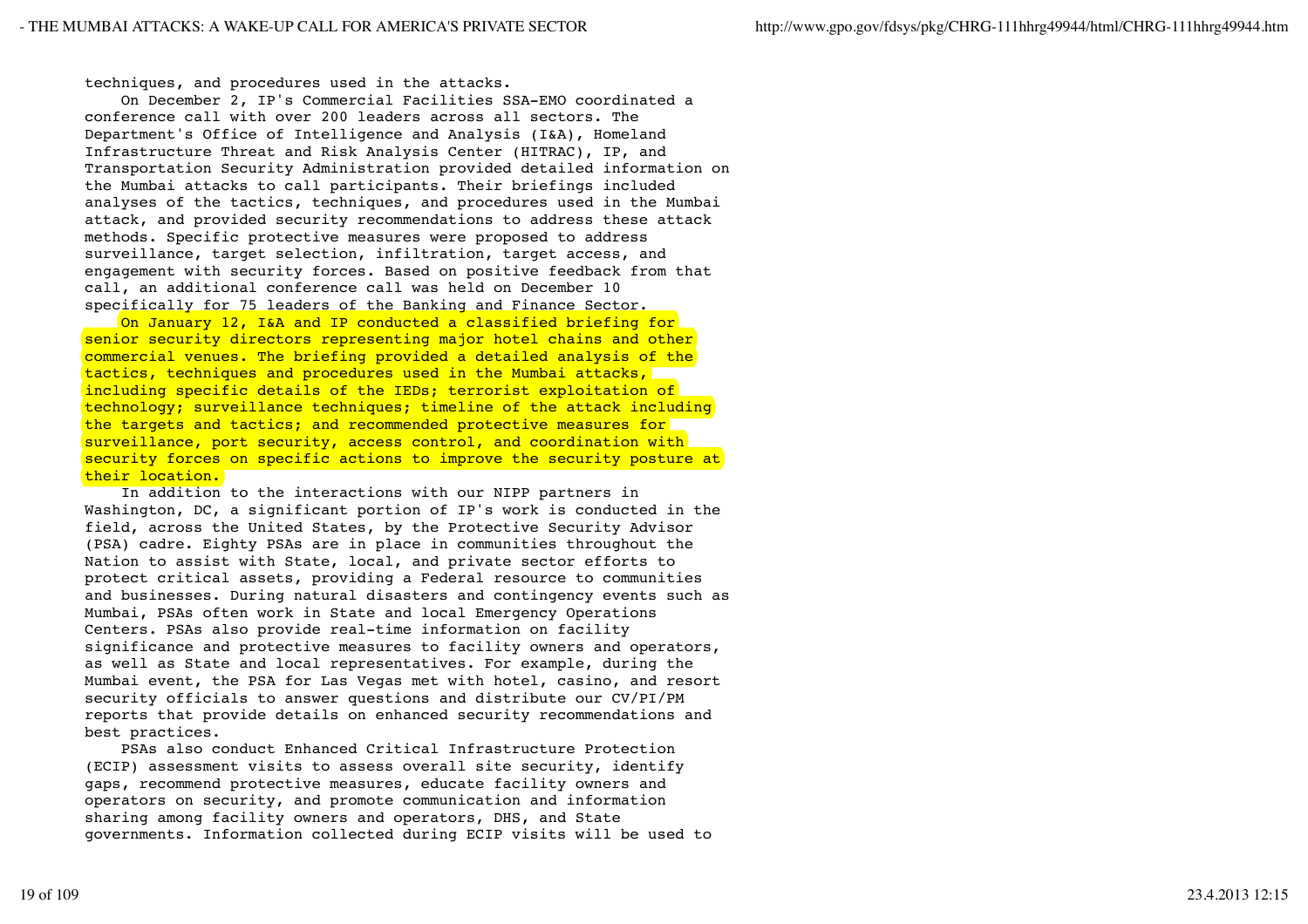develop ECIP metrics; conduct sector-by-sector and cross-sector vulnerability comparisons; identify security gaps and trends across CIKR sectors and sub-sectors; establish sector baseline security survey scores; and track progress toward improving CIKR security through activities, programs, outreach, and training. This information is utilized during incidents to help focus national and local response efforts on identified areas of criticality within the impact area and assist in the prioritization of reconstitution efforts.

 In addition to the PSA program, IP has provided support for reducing risk of a terrorist attack to the Nation's CIKR by conducting vulnerability assessments for assets in the Commercial Facilities Sector. The Buffer Zone Protection Program (BZPP) is a DHS-administered grant program designed to help local law enforcement and owners and operators of CIKR increase security in the ``buffer zone''--the area outside a facility that can be used by an adversary to conduct surveillance or launch an attack. The BZPP focuses on identifying and mitigating vulnerabilities at the highest-risk critical infrastructure sites and is designed to increase local law enforcement capabilities and preparedness.

 Additional support is provided through Site Assistance Visits (SAVs). These are ``inside the fence'' vulnerability assessments conducted jointly by IP in coordination and cooperation with Federal, State, local, and CIKR owners and operators that identify critical components, specific vulnerabilities, and security enhancements. During an SAV, consequence and vulnerability information is collected to inform risk data, which is then used as supporting information for risk-based decisionmaking.

 IP has also conducted training for more than 1,900 stakeholders in the Commercial Facilities Sector and law enforcement officials who protect assets in the Lodging and Resorts Subsectors. Relevant courses include Soft Target Awareness, Surveillance Detection, IED Awareness, and Protective Measures.

 To provide additional assistance to the Commercial Facilities Sector, IP is currently deploying Risk--Self-Assessment Tool (R-SAT), an upgraded, re-engineered version of the Vulnerability Identification Self-Assessment Tool (ViSAT). ViSAT is a Web-based self-assessment tool developed by IP and provided free of charge to CIKR asset owners/ operators, primarily in places of mass gatherings such as arenas and stadiums. This tool assists owners/operators to raise the level of security at CIKR facilities and establish a common baseline of security from which all assets in certain sectors or subsectors can identify weaknesses and establish protection plans. Modules have currently been deployed for stadiums, arenas, convention centers, performing arts centers, and speedways. Commercial facilities members currently have access to ViSAT, and DHS has provided a grant to the International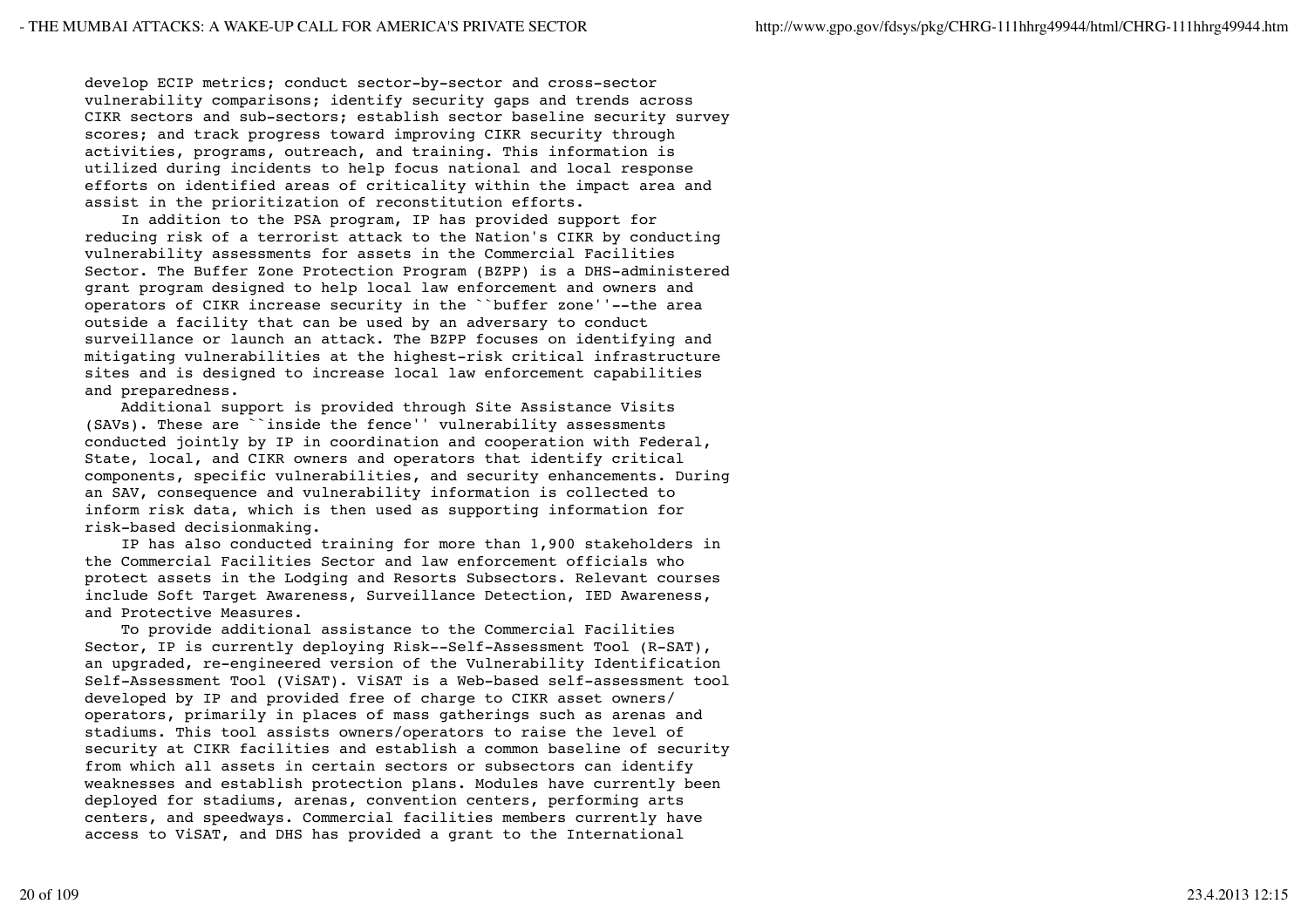Association of Assembly Managers, a co-chair of the Public Assembly Subcouncil, to promote and provide training for this tool.

 IP also provides the Constellation/Automated Critical Asset Management System (C/ACAMS) to State and local communities at no cost. Currently, 30 States use

C/ACAMS, a CIKR asset management system that focuses on the unique requirements and information needs of first responders. It provides vulnerability and consequence scoring tools that aid the user's subjective analysis of criticality; an integrated open source information portal, Constellation, which ties together critical asset data and reporting about the current threat environment; a tailored reporting capability to assist in data calls on critical assets; Buffer Zone Generation capability; capability to generate pre-incident operational plans; on-line resources for first responders; and an integrated geographic information system via the Department's Integrated Common Analytical Viewer.

 Additionally, the Regional Consortium Coordinating Council (RCCC) was established in Fall 2008 to bring the unique perspectives of geographically based public and private partnerships into the NIPP framework. The RCCC comprises existing functional and active regional entities that include both Government and private sector members. The RCCC provides a critical link between CIKR owners/operators and key homeland security officials and activities at the regional, State, and local levels.

 These Departmental efforts and resources are critically important. However, as we move forward and enhance our efforts, and recall the lessons learned from Mumbai, it is also important to acknowledge that individual facility owners and operators, and their State and local officials, know the unique circumstances facing a specific asset and are, therefore, best positioned to serve as primary lead in coordination of security and emergency response planning. DHS's role is to facilitate and augment planning and support where necessary and appropriate.

 I believe a key opportunity to prevent the next attack in this country will be by local law enforcement and the private sector seeing something suspicious and taking action or calling that information into the proper authorities. Time and again, we have witnessed this effective solution both here in the United States during the Fort Dix and South Carolina incidents and overseas. The Federal Government and the Department of Homeland Security can and do assist with these efforts by providing valuable information to our local Government and private sector partners.

 As I have described, IP is focused on continuing to improve our capability to provide timely and actionable information to our public and private sector partners. This, coupled with partnerships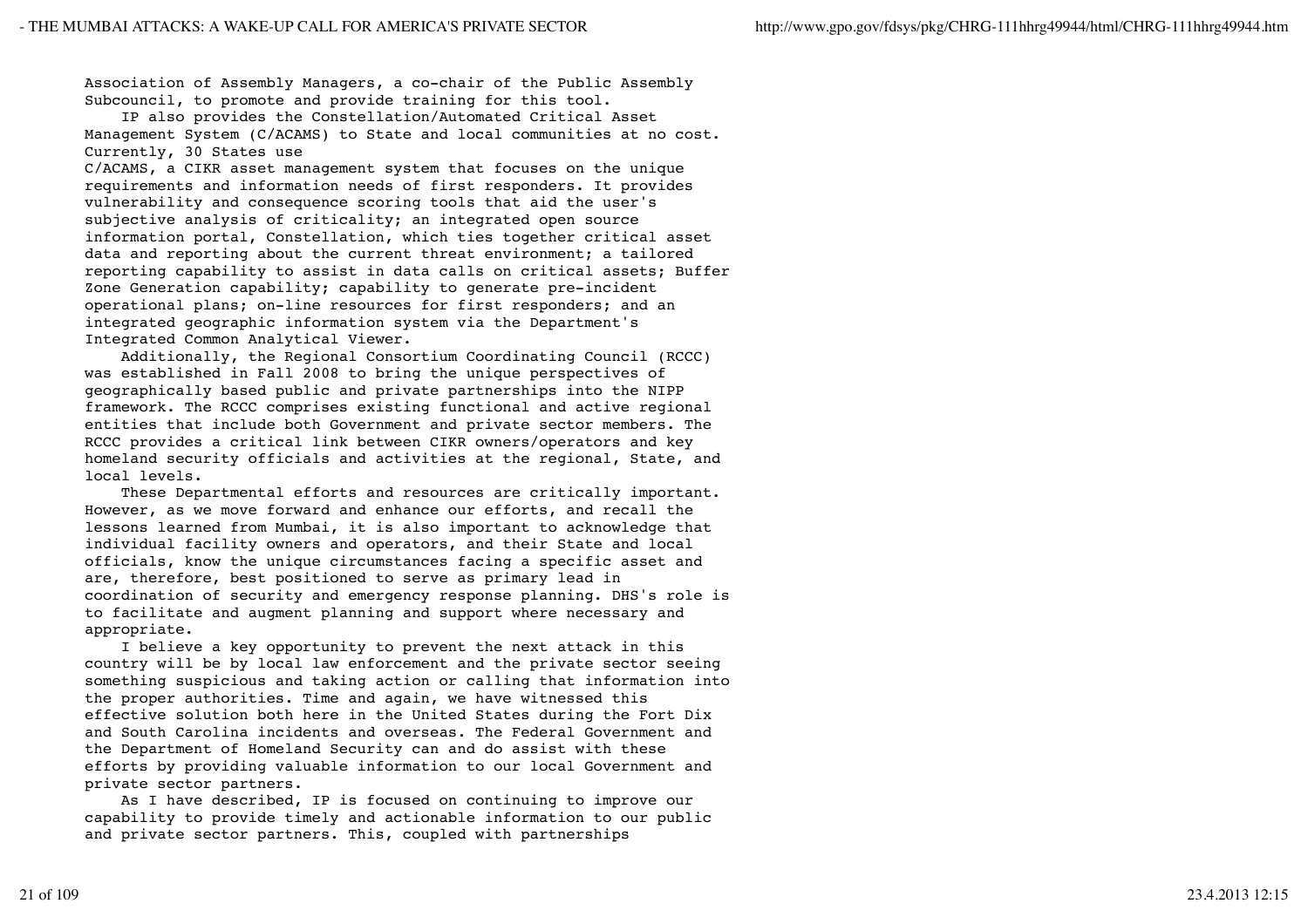strengthened during recent hurricane experiences, has reinforced the operational linkages that will enable effective planning in advance of an incident, result in enhanced safety, security and resiliency of our Nation's CIKR, and produce an operational effect for expeditious, efficient, and effective response should an incident occur.

 Thank you for your attention, and I would be happy to answer any questions you may have at this time.

 Ms. Jackson Lee. I thank the gentleman for his testimony. I would like to acknowledge the presence of Congresswoman Titus from Nevada. We appreciate her service on this committee.

 I now recognize Commissioner Kelly to summarize his statement for 5 minutes.

# STATEMENT OF RAYMOND W. KELLY, COMMISSIONER, NEW YORK POLICE DEPARTMENT

Mr. Kelly. Thank you, Madam Chairman.

 Chairman Thompson, Congressman King, Congressman Dent, Members of the subcommittee, thank you for the opportunity to testify about the New York City Police Department's response to the terrorist attacks in Mumbai.

 I want to begin my remarks by saying that partnership with the private sector has been a hallmark of the NYPD's counterterrorism program since 2002. It is our collective responsibility to learn from events like those that took place in Mumbai and adapt our programs to prevent them. That is exactly what we have endeavored to do in New York.

We have a program called NYPD Shield that includes over 6,000 private security personnel who train with us and function as additional eyes and ears. We held a briefing with 400 members of this group immediately after the attacks in Mumbai. At that meeting, we had the lead officer in a three-man team that we sent to Mumbai call in from Mumbai and share the lessons that we learned with the audience.

 I will update you on our response to those lessons shortly. Before I do that, I want to make you aware of a more recent study conducted by our intelligence division analyzing the similarities between the Mumbai assault and the attack in Lahore, Pakistan, on March 3, targeting the Sri Lankan national cricket team. Eight people were killed in that incident, including six Pakistani police officers. That terrorists would attack a cricket team to attract maximum attention should not come as a surprise considering the sport's immense popularity in South Asia. Last year when the NYPD formed a cricket league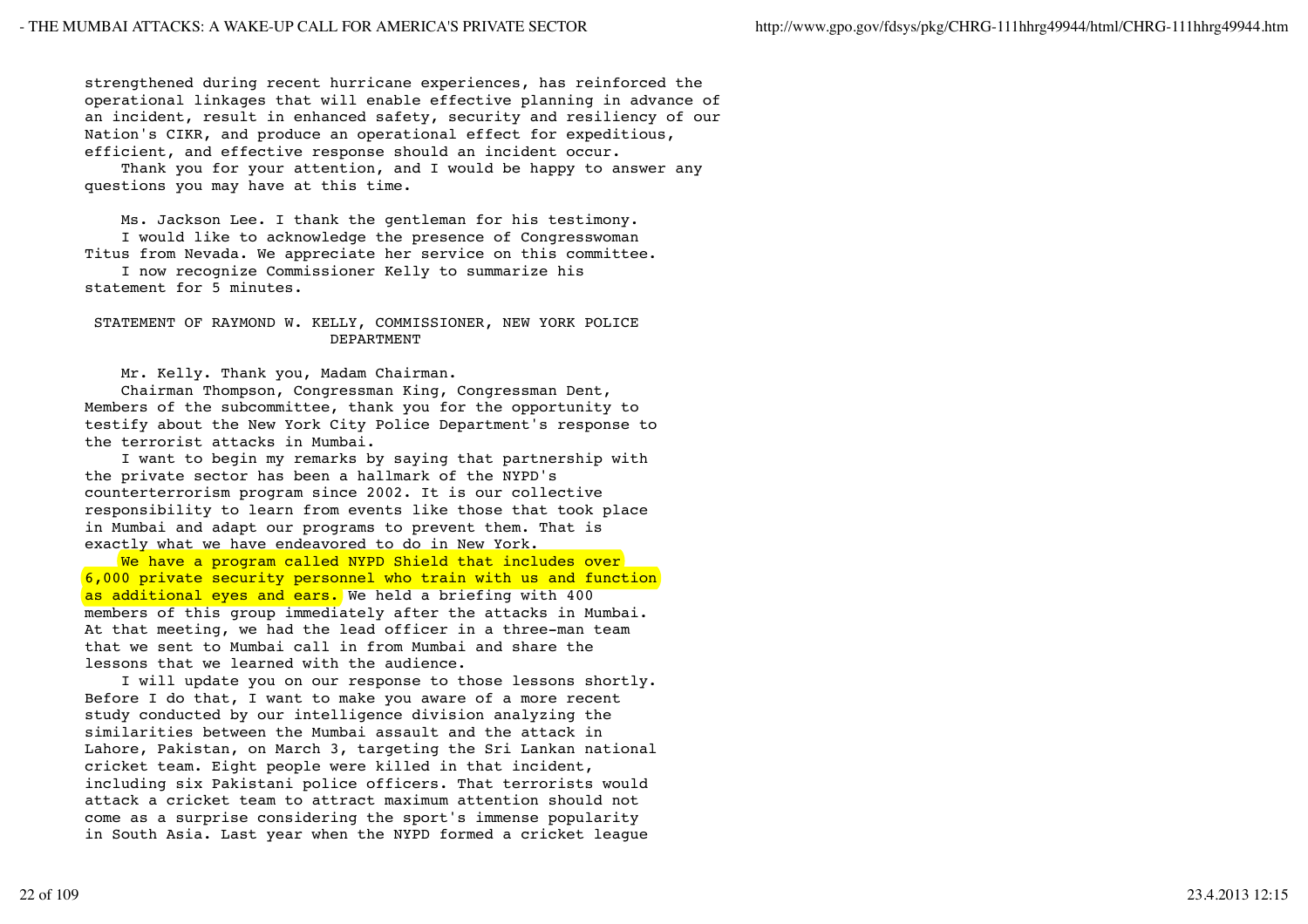as part of our outreach efforts with the South Asian community in New York City, it received scant attention in the New York media but was widely covered in India, Pakistan, and other countries in South Asia and Europe.

The attacks in Mumbai and Lahore are evidence of a shift in tactics from suicide bombs to a commando-style military assault with small teams of highly trained, heavily armed operatives launching simultaneous sustained attacks. We are paying very close attention to this trend.

 Other similarities we identified include choice of location; dense, relatively unprotected urban areas where the terrorists could establish strategic choke points to impede the response of authorities.

 We also know that some form of detailed pre-attack surveillance was carried out in both cases, as evidenced by the terrorists' thorough familiarity with their target.

 Likewise, both sets of attackers coordinated their movements closely through the use of basic technology, cell phones in Mumbai and small battery-powered two-way radios in Lahore.

 The assault teams themselves are composed of physically fit males between the ages of 20 and 30. They were similar in composition and in size with 10 people involved in the Mumbai attack and an estimated 12 in Lahore.

 In each instance, the teams appeared to break down into smaller two-man operating units once the attack was launched.

 In both Mumbai and Lahore the attackers were armed with assault rifles, semiautomatic pistols, and grenades. They carried backpacks with additional ammunition and explosives, more than enough to sustain a prolonged siege. The attackers were casually attired in Western clothing with oversized jackets, button-down shirts and cargo-style pants that could conceal contraband.

 Both groups were calm, unhurried, and methodical. They also carried food and drugs to enhance their performance and stamina. In Mumbai, the terrorists reportedly used cocaine and amphetamines to stay awake. In Lahore, remnants of unspecified high-energy foods were recovered from the scene.

It appears both attacks were not initially designed to be suicidal. The goals of the terrorists include hostage taking, extending the violence and the resulting media coverage, and escaping. In Mumbai, the terrorists were able to take captives. However, they were captured or killed before they issued demands or escaped. In Lahore, they were unsuccessful in taking hostages, but they did manage to evade capture.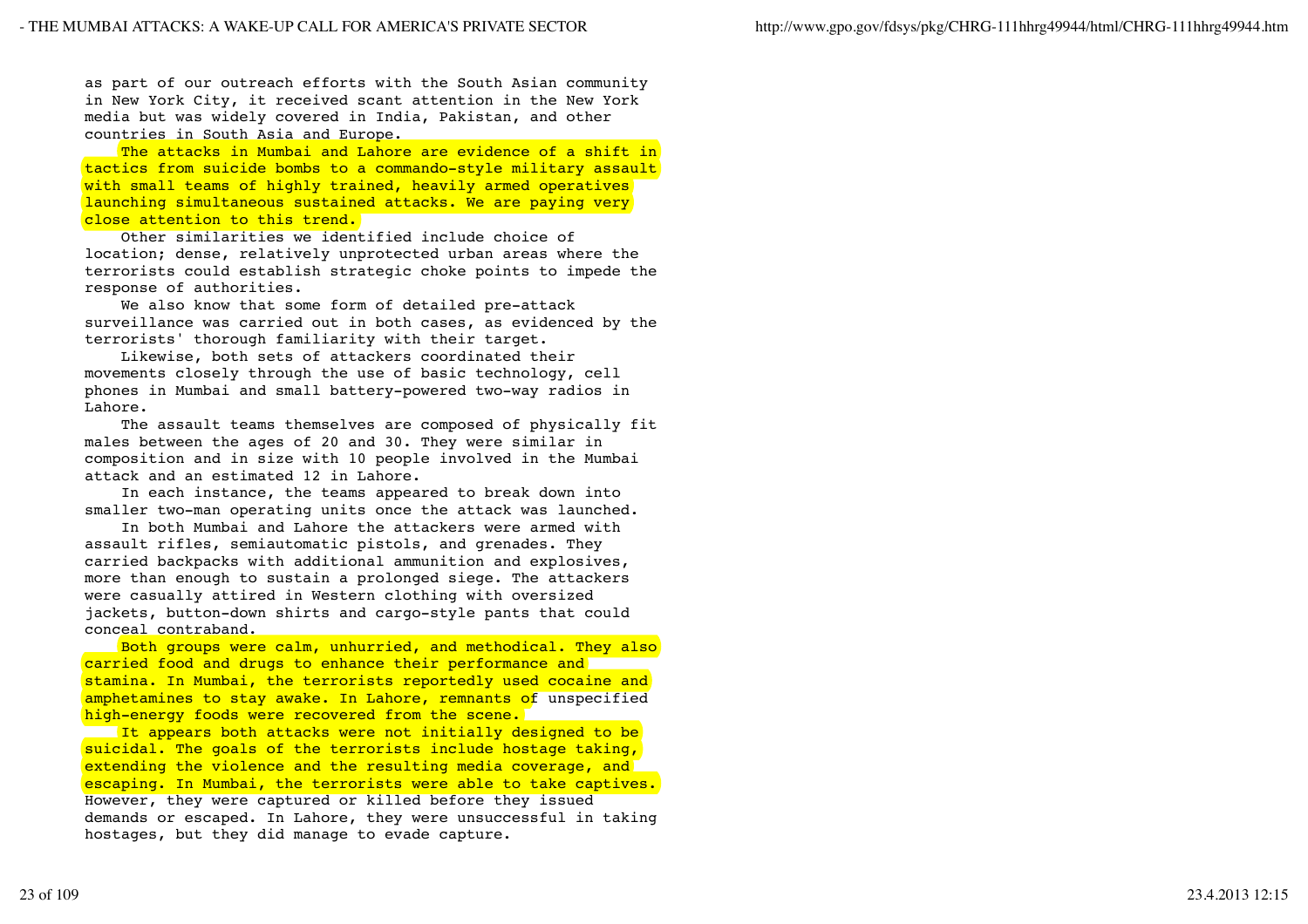Both operations focused on highly symbolic targets. By impacting tourism and international sports, they were intended to instill fear and cause economic damage. They were also aimed at attacking the global reputations of India and Pakistan and heightening regional tensions between the two.

 While the political root causes of these attacks appear to be local, the terrorist networks behind them are global, wellfunded, and interconnected. The militant Islamic groups suspected in these cases, mainly Lashkar-e-Taiba, have deep and long-standing ties to al Qaeda. In fact, LeT has trained such terrorists as convicted shoe bomber Richard Reid and Essa Al Hindi, who surveilled buildings in New York's financial district prior to September 11. They are also believed to have trained militant Islamic fighters for conflicts around the world, including in Iraq and Afghanistan. As far as we know, they have not directly targeted a Western country, but they specifically sought out locations in Mumbai with Western and Jewish clientele. Hopefully we won't see their tactics migrate to the United States, but if they do, we certainly intend to be prepared.

Within hours of the end of the attacks in Mumbai, the NYPD began making arrangements to send personnel there. This is in keeping with the practice we followed for several years. In all cases, our officers do not take part in investigative activity. In Mumbai, our officers toured crime scenes, took photographs, and asked questions of police officials.

 They relayed what they learned back to New York. These officers are a part of a Police Department overseas liaison program in which we have posted experienced personnel to 11 cities around the world. They partner with local police and intelligence agencies and respond when terrorist incidents occur.

In this case, the most senior officer in the group had served as the liaison in Amman, Jordan. In July 2006, when seven bombs exploded in Mumbai trains and rail stations, he flew to the city on a similar mission. The relationships he forged during that trip proved helpful in December.

 Our liaisons arrived in Mumbai on December 2, 3 days after the attacks ended. By December 5, our intelligence division had produced an analysis which we shared with the FBI. As I noted that morning, we convened a special meeting with the members of NYPD Shield. During the live conference call with our team leaders in Mumbai, we posted photographs and maps to help the audience visualize the locations he was describing.

We also conducted two exercises, one a tactical drill for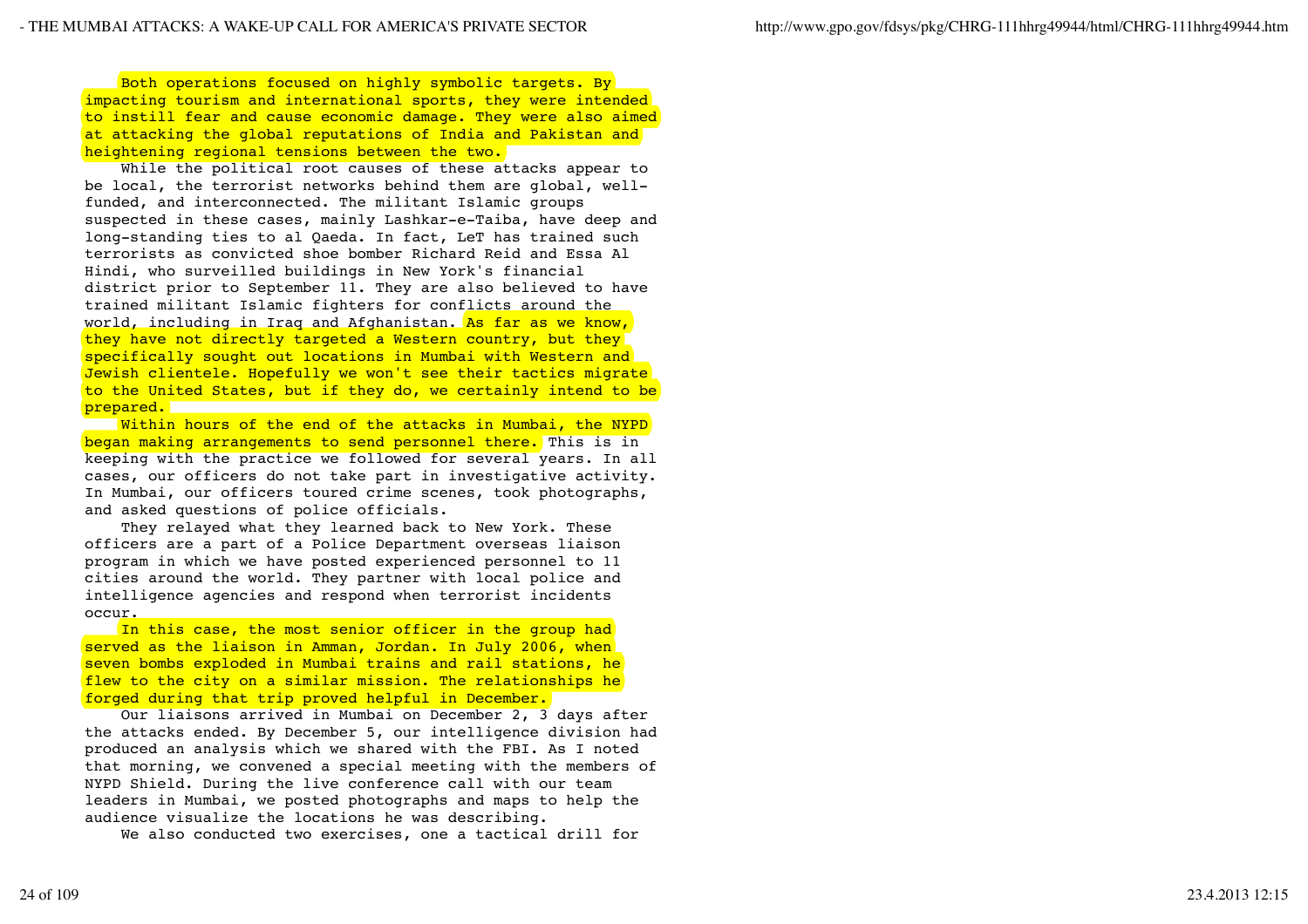emergency service unit officers, the other a table-top exercise for commanders. Both scenarios mirrored the attacks in Mumbai.

 Based on our analysis of what took place in Mumbai, we have been training additional officers to use heavy weapons in close quarter battle tactics. In the event of a sustained attack such as you saw in India, these officers will be able to support and relieve the more than 400 members of our emergency service unit who already have these skills.

Last month, 134 officers from our Organized Crime Control Bureau became the first to complete the new course of heavy weapons and tactics training. We are continuing this month with another group of 135. Our goal is to qualify up to 1,500 officers in these special skills.

We also provided basic heavy weapons instruction for our most recent class of over 1,000 police recruits. We will do the same for our current academy class.

 In Mumbai, the local police were simply outgunned by the terrorists. We don't want that to happen in New York. We are also meeting with service providers to see if a means can be developed to pinpoint disruption of cell or satellite phones used by a terrorists during an attack without the wholesale disruption of communications in the immediate vicinity.

 We also saw that, in Mumbai, the local authorities had insufficient knowledge of the layouts of targets. In light of this observation, we have assigned our emergency service unit supervisors to tour major hotels and other landmarks. Out of each visit, they develop a briefing book with a description of the location and detailed diagrams, as well as a video that can be used for training purposes. We have conducted 11 in-depth tours of major hotels so far, and we are continuing to select new locations.

 At our December 5 Shield meeting, we also reviewed a list of best practices in hotel security. This is a set of items we routinely share when our counterterrorism officers conduct training with hotel security.

 Through another partnership, Operation Nexus, NYPD detectives have made thousands of visits to the kind of companies terrorists might seek to exploit, truck rental businesses, scuba diving schools, or hotels. We let them know what to look for and what to do if they observe suspicious behavior.

 As part of this initiative we have assigned a senior officer to work exclusively with hotels. After Mumbai, he and his team visited numerous hotels where they met with security directors and developed emergency procedures to use in the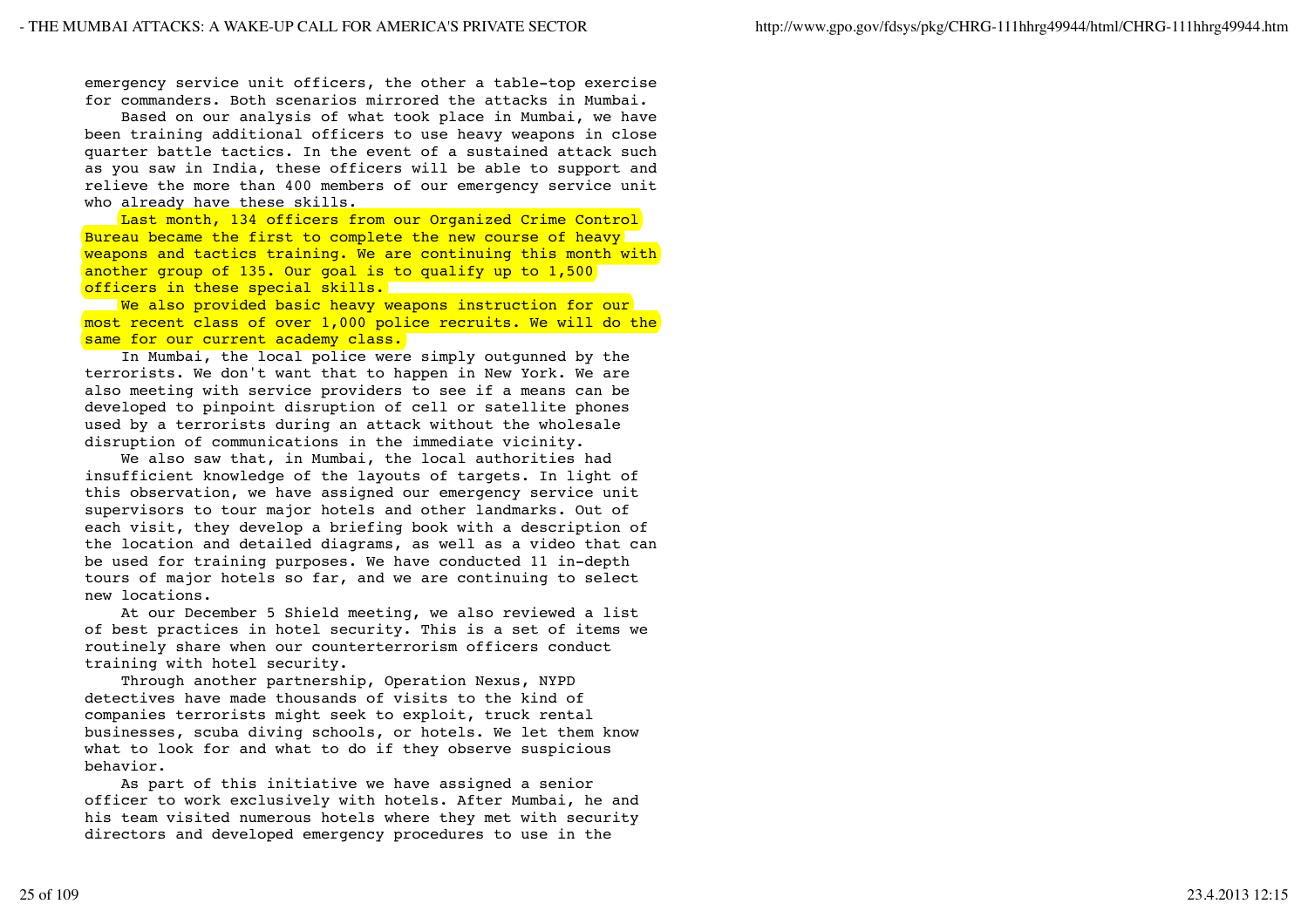event of a Mumbai-style attack.

As part of our training, we also emphasize with hotel staff the importance of knowing who is inside and recognizing that the attack may be initiated from within the facility. We talk about how to identify hostile surveillance or the stockpiling of materials, controlling points of entry, and having a thorough knowledge of the building's layout and a widely distributed emergency action plan.

We also ask the hotel personnel to be acutely aware of suspicious behavior on the part of visitors, such as denying staff access to rooms for extended periods, loitering on guest floors or in the lobby, requesting specific rooms, receiving unusual parcels, and inquiring about hotel security. Along with an array of other sensitive landmarks, major hotels are also the site of visits by our Hercules teams and critical response vehicles.

 In addition to hotels, locations also include hospitals, houses of worship, critical infrastructure and tourist attractions, such as Times Square.

 While we have to learn from Mumbai and Lahore and prepare to defend ourselves against similar attacks, we cannot focus too narrowly on any one preventive method.

Ms. Jackson Lee. Commissioner, are you wrapping up?

Mr. Kelly. I am. I am sorry. I apologize.

 Ms. Jackson Lee. We want to hear you. Just wanted to---- Mr. Kelly. Let me stop here.

 I want to thank you for inviting me, Madam Chairwoman. [The statement of Mr. Kelly follows:]

Prepared Statement of Raymond W. Kelly

March 11, 2009

 Chairman Thompson; Chairwoman Jackson Lee; Congressman King; Congressman Dent; Members of the subcommittee.

 Thank you for this opportunity to testify about the New York City Police Department's response to the terrorist attacks in Mumbai. I want to begin my remarks by saying that partnership with the private sector has been a hallmark of the NYPD's counterterrorism program since 2002. It is our collective responsibility to learn from events like those that took place in Mumbai, and adapt our programs to prevent them. That is exactly what we've endeavored to do in New York.

We have a program called NYPD Shield that includes over 6,000 private security personnel who train with us and function as additional eyes and ears. We held a briefing with 400 members of this group immediately after the attacks in Mumbai. At that meeting, we had the lead officer in a three-man team we sent to Mumbai call in from overseas and share the lessons we learned with the audience.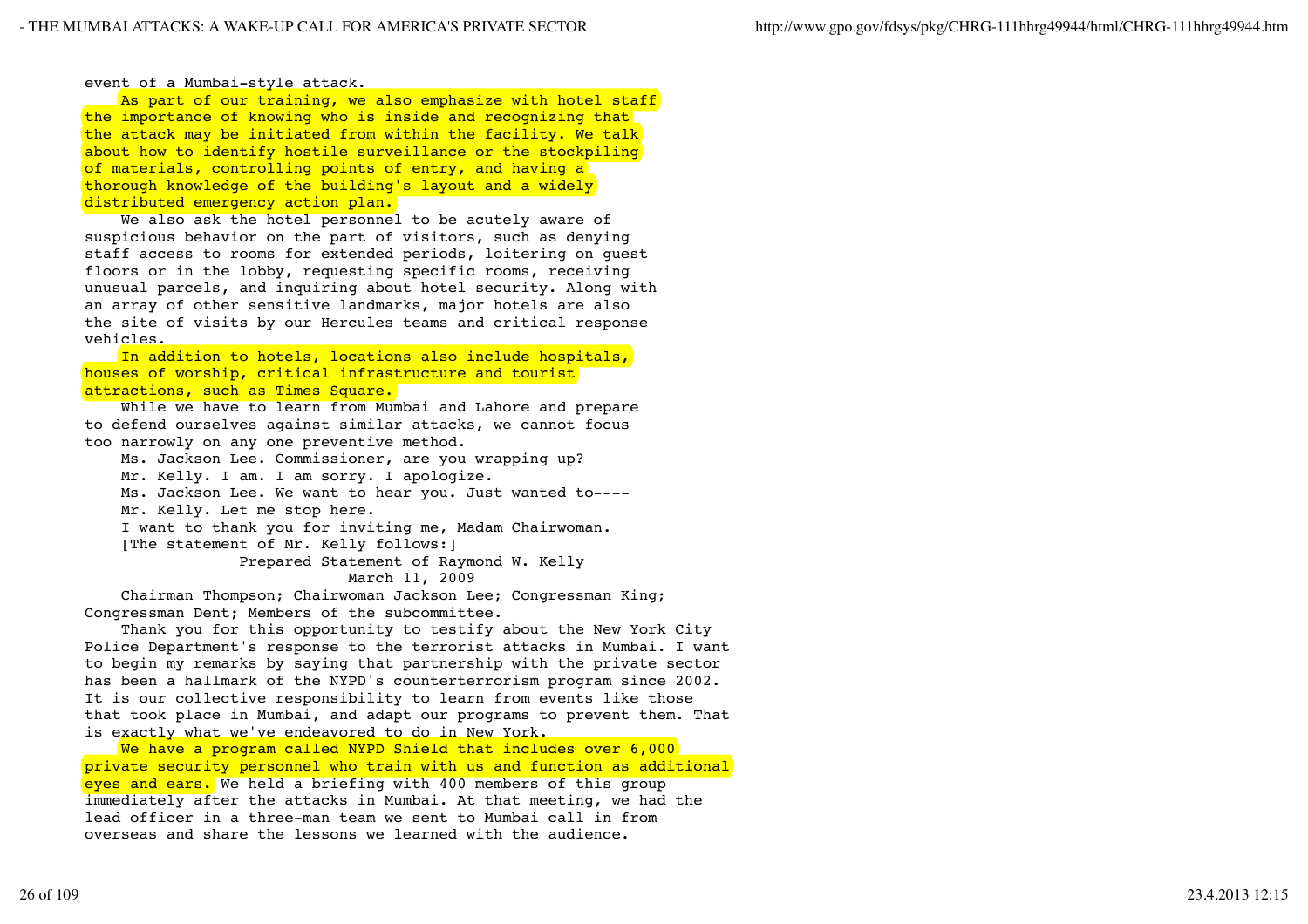I will update you on our response to those lessons shortly. Before I do that, I want to make you aware of a more recent study conducted by our Intelligence Division analyzing the similarities between the Mumbai assault and the attack in Lahore, Pakistan on March 3 targeting the Sri Lankan national cricket team. Eight people were killed in that incident, including six Pakistani police officers.

 That terrorists would attack a cricket team to attract maximum attention should not come as a surprise considering the sport's immense popularity in South Asia. Last year, when the NYPD formed a cricket league as part of our outreach efforts with the South Asian community in New York City, it received scant attention in the New York media but was widely covered in India, Pakistan, and other countries in South Asia and Europe.

 The attacks in Mumbai and Lahore are evidence of a shift in tactics from suicide bombs to a commando-style military assault with small teams of highly trained, heavily armed operatives launching simultaneous, sustained attacks. We're paying very close attention to this trend.

 Other similarities we identified included the choice of locations: dense, relatively unprotected urban areas where the terrorists could establish strategic choke points to impede the response of authorities. We also know that some form of detailed, pre-attack surveillance was carried out in both cases, as evidenced by the terrorists' thorough familiarity with their targets. Likewise, both sets of attackers coordinated their movements closely through the use of basic technology: cell phones in Mumbai and small, battery-powered two-way radios in Lahore.

 The assault teams themselves were composed of physically fit males between the ages of 20 and 30. They were similar in composition and in size, with 10 people involved in the Mumbai attack and an estimated 12 in Lahore. In each instance, the teams appeared to break down into smaller, two-man operating units once the attack was launched.

 In both Mumbai and Lahore the attackers were armed with assault rifles, semi-automatic pistols and grenades. They carried backpacks with additional ammunition and explosives, more than enough to sustain a prolonged siege. The attackers were casually attired in western clothing, with oversized jackets, button down shirts and cargo style pants that could conceal contraband.

 Both groups were calm, unhurried, and methodical. They also carried food and drugs to enhance their performance and stamina. In Mumbai, the terrorists reportedly used cocaine and amphetamines to stay awake. In Lahore, remnants of unspecified high energy foods were recovered from the scene.

 It appears both attacks were not initially designed to be suicidal. The goals of the terrorists included hostage-taking, extending the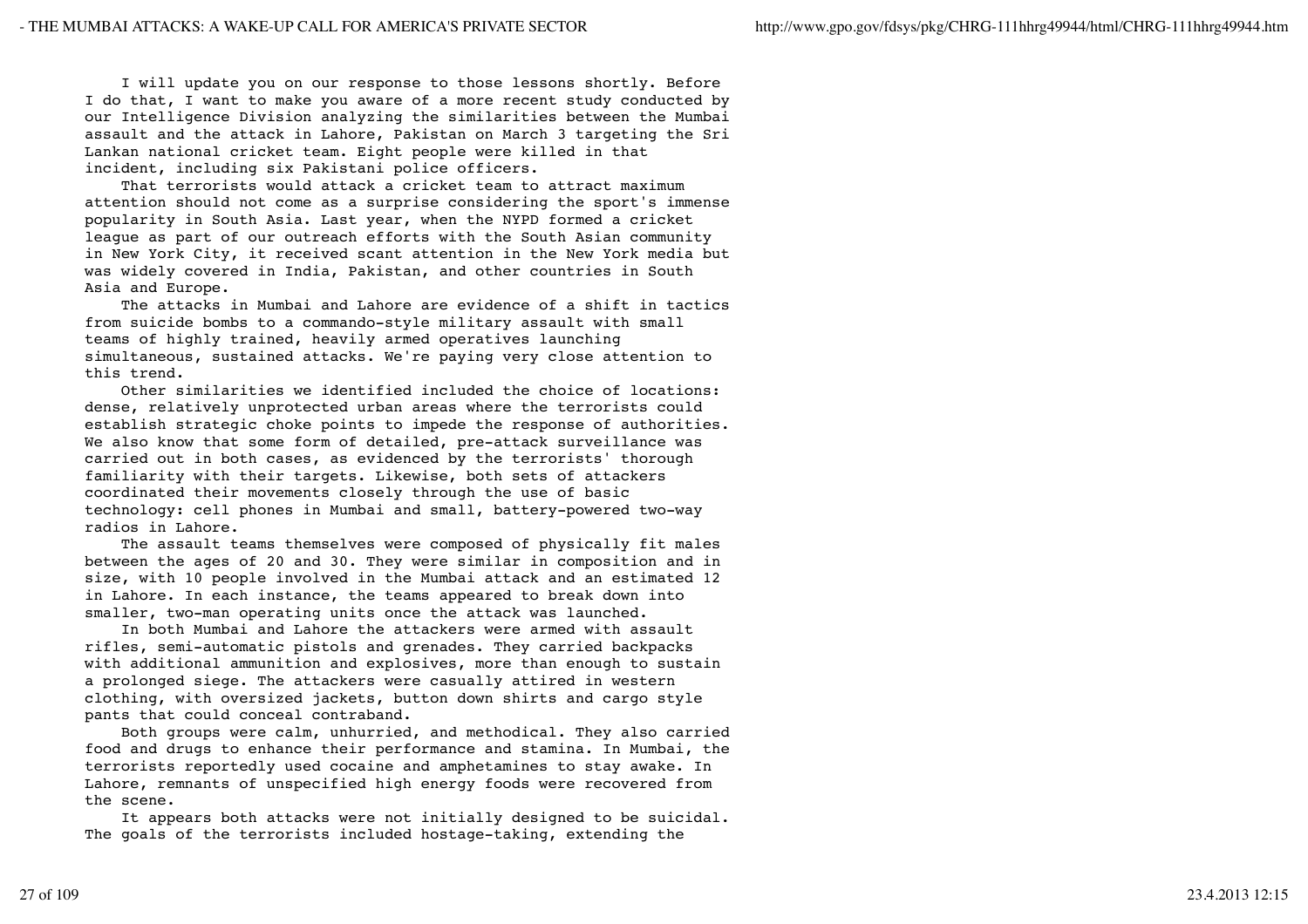violence and the resulting media coverage, and escaping. In Mumbai, the terrorists were able to take captives. However, they were captured or killed before they issued demands or escaped. In Lahore, they were unsuccessful in taking hostages but they did manage to evade capture.

 Both operations focused on highly symbolic targets. By impacting tourism and international sports they were intended to instill fear and cause economic damage. They were also aimed at attacking the global reputations of India and Pakistan and heightening regional tensions between the two.

 While the political root causes of these attacks appear to be local, the terrorist networks behind them are global, well-funded, and interconnected. The militant Islamic groups suspected in these cases- mainly Lashkar-e-Taiba--have deep and long-standing ties to al Qaeda.

 In fact, L.E.T. has trained such terrorists as convicted shoebomber, Richard Reid, and Essa Al Hindi who surveilled buildings in New York's financial district prior to September 11. They are also believed to have trained militant Islamic fighters for conflicts around the world, including in Iraq and Afghanistan. As far as we know, they have not directly targeted a western country but they specifically sought out locations in Mumbai with western and Jewish clientele. Hopefully, we won't see their tactics migrate to the United States, but if they do we intend to be prepared.

 Within hours of the end of the attacks in Mumbai, the NYPD began making arrangements to send personnel there. This is in keeping with a practice we have followed for several years. In all cases, our officers do not take part in investigative activity. In Mumbai, our officers toured crime scenes, took photographs, and asked questions of police officials. They relayed what they learned back to New York.

 These officers are part of the Police Department's overseas liaison program in which we post experienced personnel to 11 cities around the world. They partner with local police and intelligence agencies and respond when terrorist incidents occur. In this case, the most senior officer in the group had served as a liaison in Amman, Jordan. In July 2006, when seven bombs exploded in Mumbai trains and railway stations, he flew to the city on a similar mission. The relationships he forged during that trip proved helpful in December.

 Our liaisons arrived in Mumbai on December 2, 3 days after the attacks ended. By December 5, our Intelligence Division had produced an analysis, which we shared with the FBI. As I noted, that morning we convened a special meeting with the members of NYPD Shield. During the live conference call with our team leader in Mumbai, we posted photographs and maps to help the audience visualize the locations he was describing.

 We also conducted two exercises, one a tactical drill for Emergency Service Unit officers, the other a tabletop exercise for commanders.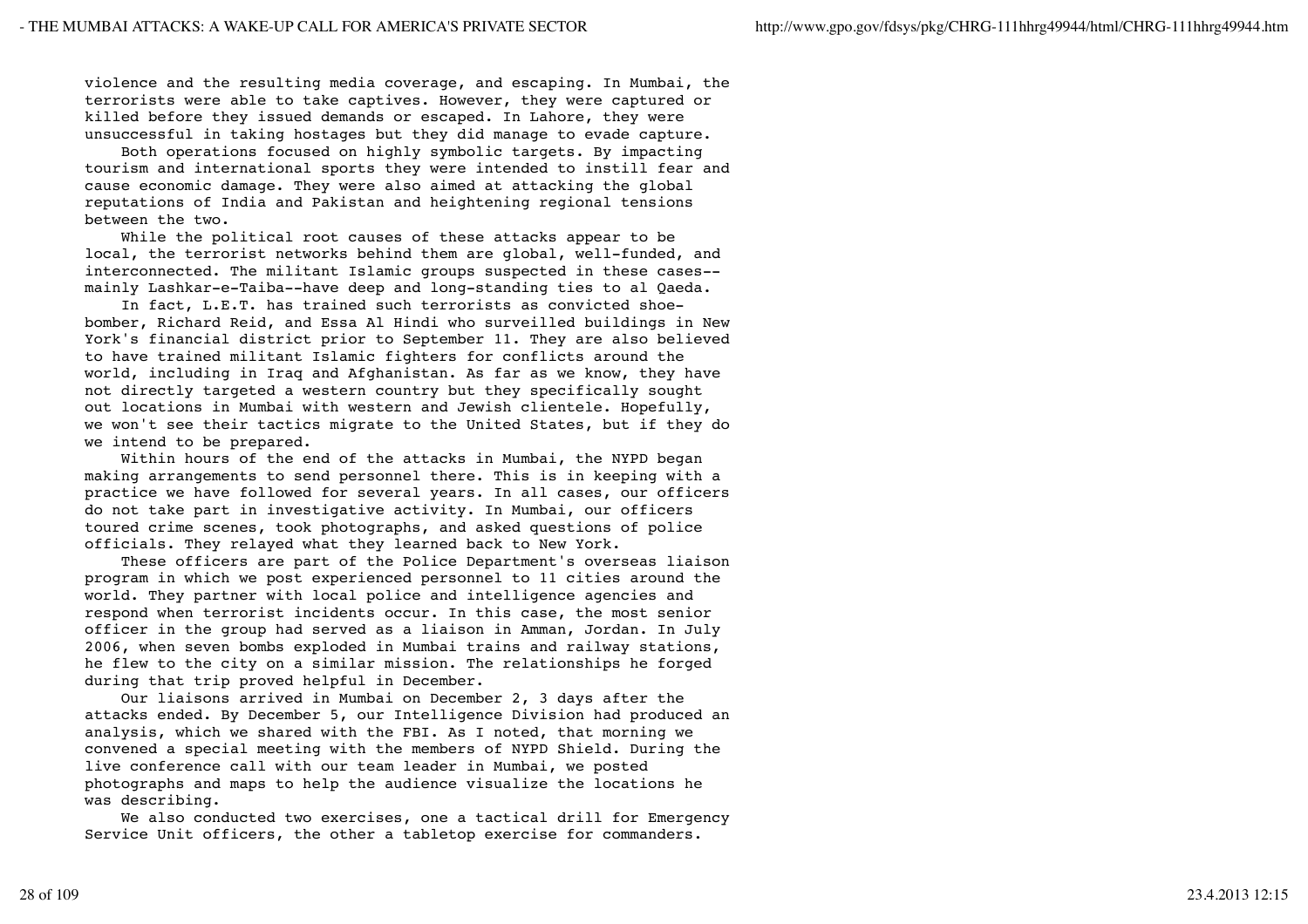Both scenarios mirrored the attacks in Mumbai.

 Based on our analysis of what took place in Mumbai, we've been training additional officers in the use of heavy weapons and close quarters battle tactics. In the event of a sustained attack, such as we saw in India, these officers will be able to support and relieve the more than 400 members of our Emergency Service Unit who already have these skills. Last month, 134 officers from our Organized Crime Control Bureau became the first to complete this new course of heavy weapons and tactics training. We're continuing this month with another group of 135. Our goal is to qualify up to 1,500 officers in these special skills. We've also provided basic heavy weapons instruction for our most recent class of over 1,000 police recruits. We will do the same with our current class. In Mumbai, the local police were simply outgunned by the terrorists. We don't want that to happen in New York.

 We are also meeting with service providers to see if a means can be developed to pinpoint disruption of cell or satellite phones used by terrorists during an attack, without the wholesale disruption of communications in the immediate vicinity.

 We also saw that in Mumbai, the local authorities had insufficient knowledge of the layouts of the targets. In light of this observation, we've assigned our Emergency Service Unit supervisors to tour major hotels and other landmarks. Out of each visit they develop a briefing book with a description of the location and detailed diagrams, as well a video that can be used for training purposes. We've conducted 11 indepth tours of major hotels so far and we are continuing to select new locations.

 At our December 5 Shield meeting we also reviewed a list of best practices in hotel security. This is a set of items we routinely share when our counterterrorism officers conduct trainings with hotel security personnel.

 Through another partnership, Operation Nexus, NYPD detectives have made thousands of visits to the kind of companies terrorists might seek to exploit: truck rental businesses, scuba diving schools, or hotels. We let them know what to look for and what to do if they observe suspicious behavior.

 As part of this initiative, we've assigned a senior officer to work exclusively with hotels. After Mumbai, he and his team visited numerous hotels where they met with security directors and developed emergency procedures to use in the event of a Mumbai-style attack.

 As part of our training, we also emphasize with hotel staff the importance of knowing who's inside and recognizing that the attack may be initiated from within the facility. We talk about how to identify hostile surveillance or the stockpiling of materials, controlling points of entry and having a thorough knowledge of the building's layout and a widely distributed emergency action plan.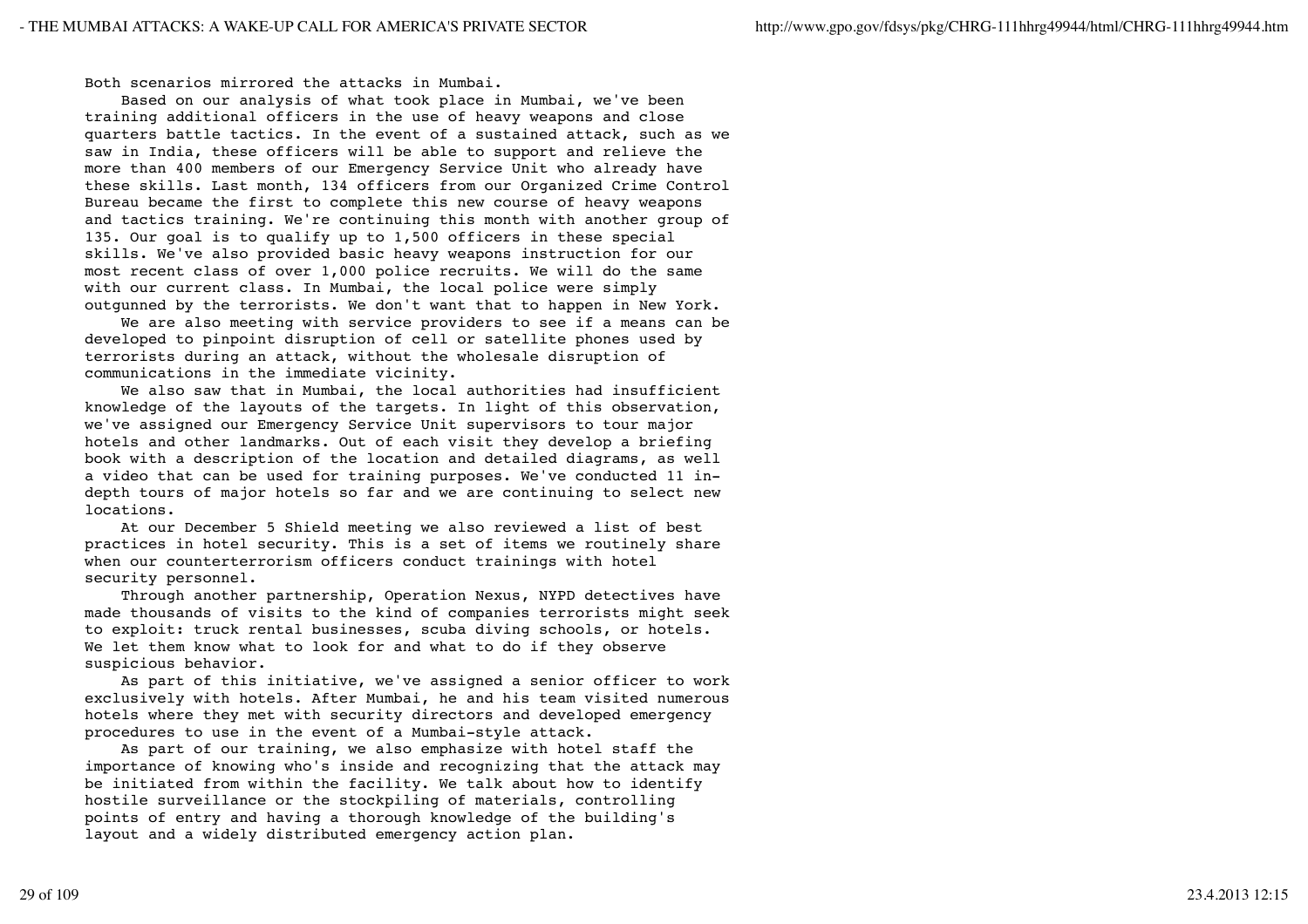We also ask hotel personnel to be acutely aware of suspicious behavior on the part of visitors, such as: denying staff access to rooms for extended periods; loitering on guest floors or in the lobby; requesting specific rooms; receiving unusual parcels; and inquiring about hotel security.

 Along with an array of other sensitive landmarks, major hotels are also the sites of visits by our Hercules teams and Critical Response Vehicle Surges. The former consist of heavily armed members of our Emergency Service Unit, who appear unannounced at key locations in a show of force designed to disrupt terrorist surveillance. This is also the goal of our daily CRV surges, in which large convoys of patrol cars proceed with emergency lights and sirens to a pre-arranged site based on intelligence. In addition to hotels these locations include hospitals, houses of worship, critical infrastructure, and tourist attractions like Times Square.

 All of the measures I have discussed are part of a robust counterterrorism program we built from the ground up in 2002, when we realized that it in addition to our focus on crime-fighting, the Police Department needed to build the intelligence collection, analysis, and infrastructure protection capabilities to defend New York City from another terrorist attack.

 We established the Nation's first municipal counterterrorism bureau, and we restructured our Intelligence Division. We recruited the best that the Federal Government had to offer to head those two operations. We created a new civilian intelligence program to support our field commanders with timely information and analysis. We tapped the incredible linguistic diversity of the police department. We assigned native speakers of languages such as Arabic, Urdu, and Pashto to counterterrorism duties. We strengthened our patrols of key infrastructure in the city, including bridges, tunnels, and a host of landmarks and other sensitive locations. We forged collaborative relationships with the private sector, with law enforcement organizations up and down the east coast, and with Federal agencies, especially the FBI and the Department of Homeland Security.

 In the last 7 years, working with the FBI through the Joint Terrorism Task Force, we've stopped multiple plots against New York City. I know that this productive collaboration will continue to thrive.

 The Police Department's strongest and most innovative regional partnership is the one supported by the Department of Homeland Security, our Securing the Cities program. This is an unprecedented initiative to protect New York with advanced radiation detection devices installed at all points of access to the five boroughs, including roads, bridges, tunnels, and waterways. We now train and share information with dozens of neighboring jurisdictions.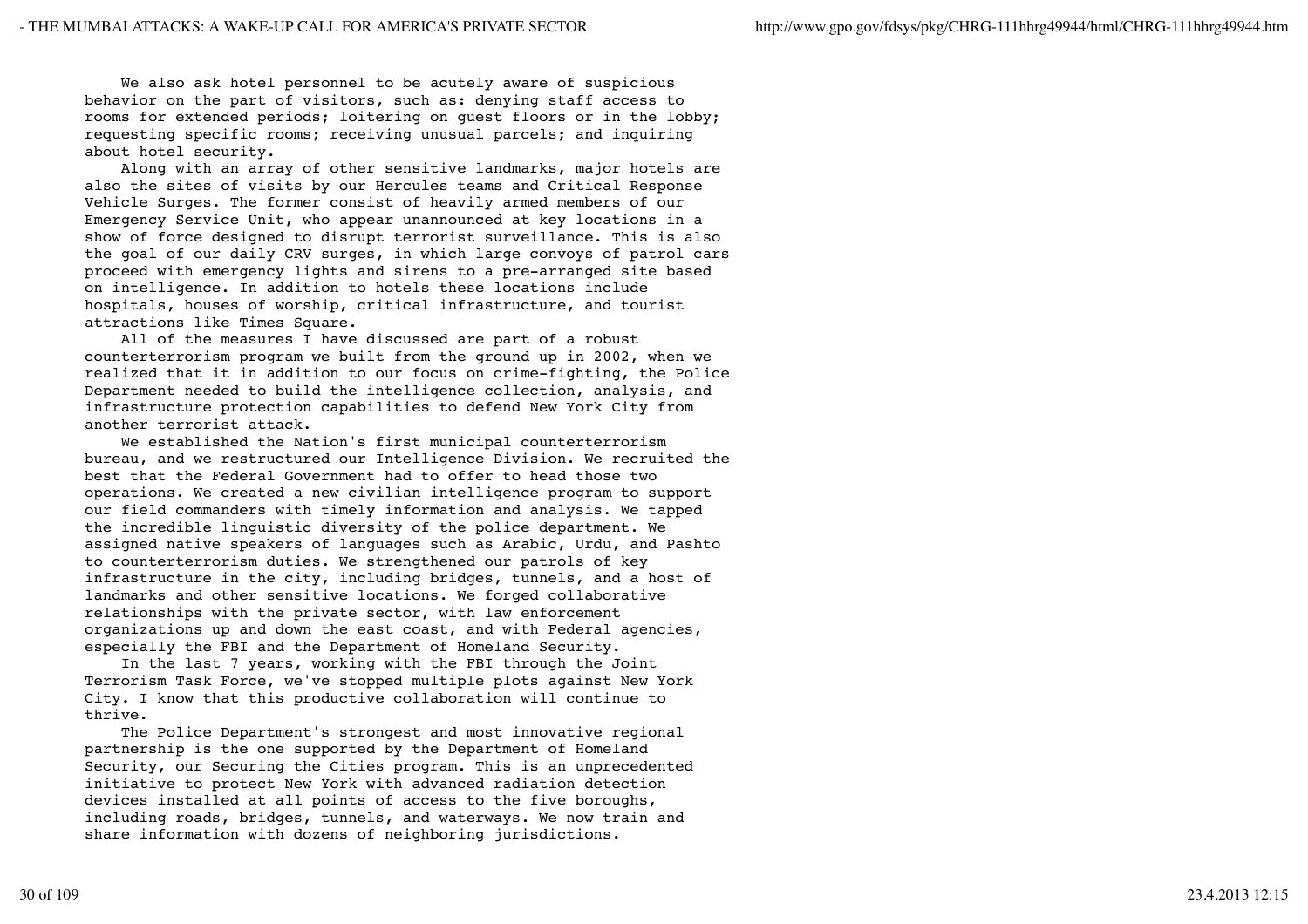Our collaboration with the Federal Government has been essential. Through the Homeland Security, Transit Security, and Port Security Grant Programs, among others, we have instituted effective and innovative programs. In the past, the NYPD worked directly with the Transportation Security Administration to obtain grants and steer Federal funds to the most effective programs. We believe it is vitally important to maintain this direct connection and to ensure that DHS's transit security program preserve its distinct mission, purpose, and management, without undue bureaucratic layers. It is our hope the Congress will work with the new leadership at DHS to ensure that the agencies with the shared mission of protecting the transit system be allowed to work together.

 While we have to learn from Mumbai and Lahore and prepare to defend ourselves against similar attacks, we cannot focus too narrowly on any one preventive method. We need to strengthen our defense on every front, stay sharp, well-trained, well-equipped, and constantly vigilant. And we must continue to work together at every level of government and with the private sector to defeat those would harm us.

 I want to thank the committee Members for your crucial support in making this possible, and for this opportunity to update you on our initiatives.

 Ms. Jackson Lee. We look forward to the opportunity to engage in questioning. Thank you for that very helpful testimony.

 It is my pleasure now to recognize Mr. McJunkin to summarize his statement for 5 minutes. The gentleman is recognized.

 STATEMENT OF JAMES W. MCJUNKIN, DEPUTY ASSISTANT DIRECTOR, COUNTERTERRORISM DIVISION, FEDERAL BUREAU OF INVESTIGATION

 Mr. McJunkin. Good afternoon, Chairwoman Jackson Lee, Ranking Member Dent and Members of the committee. Thank you for inviting me here today to discuss lessens learned from the recent terror attacks in Mumbai, and how the FBI is working with our U.S. and international intelligence and law enforcement partners to apply those lessons to protect the homeland and U.S. interests overseas.

Within hours of the first attacks on Mumbai, the FBI had a representative on the scene, the assistant legal attache to our New Delhi office, who was traveling in the direction of Mumbai when he was notified of the attacks. He immediately made his way to the Taj Mahal hotel.

Ms. Jackson Lee. Mr. McJunkin, is your microphone on, or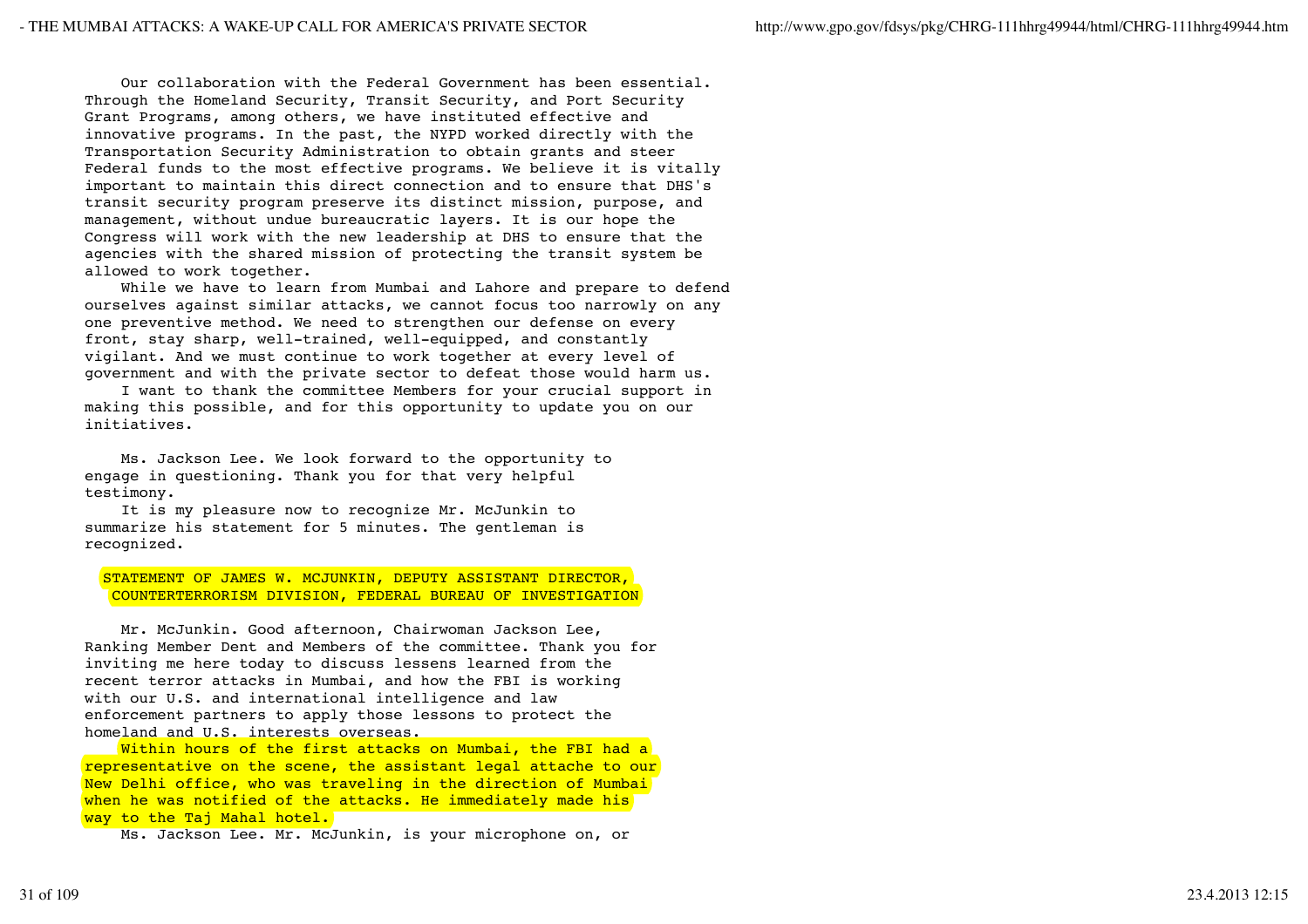could you move it closer to you, please? Thank you.

 Mr. McJunkin. He immediately made his way to the Taj Mahal hotel, which was still under siege, and contacted his Indian counterparts. From there, he took part in the rescue of Americans trapped in the hotel. He also worked with the U.S. Embassy to obtain approval from the Indian government to deploy our Los Angeles Rapid Deployment Team and key personnel from FBI headquarters to assist with the investigation.

The team, which arrived in Mumbai on November 29, had two major jobs. One is the pursuit of justice, which involves traditional forensic-based investigative work to track down those who were murdered Americans and determine who the attackers co-conspirators were. Two, and equally important, is the prevention mission, which involves generating new information to determine who else might still be out there who potentially poses a threat to the United States, our citizens, and our allies.

 The investigation continues, and we still have personnel in India who have been working with our Indian law enforcement and intelligence partners to help uncover information about how the attacks were executed, how the attackers were trained, and how long the attacks took to plan. We have been sharing that information with our Federal, State, and local and international law enforcement partners and using it to bolster our efforts to protect the homeland.

 So far, the Mumbai attacks have reinforced several key lessons. One, terrorist organizations don't need weapons of mass destruction or even large quantities of explosives to be effective. The simplest weapons can be as deadly. It comes as no surprise, therefore, that a small disciplined team of highly trained individuals can wreak that level of havoc that we saw in Mumbai. Last week's attack on the Sri Lankan cricket team in Lahore, Pakistan, is another example of a low-tech but potentially high-impact operation. We are concerned about the possibility that other foreign terrorist groups, including al Qaeda or its affiliates, will take note of those attacks and attempt to emulate them.

The take-home lesson for the FBI and DHS is that we must continue to look at both large and small organizations with the right combination of capability and intent to carry out attacks. Two, we need to reenergize our efforts to keep the American public engaged and vigilant. That is critical to the effort to prevent something like the Mumbai attacks from occurring on our shores. As we engage the public, we want to encourage them to be cognizant of and report suspicious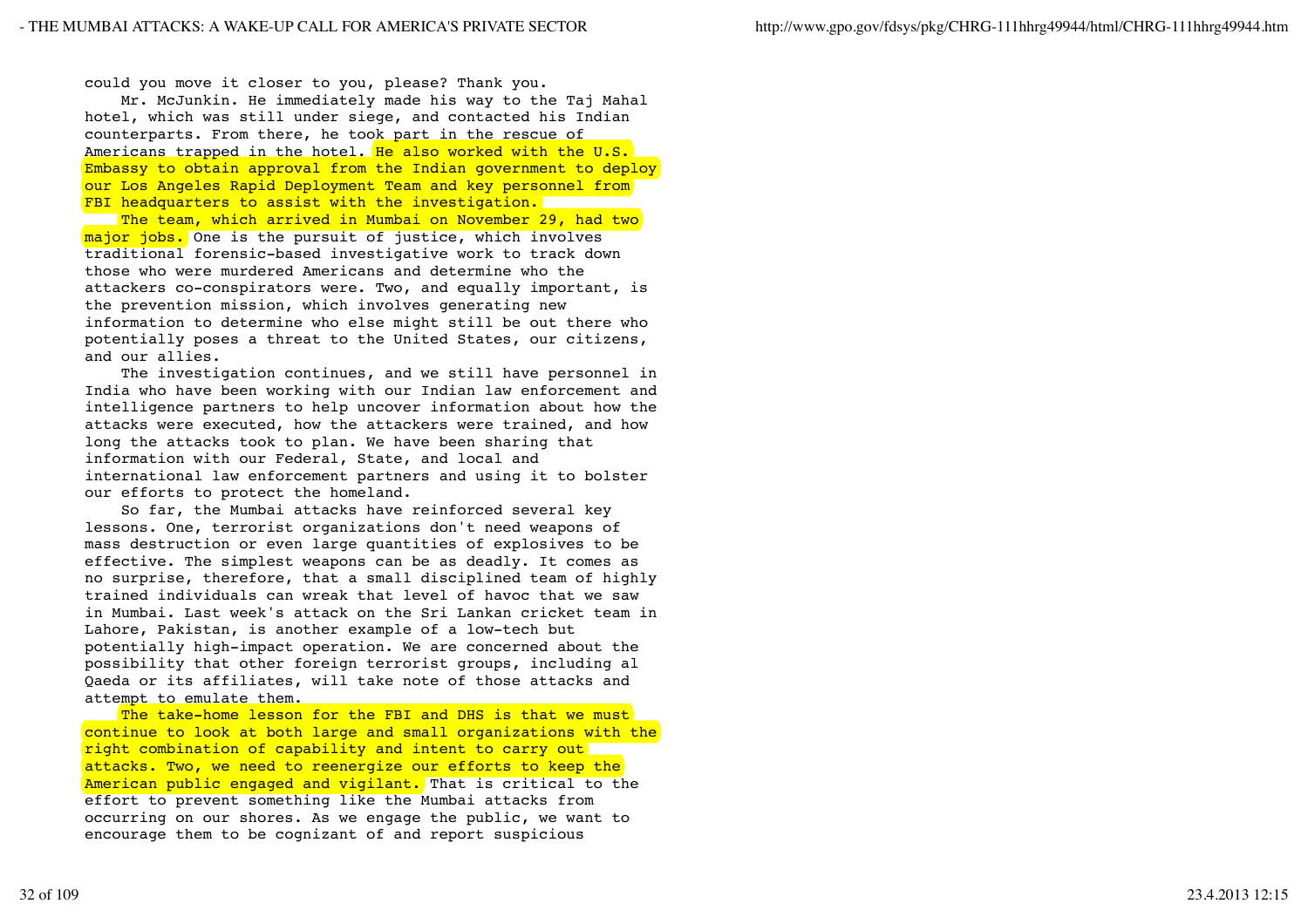activity that comes to their attention to their local, State, and Federal law enforcement agencies.

A key tool for engaging the public and our law enforcement partners is Guardian, a Web-based application to track suspicious incident reporting. As we receive information on threats from law enforcement, other Federal agencies, and the general public, we input these reports into the system where they can be tracked, searched, analyzed, and triaged for action. No threat report is left unaddressed. Although roughly 97 percent of these incidents are ultimately determined to have no conclusive nexus to terrorism, we believe we cannot afford to ignore potentially important threat indicators.

 We have begun a pilot deployment of eGuardian, an unclassified system that enables participation by our State, local, and tribal law enforcement partners. eGuardian will enable near real-time sharing and tracking of terrorist information and suspicious activities among State, local, and tribal and Federal entities.

 Another key lesson the Mumbai attacks reinforced is the importance of international partnerships. As Director Mueller said during his visit to India and Pakistan last week, terrorism is not an issue for one country alone. We are all fighting a common enemy. We all continue to work with our counterparts in India and around the world to bring the perpetrators of these attacks to justice and to prevent further attacks.

 In conclusion, Madam Chairman, as the threats to the United States become more global, the FBI is expanding our collaboration with our law enforcement and intelligence partners here at home and around the world. We are working with our international counterparts to prevent terrorist attacks and assist in their investigation when they do occur. As we have done with the Mumbai attacks, we will continue to analyze and share lessons learned from these investigations to help prevent future attacks at home or against U.S. interests abroad. Thank you.

 [The statement of Mr. McJunkin follows:] Prepared Statement of James W. McJunkin March 11, 2009

 Good afternoon Chairwoman Jackson-Lee, Ranking Member Dent, and Members of the committee. I appreciate the opportunity to be here today to discuss the FBI's role in investigating the November 2008 terrorist attacks in Mumbai, India. I will also describe how we are working with our U.S. intelligence and law enforcement partners to apply lessons learned from the Mumbai attacks to protect the U.S. Homeland, as well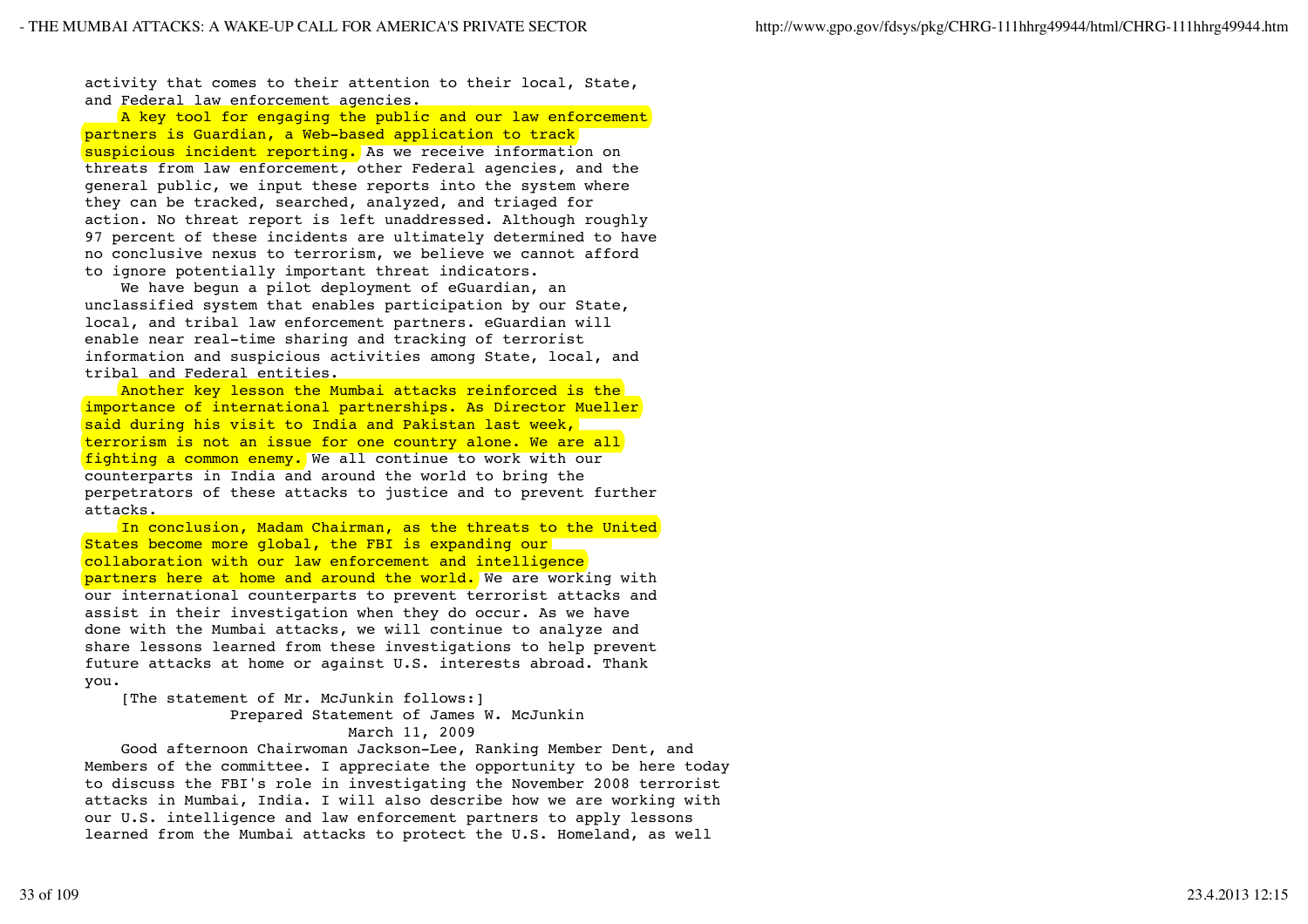as how we are collaborating with our international partners to help prevent attacks on U.S. interests and our allies overseas.

### fbi role in mumbai investigation

 As the committee knows, on November 26, 2008, several men armed with hand grenades, automatic weapons, and satellite phones landed in a rubber raft on the shores of Mumbai. They scattered to soft targets across the city, launched simultaneous attacks that held India's financial capital under siege for days, and killed more than 170 individuals, including six American citizens. Within hours of the first attacks, the FBI had a representative on the scene: our Assistant Legal Attache in the FBI's New Delhi office, who was traveling in the general direction of Mumbai when he was notified of the attacks. He immediately made his way to the Taj Mahal hotel, which was still under siege, and contacted his Indian counterparts. From there, he took part in efforts to rescue Americans trapped in the hotel, set up lines of communication with his FBI and U.S. Intelligence Community (USIC) counterparts, and coordinated the arrival of our Los Angeles Rapid Deployment Team.

 Even before the crisis ended, the investigation had begun. Agents from FBI offices in New Delhi, Islamabad, and Los Angeles joined forces with the Indian government, the CIA, the State Department, and foreign partners. Through these partnerships, we had unprecedented access to evidence and intelligence. Agents and analysts interviewed more than 70 individuals, including the sole surviving attacker. Our forensic specialists pulled fingerprints from improvised explosive devices. They recovered data from damaged cell phones, in one case by literally wiring a smashed phone back together.

 At the same time, we collected, analyzed, and disseminated intelligence to our partners at home and abroad--not only to determine how these attacks were planned, and by whom, but to ensure that if a second wave of attacks was planned, we had the intelligence to stop it.

 I also want to acknowledge the very fine work that the FBI's Office of Victim Assistance, working in concert with U.S. consular officers in Mumbai and the State Department's Bureau of Consular Affairs, undertook to assist the U.S. citizen victims and their families. That work continues to this day.

 threats posed by suspected sponsors of mumbai attackers The surviving Mumbai attacker has claimed that the Pakistan-based terrorist organization Lashkar-e-Tayyiba (LT) provided him training and direction for the attack. The FBI assesses that LT, which is well known to the U.S. Intelligence Community (USIC), remains a threat to U.S. interests in South Asia and to the U.S. homeland. We have no current intelligence indicating that there is an organized LT presence in the United States or that LT senior leadership is seeking to attack the U.S. homeland. LT does maintain facilitation, procurement, fundraising, and recruitment activities worldwide, including in the United States.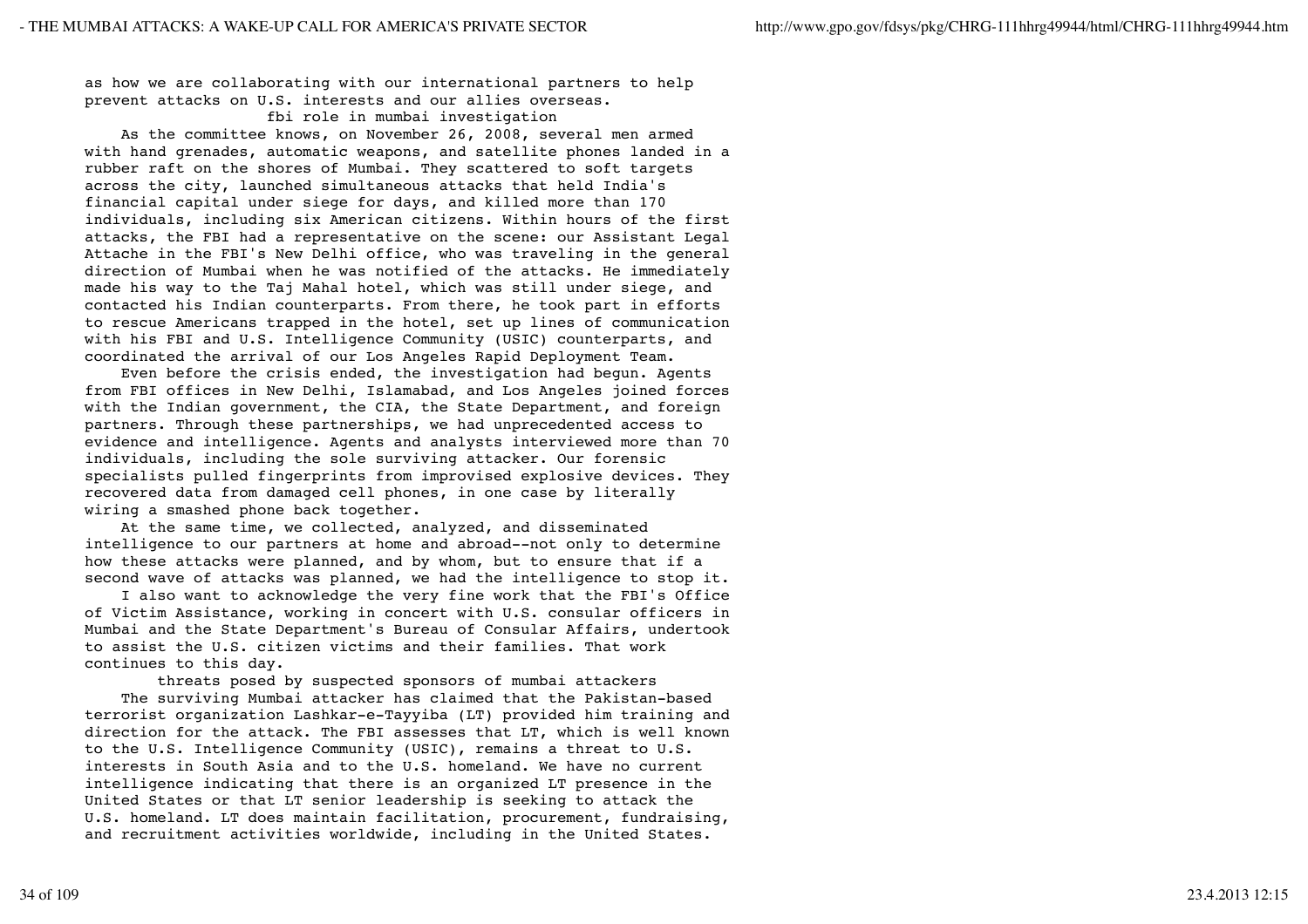For example, in 2003, several followers of ``Virginia Jihad'' cleric Sheikh Ali Al-Timimi were convicted of providing material support to terrorism relating to their training at an LT-sponsored training camp in Pakistan, with the intention of fighting against Coalition Forces in Afghanistan. In addition, the FBI is investigating a number of individuals across the United States who are linked in some way to LT- primarily through witting and unwitting fundraising for the group, as well as the recruitment of individuals from the United States to attend LT camps.

### lessons learned from mumbai attacks

 The principal lesson from the Mumbai attacks remains that a small number of trained and determined attackers with relatively unsophisticated weapons can do a great deal of damage. Last week's attack on the Sri Lankan cricket team in Lahore, Pakistan, is another example of a low-tech, but potentially high-impact operation. We are concerned about the possibility that other terrorist groups, including al Qaeda or its affiliates, will take note of these attacks and attempt to emulate them.

 The FBI is implementing the lessons learned from the Mumbai attacks by continuing to maintain a high level of vigilance for all indications of developing terrorist activity. We recognize that the planning for the Mumbai attacks likely unfolded over a relatively long period of time with careful surveillance of the target sites and transportation routes. We are continuing to work closely with our State, local, and tribal law enforcement partners in our Joint Terrorism Task Forces to follow up on indications of suspicious activity that could potentially be related to terrorism.

 We are also sharing relevant information from the Mumbai investigation with our intelligence and law enforcement partners. Classified information is available to cleared State and local law enforcement personnel in Joint Terrorism Task Forces and Fusion Centers. In addition, the FBI and the Department of Homeland Security (DHS) jointly issued an unclassified alert about the attacks to State, local, and tribal officials on November 27, 2008. The FBI and DHS also issued an Intelligence Bulletin on December 3, 2008, to building owners and operators, as well as the law enforcement community, to alert them to preliminary findings regarding the techniques and tactics terrorists used in the Mumbai attacks. The bulletin indicated that the FBI and DHS had no credible or specific information that terrorists were planning similar operations against public buildings in the United States, but urged local authorities and building owners and operators to be aware of potential attack tactics. We continue to work with our partners to heighten the public's awareness of the continued threat of terrorist attacks and the need to report suspicious incidents.

One key lesson the Mumbai attacks have reinforced is the importance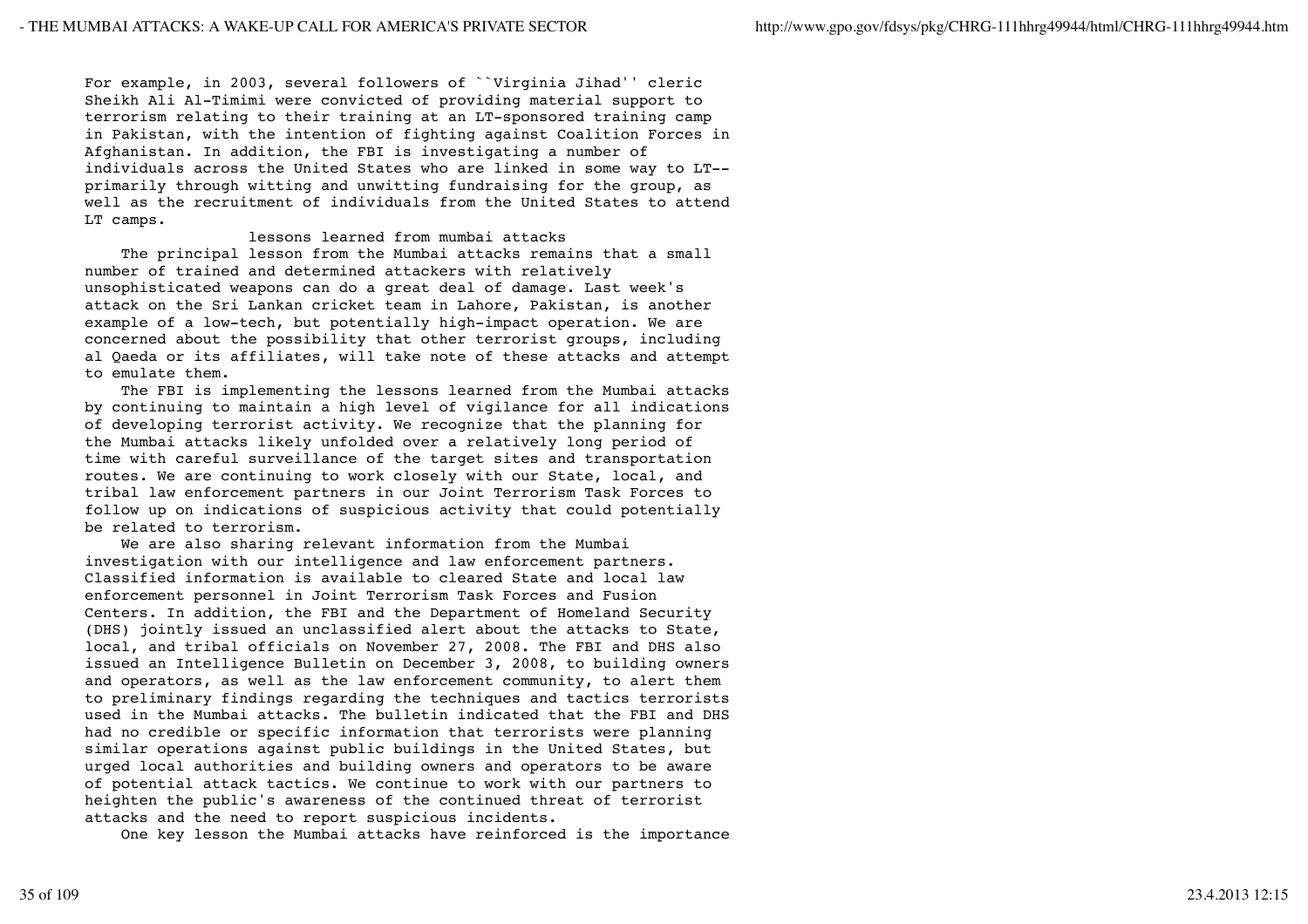of international partnerships. The unprecedented collaboration we developed with our Indian law enforcement and intelligence counterparts in this investigation has strengthened our relationship with the Government of India. As Director Mueller said during his visit to India and Pakistan last week, terrorism is not an issue for one country alone--we are all fighting a common enemy. We will continue to work with our counterparts in India, and around the world, to bring the perpetrators of these attacks to justice, and to prevent further attacks.

# conclusion

 As the investigation into the Mumbai attacks progresses, FBI counterterrorism agents and analysts continue to analyze all available information to determine who was responsible, assess lessons learned, determine if the United States may be vulnerable to a similar attack, and determine the threat posed by the group--or individuals tied to the group--to the United States. We are working closely with our USIC and law enforcement partners in these efforts, and will continue to disseminate information about lessons learned.

 In summary, Madam Chairwoman, as the threats to our Nation and our allies become ever-more globalized, the FBI is expanding our collaboration with our international and U.S. law enforcement and intelligence partners to prevent terrorist attacks and to assist in investigating them when they do occur. We will continue to build on these relationships to advance the FBI's national security mission. And, as we have done with the Mumbai attacks, we will continue to analyze and share lessons learned from these investigations to help prevent future attacks at home or against U.S. interests abroad.

 Ms. Jackson Lee. Let me thank the witnesses for their testimony. I am looking forward to the opportunity, again, of all our Members being able to engage.

 I will remind each Member that he or she will have 5 minutes to question the panel. I will now recognize myself for questions.

 Let me start with you, Mr. Secretary Snyder, and each person I would appreciate answering the question. How vulnerable are we in America? Is it important that we recognize that the vulnerabilities today still exist with respect to an attack on our infrastructure?

 Mr. Snyder. Well, Madam Chairwoman, certainly, we use a process beginning with a risk assessment that goes through every sector to determine the vulnerabilities that are common across sectors as well as within facilities in that sector. We have an annual process called the SHIRA, which seeks input from all the sectors, as well as States for the facilities that they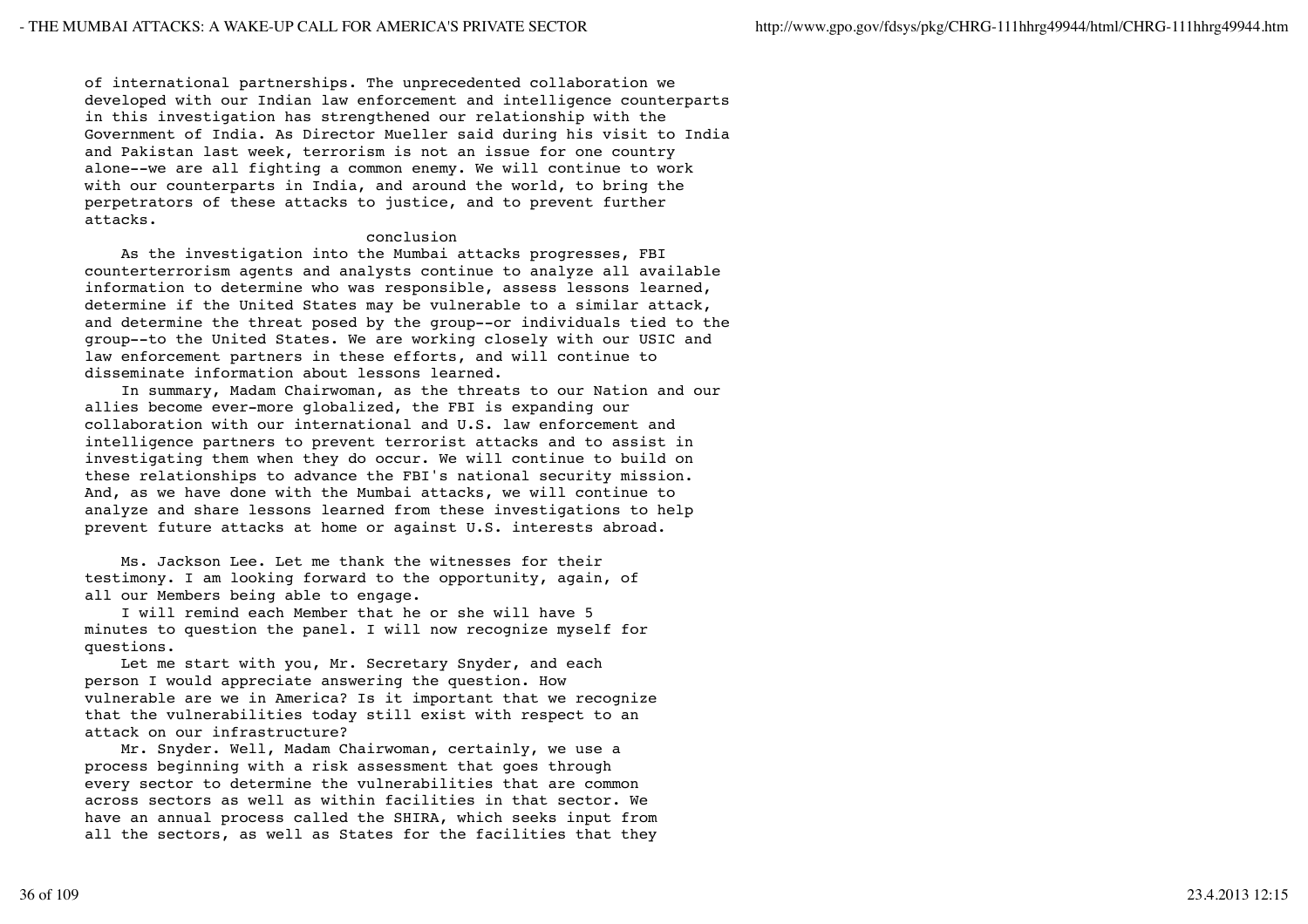think are at most risk.

 We look and develop a national risk profile. This year it is based on an all-hazards risk, which is a wider-based risk approach than what we have had in the 2008 risk assessment, and that was based on a terrorist-specific risk. So we measure risk in a relative sort of way, across the sectors, based on the vulnerabilities of those facilities, based on the capabilities that the terrorists or other disasters could have on that facility, and then the consequences, you know, that would be impacted upon the local populace, either economic or certainly loss of life and property.

Ms. Jackson Lee. So you do an analysis to determine so?

Mr. Snyder. Yes, ma'am.

 Ms. Jackson Lee. I think, in addition to the analysis it is important to have real-life experiences as well, and I hope that that is part of your assessment.

 Commissioner Kelly, how many hotels in America, and again, this is a question that is rhetorical. But what is your thought about whether our hotels today in America have preparation plans that would have addressed the commando attacks? Would you also answer the question: How vulnerable do you think we are in large sites, as in a hotel or stadium, around the country?

 Mr. Kelly. Well, any free society is going to be vulnerable. There is no question about it that we are vulnerable. The issue is: What can we do to reduce that vulnerability? I can really only speak for New York, what we have done. We have done a lot. We certainly intend to do more.

 I think the hotel industry, as the title of this hearing says, I think they have had a few wake-up calls here, certainly in Islamabad and certainly in Mumbai, and I think they are responding to it. But it is difficult to redesign hotels. I mean, these are standing structures.

 I can tell you what we do. I mentioned in my lengthy prepared remarks that we do talk to the industry, literally, on a daily basis, the hotels in New York. We work with them as far as developing best practices. We do inspections; we communicate that information to them.

 But, you know, there is only so much that you can do. We are going to continually remain a free and open society. Hotels themselves have to be accessible. They have to have, certainly, elements of security, but they don't want to look like armed camps. We understand that. So it is a big challenge in a free and open society.

 But as I say, I am really speaking for New York. We believe that we are doing everything that we reasonably can do, given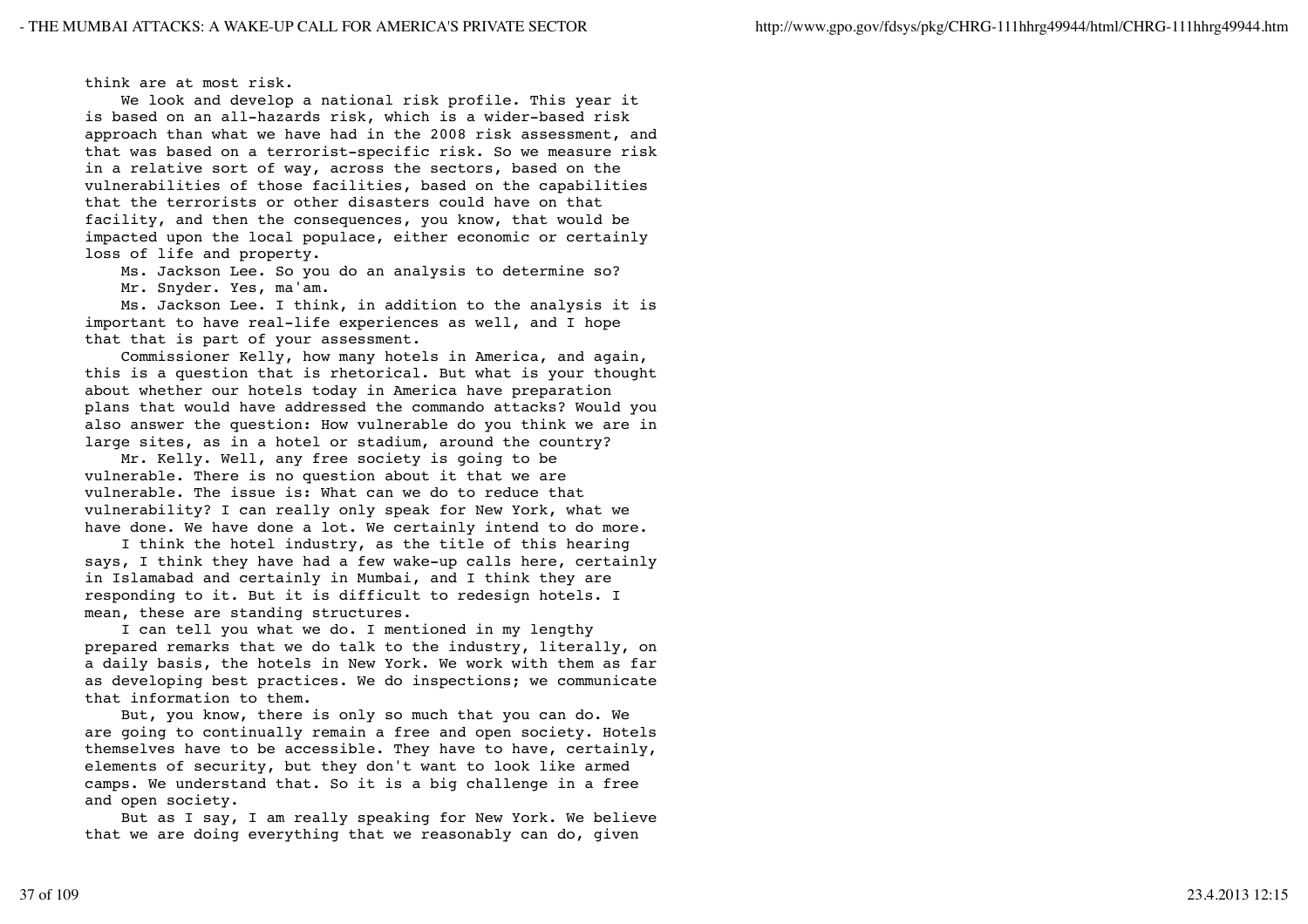the resources that we have, and certainly working closely with our Federal partners.

Ms. Jackson Lee. Planning is extremely important.

 Mr. McJunkin, in the course of the testimony of witnesses that we have heard, the use of the word commandos versus suicide bombing. Would you comment on what you think the increase of that tactic may be, such as the commandos, and your assessment of whether or not we continue to be vulnerable in sectors like hotels, resort areas where we are close to water?

 Mr. McJunkin. Madam Chairwoman, I would say that we are always vulnerable, and these types of attacks continue to mature. They also change tactics to thwart our efforts, and they will continue to find any means necessary within their capabilities to hit us. I believe that that is in fact true.

 I also would say that, within the United States, we have, within the FBI, 56 field offices, over 61 legal attaches overseas; 100 JTTF or JTTF annexes working Nation-wide on this problem full-time. We are assertive in our approach, and we conduct on-going investigations. Beyond the State and local, the FBI and our partners have teamed up with more closely than ever with our intelligence community partners in order to spot and assess potential threats before they ever enter our shores. We work with the Department of Homeland Security to make sure that we have TRIPwires in place to identify those people as they come into the United States. We also look, on the local and State departments, my experience is that we have come a long way. Those departments have greatly enhanced their capabilities. They are constantly vigilant, and they haven't lost the scent. We are encouraged by that.

 I would say that we have vulnerabilities, and it would depend on the part of the country that we are talking about as far as resources and training and all of that that rolls in. But I am still encouraged by our improvements and our continuing working relationships.

 Ms. Jackson Lee. This is my last quick question to Mr. Snyder, and it has to do with information. I have tasked the subcommittee staff with looking into DHS coordination efforts with the private sector, very important. But I was troubled to hear that information about mitigation measures was not posted on the Homeland Security Information Network for nearly a week following the Mumbai attack. Could you please explain, in light of the fact that similar information was provided to the law enforcement network, TRIPwire, which is good, the day following the attack, following this, have you made improvements so that the information and outreach can get to its needed source as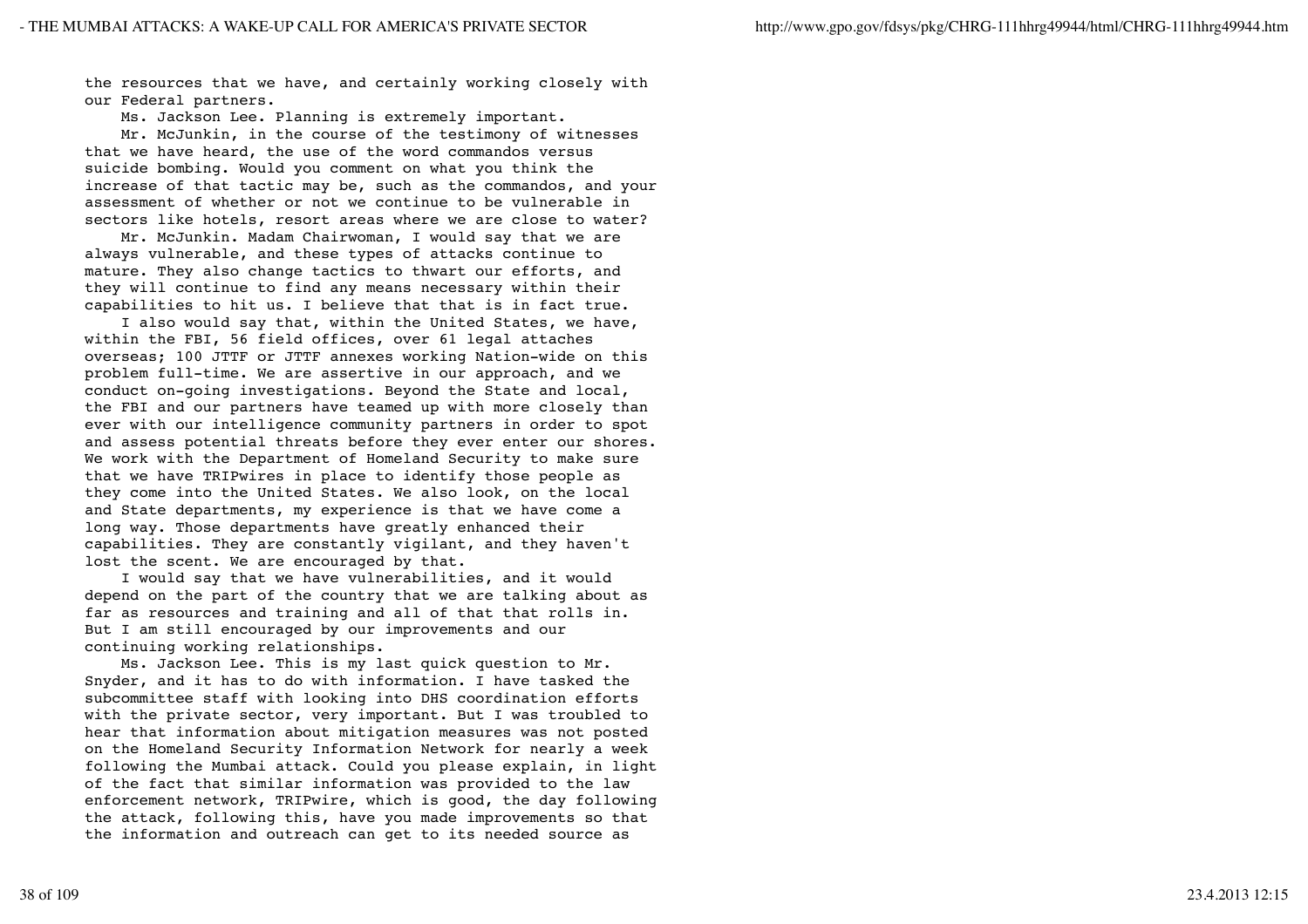## quickly as possible?

 Mr. Snyder. Thank you, ma'am. The system that we used or the process we used for Mumbai was on the Wednesday evening, the 26th, as the attack began, basically, we posted on HSIN-CS existing products that had dealt with the common vulnerabilities, the potential indicators of terrorist attack, and the protective measures that had been developed generically for hotels, as well as rail stations previously. Then, as you mentioned, TRIPwire, we posted on the 27th, Thanksgiving Thursday, some information that was beginning to come out of the law enforcement channels related to Mumbai as the attack unfolded. We updated that a couple of times on TRIPwire, and at that point, we were beginning a process to integrate TRIPwire with HSIN-CS, but we did not yet have it to the point where we had tear lines to remove the law enforcement sensitive information from the information available to go out to HSIN-CS on the FOUO level. So, first thing Monday, with the new things out of the TRIPwire development over the weekend, we did the tear line posting of updated common vulnerabilities, potential indicators, and protective measures to HSIN-CS.

 Now, since then, we have linked those two things together so that you actually see, the products are developed with that tear line information, and you see it almost seamlessly from one to the other.

 Ms. Jackson Lee. Well, thank you. I know that that is something that we need to further review.

 Let me now recognize the gentleman from Pennsylvania, Mr. Dent, for 5 minutes.

Mr. Dent. Thank you, Madam Chairwoman.

 Commissioner Kelly, I just wanted to just raise a question for you. Obviously, many of the people on this committee and elsewhere are certainly very concerned about terrorist attacks, and we have observed over the years that al Qaeda has looked to attack great American symbols, whether they be the World Trade Center or the Pentagon or wherever else they may be planning. That said, you have talked about the Mumbai attack as a turning point, and that the other groups could mirror the relative simplicity of that type of attack on perhaps a soft target like a hotel, which you talked about. Could you expound a little bit about that and what your views are about New York and perhaps other communities, the type of threat that is posed to us by terrorists on softer targets?

 Mr. Kelly. Well, we have seen a change from the patterns that have developed with Mumbai and Lahore, as we said, in groups of well-trained, small number of, relatively small, 10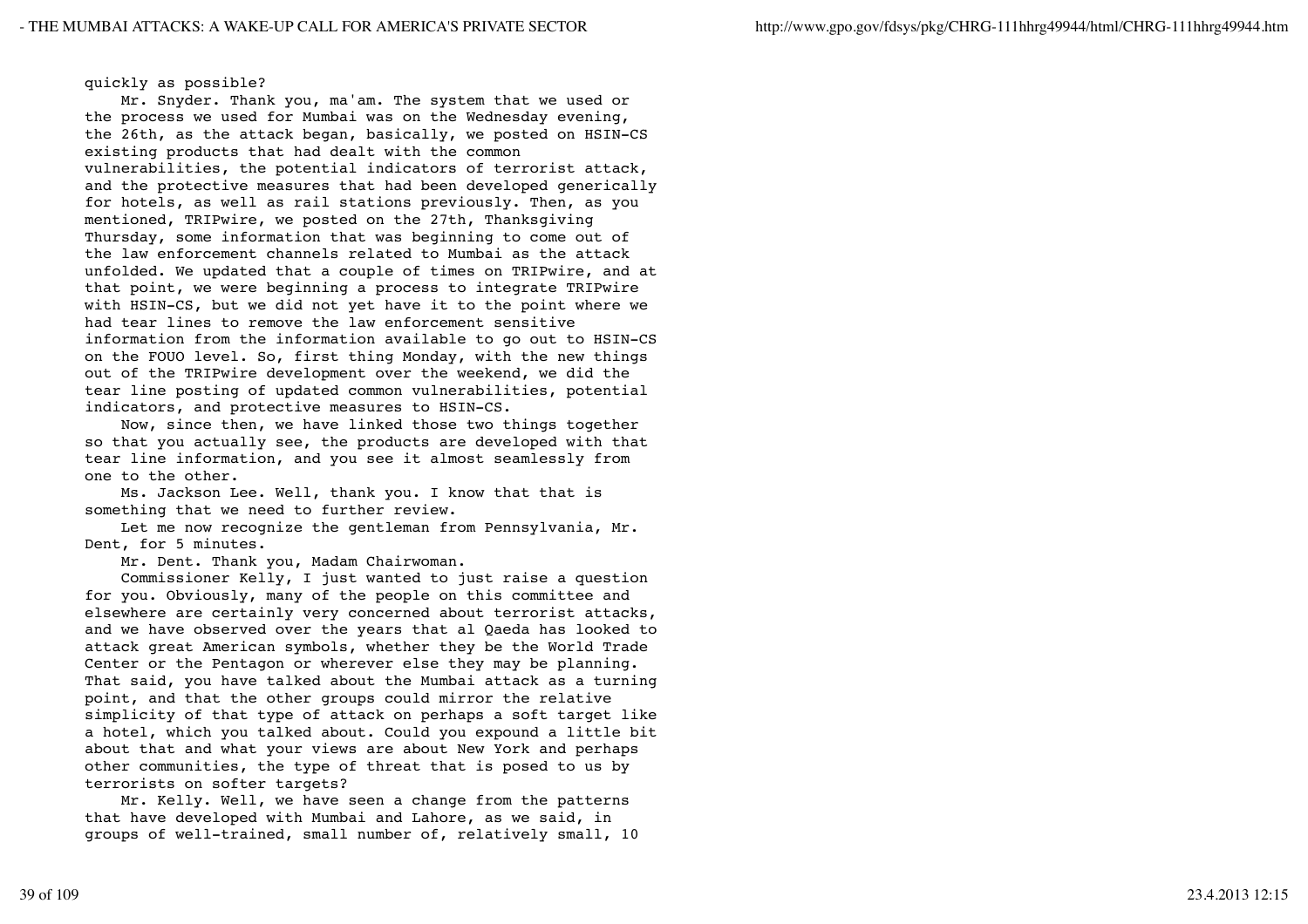or 12, armed with fairly basic weapons. Our folks who went to Mumbai don't believe that the weapons were even automatic, that they were semiautomatic hand guns. Yet they killed and wounded almost 500 people. They were well trained. They were armed with hand grenades. They were armed with improvised explosive devices. So we don't want to put ourselves in a corner. We want to be flexible in our planning and flexible in our ability to respond to any contingency.

 The concern that developed with Mumbai was the fact that you might have multiple sustained events happening in the city at one time. So we have responded by increasing, as I said in my remarks, the number of people trained to sort of back up our heavy weapons first responders, which are emergency service units. There is a cadre of 400 officers that do that. We spend a lot of effort in training them. We are now expanding that to a goal of having 1,500 officers who will be able to back them up, so to speak, and be sufficiently trained in both the use of weapons and tactics to help us in a sustained attack. So we are gaming these sorts of thing. We have table-top exercises. We just had one last Friday for our commanders and a similar fact pattern and that is what we believe is going to help us respond if, in fact, there is an event such as Mumbai in New York City.

 Mr. Dent. Also mention, too, that it seems that New York and Mumbai share some striking similarities in that both are financial centers of their countries, both are accessible by sea, and both are premier terrorist targets. I guess what I want to know is that the perpetrators of the attacks in Mumbai entered the country via the ocean, I believe. How would you describe the New York Police Department's relationship with the U.S. Coast Guard? How confident are you that a suspicious vessel entering New York Harbor would be detected?

 Mr. Kelly. Well, we have an excellent working relationship with the Coast Guard. We have personnel assigned to their operational headquarters in New York City. The members of our Harbor Unit, which is our maritime unit, are cross-designated by the Coast Guard so that they are able to board ships. We have exercises on a regular basis. When an event happens on the waterways, we frequently have a joint response. So I believe we have a very high level of cooperation and camaraderie with the Coast Guard.

 Mr. Dent. Well, I am glad to hear that. I guess my final question before I run out of team here is this: You mentioned during your remarks that you have been reaching out to hotel owners trying to work with them about the various threats that they may face. How seriously do you think that these hotel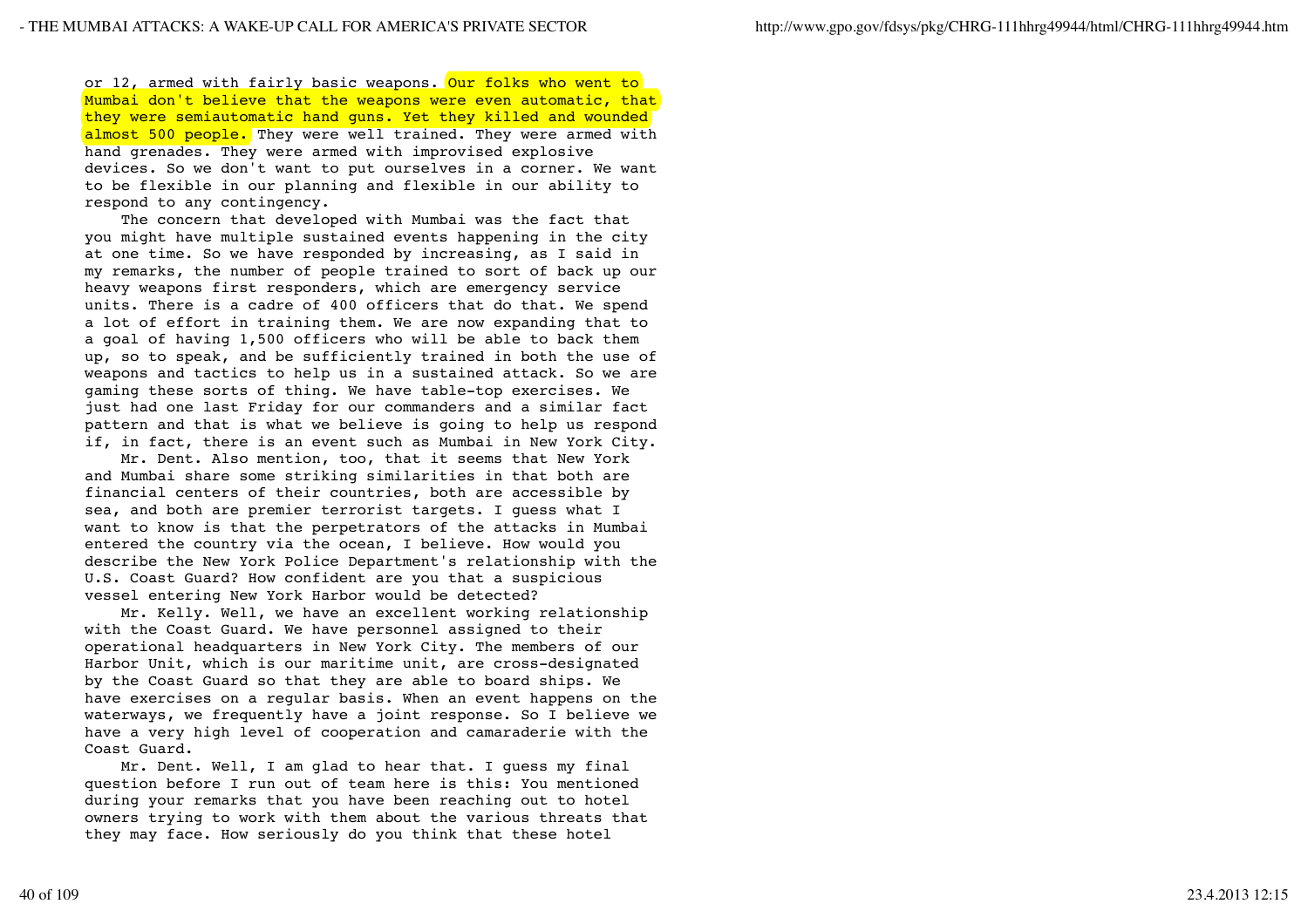owners and others are taking the recommendations that you are providing to them? Are they taking these tips seriously? Are they training their staff appropriately? Do you think they are engaged enough?

 Mr. Kelly. I think they are taking it very seriously. We have had a strong working relationship with them for quite a while. Under the NYPD Shield rubric it has only gotten stronger. As I said, we have a special unit now that just works with hotels. They are, you know, they are concerned, and they are serious about investing in training for their staffs and investing to the extent they can to sort of harden the target without, you know, making it look like an armed camp. So they are very much engaged in this issue.

Mr. Dent. Thank you.

I thank you all for your service.

Yield back my time.

Ms. Jackson Lee. I thank the gentleman.

 The Chair will now recognize other Members for questions they may wish to ask the witnesses. In accordance with our committee rules and practice, I will recognize Members who were present at the start of the hearing based on seniority on the subcommittee, alternating between majority and minority. Those Members coming later will be recognized in the order of their arrival. I would like to get to as many Members as possible and ask them to also return after the last votes of the day.

 The Chair recognizes for 5 minutes the distinguished gentleman from Mississippi, the Chair of the full committee, Mr. Thompson.

Mr. Thompson. Thank you, Madam Chairwoman.

 Deputy Assistant Secretary Snyder, did DHS produce any recommendations after the Mumbai incident?

 Mr. Snyder. Yes, sir. We did produce through the TRIPwire and out through the law enforcement community, as well as posting on HSIN-CS a couple of pieces on the specific tactics, techniques, and procedures used by the terrorists in Mumbai and the potential protective measures that might be taken by the facilities to become aware of something like that, raise their security files.

 Mr. Thompson. Were these advisory in nature? Or have we established some policy?

 Mr. Snyder. They are always advisory in nature, due to the partnership framework and the 85 percent of the critical infrastructure that is owned and operated by the private sector. The tactical level of that is the vulnerability assessments and the recommended actions provided by the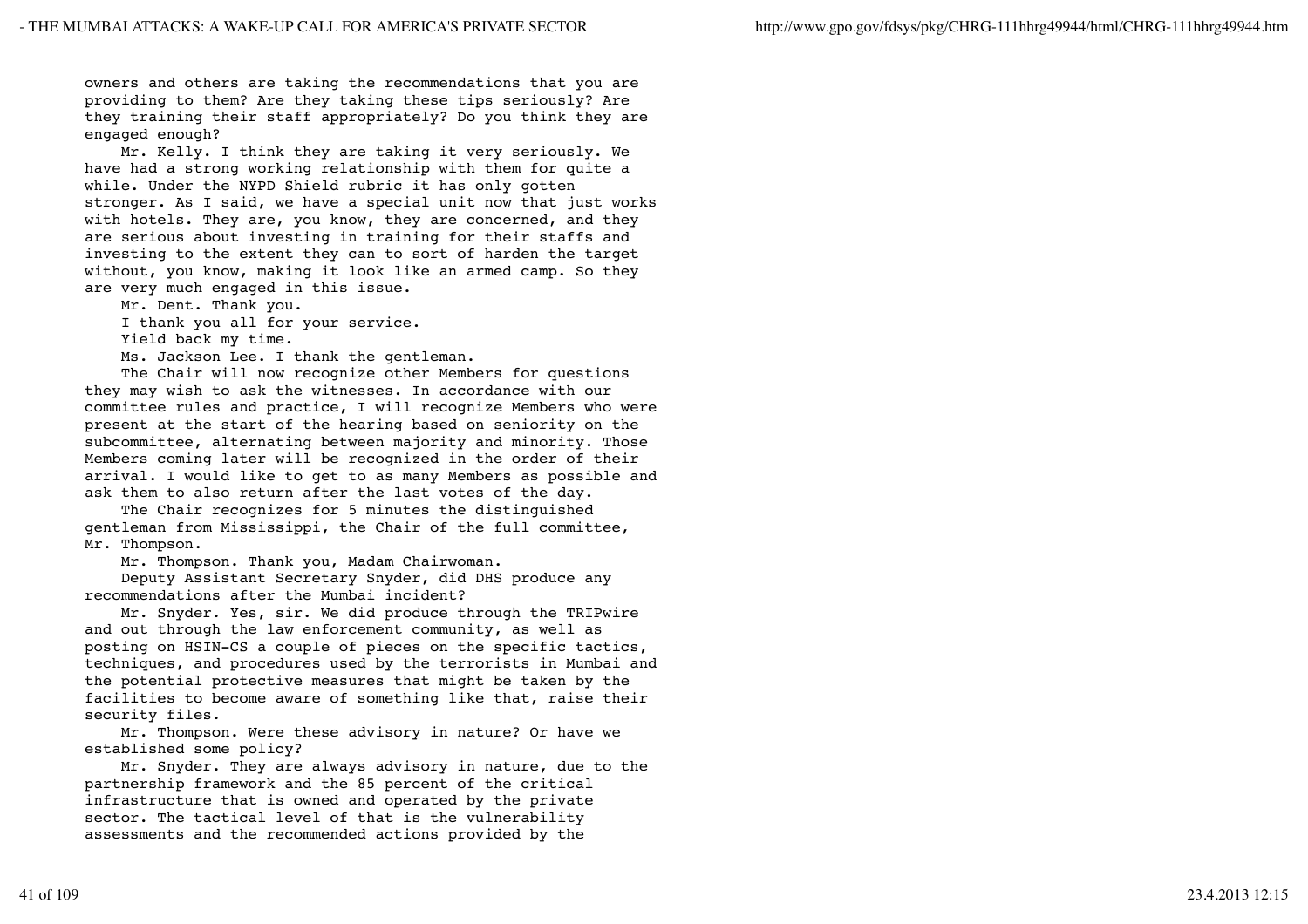protective security advisers, when they visit the actual facilities in the field, the high-risk facilities. But what we try to do is analyze what went on and then advise those partners on the actions they might take. Many of them are things that you would think of, such as surveillance cameras, such as you mentioned, training.

 Mr. Thompson. Thank you. Can you provide the committee with whatever recommendations the Department provided, whether they were advisory or whatever, after Mumbai?

Mr. Snyder. Yes, sir.

 Mr. Thompson. Commissioner Kelly, I know you work with New York. When your teams go out working with hotels or whomever, is the protocol to make suggestions as to how they can do better if it is an existing structure, or is there some protocol established through the city for new construction that would be a little more than advisory?

 Mr. Kelly. No, it is right now, at this time, advisory. There has been some discussion about putting forward best practices, as far as construction is concerned, the actual construction of buildings. Of course the Building Code itself has been somewhat upgraded, perhaps it needs to be, some of my staff believes it needs to be upgraded even more.

 But since September 11, there have been upgrades in the Building Code. But to answer your question specifically, when we work with our hotel management, for instance, we are strictly in an advisory capacity. There are not too many hotels that look exactly alike, certainly in New York. So we make suggestions, make recommendations, but they have to adapt them to their own situation, their own structure.

 Mr. Thompson. To the extent, Deputy Secretary Snyder, how many other cities would you say are as prepared for these situations as New York?

 Mr. Snyder. Well, certainly, you know, I think you will find or what we have found through our coordination with these associations and our sector councils and subcouncils that deal with the hotel and resort industry, you will find areas that are highly populated, resort areas or highly populated cities with a hotel industry that is pretty robust, you will find, you know, quite a bit of preparedness and an awareness of measures that go on routinely about training personnel what to look for and so forth, when you, and of course----

Mr. Thompson. I just need a number.

 Mr. Snyder. Oh yes, sir. Oh the number of cities? Certainly there is----

Mr. Thompson. Name, number.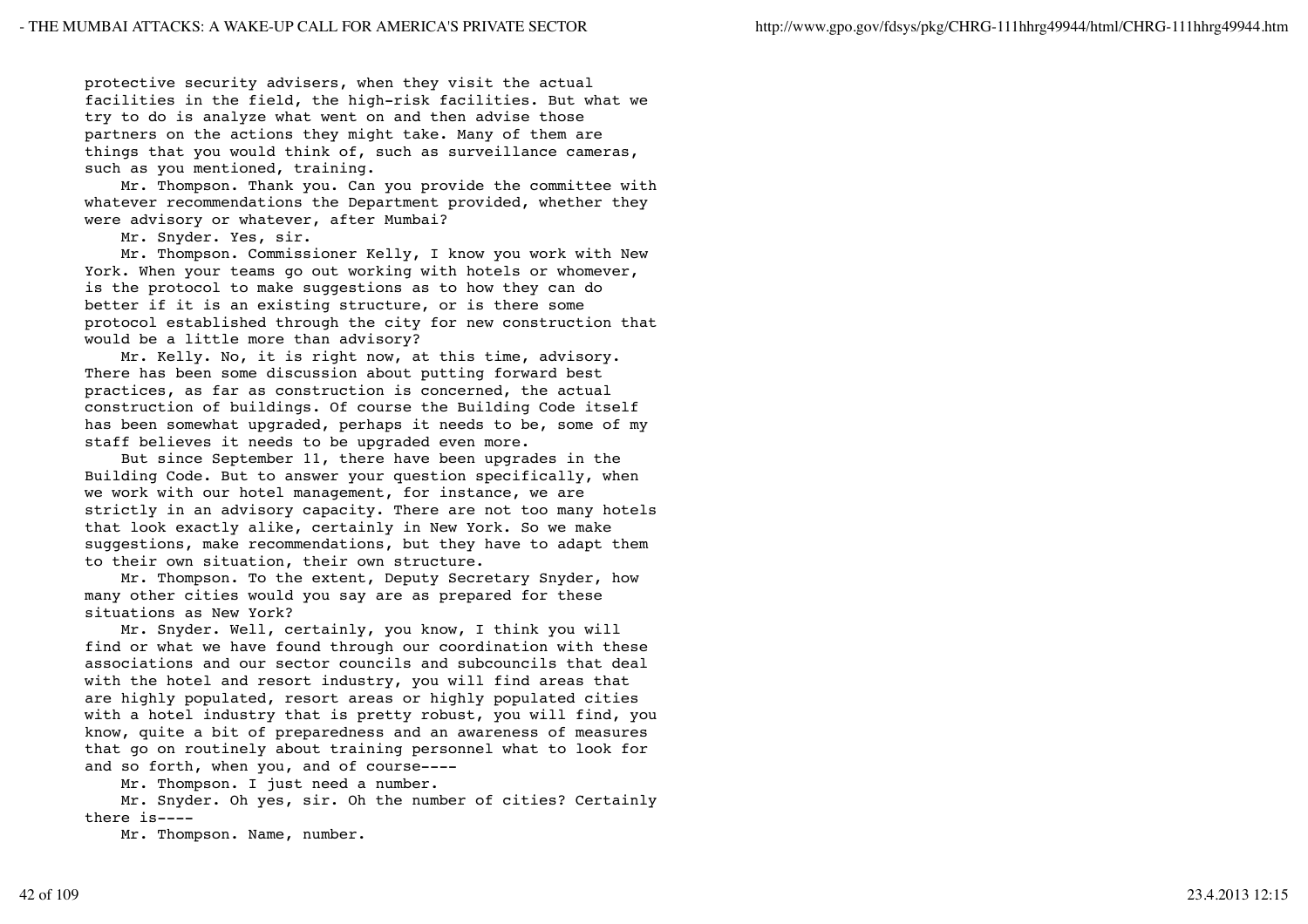Mr. Snyder. The top five, you know, New York, Washington, Chicago, Los Angeles.

 Mr. Thompson. So you are comfortable that those cities meet some standard that your Department is comfortable with.

 Mr. Snyder. Well, as Commissioner Kelly said, there is not a specific standard that exists right now. As I touched on during my opening testimony, there is this potential for the voluntary private-sector standards. That has some promise in it, that will balance.

Mr. Thompson. Madam Chairwoman, I yield.

 Ms. Jackson Lee. Obviously, the Chairman has raised questions about preparedness, and certainly five cities out of what I think may be thousands in this country leads us to believe we have some important questions to ask.

 I would ask now that the witnesses, if they would, would wait on our return. We will recess the committee for votes, and we will return immediately. This committee is now recessed.

[Recess.]

Ms. Jackson Lee. The meeting will come to order.

 Mr. King, if you would indulge the witness from the FBI who indicated to staff that he had not completed his answer on the tactics question. Once he completes, I will yield to the distinguished gentleman from New York.

Mr. McJunkin, would you finish your answer, please.

Mr. McJunkin. Thank you, Madam Chairwoman.

 I just wanted to expand on one point. It was something that was addressed in Commissioner Kelly's earlier testimony to the Senate, and it addresses your point to Mr. Dent's earlier question as well.

 We have seen similar tactics in prior investigations here in the domestic United States. In fact, there are three that come right off the top of my head: one in Los Angeles, one in Chicago, and one more recently in Fort Dix, New Jersey, where those individuals had similar types of weaponry, similar types of planning and plotting, similar types of targeting.

 We had Jewish synagogues in Los Angeles as well as military recruiting stations, shopping mall in Chicago, and then in Fort Dix, it was the military installation there.

 I would like to point out that these things don't occur by accident. It is the close working relationship that we enjoy of cross-agencies, Federal, State, and local, Department of Homeland Security, certainly the New York City Police Department, and our agency as well where we take advantage of each other's resources, we take advantage of each other's time, and we are able to thwart these efforts before they take route.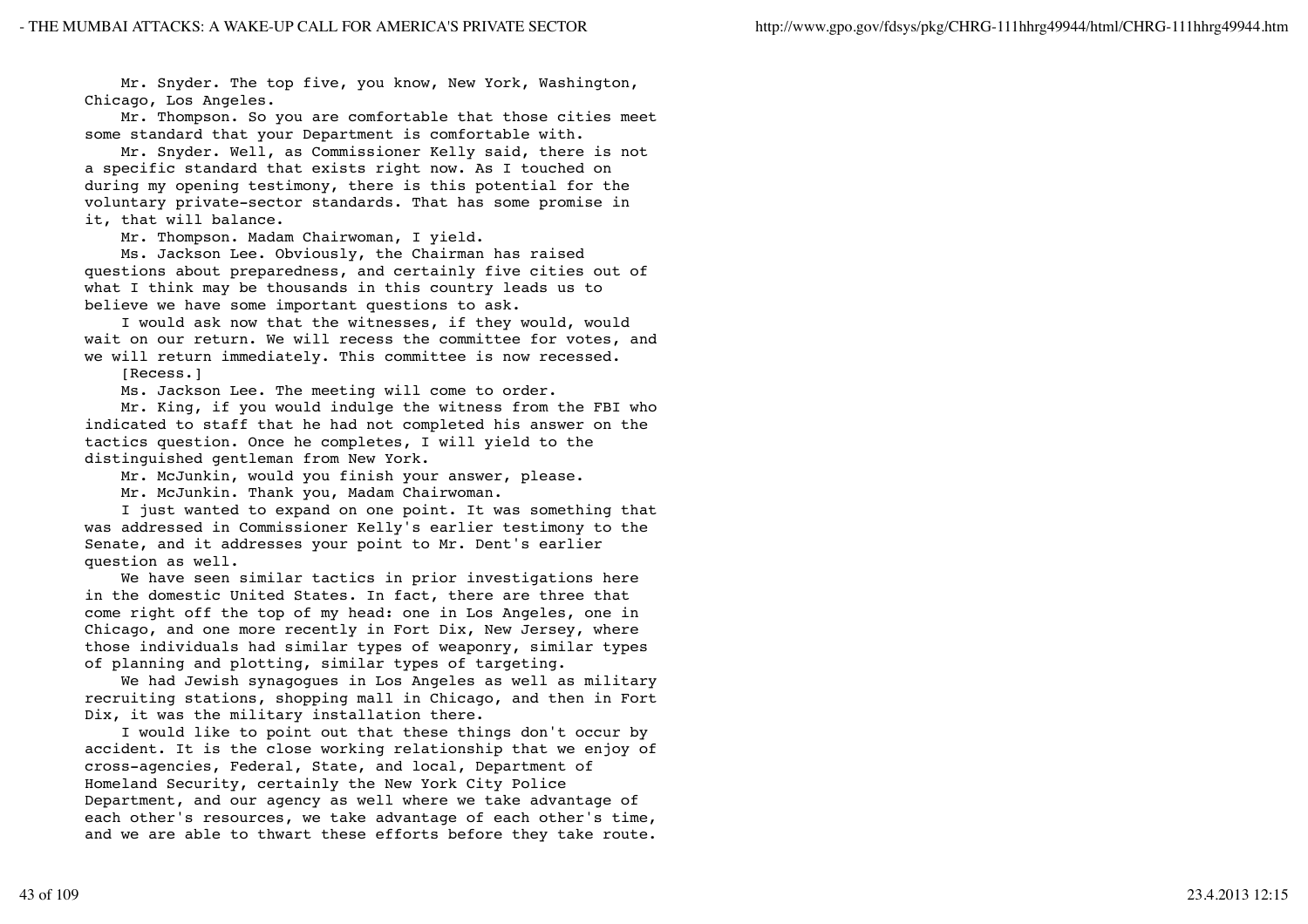That is the conclusion of my statement, ma'am.

Ms. Jackson Lee. Let me thank you.

 At this time, I will recognize the gentleman from New York, Mr. King, for 5 minutes, the Ranking Member of the full committee.

Mr. King. Thank you, Madam Chairwoman.

 I would like to address my questions to Commissioner Kelly. Assuming the worse, assume there is an attack on a New York hotel similar to Mumbai. Do you feel confident that you would have immediate contact with the hotel security, and they would be responsive to you, and you would be on the same page, the same wave-length?

 Mr. Kelly. That is certainly our goal. That is what we are training for, and yes, I feel reasonably confident, given our activities of the last few months, that we would be able to work closely, contact them very quickly and work closely with them if a similar event happened.

 Mr. King. Are most of those security directors retired law enforcement?

 Mr. Kelly. Many of them are. Sometimes a big change will bring people in from other areas of the country who not necessarily are law enforcement, but there is also kind of a homegrown cadre of former law enforcement people and are in charge of securing the hotels.

 Mr. King. Assuming there was an overlap between the hotel and transit system, how closely coordinated are you with the MTA police or the Port Authority police? What I am looking for is the level of cooperation in those first few minutes or hours.

 Mr. Kelly. I think the level of cooperation in those instances would also be very high. We work within the port authority. Obviously we have interactions on a daily basis. The port authority is on the Joint Terrorist Task Force, the MTA police representative as well. So that is another venue when you would come together.

 The MTA police chief, Michael Coan, less than a year ago left the NYPD. He was a chief in the NYPD. He is now chief of the MTA police. We have a close relationship.

 Bill Morange is the executive vice president and security is under his bailiwick. He is a former NYPD chief. So just on a person-to-person basis, we have a good working relationship. But operationally, we have a good working relationship.

Mr. King. How about FBI and Homeland Security?

 Mr. Kelly. We have an excellent working relationship. We- over 120 of our detectives working with the FBI and the Joint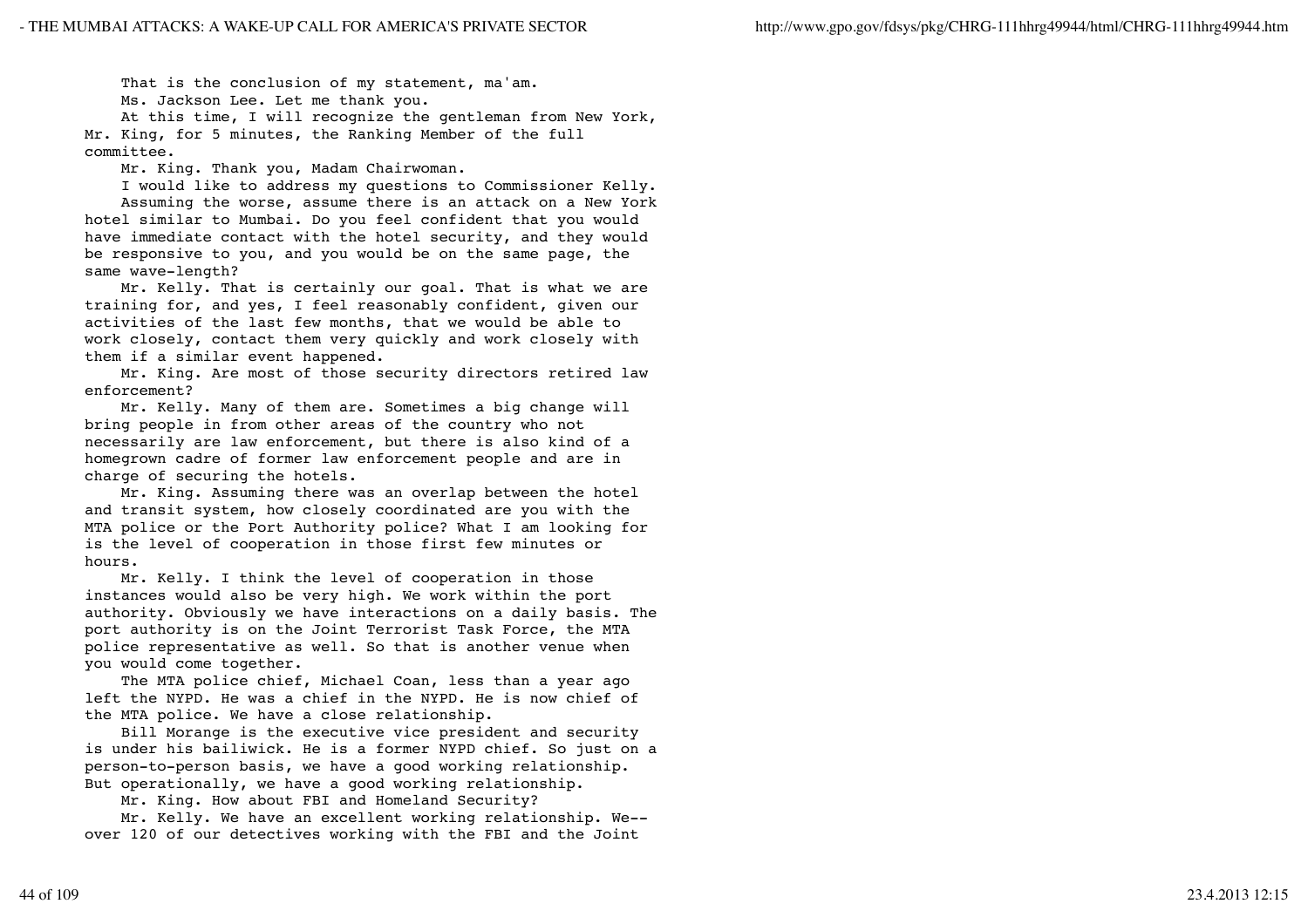Terrorist Task Force. Homeland Security, we have the contacts on a daily basis. I was just talking to the general about Securing the Cities program that we have been involved in Homeland Security for the last 2 years. That is a program where state-of-the-art radiation detection equipment is being distributed to an area, in essence, a 50-mile radius from New York City. That is going extremely well. Homeland Security is helping us with our Lower Manhattan Security Initiative.

 So I think we have excellent cooperation and daily interaction with both agencies.

 Mr. King. If a hotel or a transit system is attacked, basically, all you can do is minimize the damage and fight back. I think you have always taken the approach of having to layer defenses, of knowing in advance. That is why you have the 11 police overseas to get intelligence, why you have the Secure the Cities to detect radiation devices coming into the city.

 How important is intelligence both overseas and what you get from the Federal Government, and how vital do you believe the Secure the Cities program is going to be as far as building up those layers of defense? Mr. Lungren is always talking about layers of defense. There is no silver bullet that we have to have those structured layers.

 Mr. Kelly. Intelligence is the key. No question about it. You want to stop them before you have to respond to an event, and intelligence is the essence of prevention. We rely on our Federal partners for our intelligence. The things that we do supplement what the Federal Government does. We certainly can't substitute. We can't do it on our own. We need a strong Federal partnership. So intelligence is, in essence, coming from Federal resources.

 It is probably the most important element of them all. We get information that enables all of our agencies to intercept, to prevent before we have to be a first responder. It is key.

 Securing the Cities is, as I said, a very important initiative. We are the first city in the country to have this program. The Homeland Security has been extremely supportive in that regard. It is well on its way, and the concept is to have, as I say, sort of concentric rings of radiation detection equipment starting approximately 50 miles away from the city but certainly right into the heart of the city itself and of all of the tunnel and bridge entrances going into Manhattan. That program is progressing well.

Mr. King. Thank you.

 Ms. Jackson Lee. Now I will recognize Congresswoman Titus for 5 minutes.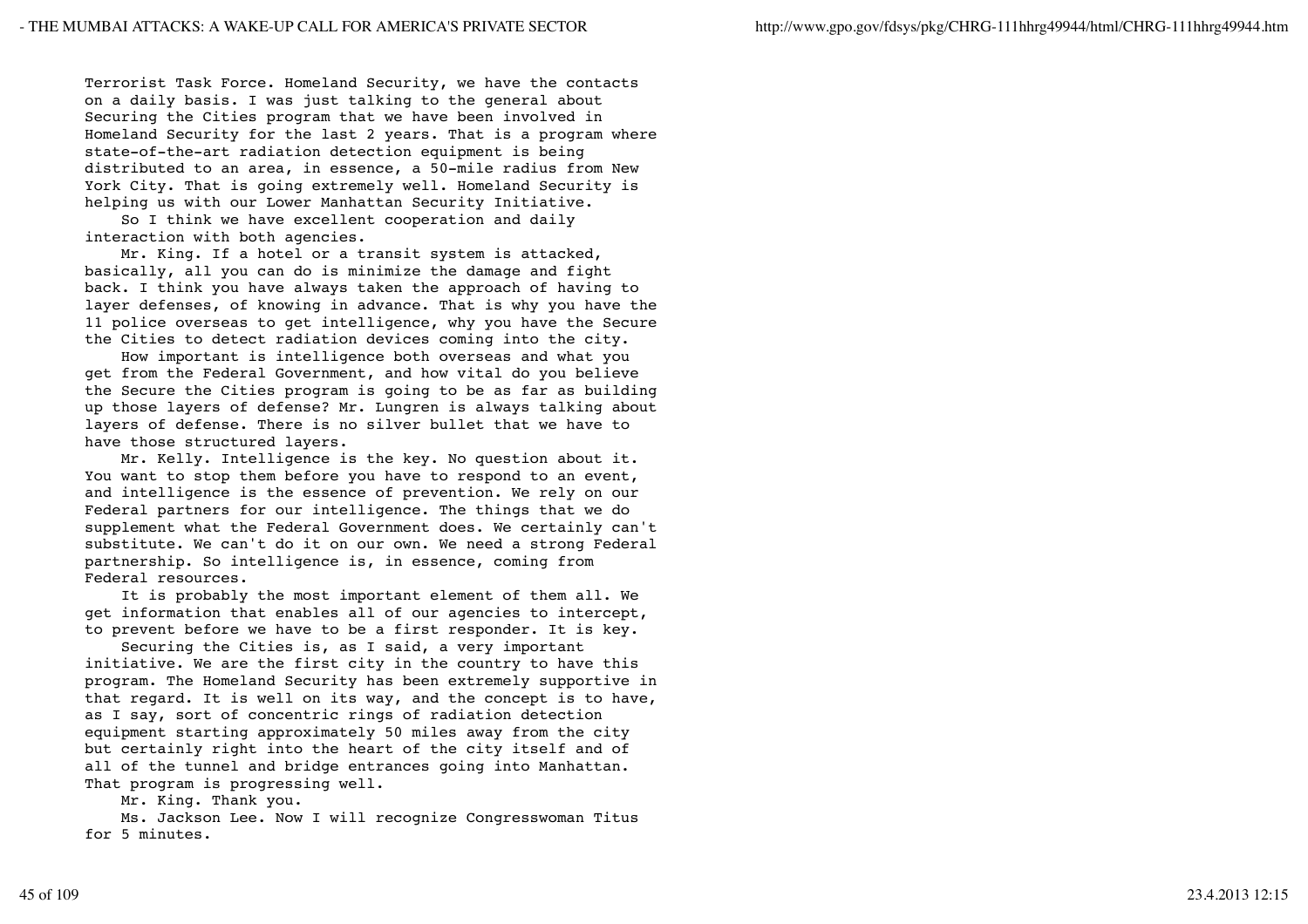Ms. Titus. Thank you, Madam Chairwoman, and thank you for having this hearing on a topic that is very important to me.

 I represent parts of Las Vegas where we have dozens of hotel casinos with some of the most top-notch security technology and personnel in the private sector. I am sure you have all heard of the eye in the sky that watches you on the casino floor, and if you saw Oceans 11, it is not far wrong.

 So I would direct my question to Mr. Snyder and invite the rest of you to comment, too.

 I am glad to hear that you have so many planning and assessment programs in place. I think I counted 13 acronyms in two paragraphs. They range from the BZPP to the C/ACAMS. But what troubles me a bit is in your statement you say, for example, during the Mumbai event, the PSA for Las Vegas met with hotel, casino, and resort security officials to answer questions and distribute our CVPIPM reports that provide details on enhanced security recommendations and best practices.

 Now, the reason that bothers me is that it seems to suggest it is kind of late in the game that they are getting this information about best practices and recommendations, and secondarily, if they are getting it, that means they haven't been involved in the process. So we are not taking advantage of all of the assets that they have already in place.

 So could you tell us, and in kind of layman's terms, what is going on with all of the hotels in Las Vegas, and if we could find a way to take better advantage of that security system that is so incredible already.

 Mr. Snyder. Well, I would, ma'am, want to make sure that that wasn't the only perception of what I provided in the statement.

 The reason that they were calling the PSA is that there was already a relationship established through prior associations. I don't it have exactly in front of me, but the regular engagement between the PSA, for instance, there has been over 100 liaisons and outreach visits in the lodging sector, but they are continuously engaged, particularly in the Los Angeles or the Las Vegas area because of the mass of the activities there of high value and the State Homeland Security adviser, the State police, the Las Vegas Metropolitan Police Department, State Gaming Commission representatives and corporate security managers.

 So there are regular meetings there with all of those partners and the protective security adviser, as well as members from the Department level that come down to do either

46 of 109 23.4.2013 12:15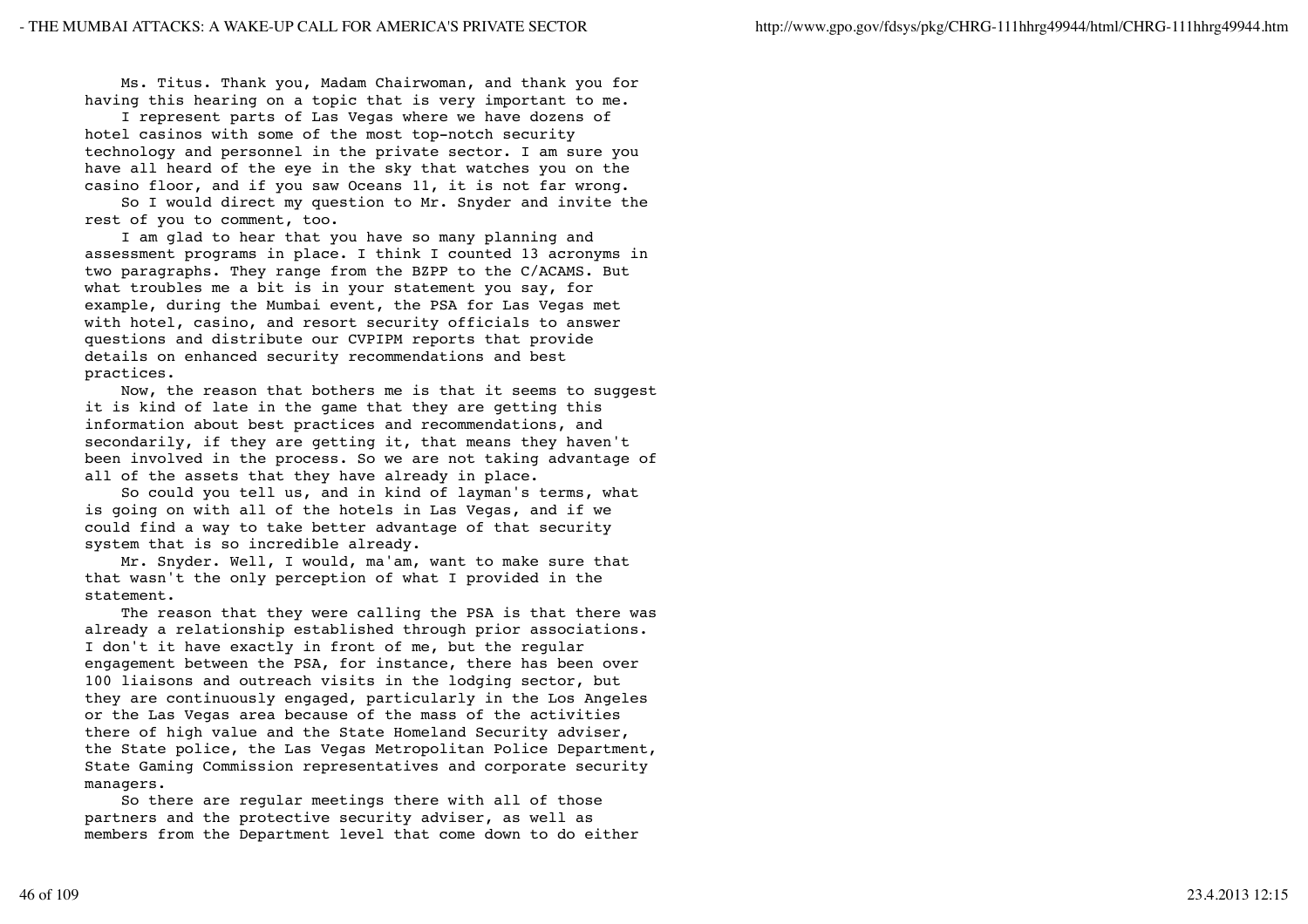table-top exercises or assessments.

 So that relationship is a strong one, and certainly we took advantage of that at Mumbai, and they called the PSA and we pushed out that information.

Ms. Titus. Any other comments?

 Mr. Kelly. I really have nothing to add. I am focused, of course, on New York. I think it is safe to assume that hotels in New York don't have that level of technology that exists in Los Angeles. But the people I talked to are very aware of technology in the hotel.

So I really have nothing to add.

Ms. Titus. Thank you, Madam Chairwoman.

 Ms. Jackson Lee. I can assure you being on this committee, help is on the way.

We thank our witness.

 I now yield 5 minutes to the gentleman from California, Mr. Lungren.

 Mr. Lungren. Commissioner Kelly, now do I understand it right that you went to a Catholic grade school called St. Therese?

Mr. Kelly. Yes, sir. I did.

 Mr. Lungren. I was told by Mr. King that he followed you by 2 years and beat every one of your academic records; is that right?

Mr. Kelly. That was easy. I am sure he did.

 Mr. Lungren. It just shows you how someone can rise to a position of prominence and other people are stuck where Mr. King is.

 Commissioner Kelly, in your written testimony, you talk about your Department's analysis of the attacks that took place in Pakistan and the fact that your Department has three liaison offices overseas.

 Some people have suggested that you folks ought not to be in that, that is the business of the Federal Government, the FBI, the CIA, the operatives that we have. Some have said you are not the FBI and that you may have gone too far. Now, I don't know what they meant by that, but I would like to hear from you why your Department thought it was necessary and how you, I presume, feel that that is value added to whatever your Department would normally do domestically and value added to what you get from the FBI, the Federal Government, or any other links that you have to other agencies.

 Mr. Kelly. I sit in a building that is five blocks away from the World Trade Center. I live a block away from the World Trade Center where almost 3,000 people were killed. I was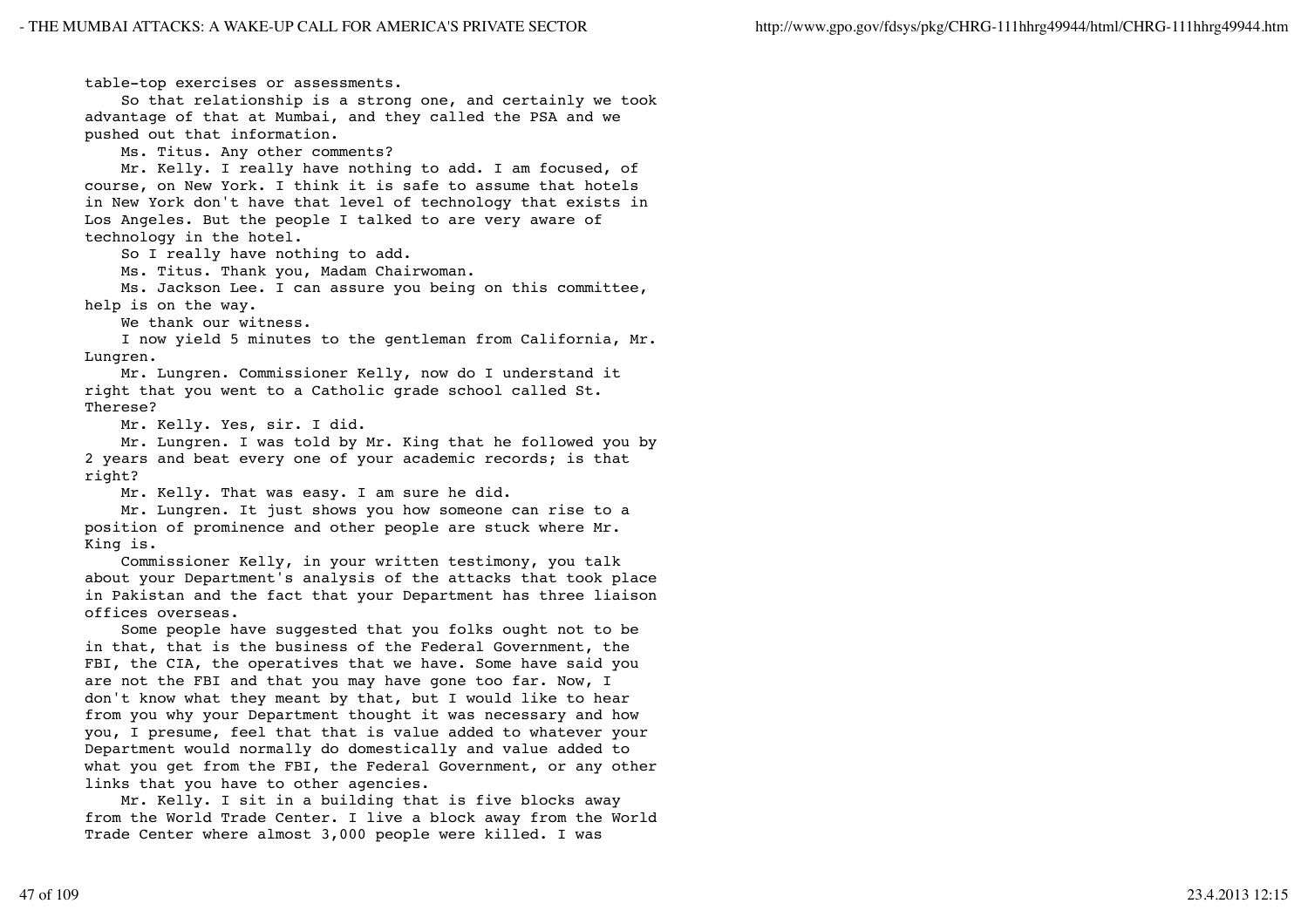police commissioner in 1993 when we had 1,000 people injured at the World Trade Center site. No other U.S. city has suffered the losses that New York City has. We have had six plots against New York since September 11. So we see ourselves as top of the target list, and I think that is supported by a consensus of people in the intelligence community.

 We are looking for any bit of information that can better protect our city. That is what our overseas liaisons give us. We were able to get real-time information. As a matter of fact, I was talking to our officer in an operation center at new Scotland Yard on July 7, 2005 when the subway attacks took place. Obviously, that happened during their rush hour. New Yorkers getting on the subway 5 hours later would be concerned. We wanted to raise their comfort label and enable us to deploy additional resources, I think, to ease that concern that people have.

 So it gives us real-time information about what is happening overseas.

 Now, I must also tell you that taxpayer money is not funding the cost of these officers overseas. It is funded by private foundation. Salaries are paid by public funds, their expenses are paid by a foundation.

 But we think it is value-added. We are able to get information quickly. We got information very quickly about the Madrid bombings that took place in March 2004. We just see ourselves as being positioned differently than other U.S. cities.

 Mr. Lungren. I am from the West Coast, for instance. Used to be from Long Beach, I am now from Sacramento. But if I am one of those departments, do I have a relationship with your department so that I can get information on a timely basis, or would that be a mistake if you had to respond to all other departments?

 What I am saying is you have actionable information, you believe you get it in a timely fashion, you take certain steps based on that. Some of that information might be a benefit to your brethren in other departments. Is there a means, a mechanism by which you share that information, or does that go through the Feds or how does that happen?

 Mr. Kelly. I mean, logically, if there was a threat against Long Beach, we would notify the Long Beach authorities.

 But the natural vehicle for the information is through the Joint Terrorist Task Force. That is the entity that has the broadest reach and the quickest reach as far as disseminating information of that type.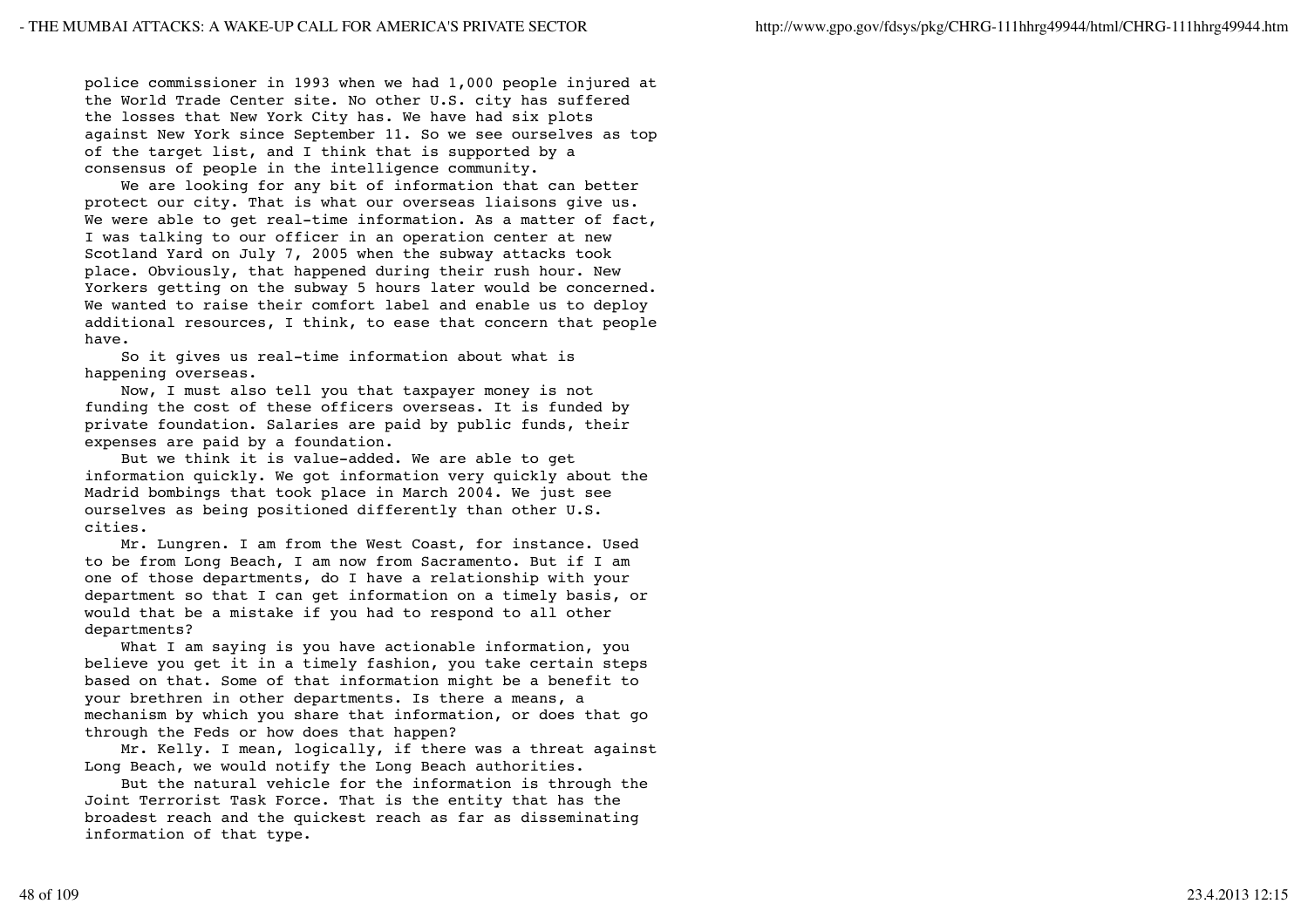Mr. Lungren. So what I am getting at is if you have information through your chain of command, as opposed to DHS or FBI or so forth, and then you thought it may not be specific to Long Beach or specific to Sacramento but it would be of interest to them, would you share that through the joint task force; is that how you would do it?

 Mr. Kelly. Absolutely. The information sharing has never been better. There is a concern, really, years ago, about the lack of information sharing. I think that is ancient history. Now, the information exchange and information sharing has never been better.

 Mr. Lungren. Could I ask you, with the indulgence of the Chair, with respect to the attack in Mumbai or the attack in Pakistan, were you satisfied with the timeliness of the information that you received from the National Terrorism Center or the Department's national operations center?

 Mr. Kelly. You know, we always want a little more. I think we get probably----

 Mr. Lungren. I understand that, but we are trying to figure out--I am not trying to point fingers at anybody.

 Mr. Kelly. We are not taking away from anybody. I think you have to understand, this is--we are supplementing. This is value-added.

 Mr. Lungren. My question was were you satisfied with the timeliness of the information that you received from the National Terrorism Center, Counterterrorism Center, or the National Operations Center?

 Mr. Kelly. We didn't get the depth of the information from the national assets in a timely fashion like we were able to get from our own people.

 As I said, on December 5 not only, you know, our own people, we obviously use it in-house, but we had a meeting of security directors in New York City, had 400 of them in our auditorium on December 5. The attacks happened November 26 and November 29. On December 5, we had 400 people there. We had independent information, and we had our team in Mumbai on a telephone hook-up with pictures that they had taken giving them specific information.

 So that is why I say it is value-added, it is something more. That is what we feel that we have to do given the history of New York City. We want that leg up.

Ms. Jackson Lee. The gentleman's time has expired.

I recognize now the distinguished gentleman from Missouri,

Mr. Cleaver.

Mr. Cleaver. Thank you, Madam Chairwoman.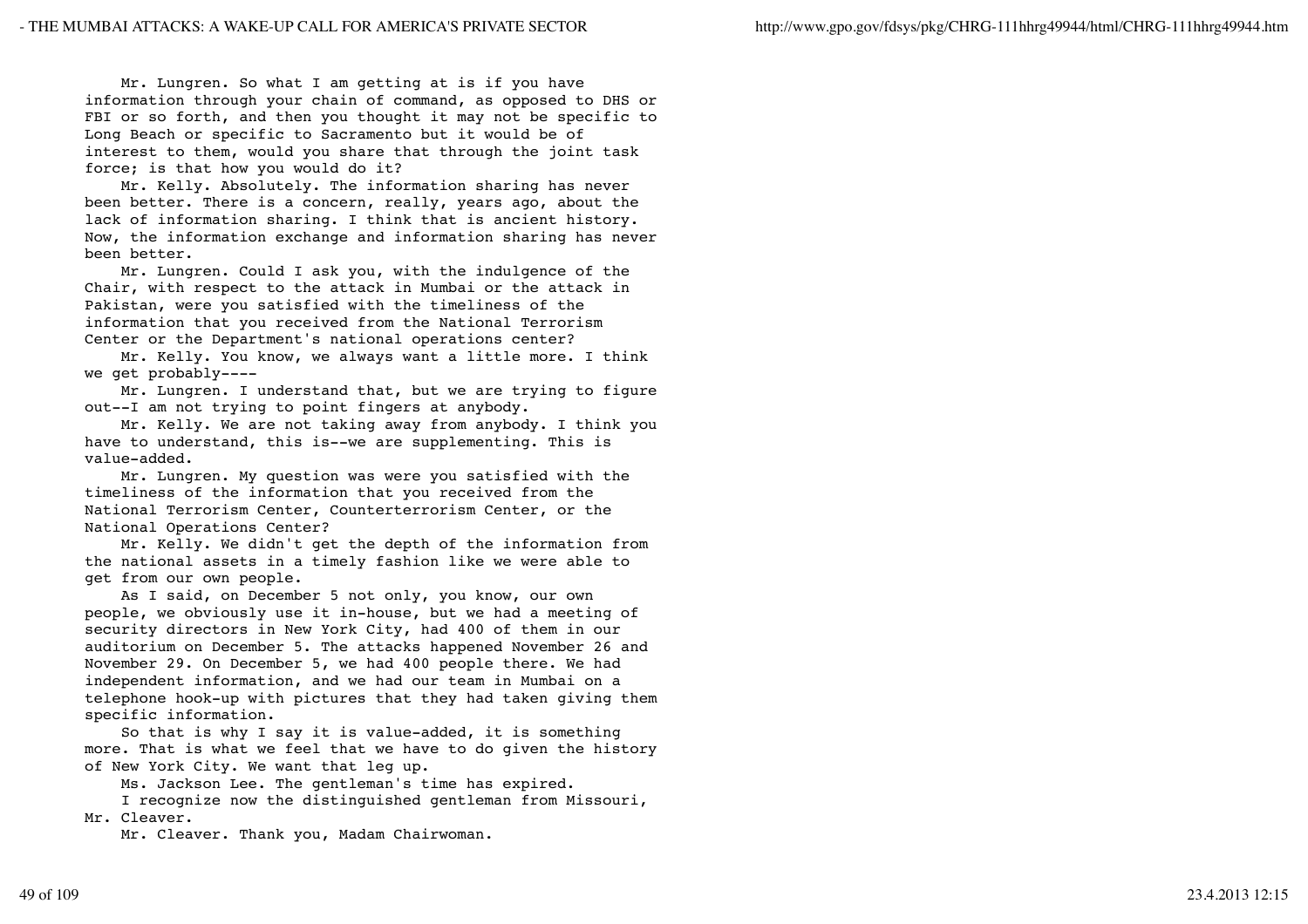Let me apologize to the panel. I would like to come and stay to the end, but I have a Financial Services Committee hearing going on at the same time. But this is extremely important, and I am very much concerned about what I consider to be the inevitability of such strikes as Mumbai because while I guess we can't categorize the hoodlums as terrorists who were coming in with explosives tied to their bodies, I think, at least based on what I read, they came realizing they would not get out alive.

 Am I on the right track that when terrorist groups decide that they will sacrifice their life or their lives, that it is difficult for us to stop it? I mean, there are preventative steps we can take, but I mean, what I think people say quite often and you hear on television, ``We want this never to happen again.'' I want to know about the impracticality of such a statement based on what happened in Mumbai.

Mr. McJunkin.

 Mr. McJunkin. Yes, sir. I believe that the--I learned from an AUSA in Texas that people move through time and space, and when they do, they leave clues. In that, our ability to thwart such attacks, regardless of the determination of the individual attacker, it comes from our ability to share information effectively and to be cognizant of the threat and to be assertive in our searching of clues that will allow us to bring them, dismantle them, and disrupt them before they have an opportunity to strike.

 I think that the important takeaway here is that any group, no matter what their intent is or what their target is, has to obtain a certain level of capability. It is our job, DHS's, the FBI certainly, and the New York City police, as well as every other police department in the United States, to be attuned to the clues that we learned, particularly to attacks occurring overseas, and look at them in the United States.

 It could be a police officer that is answering a domestic call that notices a strange odor in an apartment near by the call. It is incumbent upon that officer to knock on that door and find out what that smell emanates from. It is clues like that that allows us to attack their capability.

 We also have to be with the private sector. It has been brought up here a number of times today that the private sector has to be engaged. That is never truer than it is today. It is those corporations and companies through their normal business protocols and processes that will just in the normal course of business stumble onto the clues that if we have an effective sharing operation amongst ourselves and them, we will be able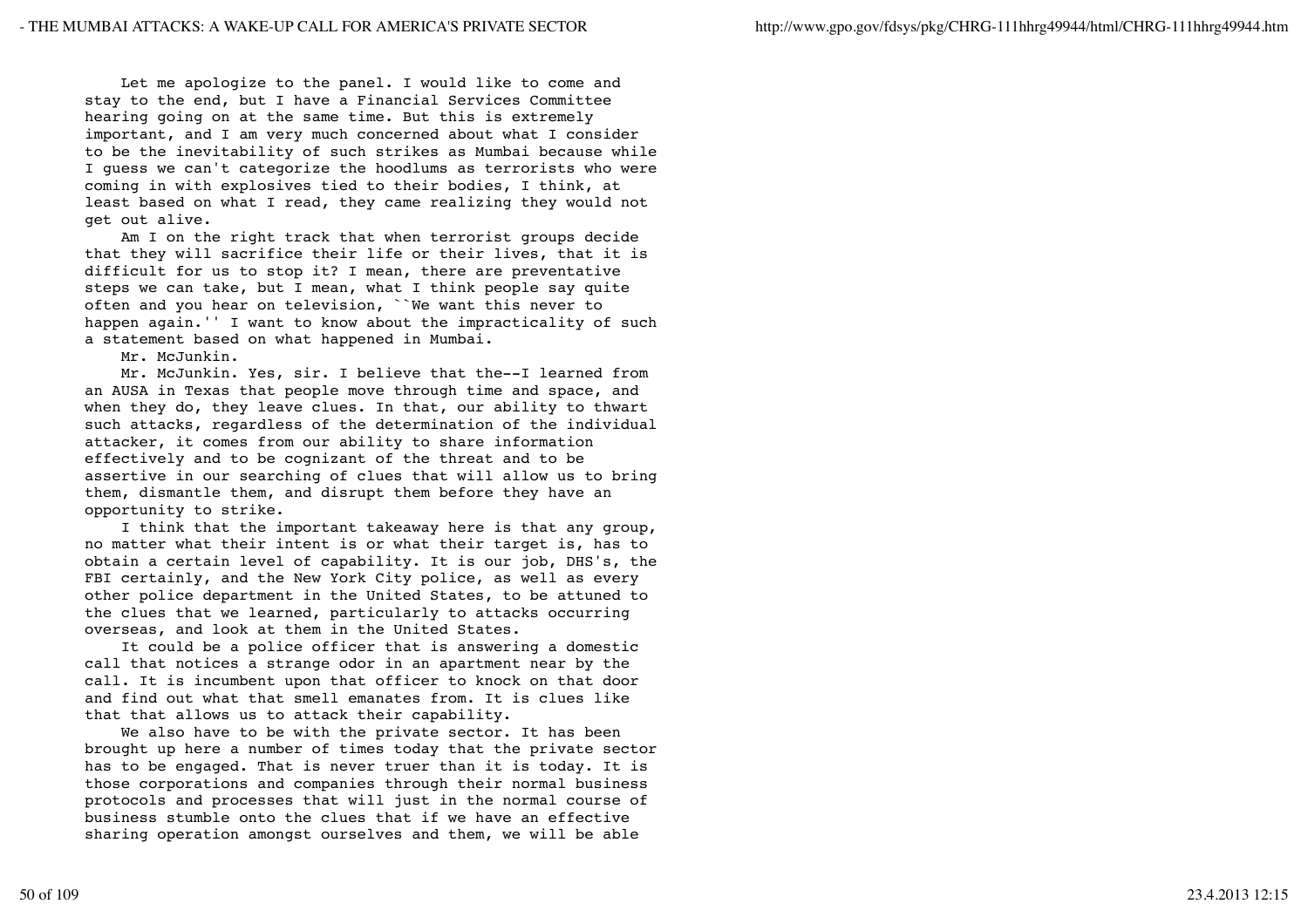to provide the links that give us that opportunity to disrupt their ability to build capability.

Mr. Cleaver. Which is comforting, brings some comfort.

 I guess maybe the answer I am looking for probably might not bring comfort, which is these were suicidal terrorists. I mean, they went in without any expectations of leaving, they didn't have bombs strapped to their bodies; but they realized at one point they were not going to get out alive. I guess my question is, and maybe I asked poorly the first time, is: Isn't it infinitely, for us, more difficult for us to say to the public things like ``this will never happen again,'' when we realize that if people are willing to sacrifice their lives, they can kill others?

Mr. McJunkin. Sir, yes. I would agree with you.

 I think that we are--in these times, we have to accept that reality and understand that and determined people will, in fact, be able to successfully accomplish their missions. Our job is to make sure that we minimize that before and after they begin their quest.

 Mr. Cleaver. To any of the three of you, is there anything that we need to do legislatively to equip all of the agencies involved, including Homeland Security, to do it just as you said, minimize the likelihood of such an event here on our shores?

 Mr. Snyder. I would just say certainly the continued support of the committee is very helpful to us at the Department, particularly infrastructure protection with the private sector; specifically, being able to continue to develop these operational relationships so we can have a deterrent effect in time in advance and doing the training and the exercises that we do is very helpful in trying to prevent what you are talking about.

So we want to continue that work.

Ms. Jackson Lee. I thank you, Congressman.

 I am pleased to yield 5 minutes to the gentlelady from Arizona, Ms. Kirkpatrick. Welcome. Thank you very much.

 Ms. Kirkpatrick. Thank you. I represent a vast rural district in Arizona, and it includes ranches, right along the border between Arizona and Mexico, it includes agriculture, farming, and also rural electric co-ops which are sort of the energy center for the district.

What kinds of things do you have in place to let them know, to communicate, to share information specific to those groups?

 Mr. Snyder. Well, we do, in our sector coordinating councils partner with the Department of Energy to reach the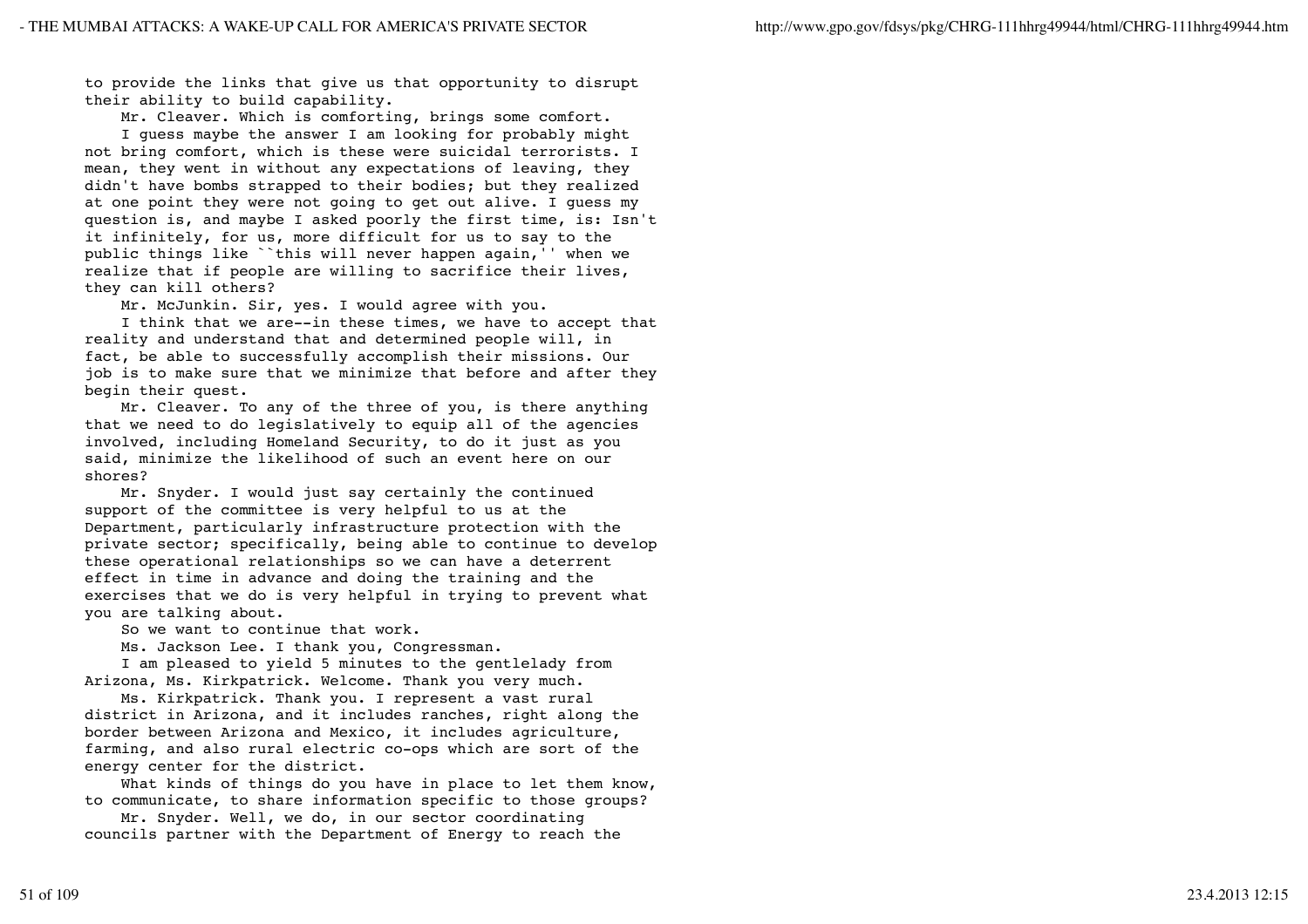energy industry, including the rural electric co-ops, so that these, similar to the hotel industry, the dialogs, the preventative measures, those things that are developed, the risk assessments not only happens at the strategic level, at the Federal, national level, but they also take place down in the local levels and get passed down, communicated, passed down by the sector coordinating councils, the associations that are members of that and corporations and all of the cooperatives that belong to a larger corporation.

 So they participate in that same level of interest and of preparation and of risk assessment, vulnerability assessment on their facilities.

 So we think that they are engaged at that level and know what their vulnerabilities are and what their preparatory actions might be. They also, I am sure, are linked with their local law enforcement for response measures.

 Ms. Kirkpatrick. Interoperability in our district is a huge problem, and I am a former prosecutor so I have been in talking with law enforcement agencies. They can't yet communicate seamlessly with each other let alone with many of these communities.

 So what is being done specifically to bolster that system so that there can be continuous communication, and especially in an emergency?

 Mr. Snyder. I do know there is specific work being done on the interoperability issue, and I am personally not versed enough in it to offer an answer here, but I will be happy to get back to you with information on those, some of which are in the science and technology area.

Ms. Kirkpatrick. I yield back my time.

 Ms. Jackson Lee. I thank the gentlelady very much. Let me prepare the witnesses as we move to the next panel to just clarify the record through Commissioner Kelly for a very brief moment to ask a question that seems to need clarifying.

 Commissioner Kelly, I think in your testimony--and you can just, if you would, clarify it--that either in your research or the visits of your officers glean that these commandos did not intend to commit suicide; they intended to survive; is that correct?

Mr. Kelly. I believe it is not all----

Ms. Jackson Lee. They were not suicide bombers.

 Mr. Kelly. I believe there are still questions in the intelligence community as to whether or not the Mumbai attackers initially decided to or had a mission to kill a lot of people and then die. It was some belief that it may have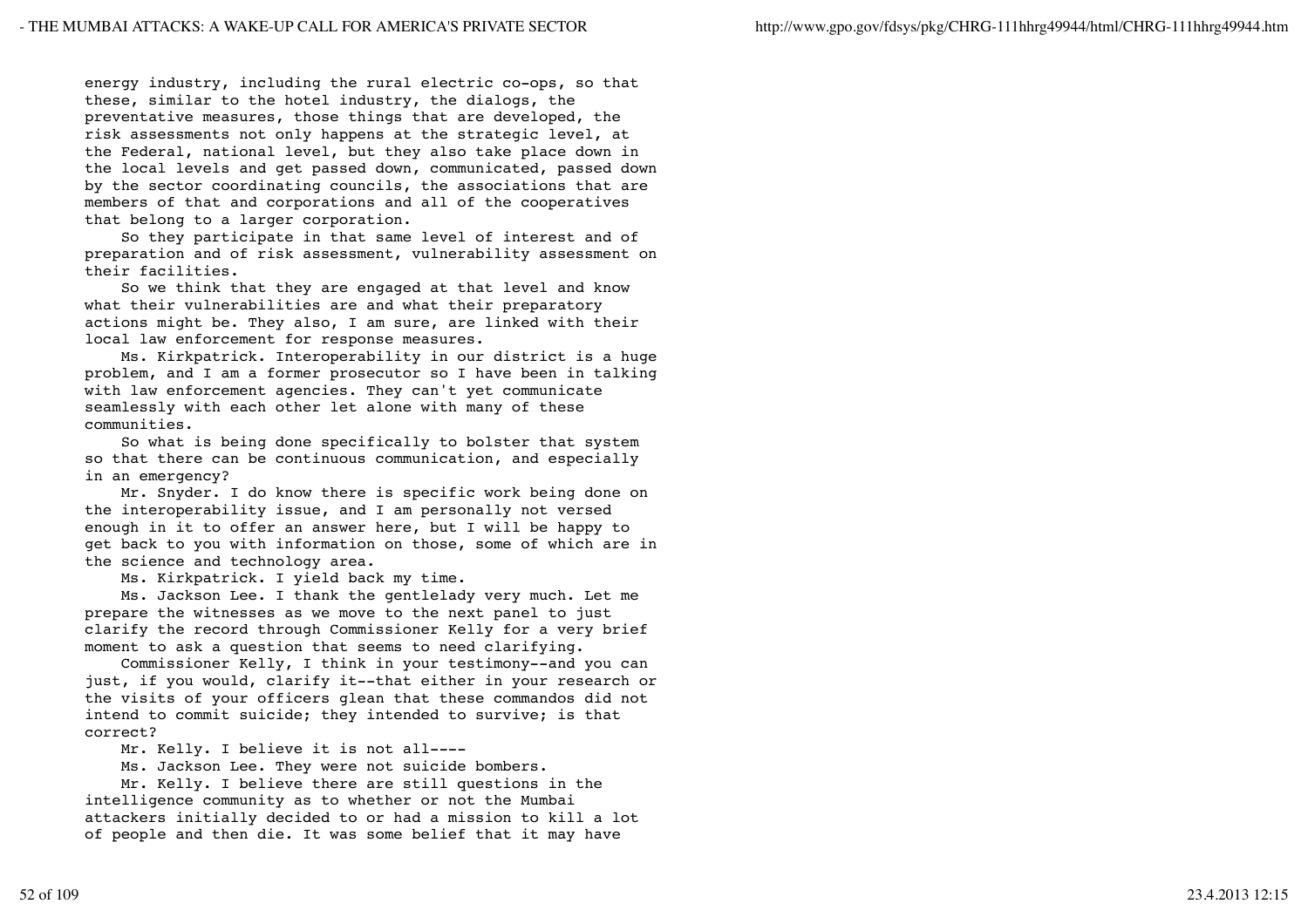changed.

 We look at the transmissions. The Indian government put out a report of the exchange of messages that took place from people in Pakistan talking to the individuals in Mumbai, and some believe that it may have just sort of moved in that direction.

 If you recall when you look at the report, two individuals that are--one is captured and one is killed--they are driving past the hospital. It looks like they were driving north on the Peninsula perhaps attempting to get away. Now, we talk about the Lahore attack, of course all of those individuals escaped. None of them committed suicide.

Ms. Jackson Lee. Thank you, Commissioner.

 To follow up with you, Mr. McJunkin, because I think your testimony suggested the decentralizing of terrorism, and if not, testimony has been said today the decentralizing like LeT and others.

With that in mind, do you feel that our mechanism, DHS, FBI, and others, are moving toward understanding the potential for commando-type activities on the soil of the United States?

 Mr. McJunkin. Yes, ma'am. I think that our intent across the board across governmental agencies is to be ready for anything. It is tough to game plan every possible scenario. But I think we are naturally able to respond to this type of an attack just because of the way of our law enforcement is structured in the State, local, and Federal levels.

 I think that our influx of intelligences and combined with the information that is coming off the street from the patrol officer allows us, the way we move information, rather than in selected sleeves that were traditionally law-enforcement based, criminal prosecution driven, ways we moved information--we have now sort of wiped those walls away and with all of the information now flows equally left and right, north and south.

 So I think that advantage that we have gained since 2001 has moved the ball down the field considerably for us in the law enforcement communities.

 I think we game-planned for the big scenario, the WMD. We have to have the resources and the capabilities necessary to continue to confront that threat. But I also think that our cities, particularly our States and also in the rural areas of our country, our law enforcement officers are better trained today than they have ever been. The local crime and the normal crime that they see in these cities in these rural areas very much mirrors this type of threat.

So I think we are very well-suited to address it. It is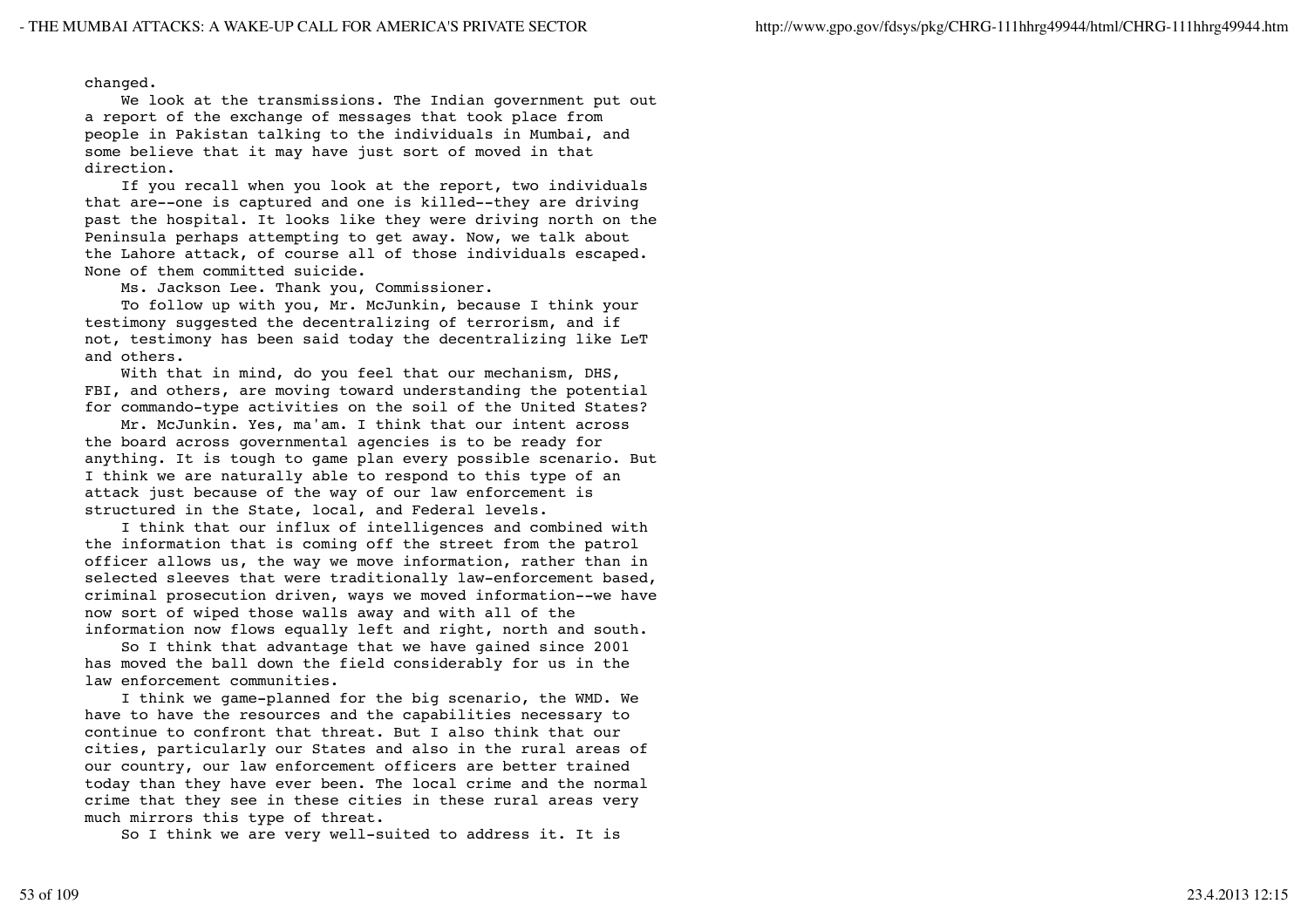just a matter of raising the level of awareness and making sure that we don't lose our edge.

 Ms. Jackson Lee. I am very glad that you ended on that note because Alabama, the incident over the last 20 hours, was not a terrorist act, but what it did show us was someone who is interested in doing harm can move from one jurisdiction to the next on our own soil and we have got to work with each other.

 I want to thank the witnesses, Secretary Snyder, Secretary Kelly, and Assistant Director McJunkin from the FBI for giving us what I believe is vital testimony.

 As I indicated, this is a question of resources, intelligence, but it is also a question possibly of enhanced legislation to sort of get our hands around the next step in fighting terrorism here and abroad. So I thank the witnesses. The witnesses are now complete with their testimony.

We now welcome our second panel to the witness table.

 Our first witness, Dr. Christine Fair, is a senior political scientist with the RAND Corporation. Prior to rejoining RAND, she served as a political officer to the United Nations Assistance Mission to Afghanistan in Kabul. Dr. Fair's research focuses upon the security competition between India and Pakistan, Pakistan's internal security, the causes of terrorism in South Asia, and U.S. strategic relations with India and Pakistan. She has authored, co-authored, and coedited several books, and recently co-authored a RAND report about the attack in Mumbai entitled ``The Lessons of Mumbai.''

 Our second witness is Mr. Brad Bonnell. He is the director of global security at InterContinental Hotels Group, InterContinental Hotels Group includes seven hotel brands, over 160 million stays per year, almost 620,000 rooms, and more than 4,150 hotels across nearly 100 countries. As director of global security, Mr. Bonnell's primary duties include directing the corporate counterterrorism program, providing internal security services, and crisis management planning.

 InterContinental Hotels Group has been involved with the real estate information sharing and analysis center in partnership with DHS, and it is aligned with the State Department's overseas security advisory council. Through its membership on the real estate round table, it is a member of DHS Commercial Facility Sector Coordinating Council. Welcome.

 Our third witness is Mr. William Raisch. Mr. Raisch is the director of the International Center for Enterprise Preparedness at New York University. He founded the Center with initial funding from the Department of Homeland Security as the world's first academic research center dedicated to private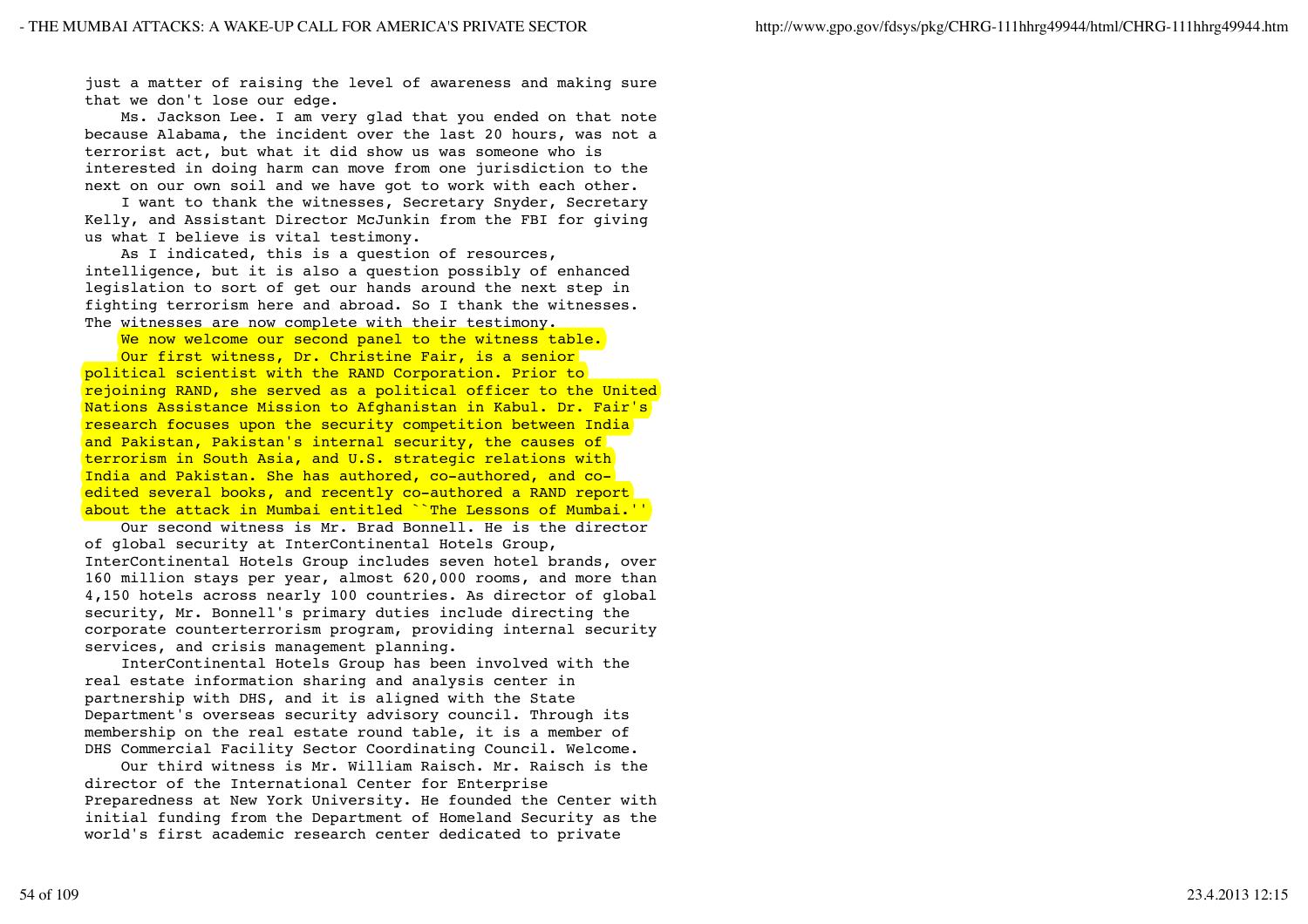sector emergency preparedness and resilience.

Directly prior to founding the Center, Mr. Raisch served as the private sector preparedness adviser to the 9/11 Commission and assisted in developing the Commission's recommendations on private sector emergency preparedness.

 He continues to support the efforts of the 9/11 Public Discourse Project in its on-going reporting and advocacy activity. Mr. Raisch is actively involved in the 9/11 Acts Voluntary Private Sector Preparedness accreditation and certification program. Established in Title 9 of the act, this program has the potential to help foster preparedness and security at the types of assets in the United States that were attacked in Mumbai.

 Without objection, the witnesses' full statements will be inserted into the record.

 I now ask each witness to summarize his or her statement for 5 minutes beginning with Dr. Fair.

STATEMENT OF C. CHRISTINE FAIR, SENIOR POLITICAL SCIENTIST FOR SOUTH ASIAN POLITICAL AND MILITARY AFFAIRS, RAND CORPORATION

 Ms. Fair. Thank you, Madam Chairman, and your esteemed colleagues, for the opportunity to speak about Lashkar-e-Taiba and its parent organization Jamaat ul Dawa the group that perpetrated the terrorist attack on Mumbai.

 I was asked to focus on four specific areas, and I will do so briefly in term.

 The first situating Lashkar-e-Taiba among Pakistan's numerous terrorist organizations. I have a much more lengthy written statement that really distinguishes Lashkar from the other groups but also shows how it resembles other groups in many important ways. But I would like to make the following points here.

 First and foremost, Pakistan has used militancy as a tool of foreign policy since 1947. With very few exceptions, Pakistan's militant groups enjoy, enjoyed, and likely will enjoy state patronage including financial, military, and other assistance. Among these groups, Lashkar-e-Taiba is the most lethal. LeT differs from the numerous other groups operating in Pakistan in that its ideologies are actually Ahl-e-Hadith. The other groups are actually Deobandi, and the Deobandi groups include the Afghan Taliban, the Pakistan Taliban, etc.

 What this means is there are important ideological differences despite similarity of rules.

Now, Pakistan frequently points out that it is, itself, a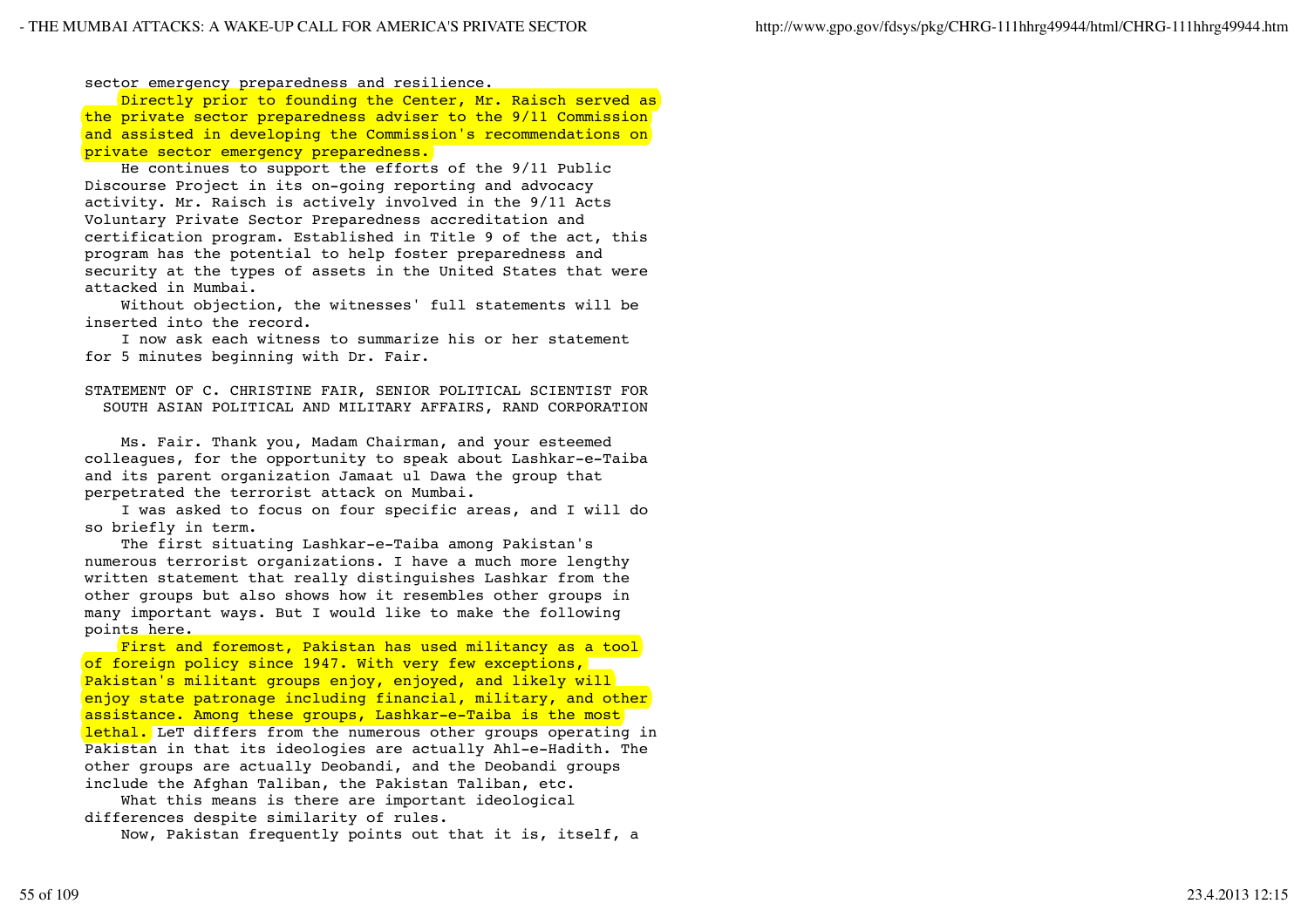victim of terrorism, and it surely is. But I would like to point out that the groups targeting Pakistan has been Deobandi. Lashkar-e-Taiba has never attacked a target, either state or international, within Pakistan itself; and as of yet, there is no credible evidence linking the attack on the Sri Lankan Cricket Team to Lashkar-e-Taiba. This fact has led many analysts to believe that Lashkar-e-Taiba has continued to enjoy state support in various guises despite the state's recent efforts to ban that organization, actually the parent organization.

 Turning to its origins, operatives, and operations, I would like to point out that we may just be hearing about it now in 2008, but it has been around since 1986. It was founded by two engineering professors along with Abdullah Azan, a close associate of bin Laden. Its parent organization was actually set up to fight in Afghanistan and it set up its own camps to do so. It became operational in the Indian Kashmir in 1990. I have been perusing LeT literature now for years since I was a graduate student, and going back to the 1990's, you can see in their literature and in their posters a very clear desire to target Indians, especially Hindus, Jews, Americans, and other infidels and apostate Muslims.

 They have been long interested in stoking larger Hindu-Muslim discord in India and liberating all of India in establishing a caliphate there.

 MDI which is its parents organization, Lashkar-e-Taiba, they claim to have participated in a number of national jihads since their setup in 1986. Most of these can't be independently confirmed. However, what we do know is that LeT-associated individuals have appeared in Iraq, Australia, the United States, United Kingdom and numerous European cities and Lashkar-e-Taiba attacks U.S., NATO and Afghan allies in Afghanistan.

LeT has a hallmark modus operandi. It is not suicide attacks, as we have heard. Rather they are high-risk commandostyle missions. They always pick missions in which there is a slim chance that they will survive. But the preference is to be killed killing as many people as possible rather than being taken hostage or taken captive by the authorities. The reason for that is very clear as we have seen from the loan surviving gunman: once captured you talk.

 So the preference is to kill as many people as possible before you yourself are killed.

 I would like to point out that this particular style of Fidayeen attack is also not new in the Lashkar-e-Taiba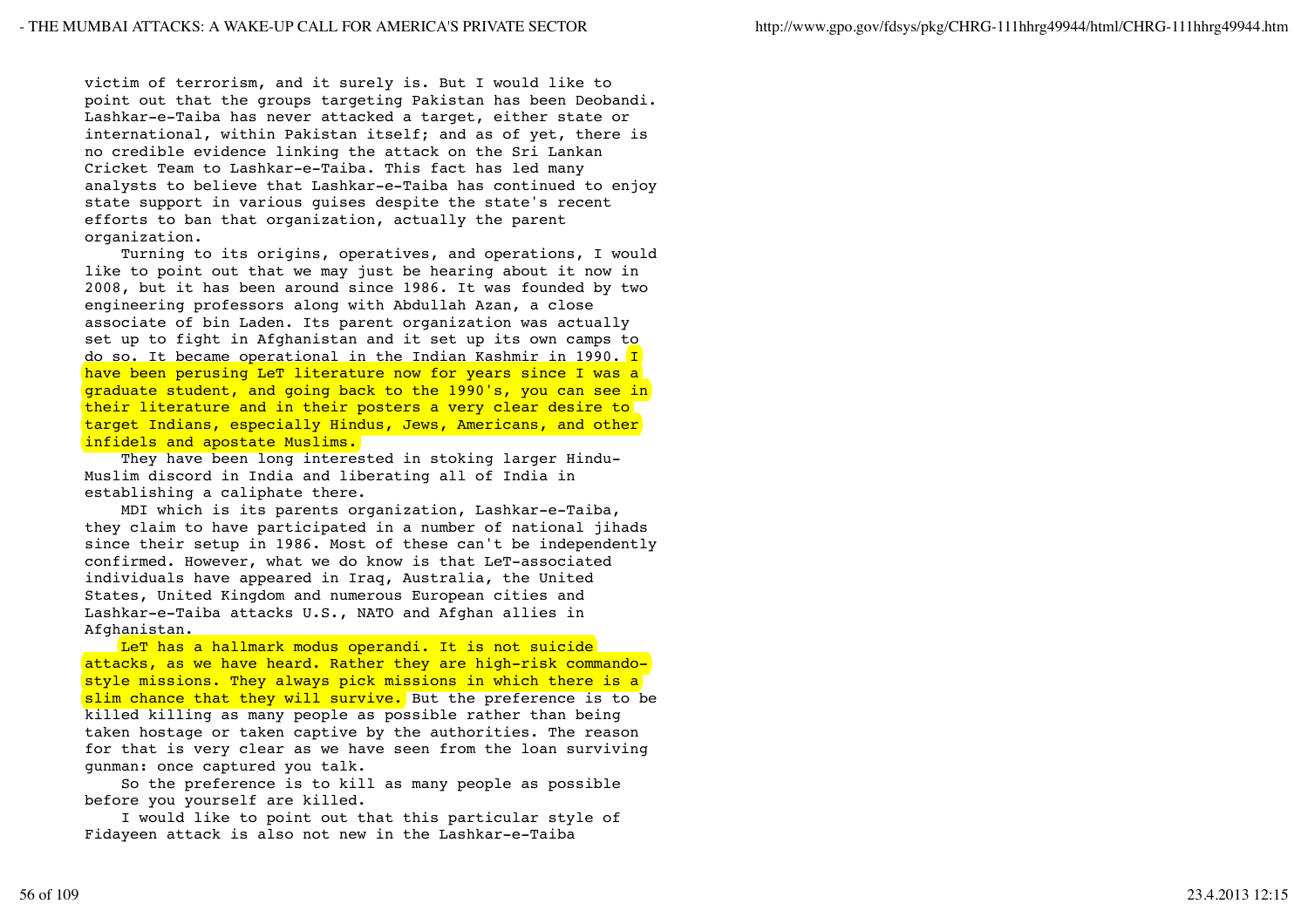repertoire. They have in fact been doing this since 1999. They first attacked outside of Kashmir in 2000 when they did a Fidayeen attack on the Red Fort in New Delhi.

Turning to the third section, the antecedents and innovations of the Mumbai attack, in many ways that attack resembled other attacks perpetrated by LeT. What differed, of course, was the scope and the number of targets. LeT has actually long pioneered the use of sea routes to get explosives and personnel into theater. Certainly, this particular attack pushed the use of sea routes farther than it had ever used before. The sea routes and other logistical networks that Lashkar has been able to build in India has actually been very important. Lashkar's been operating outside of Kashmir against since the late 1990's, and to do they rely upon international networks, such as those based in Bangladesh. They also rely upon domestic Indian collaborators as well.

When I look at the Mumbai attack, two elements strike me apart from the number of targets involved.

 First is that even though they have been attacking U.S. soldiers in Afghanistan since at least 2007, maybe earlier, this is the first time, despite a dedicated rhetoric of attacking Americans and other internationals, that they have actually done so.

 The second interesting target was the Chabad House. Lashkar has always been deeply anti-Semitic, but I would like to point out Mumbai has a very historical Jewish community. In fact, India has a number of Jewish communities. Yet despite the decades of Islamists and avowedly anti-Semitic militant groups attacking within the Indian homeland, never before has an Indian-Jewish target ever been assaulted. So Chabad is not simply Jewish in the Lashkar-e-Taiba targeting logic. It is explicitly Israeli. We now know from the intercept of phone conversations it wasn't simply anti-Semitism, it also had the additional value of disrupting the important India-Israeli security intelligence relationship that has developed in recent years.

 So very briefly in conclusion, I think the question that we all have is whether or not Lashkar-e-Taiba can undertake such operations in the United States. I am going to give a firm ``maybe.'' There is never a penalty for exaggerating a threat, but if you underestimate it, you get dinged.

 There have been a number of individuals, including converts who have radicalized in the Diaspora and who have traveled to Pakistan to train with the Lashkar-e-Taiba and other militant groups, such as Jaish-e-Mohammad. Lashkar-e-Taiba and other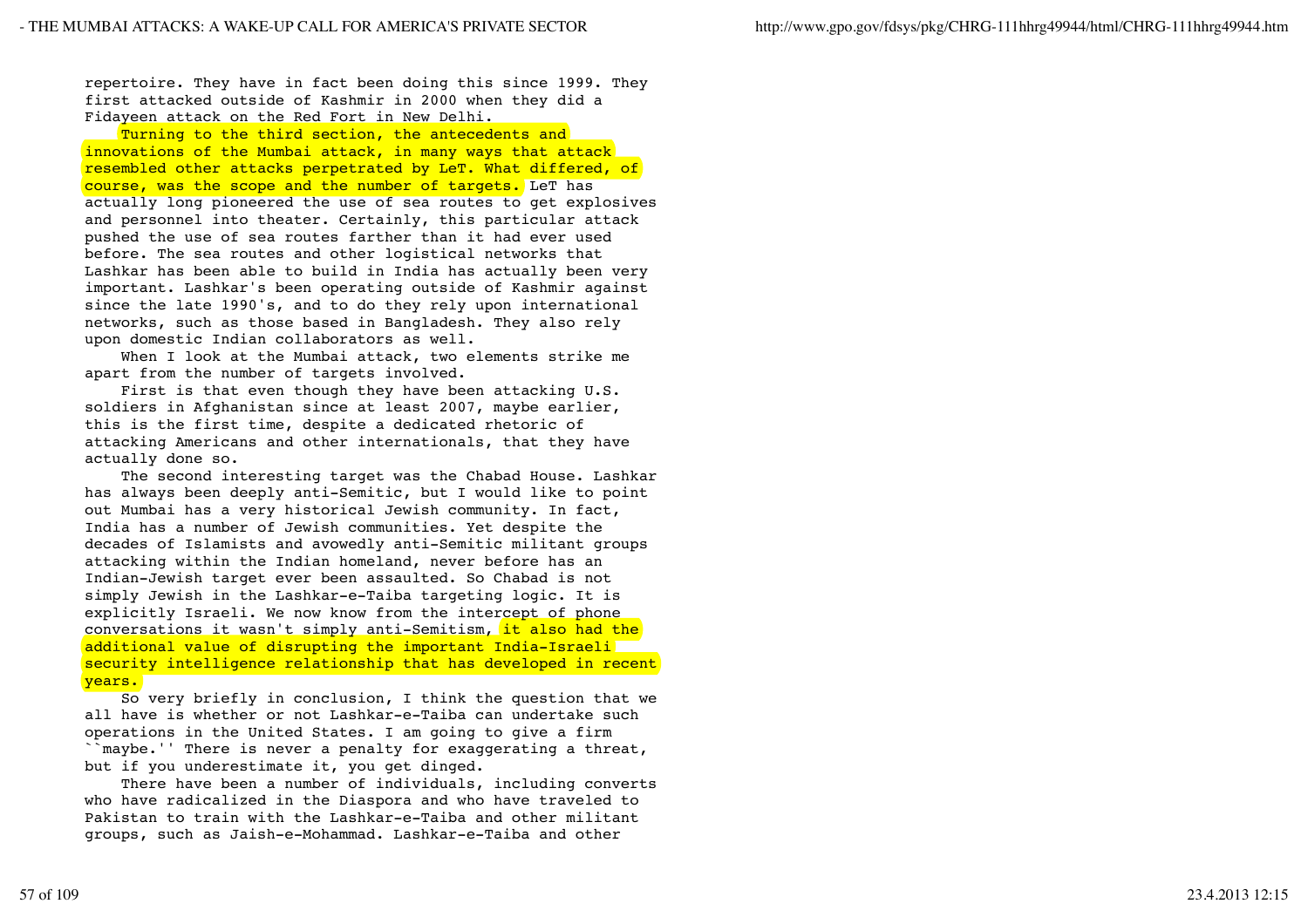militant groups in the Pakistani province of the Punjab comprise an important link between those who have radicalized in the Diaspora and elsewhere in Pakistan's tribal area where al Qaeda is firmly ensconced.

 During my recent trip to Pakistan a week and a half ago, one of my interlocutors described these Punjabi groups as the escalator that connects the foreign militants to the tribal areas.

 Given the difficulty in Pakistan-based operatives in obtaining a visa to come to western countries, the strategy of pulling people in from the West is likely to be the most productive strategy as those individuals likely speak English, have the appropriate passport, they are more able to gain access to the targeted countries, and especially those with the visa waiver program are countries of origins that are of considerable concern.

 Thus to conclude, LeT certainly poses a number of concerns for the United States, not the least of which include LeTsupported cells attacking U.S. assets, citizens, etc., either at home or abroad, on-going operations against the United States and its allies in Afghanistan, the likelihood of future attacks in India with the ever-present possibility of prompting yet another Indo-Pakistan military crisis.

 For these and other reasons, it is absolutely imperative that Washington insists that Pakistan not only ceases all forms of active and passive support for Lashkar-e-Taiba and similar groups, but, in fact, actively undertake efforts to eliminate them.

Ms. Jackson Lee. Thank you.

[The statement of Ms. Fair follows:]

 Prepared Statement of C. Christine Fair,\1\ The Rand Corporation ---------------------------------------------------------------------------

 \1\ The opinions and conclusions expressed in this testimony are the author's alone and should not be interpreted as representing those of RAND or any of the sponsors of its research. This product is part of the RAND Corporation testimony series. RAND testimonies record testimony presented by RAND associates to Federal, State, or local legislative committees; government-appointed commissions and panels; and private review and oversight bodies. The RAND Corporation is a nonprofit research organization providing objective analysis and effective solutions that address the challenges facing the public and private sectors around the world. RAND's publications do not necessarily reflect the opinions of its research clients and sponsors.

--------------------------------------------------------------------------- Antecedents and Implications of the November 2008 Lashkar-e-Taiba (LeT)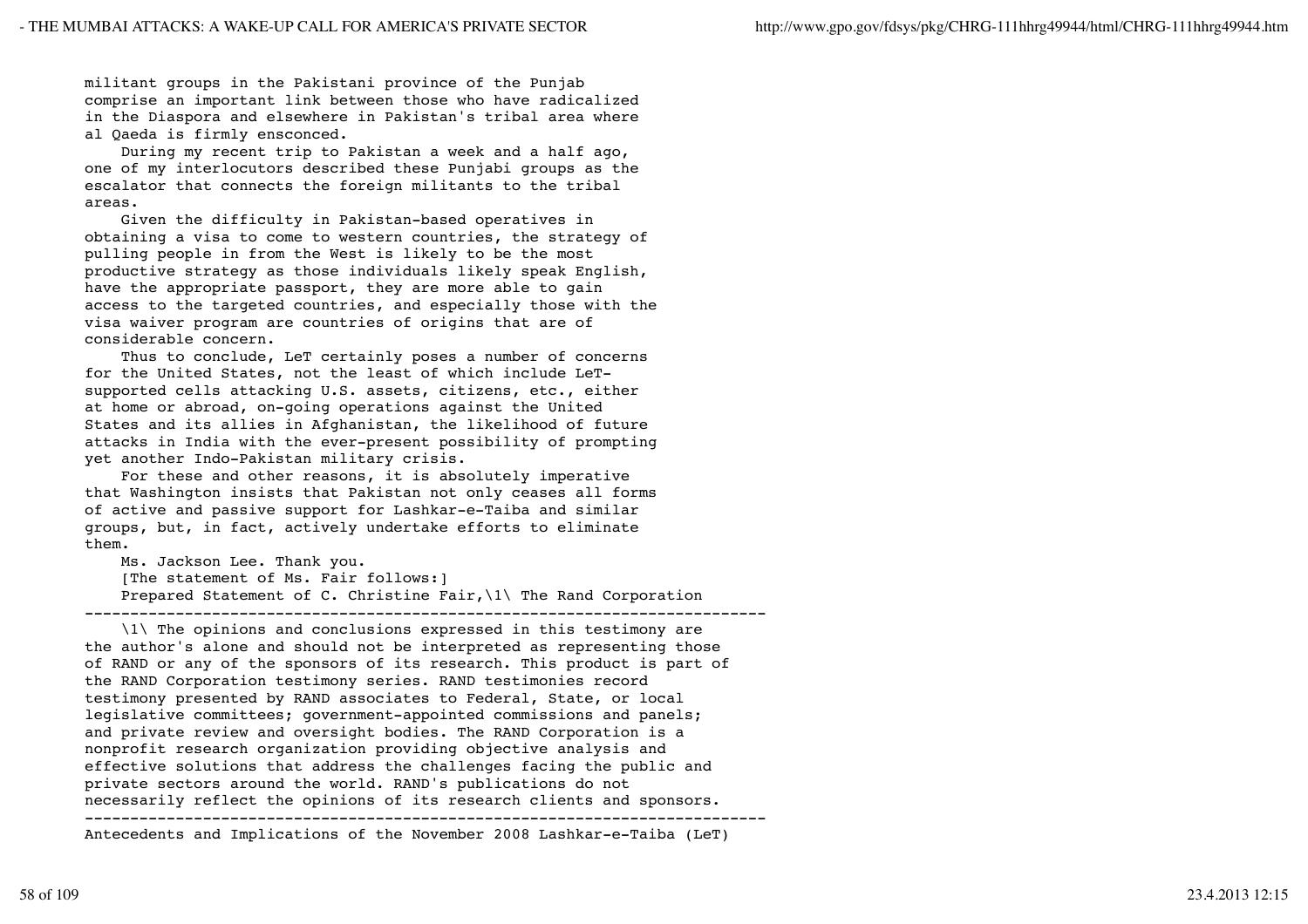Attack Upon Several Targets in the Indian Mega-City of Mumbai  $\{2\}$   $\{3\}$ 

---------------------------------------------------------------------------

 \2\ This testimony is available for free download at http:// www.rand.org/pubs/testimonies/CT320/.

 \3\ The author is grateful to Peter Chalk, Lisa Curtis, James Dobbins, and Praveen Swami who reviewed earlier drafts of this testimony.

---------------------------------------------------------------------------

## March 11, 2009

## introduction

 On November 23, 2008 ten Pakistani terrorists associated with Lashkar-e-Taiba (LeT)/Jamaat ul Dawa (JuD), operating in four attack teams, rampaged across some ten different targets in the Indian port city of Mumbai. In part due to the complexities of the counterterrorist operations, the tenacity and training of the attackers, and the inadequate capabilities of the Indian security forces, it took some 4 days to end the terrorist campaign which claimed the lives of at least 172 victims.

 In this testimony, I have been asked to focus upon four specific concerns emerging from this attack and its perpetrators. First, I contextualize LeT among the proliferating expanse of militant groups operating in and from Pakistan. Second, I provide specific information about LeT, the militant group responsible for this and many other attacks within India. Third, I draw out both the antecedents and innovations of the 2008 Mumbai attack. I conclude with a discussion of some of the important implications that emerge from this and other LeT activities for regional and international security generally and U.S. security in particular.

 While LeT was banned in 2002, the LeT began operating under the banner of JuD, which was overtly operational until the Pakistan government formally banned it following immense international pressure in late 2008, including a resolution in the U.N. Security Council that JuD is a terrorist organization. In the service of brevity, I use LeT and JuD somewhat synonymously even though there are a few important technical differences.\4\

---------------------------------------------------------------------------

 \4\ Technically, LeT remained the militant wing while JuD engaged in a wider array of charitable activities such as establishing hospitals, clinics, schools, and madrassah and other poverty relief activities. Since LeT was outlawed, it largely operated under the umbrella of JuD. Proponents of JuD's innocence assert the separation of the organizations. ---------------------------------------------------------------------------

 pakistan's myriad militants: situating lashkar-e-taiba Pakistan has given rise to numerous militant groups in recent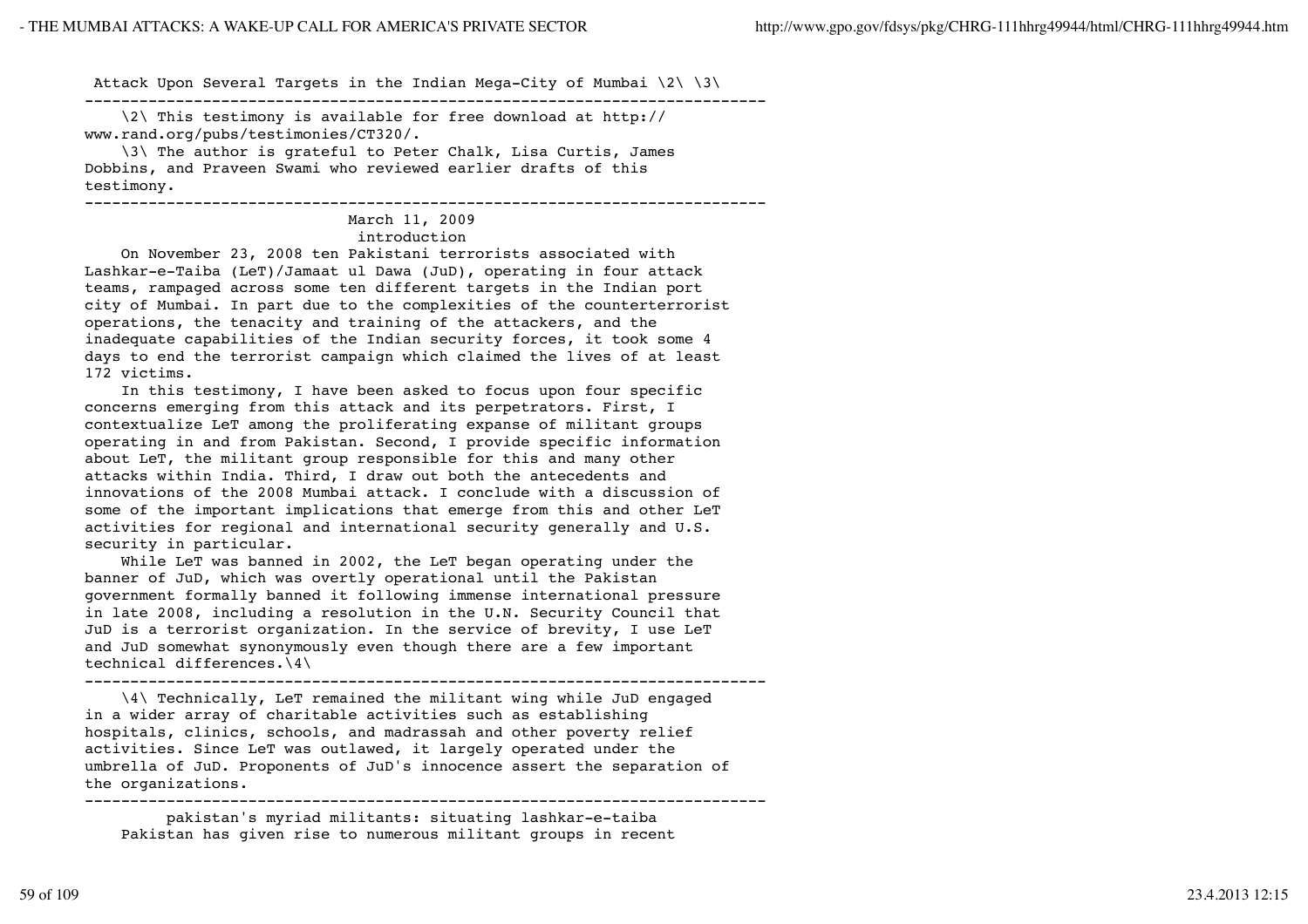decades that operate to secure Pakistan's state interests in India and Afghanistan. In addition, Pakistan has sustained numerous covert operations campaigns in Indian-administered Kashmir since 1947.\5\ Many--if not most--of these militant groups have enjoyed the specific patronage of the Pakistani state intelligence and military agencies to prosecute Islamabad's interests in India (with particular focus upon Kashmir) and Afghanistan.\6\ These varied militant groups, until circa 2002, could largely be disaggregated according to religious ideology (school of Islamic thought) and operational goals.\7\

---------------------------------------------------------------------------

 \5\ In their most maximal objectives, these campaigns have aimed to wrest from New Delhi the portion of Kashmir which it administers. (India controls about two-thirds of the collective area known as Jammu and Kashmir.) These campaigns have sought to secure Pakistani sovereignty over the expanse of the disputed territory. In their most minimalist objectives, these campaigns have sought to ``bleed India'' by requiring it sustain a large (often locally resented) counterinsurgency grid in Jammu and Kashmir. For a discussion of the various covert campaigns, see Praveen Swami. Indian Pakistan and the Secret Jihad: The Covert War in Kashmir, 1947-2004 (London: Routledge, 2006).

 \6\ Ashley J. Tellis writes on this point that ``In fact, of all the Pakistani-sponsored Deobandi [sic] terrorist groups operating against India in Kashmir and elsewhere, only one entity--the Hizbul Mujahideen--began life as an indigenous Kashmiri insurgent group; the others, including the most violent organizations such as the Lashkar-e-Toiba, the Jaish-e-Muhammad, and the Harkat-ul-Mujahideen, are all led, manned, and financed by native Pakistanis.'' See Ashley J. Tellis, Pakistan and the War on Terror Conflicted Goals, Compromised Performance (Washington, DC: CEIP, 2008), p. 5. Also see among numerous other sources Ahmed Rashid, Descent into Chaos: The U.S. and the Disaster in Pakistan, Afghanistan, and Central Asia (New York: Penguin, 2009); See Husain Haqqani, Pakistan Between and Military (Washington, DC: CEIP, 2005); Hassan Abbas and Jessica Stern, Pakistan's Drift Into Extremism: Allah, then Army, and America's War Terror (New York: M.E. Sharpe 2004).

 \7\ This draws from C. Christine Fair, ``Who Are Pakistan's Militants and Their Families?'' Terrorism and Political Violence, Vol. 20, No. 1 (January, 2008).

---------------------------------------------------------------------------

 Among Pakistan's various Islamic interpretative schools, the Deobandi school of thought claims the most militant groups. Key Deobandi militant groups include the Taliban (Afghan and the Pakistani), Jaish-e-Mohammad (JM), Harkat-ul-Jihad-Islami (HUJI), Harkat-ul-Ansar/Harkat-ul-Mujahideen (HUA/HUM), Lashkar-e-Jhangvi (LeJ) and Sipah-e-Sahaba-e-Pakistan (SSP) among numerous offshoots. The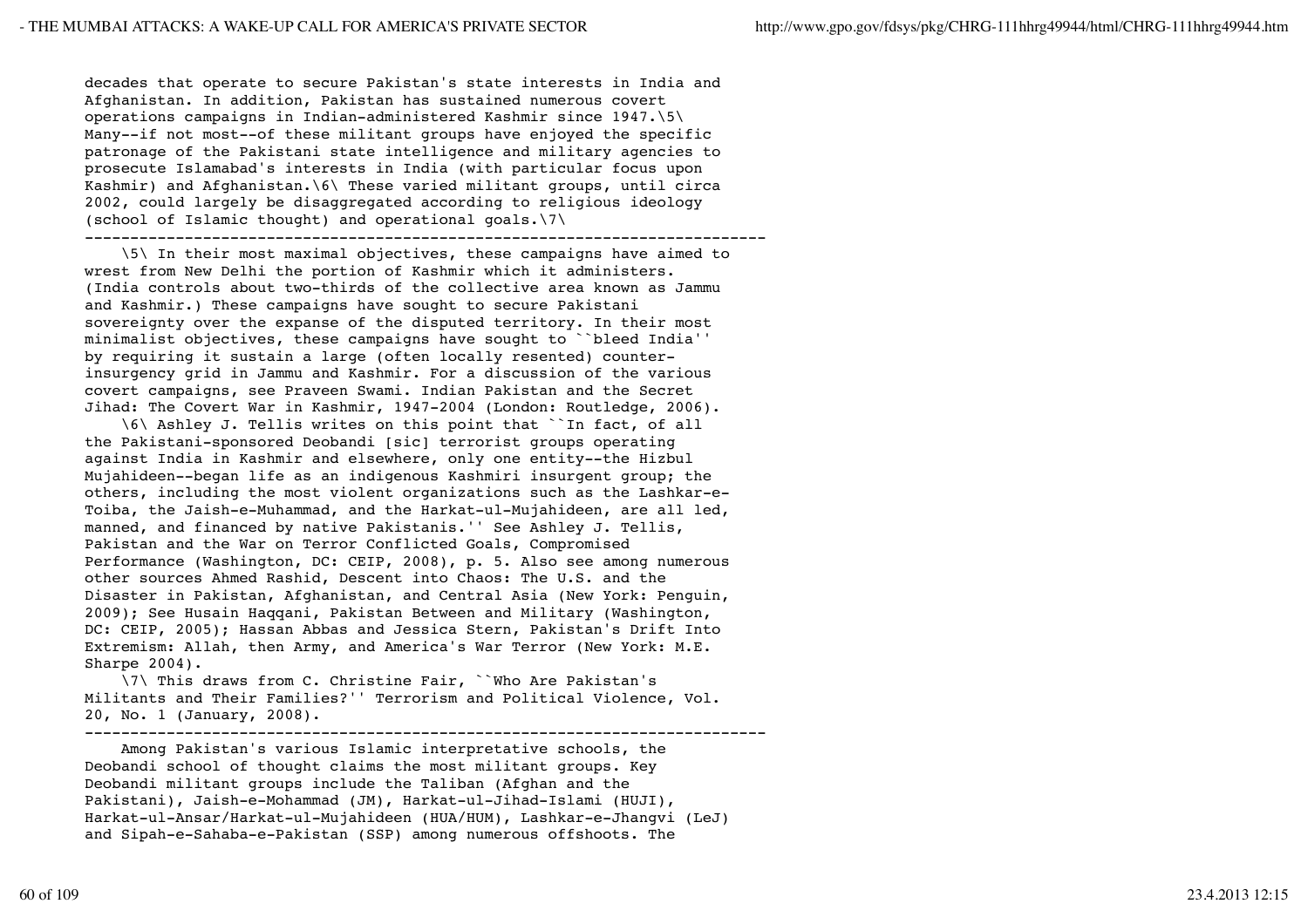Deobandi tradition emerged as a puritanical movement to uplift Muslims by purifying Islamic practice through discouraging mystical beliefs such as intercession by saints and veneration of graves and shrines. Deobandi institutions, notably a burgeoning archipelago of Deobandi madaris across the Pashtun belt and beyond, received support from the Pakistani government and others to produce mujahideen for Afghanistan both in the Soviet and post-Soviet periods.\8\ These Deobandi militant groups also have enjoyed both close connections to and overlapping membership with Deobandi political organizations including personalized factions of the Jamiat Ulema-e-Islam (JUI). Until the February 2008 elections, JUI factions comprised important partners in the Islamist coalition (Muttahida Majlis-e-Amal or MMA) that formed the provincial government in Pakistan's Northwest Frontier Province (NWFP), a coalition government with President Musharraf's political ally (the Pakistan Muslim League-Q) in Balochistan, and the loyal opposition in the national parliament.

--------------------------------------------------------------------------- \8\ Steve Coll, Ghost Wars: The Secret History of the CIA, Afghanistan, and Bin Laden, from the Soviet Invasion to September 10, 2001 (New York: Penguin, 2004). Pakistan developed and supported Islamist proxies in Afghanistan before the Soviet invasion by mobilizing those Islamists who had been ousted by President Daud after

---------------------------------------------------------------------------

 A second important school of thought that animates militancy in Pakistan is the Ahl-e-Hadith interpretative tradition. The most prominent Ahl-e-Hadith militant group is the Lashkar-e-Taiba (LeT). Ahl-e-Hadith is a Sunni interpretative tradition associated with Hanbali school of jurisprudence, which in Pakistan is sometimes called Salafist or derogatorily ``Wahabbist.'' The Ahl-e-Hadith tradition is the South Asian variant of the theological tradition motivating core al Qaeda ideologues. While LeT is most known for its militant activities, one of the organization's crucial functions is the expansion of the market share of Ahl-e-Hadith adherents in Pakistan. For this reason, LeT trains many more potential militants than it will ever deploy for operations. LeT expects these recruits to return to their localities and continue propounding support for LeT and its creed.\9\

--------------------------------------------------------------------------- \9\ See C. Christine Fair, ``Militant Recruitment in Pakistan: Implications for Al-Qa'ida and Other Organizations,'' Studies in Conflict and Terrorism, Vol. 27, No. 6 (November/December 2004). ---------------------------------------------------------------------------

 Several groups operating in Kashmir (e.g. Hizbul Mujahideen and related factions such as Al Badr) are associated with Jamaat-e-Islami (JI), which is a supra-sectarian school of thought and Islamist

1973.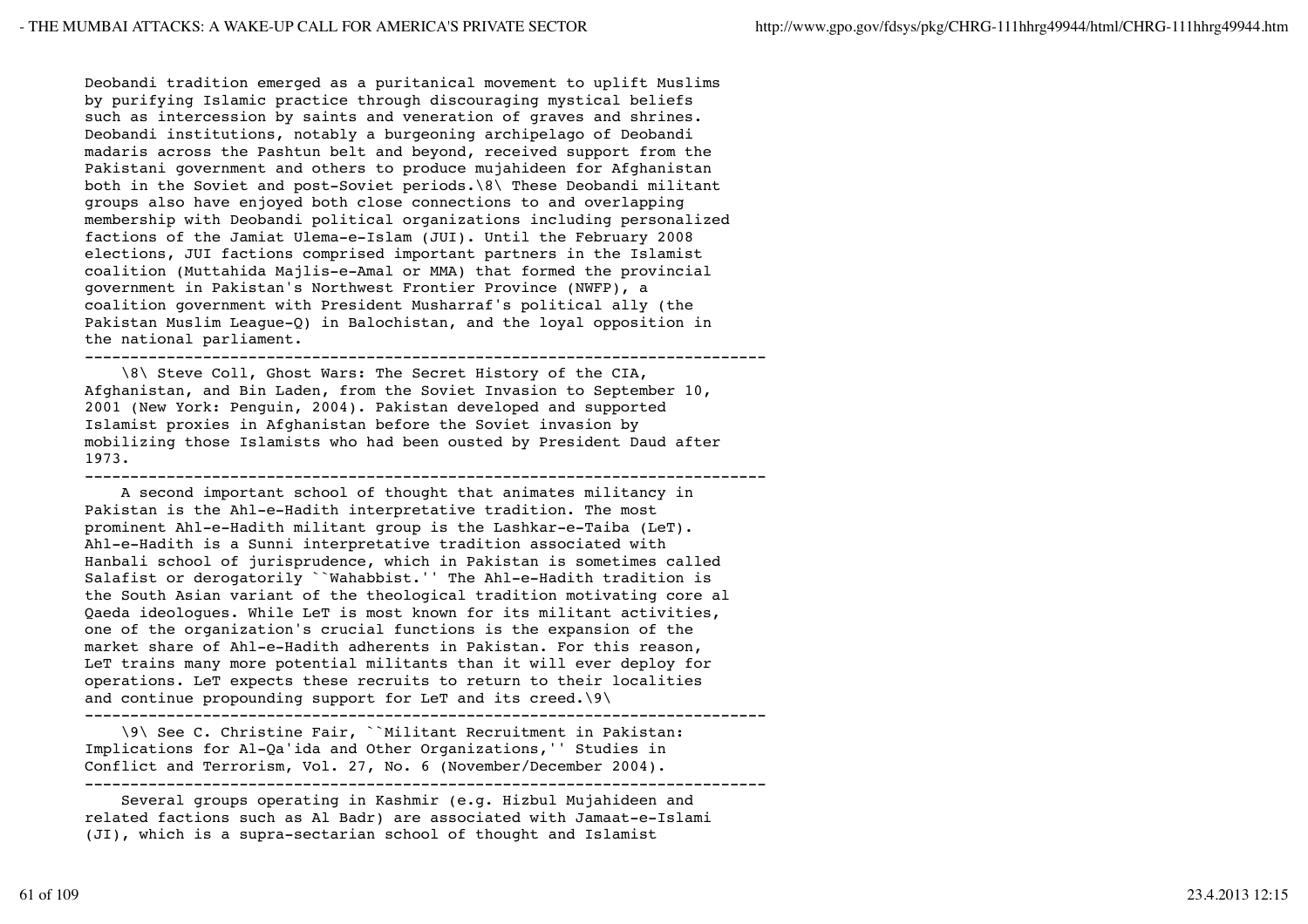political party in Pakistan. Jamaat-e-Islami, while formally a political party, espouses the ideological leanings of its founder Maulana Maududi. Jamaat-e-Islami is similar in goals and outlook to the Muslim Brotherhood. JI was, until the 2008 elections, a member of the Islamist bloc (the MMA) despite growing differences between JI and the Musharraf government and with other Islamist leaders within the MMA who continued to support Musharraf. JI boycotted the 2008 elections.

 In addition to these schisms across interpretative traditions, Pakistan's militant groups can in some measure be distinguished by their historical and current goals. As will be discussed herein some of these goals have changed or have not always been stable. For example, groups such as Jaish-e-Mohammad (JM), Lashkar-e-Taiba (LeT) and Hizbul Mujahideen (HM) have traditionally focused upon the Kashmir issue. Only the HM and other JI-related groups have limited their operations to Indian-administered Kashmir.\10\ From 1999 if not earlier, LeT and JM began operations in the Indian hinterland both in the name of ``liberating Kashmir'' but also in the name of a wider jihad in India and exacerbating Hindu-Muslim discord within India to undermine India's claims to be a diverse democracy that accommodates the aspirations of its varied religious and ethnic groups.\11\

---------------------------------------------------------------------------

 \10\ There have been some reports that these groups are operating in Afghanistan. I have been unable to confirm these reports.

 \11\ In 1999, the LeT attacked an intelligence outpost attached to the Red Fort, a high profile tourist destination in New Delhi. In 2001, Jaish-e-Mohammad attacked India's parliament building.

---------------------------------------------------------------------------

 In addition, Pakistan hosts a number of sectarian groups such as the Deobandi Lashkar-e-Jhangvi (LeJ) and Sipah-e-Sahaba-e-Pakistan (SSP) which traditionally focused upon anti-Shia targets. These groups have also had a historical presence in Afghanistan as well. In the past, Iranian-backed Shia militias such as the Tehreek-e-Jafria and the Sipah-e-Muhammad have targeted Sunnis, especially those propounding an explicit anti-Shia agenda. These groups were particularly active throughout the 1990's. While the Deobandi-Shia axis garners the most attention with respect to sectarian violence, it should be noted that considerable violence and discord exists among Pakistan's various Sunni traditions (maslaks).

 From as early as 2002, some elements of Pakistan's varied Deobandi groups (e.g. JM, HUJI, LeJ, SSP) began targeting the Pakistan state as evidenced by the attacks on then President Musharraf, various civilian leaders including the Ministry of Interior and former Prime Minister Benazir Bhutto, and numerous military, police and intelligence individuals and organizations. Analysts believe that these groups disagreed with President Musharraf's policies of supporting the United

62 of 109 23.4.2013 12:15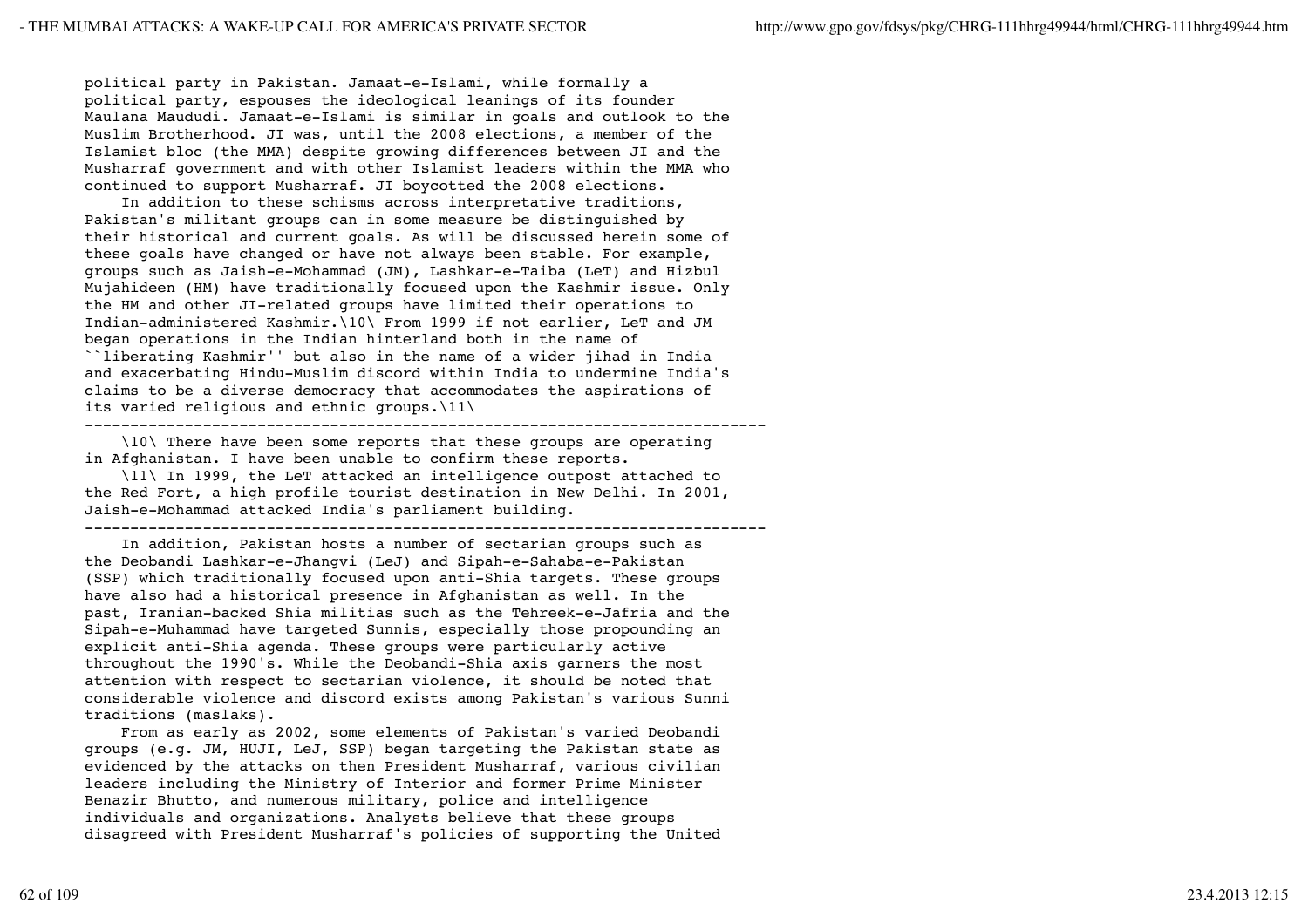States and its military campaign in Afghanistan as well as Musharraf's policy of ``moderated jihad'' in Kashmir. Musharraf adopted this approach due to, inter alia, increased international pressure in the wake of the Indian Parliament attack in December 2001 by Pakistan-based militants. That attack triggered the largest amassing of Indian and Pakistani troops and stoked international fears of an Indo-Pakistan war. Indian diplomatic fortitude was again tested when the LeT massacred wives and children of army personnel in Kaluchak. The United States engaged in vigorous diplomacy to dampen the compound crisis and avert conflict. In response to the Indian mobilization, Pakistani troops swung from the west to the east which compromised U.S. operations in Afghanistan.

 Pakistan's various Deobandi groups have also been responsible for numerous attacks against international targets such as the various attacks on the U.S. Consulate in Karachi, the suicide attack against numerous French naval engineers working in Karachi, a church in Islamabad frequented by foreigners, among numerous others.\12\ Notable among these groups attacking Pakistani and international targets within Pakistan are JM, HUJI, and LeJ/SSP.

---------------------------------------------------------------------------

 \12\ For an inventory of post-9/11 ``western'' attacks in Pakistan, see South Asia Terrorism Portal, ``Post-9/11 Attacks on Western Targets in Pakistan,'' no date. Available at http://www.satp.org/satporgtp/ countries/pakistan/database/westerntargets.htm.

---------------------------------------------------------------------------

 Following Pakistan's military operations in the Pashtun belt and U.S. military operations in Afghanistan, a series of Pashtun-led militant commanders emerged that began targeting the Pakistani security forces including the regular army, paramilitary organizations such as the Frontier Corps and police. In late 2007, many of these commanders coalesced under the banner of the ``Pakistani Taliban'' (e.g. Tehreeke-Taliban-e-Pakistan) under the leadership of Baitullah Mehsood based in South Waziristan in Pakistan's federally Administered Tribal Areas (FATA). Mehsood claims many allies all of whom to seek to establish in various degrees sharia (Islamic governance) across the Pashtun belt in Pakistan including the FATA and settled areas such as Swat.\13\ In late February 2008, two dissident commanders (Mullah Nazir of South Waziristan and Gul Bahadur of North Waziristan) set aside their differences with Baitullah Mehsood and forged the Shura Ittehad-ul-Mujahiden.\14\ ---------------------------------------------------------------------------

 \13\ See Hassan Abbas, ``Increasing Talibanization in Pakistan's Seven Tribal Agencies,'' Terrorism Monitor Vol. 5, No. 18 (September 27, 2007), pp. 1-5; Hassan Abbas, ``A Profile of Tehrik-i-Taliban Pakistan'' CTC Sentinel, Vol. 1, No. 2, January 2008, pp. 1-4; Syed

63 of 109 23.4.2013 12:15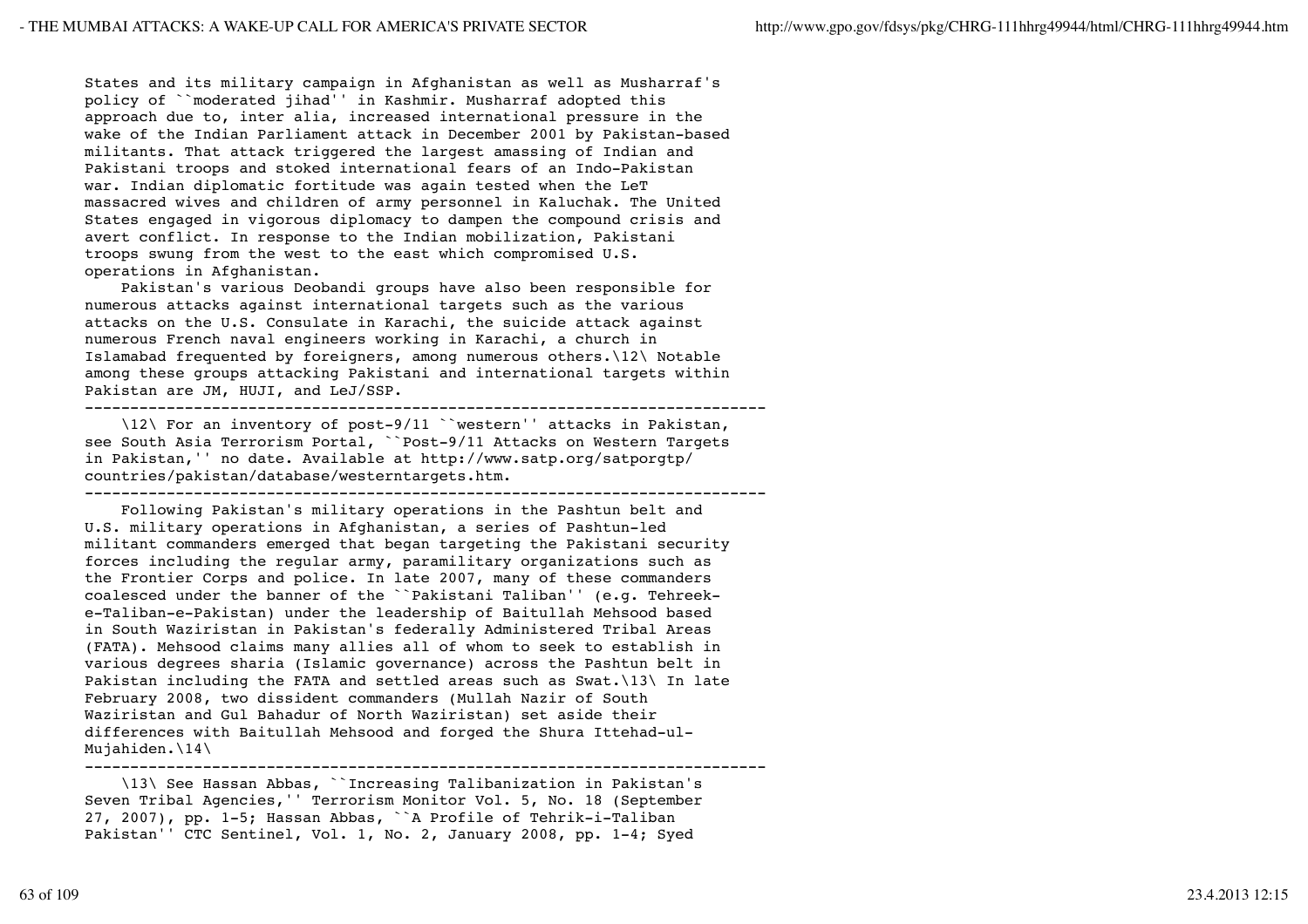Shoaib Hasan, ``Profile: Baitullah Mehsud,'' BBC News, December 28, 2007. Available at http://news.bbc.co.uk/2/hi/south\_asia/7163626.stm.

 \14\ Pakistan has considered Maulvi Nazir an ally because he helped oust or kill numerous Uzbeks in South Waziristan. He is considered to be a dedicated foe of U.S. and NATO forces as he dispatches fighters to Afghanistan. Gul Bahadar has had a number of differences with Baitullah Mehsood. It is not clear what this alliance means for Pakistan or for the United States and allies in Afghanistan. See Saeed Shah, ``Taliban rivals unite to fight US troop surge,'' The Guardian, March 3, 2009. Available at http://www.guardian.co.uk/world/2009/mar/03/talibanpakistan-afghanistan-us-surge.

---------------------------------------------------------------------------

 In addition to the above noted Pakistani groups, Pakistan also hosts elements of the Afghan Taliban, with leadership committees (shuras) in Quetta, Peshawar, and Karachi.\15\ The Afghan Taliban remains focused upon ousting foreign forces in Afghanistan, overthrowing the Karzai regime, and restoring their role in governing Afghanistan. As is well known, Pakistani territory is also used by al Qaeda. Al Qaeda operatives are known to reside in North and South Waziristan and Bajaur among other areas in the Pashtun belt. Moreover, many al Qaeda operatives (such as Abu Zubaidah, Khalid Sheikh Mohammad among numerous others) have been arrested in Pakistani cities.\16\ ---------------------------------------------------------------------------

 \15\ See, inter alia, Senator Carl Levin, ``Opening Statement of Senator Carl Levin, Senate Armed Services Committee Hearing on Afghanistan and Pakistan,'' February 26, 2009. Available at http:// levin.senate.gov/newsroom/release.cfm?id=308740; Ian Katz, ``Gates Says Militant Sanctuaries Pose Biggest Afghanistan Threat,'' Bloomberg News, March 1, 2009. Available at http://www.bloomberg.com/apps/ news?pid=20601087&sid=aehmlRXgKi2o&refer=home; Barnett R. Rubin. ``Saving Afghanistan,'' Foreign Affairs, January/February 2007. Available at http://www.foreignaffairs.org/20070101faessay86105-p0/ barnett-r-rubin/saving-afghanistan.html;[sic]

 \16\ See comments made by National Intelligence Director John Negroponte cited in ``Al-Qaeda `rebuilding' in Pakistan,'' BBC News Online, January 12, 2007. Available at http://news.bbc.co.uk/2/hi/ south asia/6254375.stm; K. Alan Kronstadt, U.S.-Pakistan Relations (Washington, DC: Congressional Research Service, 2008). Available at http://fpc.state.gov/documents/organization/115888.pdf. ---------------------------------------------------------------------------

 Pakistan has rightly noted that it is a victim of sanguinary terrorist violence that has escalated since joining the U.S.-led war on terror. Indeed, the TTP and other sectarian and ethno-nationalist militants in Pakistan have wreaked considerable havoc in Pakistan with 63 suicide attacks and an astonishing 2,148 attacks or clashes with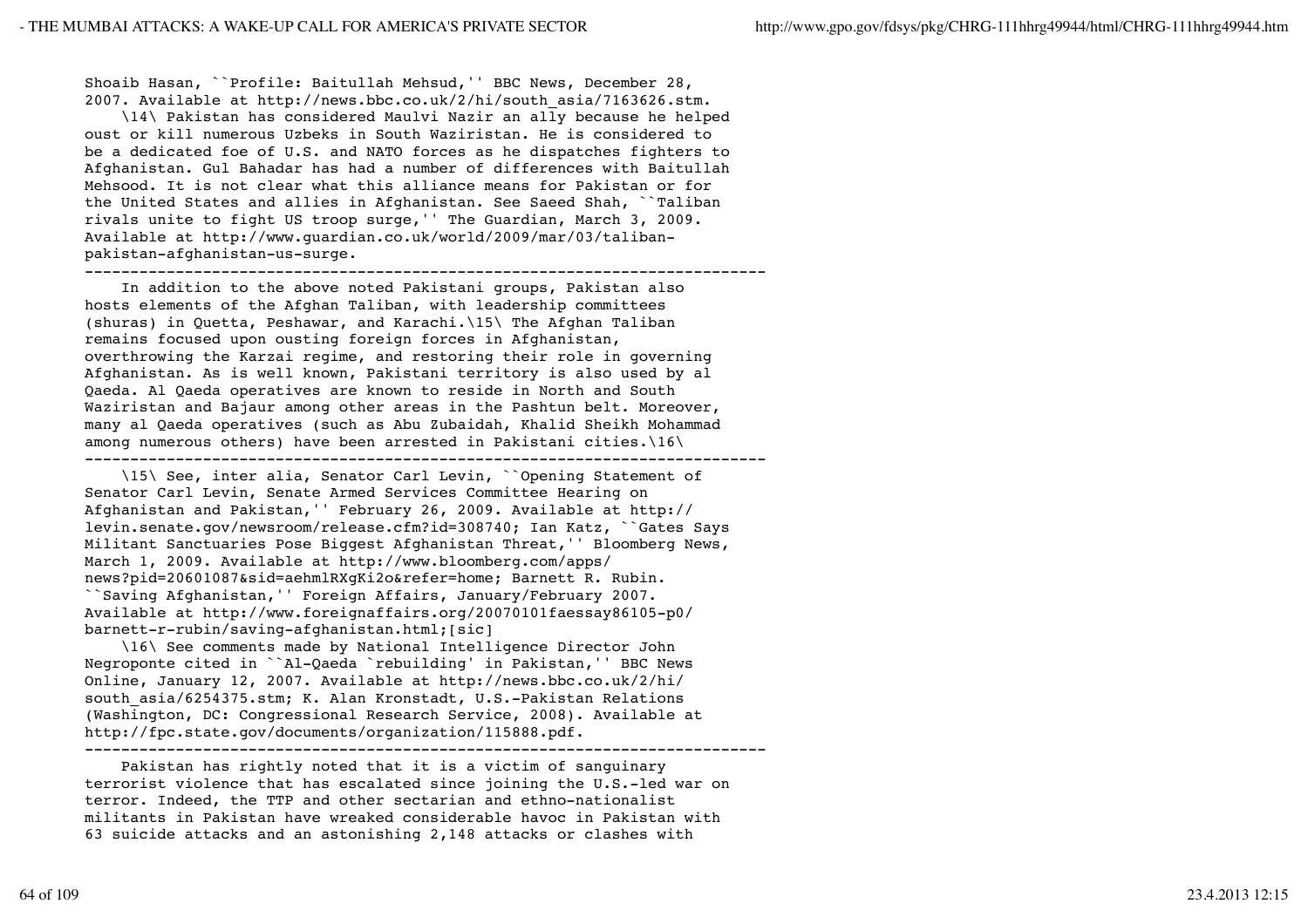## security forces in 2008 alone.\17\

--------------------------------------------------------------------------- \17\ See Pak Institute for Peace Studies, Pakistan Security Report

2008 (Islamabad: PIPS, 2009) p. 3. ---------------------------------------------------------------------------

 Howsoever horrific these facts are, the LeT has never targeted the Pakistani state or international targets within Pakistan. This has led many analysts within and without the region to intuit that LeT continues to enjoy special relations with Pakistan's intelligence and military agencies notwithstanding much-touted Pakistani efforts to proscribe LeT's activities and those of its cover organization, the Jamaat ul Dawa (JuD). The March 2, 2009 attack on the Sri Lankan cricket team in Lahore may signal an important shift in LeT operations and its ties to the state. In that incident, several heavily armed men viciously assaulted the team, umpires, and related officials as well as their police escort in the Punjabi city of Lahore, killing six police officers and two civilians. Speculation is rife that the commando operation may have been the handiwork of the LeT. If so, this attack will be the first LeT attack on Pakistani soil. At the time of writing, it is too early to inveigh upon the evidence for or against these allegations of LeT involvement.

 While the verdict is out on perpetrators of the attack on the Sri Lankan cricketers, few analysts and journalists interviewed during my recent trip to Pakistan believed that Pakistan could or would decisively eliminate JuD despite its late 2008 ban on the organization. This is both because JuD/LeT is still considered to be an important asset in Pakistan's quest to secure its regional objectives and because it, unlike the proliferating morass of Deobandi groups, has never targeted the state. However, even if Pakistan were to resolve to eliminate JuD/LeT, few believe that Pakistan has the ability to do so.

 lashkar-e-taiba: origins, operatives, and operations The LeT has focused the attention of policymakers in recent months because it perpetrated the November 2008 terrorist attacks in Mumbai. As this section narrates, the LeT has a long-standing presence in Pakistan and South Asia. Since 2001, it has increasingly established a presence well beyond the region. LeT emerged as the military wing of the Markaz Daawat ul Irshad (MDI), headquartered in Muridke near the Punjabi city of Lahore. MDI was founded in 1986 by two Pakistani Engineering professors, Hafiz Muhammad Saeed and Zafar Iqbal. Abdullah Azzam, a close of associate of Bin Laden who was affiliated with the Islamic University of Islamabad and the Maktab ul Khadamat (Bureau of Services for Arab mujahideen), also provided assistance. He was killed in Peshawar 2 years after the Markaz was founded. MDI, along with numerous other militant groups, was involved in Afghanistan from 1986 onwards and established militant training camps for this purpose. One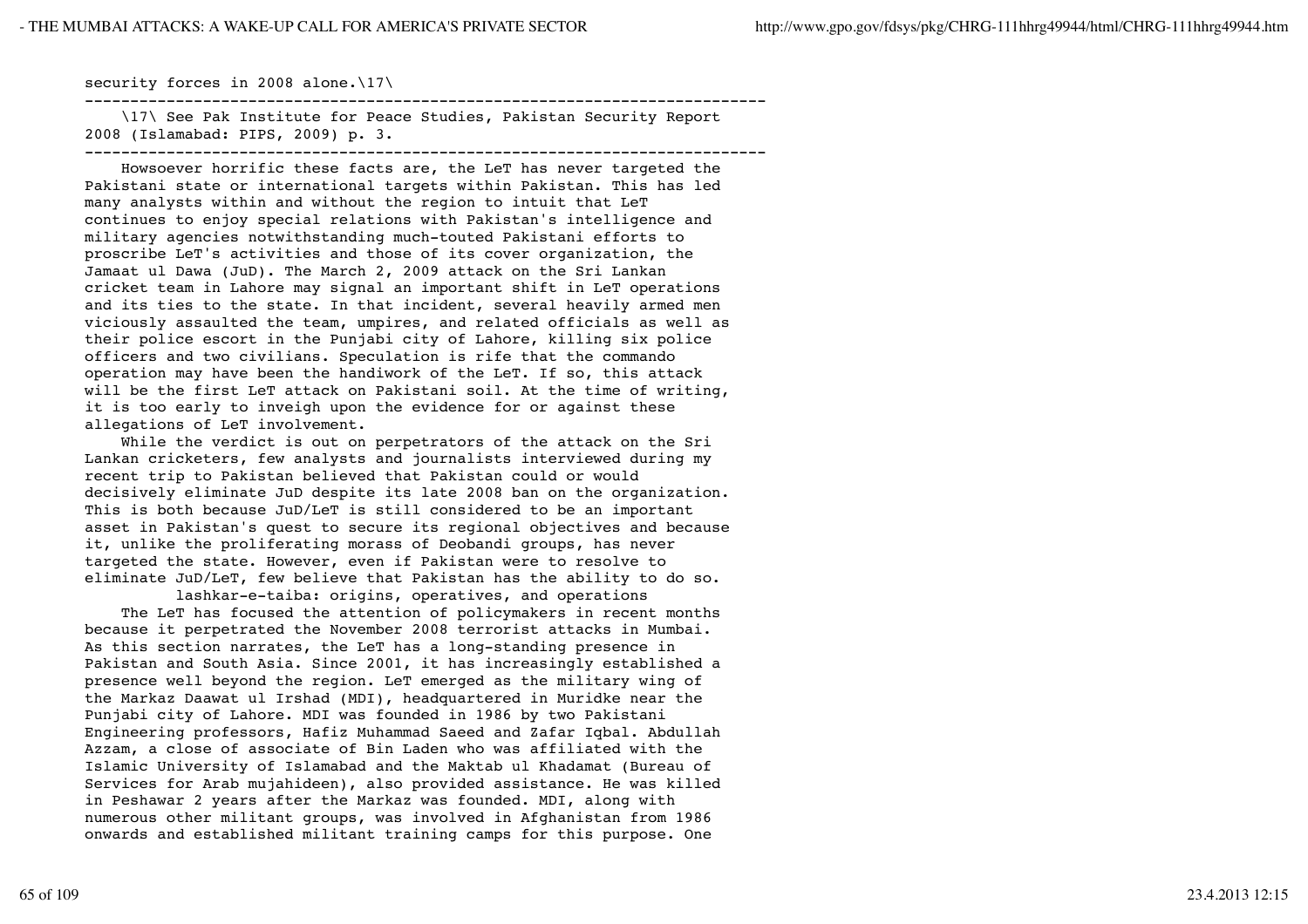camp was known as Muaskar-e-Taiba in Paktia (in Afghanistan bordering Pakistan) and a second known as Muaskar-e-Aqsa in the Kunar province of Afghanistan.\18\ (Kunar is known to be home to numerous Ahl-e-Hadith adherents in Afghanistan, which overall has few followers in that country. For this reason, Kunar has been an attractive safe-haven for Arabs in Afghanistan.) Pakistan-based analysts note that MDI/LeT's training camps were always separate from those of the Taliban, which hosted Deobandi militant groups such as HUJI and Harkat ul Mujahideen. This has led some analysts to contend that LeT has not had the sustained and organic connections to al Qaeda as enjoyed by the Deobandi groups, many of which became ``out sourcers'' for al Qaeda in Pakistan.\19\

---------------------------------------------------------------------------

 \18\ See Yoginder Sikand, ``The Islamist Militancy in Kashmir: The Case of the Lashkar-e-Taiba,'' in Aparna Rao et al. Eds. The Practice of War: Production, Reproduction and Communication of Armed Violence (New York: Berghahn Books, 2007), pp. 215-238; Mariam Abou Zahab, ``I Shall be Waiting at the Door of Paradise: The Pakistani Martyrs of the Lashkar-e-Taiba (Army of the Pure)'', in Aparna Rao et al. Eds. The Practice of War: Production, Reproduction and Communication of Armed Violence (New York: Berghahn Books, 2007), pp.133158 [sic]; Saeed Shafqat, ``From Official Islam to Islamism: The Rise of Dawat-ul-Irshad and Lashkar-e-Taiba,'' in Christophe Jaffrelot Ed. Pakistan: Nationalism without a Nation (London: Zed Books, 2002), pp. 131-147.

 \19\ In 1998, the United States bombed several al Qaeda/Taliban training camps in retaliation for the al Qaeda attacks on U.S. embassies in Africa. Militants of several Pakistani Deobandi groups were killed including operatives of HUJI and HuM among others. See Barry Bearak, ``After The Attacks: In Pakistan; Estimates Of Toll In Afghan Missile Strike Reach As High As 50,'' The New York Times, August 23, 1998. Also see Dexter Filkins, `` `All of Us Were Innocent,' Says Survivor of U.S. Attack on Camp,'' The Los Angeles Times, August 24, 1998. Available at http://articles.latimes.com/1998/aug/24/news/mn-16045.

---------------------------------------------------------------------------

 In 1993, MDI divided its activities into two related but separate organizations: MDI continued the mission of proselytization and education while LeT emerged as the militant wing. The ISI is believed to have funded the organization and analysts continue to believe that LeT is a close proxy of Pakistani intelligence agencies.\20\ After the Soviets withdrew from Afghanistan, LeT/MDI shifted focus to Indianadministered Kashmir. It staged its first attack (against a jeep carrying Indian air force personnel) in Kashmir in 1990. The vast majority of LeT operatives are Pakistanis (often Punjabis) and the organization has spawned a vast training infrastructure throughout the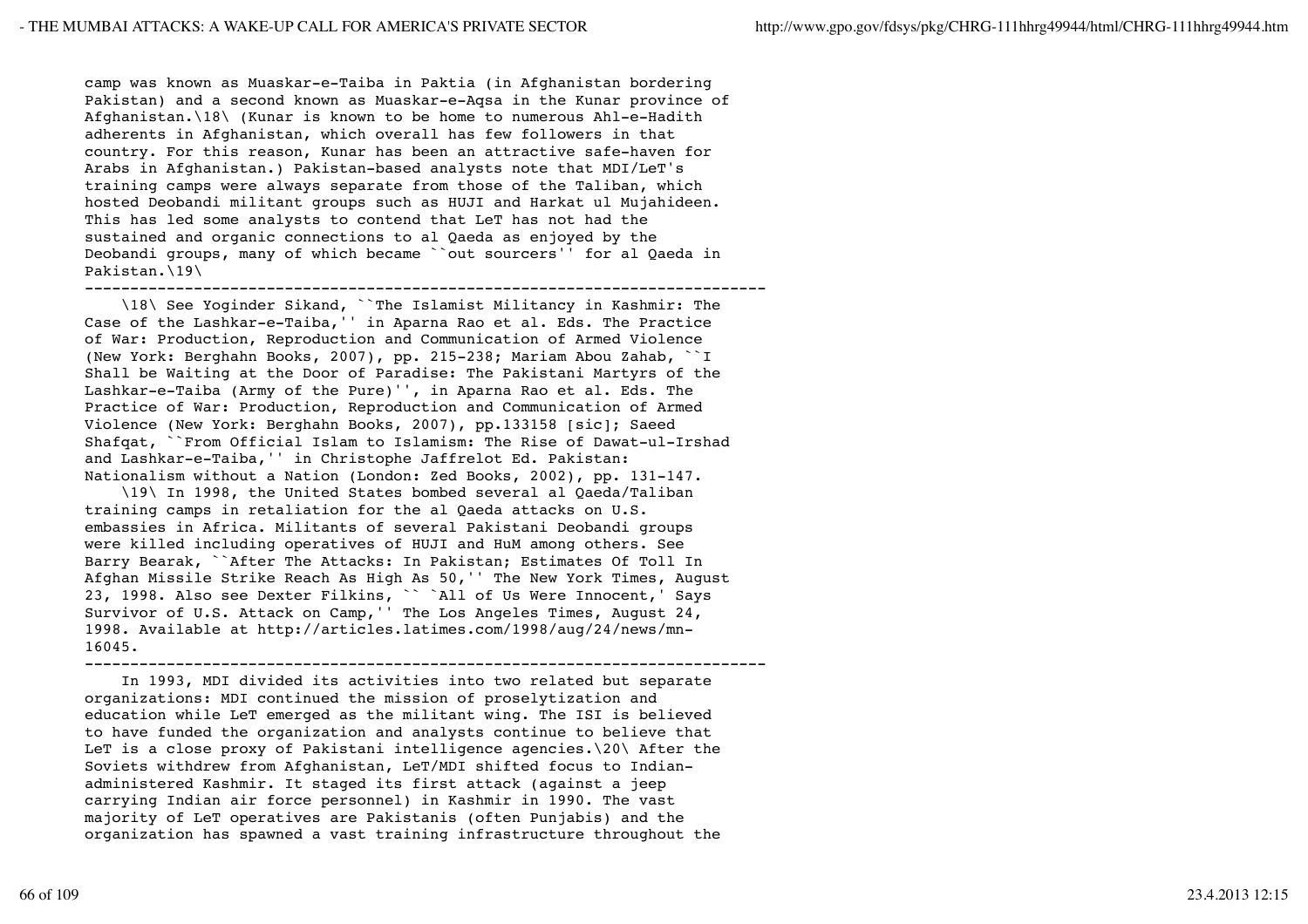country to support its dual mission of training militants and converting Pakistanis to the Ahl-e-Hadith interpretative tradition. For much of the 1990's (with few exceptions), LeT operations were restricted to Indian administered Kashmir. ---------------------------------------------------------------------------

 \20\ Analysts believe that the LeT, with its explicit Islamist and pro-Pakistan orientation, was established to counter the ethnonationalist and pro-independence militant group Jammu Kashmir Liberation Front (JKLF). The JKLF eventually abandoned militancy and assumed political activism. For more information about LeT's origins, see Yoginder Sikand, ``The Islamist Militancy in Kashmir: The Case of the Lashkar-e-Taiba,'' in Aparna Rao et al. Eds. The Practice of War: Production, Reproduction and Communication of Armed Violence (New York: Berghahn Books, 2007), pp. 215-238; Mariam Abou Zahab, ``I Shall be Waiting at the Door of Paradise: The Pakistani Martyrs of the Lashkare-Taiba (Army of the Pure)'', in Aparna Rao et al. Eds. The Practice of War: Production, Reproduction and Communication of Armed Violence (New York: Berghahn Books, 2007), pp.133158[sic]; Saeed Shafqat, ``From Official Islam to Islamism: The Rise of Dawat-ul-Irshad and Lashkar-e-Taiba,'' in Christophe Jaffrelot Ed. Pakistan: Nationalism without a Nation (London: Zed Books, 2002), pp. 131-147.

---------------------------------------------------------------------------

 A perusal of LeT literature demonstrates a commitment to targeting Indian Hindus, Jews, Americans and other infidels and apostate Muslims; stoking larger Hindu-Muslim discord in India; and liberating all of India and establishing a caliphate.\21\ MDI claims that it has had a leading role in armed struggles across the Muslim world, first in Afghanistan, then in Bosnia, Chechnya, Kosovo, the Philippines, and Kashmir among other venues. $\22\$  While there is no independent verification of these claims, as discussed herein, many LeT-associated individuals and cells have appeared in Iraq, Australia, the United States, the United Kingdom and several European countries. ---------------------------------------------------------------------------

 \21\ The author has collected LeT poster work and written materials since 1995.

 \22\ Sikand, ``Islamist Militancy in Kashmir,'' P. 219. Also see discussion of LeT in Muhammad Amir Ranan (trans. Saba Ansari) The A to Z of Jehadi Organizations in Pakistan (Lahore: Mashal, 2004), pp. 324. ---------------------------------------------------------------------------

 LeT has a hallmark modus operandi which has often been misconstrued as ``suicide operations.'' In fact, LeT does not do suicide operations per se in which the goal of the attacker is to die in the execution of the attack. Rather, LeT's ``fidayeen'' missions are more akin to highrisk missions in which well-trained commandos engage in fierce combat during which dying is preferable to being captured. While martyrdom is

67 of 109 23.4.2013 12:15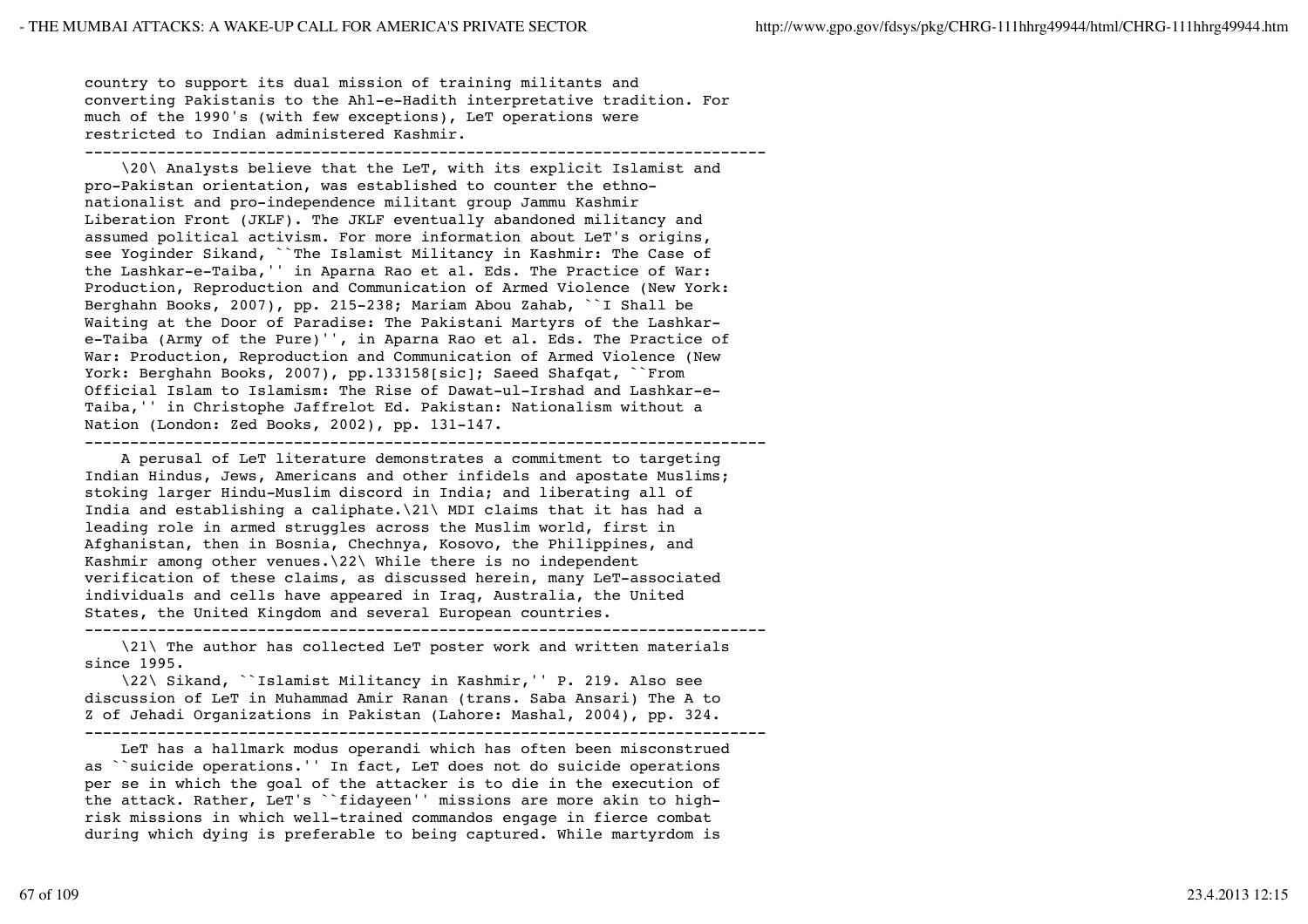in some sense the ultimate objective of LeT operatives, the LeT selects missions where there is a possibility (howsoever slim) of living to kill more of the enemy. The goal of LeT commandos therefore is not to commit suicide in the execution of an attack. Rather, they seek to kill as many as possible until they either succumb to enemy operations or manage to survive, perhaps by decisively eliminating the enemy in the battle.

 Zahab has described a typical LeT encounter in the following way ``the fighters are well trained and highly motivated and they engage the enemy on its own territory. Small groups of fedayeen . . . storm a security force camp and kill as many soldiers as possible before taking defensive positions within the camp and engaging security force personnel till they attain martyrdom. Battles often last twenty hours, if not more.''\23\ She further notes that these spectacular and wellplanned attacks bring the LeT maximum publicity, expands recruiting and donations and demoralizes the enemy which must resort to heavy fire, which destroys their own buildings and causes substantial collateral damage in the process. While LeT claims that it has only assaulted hard targets, their record demonstrates an absolute willingness to kill civilians in cinemas, hotels, tourist destinations, airports, etc. ---------------------------------------------------------------------------

---------------------------------------------------------------------------

\23\ Zahab, ``I Shall be Waiting,'' p. 138.

 Consonant with the rigor of a typical LeT mission, LeT recruits do not predominantly draw from Pakistan's madaris (pl. madrassah). Rather LeT recruits are generally in their late teens or early twenties and they tend to be better educated than Pakistanis on average or even other militant groups such as the Deobandi SSP or JM. A majority of LeT recruits have completed secondary school with good grades and some have even attended college. This reflects both the background of LeT's founding fathers who were engineering professors and their commitment to technical and other education. Many LeT operatives likely came into contact with LeT through proselytization programs on college campuses, which in turn lured the potential recruits to the large ``ijtema'' (congregation) held annually in Muridke. The fraction of madrassaheducated LeT operatives is believed to be as low as 10 percent.\24\ Clearly not all LeT cadres are well-educated as attested by the lone surviving Mumbai gunman, Azam Amir Kasab, a Punjabi with only a fourthgrade education. By comparison, the mean years of schooling for males in the Punjab is 4.7 years.\25\ LeT also actively targets women both to expand their recruitment base of males and reportedly to recruit women for militant operations.\26\ In sharp contrast, many of the Deobandi groups including the Afghan Taliban rely upon madrassah and mosquebased networks.\27\ ---------------------------------------------------------------------------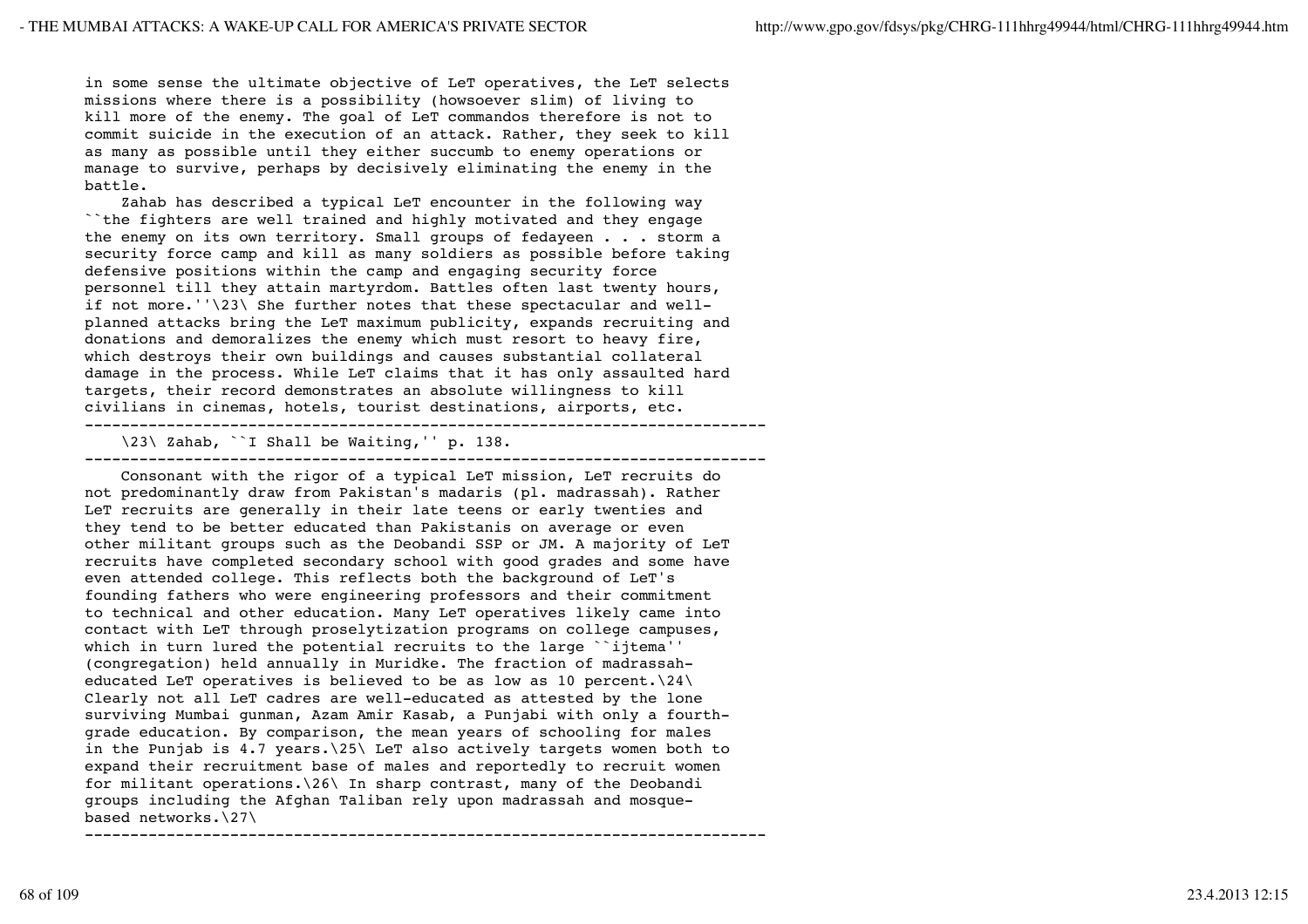\24\ Zahab, ``I Shall be Waiting,'' p. 140, Shafqat, ``From Official Islam to Islamism,'' p. 142.

 \25\ Data on mean years of schooling is given for 2005. See Social Policy Development Center. Social Development in Pakistan: Annual Review (Karachi: SPDC, 2007), p. 152. Available at http://www.spdcpak. com/pubs/sdip0607.pdf.

 \26\ Farhat Haq, ``Militarism and Motherhood: The Women of the Lashkar-i-Tayyabia in Pakistan,'' Signs, vol. 32, no. 4, Summer 2007, pp. 1023-1046.

 \27\ For a more throughout discussion of the connections between militancy and education, see C. Christine Fair, The Madrassah Challenge: Militancy and Religious Education in Pakistan (Washington, DC: USIP, 2008).

---------------------------------------------------------------------------

 Since the late 1990's, LeT has cultivated significant operational reach beyond Kashmir and into India. While Indian citizens were always required for facilitating LeT and other militant groups' actions within Indian-administered Kashmir and the Indian hinterland, LeT has successfully cultivated active cadres and figures preeminently in founding of the Indian Mujahideen. In 2002, at least 14 young men from Hyderabad left for Pakistan for training, reportedly motivated by the massacre of Muslims in Gujarat in 2002. (Praveen Swami reports that even as early as 1992 some Indian Muslims sought training in Pakistan in response to the demolition of the Babri Masjid by Hindu extremists.) The Hyderabad operatives received training in LeT and JM camps and enjoyed operational assistance from Bangladesh-based Harkat-ul-Jihad-Bangladesh (HUJI-B). This cell was responsible for the May 18, 2007 terrorist attack in Hyderabad's Toli Chowki area.\28\ LeT has moved Indian personnel into and out of Pakistan via Bangladesh and other countries through criminal syndicates as well as other Islamist and militant groups such as the Students Islamist Movement of India (SIMI) and Harkat-ul-Jihad-Bangladesh (HUJI-B) among others.\29\ ---------------------------------------------------------------------------

 \28\ Praveen Swami, ``Terror Junction,'' Frontline, Vol. 24, No. 11, June 2-15, 2007. Available at http://www.hindu.com/fline/fl2411/ stories/20070615002303500.htm.

 \29\ Praveen Swami, ``Lashkar-trained Indian Terrorists Pose Growing Threat,'' The Hindu, December 19, 2008. Available at http:// www.hindu.com/2008/12/19/stories/2008121956141200.htm.

 Despite the rhetoric surrounding the horrific events in Mumbai on November 26, 2008, there were important antecedents of that attack. Most recently, in July 2006, LeT working with local operatives, detonated seven explosions across Mumbai's commuter rail system. That 2006 assault was even more lethal than the 2008 carnage, killing at

---------------------------------------------------------------------------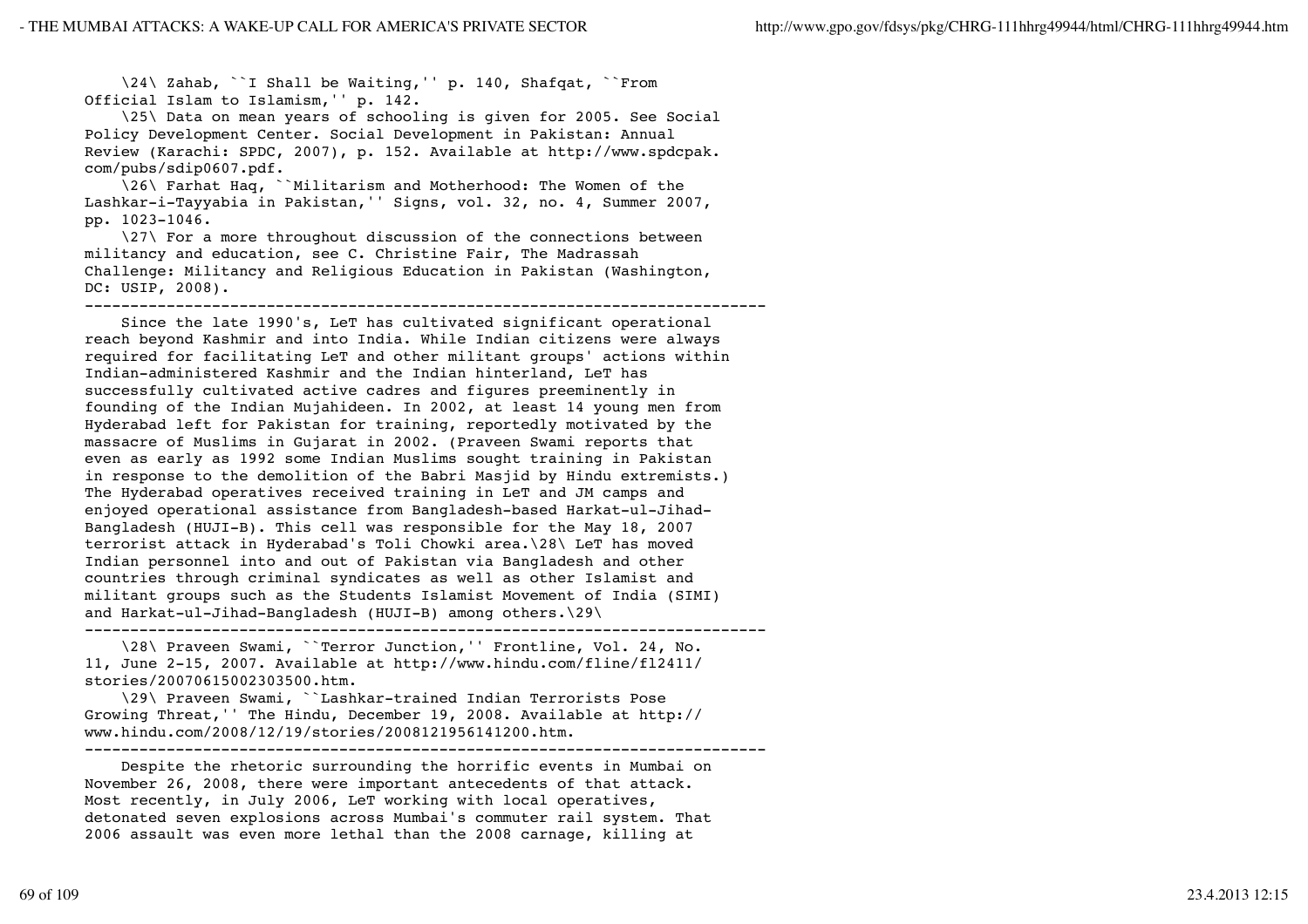least 187. While that attack focused the public's attention upon LeT's ability to strike deep within India, LeT had reportedly established networks in Mumbai as early as August 1999. India's intelligence bureau disrupted a pan-India network led by LeT-operative Amir Khan who was tasked with recruiting from India's communal-violence afflicted communities. In 2000, Indian authorities intercepted three Pakistani LeT cadres who had planned to kill Bal Thackeray, leader of a Hindu nationalist group called the Shiv Sena.\30\

---------------------------------------------------------------------------

 \30\ Praveen Swami, ``Road to Unimaginable Horror,'' The Hindu, July 13, 2006. Available at http://www.hindu.com/2006/07/13/stories/ 2006071303420800.htm.

---------------------------------------------------------------------------

 In 2004, another LeT cell was disrupted that aimed to attack the Bombay Stock Exchange. (The Bombay Stock Exchange had been attacked previously in 1993. The then India-based Mafioso, Dawood Ibrahim, orchestrated that attack using Indian militants with Pakistani support.) In June 2006, the Maharashtra police arrested an 11-member LeT cell that shipped some 43 kilograms of explosives, assault rifles and grenades to India using sea routes. Several of those militants had ties to SIMI. Indian analysts believe that LeT, working with SIMI and smuggling rings, have been able to successively move large amounts of explosives and weapons by sea along the Gujarat coast.\31\ The movement of explosives through the Maharashtra and Gujarat coastlines was reminiscent of logistical routes used to supply explosives for the 1993 Bombay Stock Exchange.\32\

---------------------------------------------------------------------------

 \31\ In May 2006, Mohammad Iqbal, an LeT activist from Bahawlpur (a city in southern Punjab in Pakistan), was shot dead by Delhi Police. Iqbal had worked through mafia-linked traffickers to ship a consignment of explosives through Gujarat that was used in the February 2006 attack on an Ahmedebad (Gujarat) train platform, See Praveen Swami, ``Road to Unimaginable Horror,'' The Hindu, July 13, 2006. Available at http:// www.hindu.com/2006/07/13/stories/2006071303420800.htm.

 \32\ See Praveen Swami and Anupama Katakam, ``Investigators Shut Down Terror Cells Tasked with Executing Strikes in Gujarat, but the Threat Remains,'' Frontline, Vol. 23, No. 10, May 20-June 2, 2006.

---------------------------------------------------------------------------

 Needless to say, these are only illustrative--not exhaustive- examples of LeT's penetration of India and cultivation of Indian networks to conduct terror operations. With respect to the November 2008 attack, at least two Indian operatives played critical roles: Fahim Arshad Ansari, a key LeT operative from Mumbai, and Sabahuddin Ahmad of Uttar Pradesh. Both men helped prepare maps and videotapes to guide LeT's operatives to their targets. Their contributions--perhaps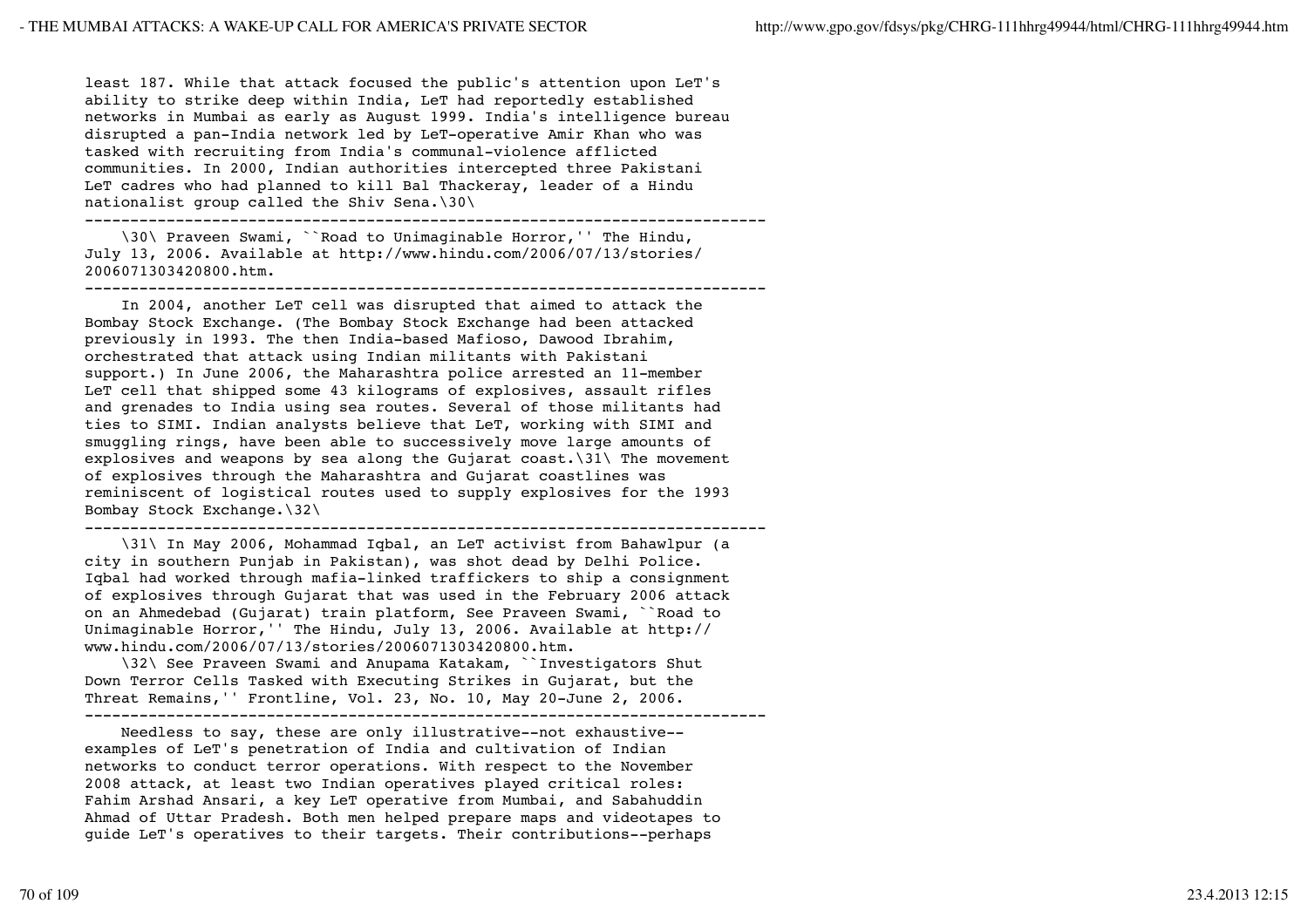more so than the use of GPS devices--likely guided the terrorists' movements through Mumbai.\33\

--------------------------------------------------------------------------- \33\ Y.P. Rajesh and Sagnik Chowdhury, ``26/11 The Indian hand,'' Indian Express, February 27, 2009. Available at http:// www.indianexpress.com/news/26-11-the-indian-hand/428565/. ---------------------------------------------------------------------------

 Finally, the early connections between MDI/LeT to Azam, along with the organization's Salafijihadi outlook, fosters suspicion that LeT and al Qaeda enjoy tight linkages. These suspicions are buttressed by a number of developments and observations. First, al Qaeda operatives (e.g. Abu Zubaidah) have been arrested in LeT safe houses. In addition, LeT has been operating against U.S., NATO and Afghan forces in Kunar and Nuristan in close proximity to al Qaeda, which operates in the same region.\34\ Third, in recent years, LeT operatives have appeared in small numbers in other theatres. For example, British forces captured two Pakistani LeT operatives in Iraq and rendered them into U.S. custody.\35\ A number of Australians (including apparent converts to Islam) have been trained in LeT camps and have plotted to attack Australian targets, discomfiting Australian authorities.\36\ Reports persist that a wide array of American, Canadian, and British nationals have trained in LeT camps.\37\ At least one of the bombers (Shahzad Tanveer) in London's ``7/7'' subway attack is alleged to have contacted LeT officials while in Pakistan as well as those associated with JM. Apart from that incident, British officials contend that LeT has numerous links with many terror cells and plots disrupted in the United Kingdom. For example, Dhiren Barot, a Hindu convert to Islam and LeT activist was arrested in the United Kingdom and charged with planning several chemical and radiological attacks on financial offices in the United States. LeT is also tied to Richard Reid (a.k.a. ``the shoe bomber'') as well as a Virginia-based ``paintball jihad'' cell in which several Islamists, including an American Muslim convert named Randall ``Ismail'' Royer, trained to participate in LeT's campaign against India. Royer, who was convicted, dispatched recruits to an LeT camp in Pakistan where they learned to use small arms, rocket-propelled grenades, among other military resources to fight in India.\38\ ---------------------------------------------------------------------------

 \34\ Author fieldwork in Afghanistan between June and October 2007; Kathy Gannon, ``Pakistan militants focus on Afghanistan: Jihadist groups are increasingly attacking U.S., NATO forces in Afghanistan,'' Associated Press, Web site, July 14, 2008.

 \35\ Richard Norton-Taylor, ``Britain aided Iraq terror renditions, government admits,'' The Guardian, February 26, 2009. Available at http://www.guardian.co.uk/world/2009/feb/26/britain-admits-terrorrenditions.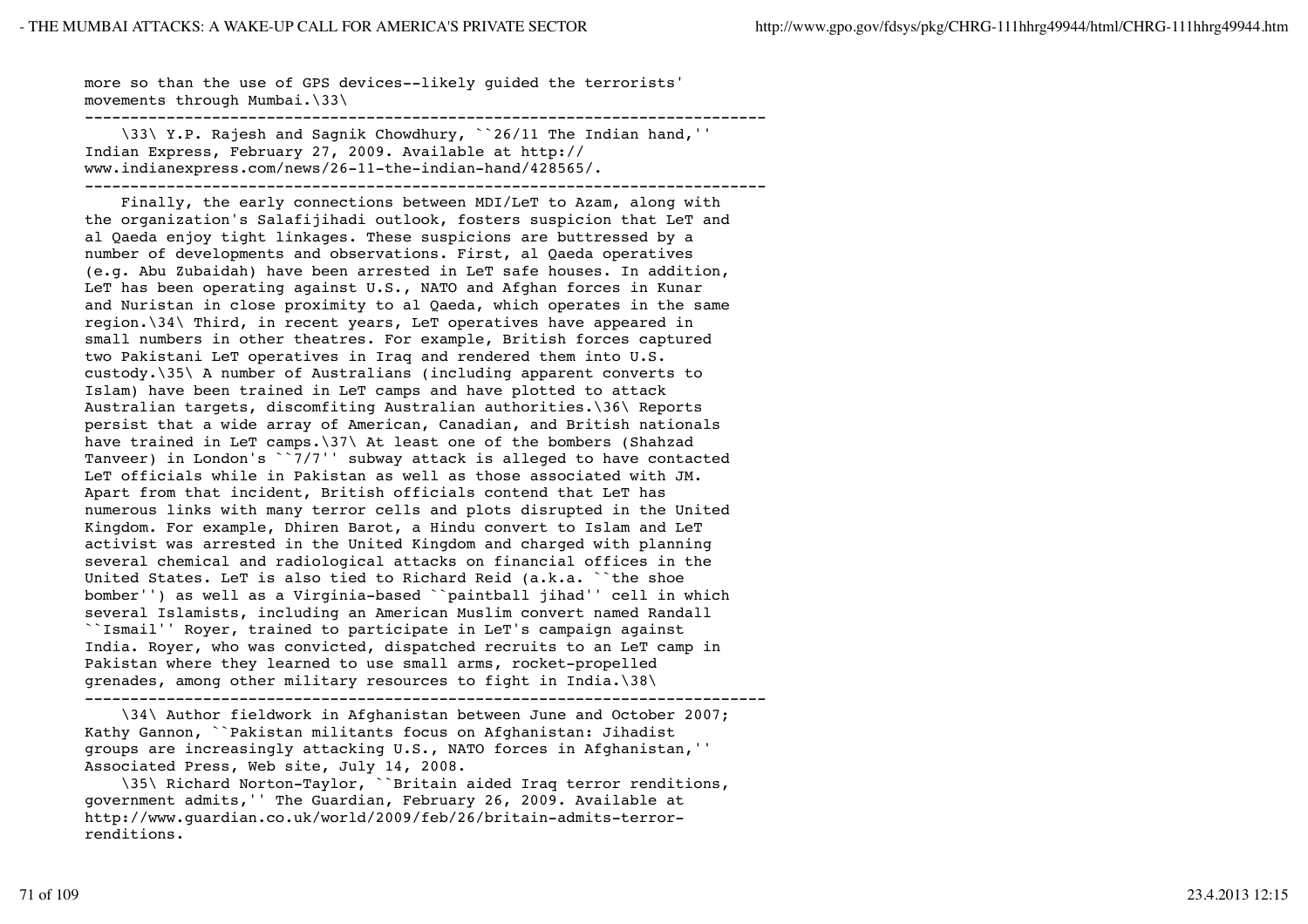\36\ Recently, during a trial of several men plotting to attack the United States from Sydney, a participant (a Korean-American Muslim convert) alleged that an Australian citizen known as Abu Asad trained with Lashkar-e-Taiba at a camp in Pakistan in 2001. See Geesche Jacobsen, ``Australian in training camp named,'' Sydney Morning Herald, January 13, 2009. Available at http://www.smh.com.au/news/national/ australian-in-training-camp-named/2009/01/13/1231608682540.html. For information on another collective of Australians trained in LeT camps, see Ashok Malik, ``Lashkar link in Aussie terror net,'' Indian Express, June 12, 2004. Available at http://www.indianexpress.com/ oldstory.php?storyid=48832. Perhaps the most famous Australian to train at an LeT camp is David Hicks who was recently freed from Guantanamo. See ``David Hicks: `Australian Taleban,' '' BBC News, May 20, 2007. Available at http://news.bbc.co.uk/2/hi/asia-pacific/3044386.stm.

 \37\ See for example ``Lashkar training in US, Canada, UK, Australia,'' Rediff.com, December 10, 2008. Available at http:// www.rediff.com/news/2008/dec/10mumterror-lashkar-training-in-us-canadaukaustralia.htm.

 \38\ For more details about the ``paintball jihad'' cell, see Stephen Schwartz, ``Lashkar-e-Taiba in America: A convicted terror recruiter plays victim of the NSA,'' The Weekly Standard, December 16, 2006. http://www.weeklystandard.com/Content/Public/Articles/000/000/ 015/927uxqry.asp.

--------------------------------------------------------------------------- Pakistan-based analysts of LeT, among others, tend to discount the claims of explicit al Qaeda-LeT linkages and note that al Qaeda operatives have been arrested in Jamaat Islami safe houses as well and note that LeT infrastructure in Afghanistan, as described above, was separate from that of Al Qaeda and their patrons, the Taliban.\39\ Thus the actual degree to which LeT is allied to al Qaeda remains an important empirical question. However, LeT threatens U.S. interests irrespective of its formal ties--or lack thereof--to al Qaeda. LeT has well-established linkages to international terrorism and it espouses goals that are similar to those of al Qaeda as the foregoing discussion illustrates.

---------------------------------------------------------------------------

 \39\ See Yoginder Sikand, ``The Islamist Militancy in Kashmir: The Case of the Lashkar-e-Taiba,'' in Aparna Rao et al. Eds. The Practice of War: Production, Reproduction and Communication of Armed Violence (New York: Berghahn Books, 2007), pp. 215-238; Saeed Shafqat, ``From Official Islam to Islamism: The Rise of Dawat-ul-Irshad and Lashkar-e-Taiba,'' in Christophe Jaffrelot Ed. Pakistan: Nationalism without a Nation (London: Zed Books, 2002), pp. 131-147. Why their infrastructure was apart from the other Deobandi camps is an important question even if there are no solid answers. Two possible explanations include: (1)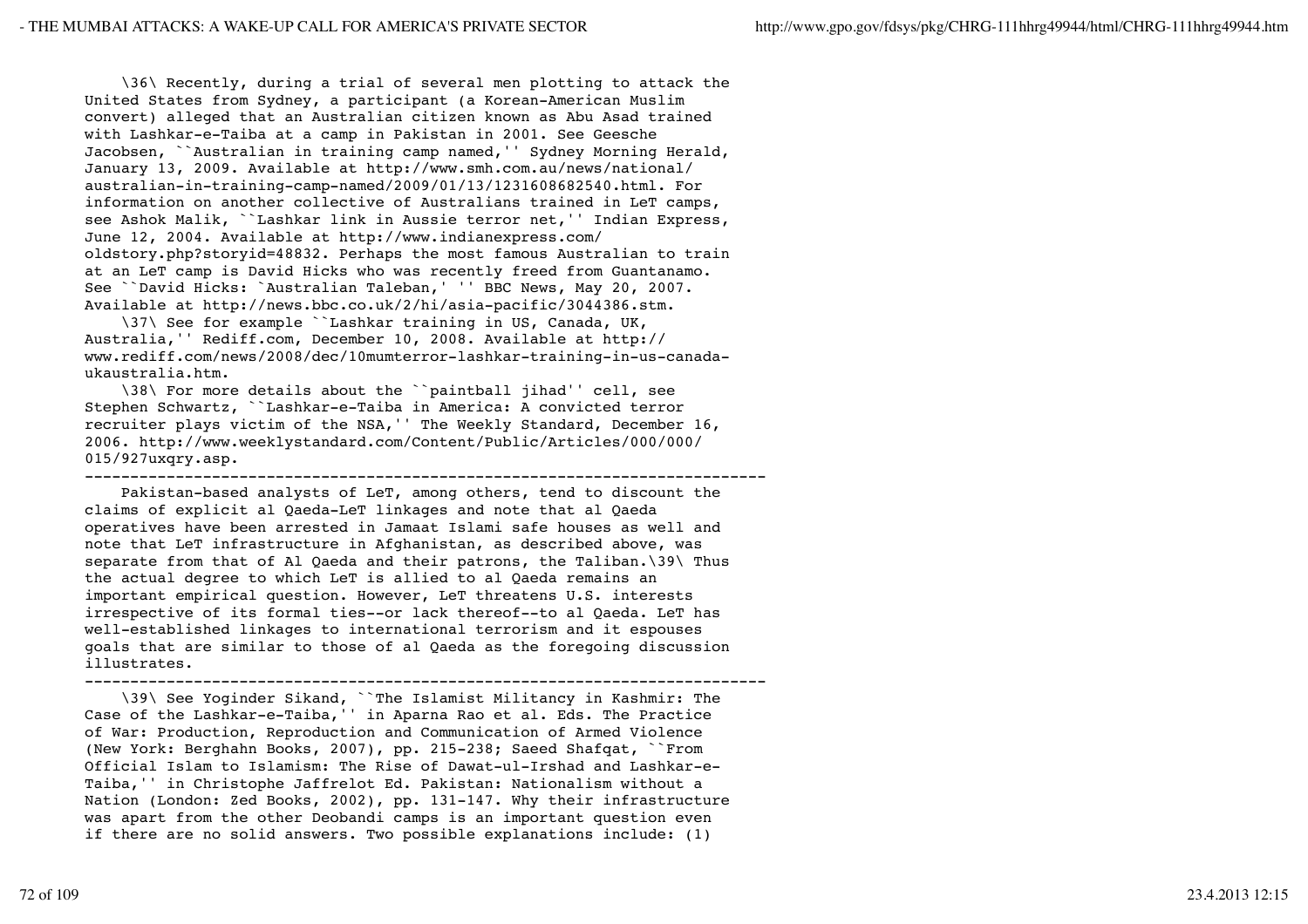Be deliberate ISI decision to keep MDI/LeT separate from other groups' camps or, (2) more likely, the deep-seated hostility that MDI/LeT has historically had toward Deobandis and vice versa.

#### ---------------------------------------------------------------------------

 implications of the november 2008 mumbai attack: antecedents and innovations

 The November 2008 attack bears many hallmarks of previous LeT attacks. The assault employed dedicated and well-trained commandos who used explosives, small arms and grenades--all but one of whom fought until their deaths. While the available evidence suggests that the main operators were Pakistani, the attack relied upon crucial domestic assistance. Like previous LeT attacks in Mumbai and elsewhere, this assault involved exclusively soft targets with little or no defenses. Several of the targets (such as the Taj and Oberoi hotels) were Indian icons and reflected the opulence of India's elite. They also attracted wealthy international visitors. Other targets such as the Chatrapati Shivaji Station rendered India's middle and lower-middle classes vulnerable. (The train station was previously known as Victoria Terminus and was renamed after an important 17th century Hindu leader who re-established Hindu political dominance in the region after a long period of Muslim rule.) Other targets, such as the Chabad House, reflect an explicit expansion of LeT's focus as described below.

 Most accounts of the attack dilate upon the daring infiltration of the attackers who traveled from Pakistan by sea. While the sea-based landing of the ten militants was exceptionally daunting, the concept was not entirely new even if the complexity of the movement was. As noted, mafia syndicates and Islamist militant groups have moved explosives, guns, grenades and other illicit cargo through similar routes since at least 1993. In the conduct of the 1993 Bombay Stock Exchange, mafia leader Dawood Ibrahim working with an associate named Tiger Memon, arranged for considerable illicit cargo to move into a small fishing village near Mumbai via a small motorboat. In one of the few comprehensive accounts of that conspiracy, S. Hussain Zaidi describes how Memon and his crew boarded a small motorboat which ``sailed toward the open sea'' where it ``rendezvoused [sic] with a large red speedboat,'' from which it loaded the weapons and other materials (including AK-47s, large quantities of a military grade explosive called RDX, pencil detonators, grenades, pistols) used for the attack. They then returned to the fishing village and offloaded the cargo. While the operatives of the 1993 blast exploited the widespread belief that that Mumbai security forces were inept, the locally recruited participants were ill-prepared for the operation and unfamiliar with the weapons to be used. Dawood Ibrahim and Tiger Memon arranged for their transportation to and from Pakistan where they were reportedly trained by Pakistani intelligence.\40\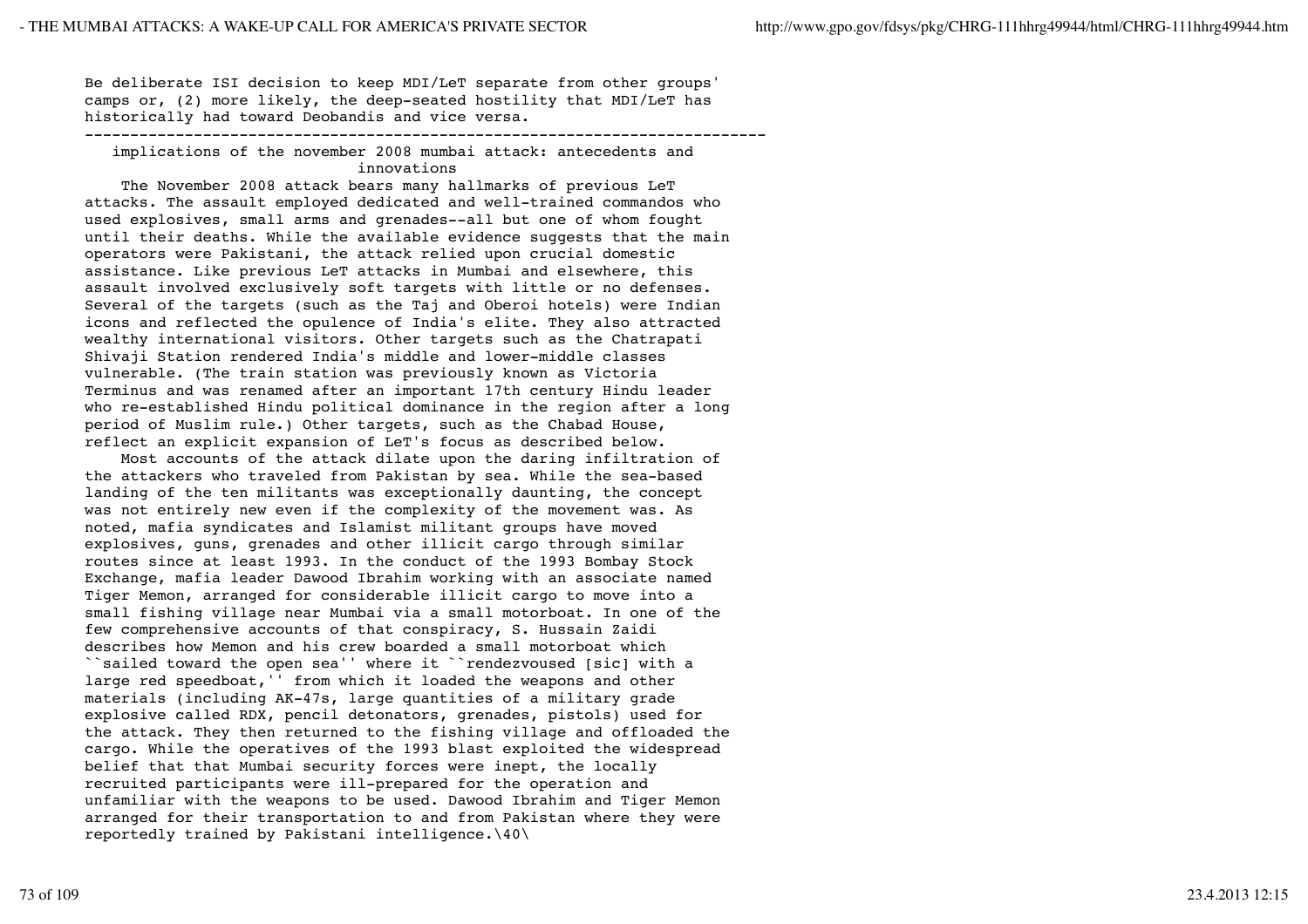--------------------------------------------------------------------------- \40\ S. Hussain Zaidi, Black Friday: The True Story of the Bombay Bomb Blasts (New Delhi: Penguin, 2002), pp. 50-67. ---------------------------------------------------------------------------

 However, other aspects of this attack were notable and distinctive. While LeT has been operating against U.S., NATO, and Afghan forces in Kunar and Nuristan \41\ and while LeT operatives went to fight allied forces in Iraq, this was the first known LeT assault upon American and international civilians. While it is now believed that LeT did not single out foreigners across the targets, one target in particular was distinctive: the Chabad Center. Mumbai, among other cities, hosts a historical albeit shrinking Jewish population and boasts many historical synagogues and Jewish cultural facilities. Despite the decades of Islamist violence perpetrated by a range of groups espousing an anti-Semitic agenda, no Islamist militant group had ever targeted India's Jewish community. Chabad was distinctive because it was not merely Jewish, but also associated with Israelis and other international Jewish visitors.\42\ This target is most curious of all as few from or familiar with Mumbai have ever heard of this  $institution.\43\$ 

```
---------------------------------------------------------------------------
```
 \41\ Author fieldwork in Afghanistan between June and October 2007; Kathy Gannon, ``Pakistan militants focus on Afghanistan: Jihadist groups are increasingly attacking U.S., NATO forces in Afghanistan,'' Associated Press, Web site, July 14, 2008.

 \42\ Yair Ettinger, ``Mumbai attack sends shock waves through Chabad community worldwide,'' Haaretz, November 29, 2008. Available at http://www.haaretz.com/hasen/spages/1041785.html; Anshel Pfeffer, ``9 dead in Mumbai Chabad house attack; Israel to help identify bodies,'' Haaretz, November 30, 2008. Available at http://www.haaretz.com/hasen/ spages/1041834.html.

 \43\ Conversations with Indian journalists and others during a recent trip to India and based upon conversations with a relative who lives in Mumbai.

---------------------------------------------------------------------------

 While LeT and other groups have often posited and resisted the ``Brahmanic-Talmudic-Crusader'' alliance, no militant group within South Asia violently operationalized this agenda until the Mumbai 2008 attack. In the case of LeT, it is puzzling that despite advocating this agenda since the late 1980's, it took nearly two decades to act upon it. Possible explanations for the choice of that target include the growing Indo-Israeli military, counterterrorism, and intelligence relationship which has long irritated Pakistan and animated the rhetoric of Islamist militants across the region.\44\ Moreover, Israeli lobby apparatus in the United States has nurtured India's own emergent

74 of 109 23.4.2013 12:15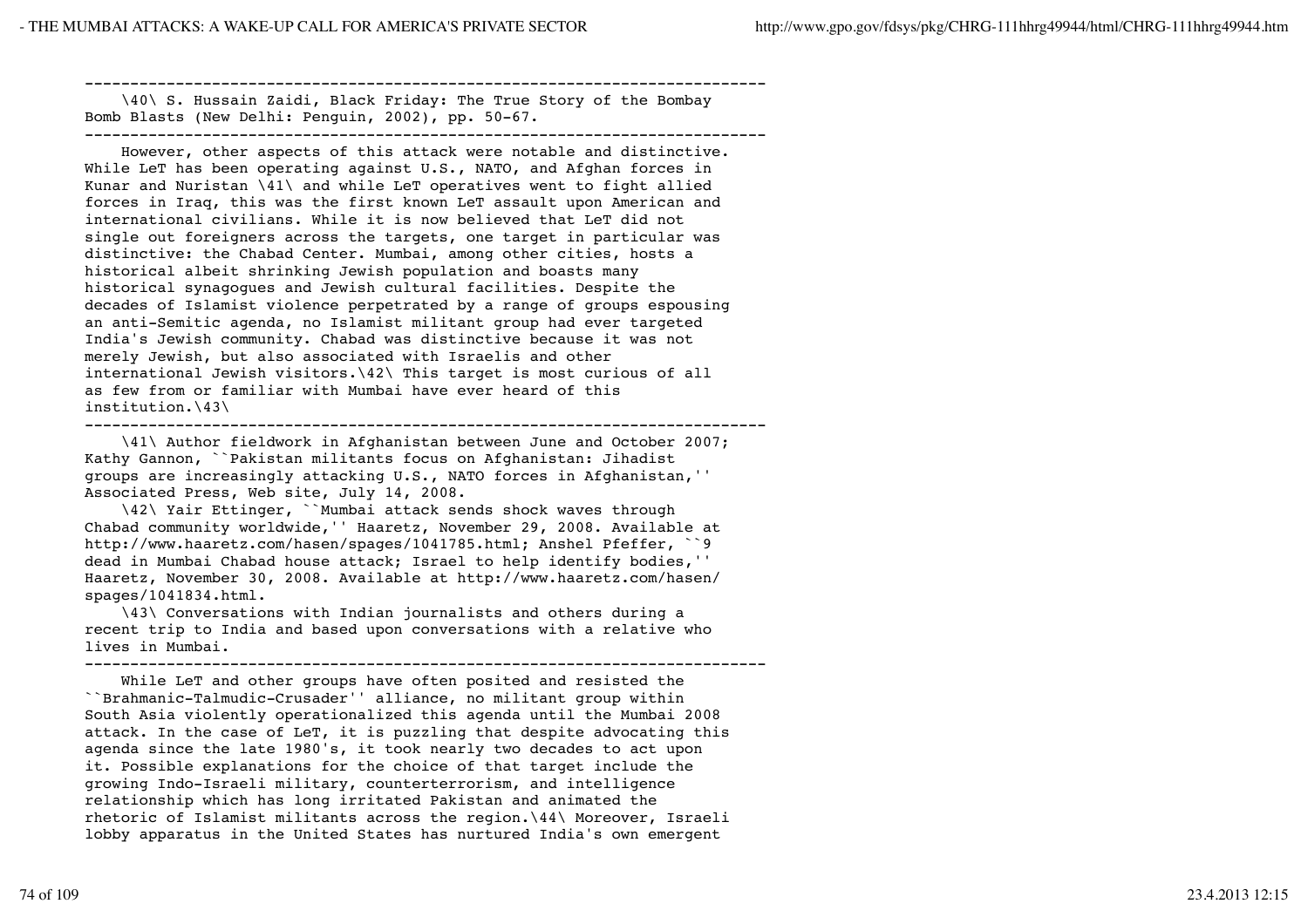lobbying organizations and is rightly or wrongly associated with helping India achieve the Indo-U.S. nuclear deal.\45\ Thus the selection of the Chabad center--rather than any of India's domestic Jewish institutions--may have sought to undermine this important bilateral relationship. Transcripts of the phone intercepts of the attack at the Chabad house buttress this explanation. The Pakistanbased caller encouraged the attacker to kill the hostages arguing that ``If the hostages are killed, it will spoil relations between India and Israel.''\46\ Another explanation may be that LeT was emboldened by its attacks against U.S. forces in Afghanistan and influenced by al Qaeda co-located with LeT in Afghanistan's Kunar and Nuristan provinces. Of course, both may be valid.

---------------------------------------------------------------------------

 \44\ Military and intelligence ties have in many ways formed the backbone of the Indo-Israeli relationship and Israel is now India's pre-eminent arms supplier. For an early account of the emerging relationship see P.R. Kumaraswamy, ``Strategic Partnership Between Israel and India,'' MERIA Journal, Vol. 2, No. 2, May 1998. Available at http://meria.idc.ac.il/journal/1998/issue2/jv2n2a6.html. See Embassy of Israel, New Delhi, ``Indo-Israel Relations,'' n.d. Available at http://delhi.mfa.gov.il/mfm/web/main/

document.asp?SubjectID=2010&MissionID=93&LanguageID=0&StatusID=0&Documen tID=-1; P R Kumaraswamy, ``Indo-Israeli military ties enter next stage: A US\$2.5 billion Indo-Israeli defense project marks a new phase in the two countries' relations,'' ISN, August 3, 2007. Available at http:// www.isn.ethz.ch/isn/Current-Affairs/Security-Watch/Detail/ ?ots591=4888CAA0-B3DB-1461-98B9-E20E7B9C13D4&lng=en&id=53611; Efraim Inbar, ``The Indian-Israeli Entente,'' Orbis, Vol. 48, No. 1, Winter 2004, Pages 89-104.

 \45\ This judgment is based upon numerous visits to Pakistan since the discussion of the deal emerged.

 \46\ Andrew Buncombe and Omar Waraich in Islamabad, ``Mumbai siege: `Kill all the hostages--except the two Muslims' Phone conversations between Mumbai attackers and their `Pakistani handlers' cast chilling new light on massacre,'' The Independent, January 8, 2009. Available at http://www.independent.co.uk/news/world/asia/mumbai-siege-kill-all-thehostages-ndash-except-the-twomuslims-1232074.html.

---------------------------------------------------------------------------

conclusions: implications for u.s. regional, and international security U.S. policymakers and analysts have pondered whether LeT could or

would undertake such operations within the United States. As the foregoing suggests, a number of individuals (including converts) who appear to have radicalized in the diaspora have traveled to Pakistan to train with the LeT and other militant groups (e.g. JM). LeT and other militant groups in the Punjab, comprise an important link between those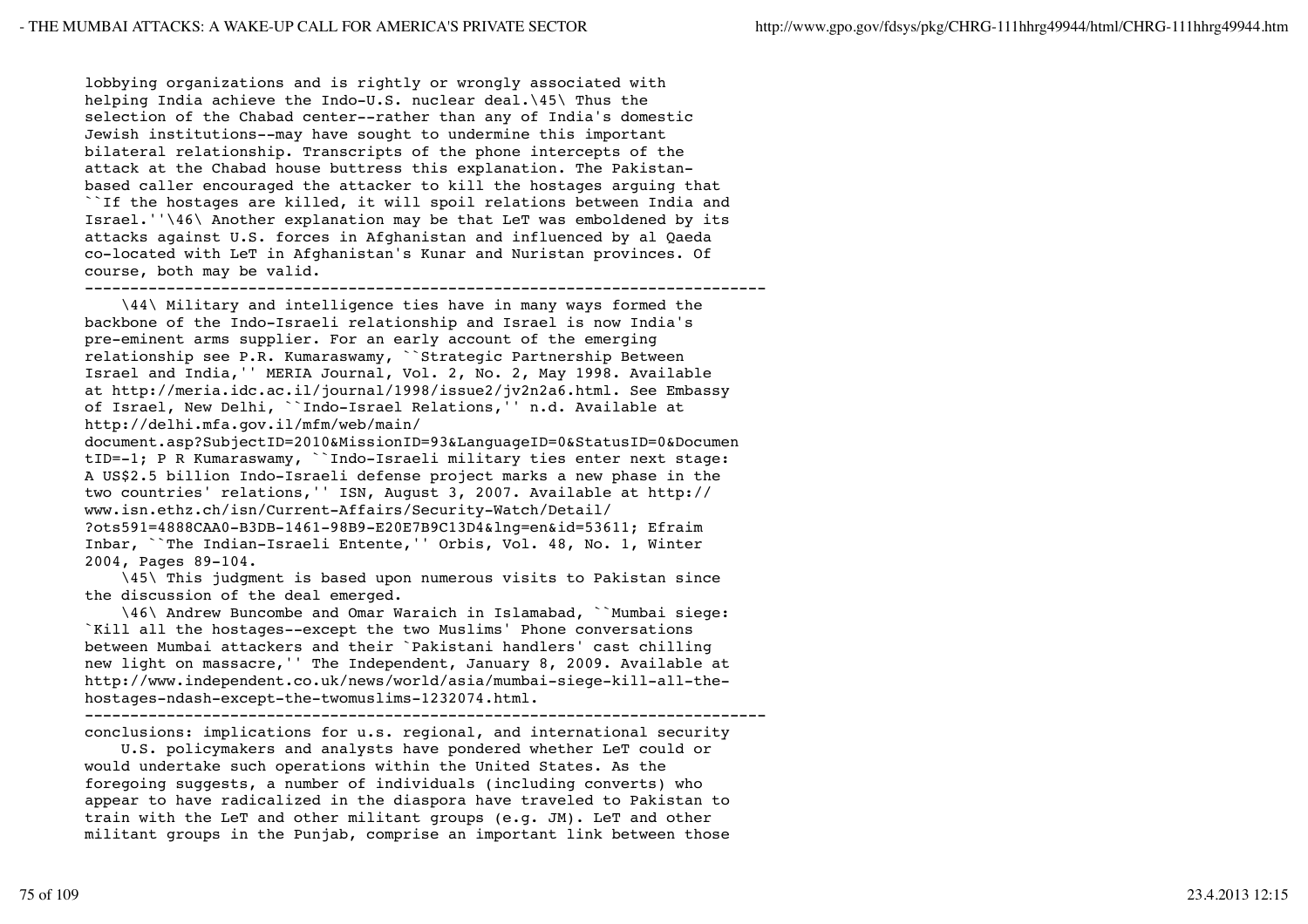who have radicalized in the diaspora and Pakistan's tribal areas where al Qaeda is ensconced. (In turn Pashtun militants from the tribal areas rely upon Pashtun networks as well as Punjabi networks to execute attacks throughout Pakistan.) During my recent trip to Pakistan, one interlocutor described these Punjab-based groups as the ``escalator for foreigners to get to FATA.''\47\ As FATA remains an important epicenter for international terrorism, the importance of groups like LeT (among others) cannot be understated and should motivate Washington to insist that Pakistan cease all forms of active and passive support for these groups and act decisively to eliminate them.

---------------------------------------------------------------------------

 \47\ Author interviews with Pakistani and foreign journalists, analysts and diplomats in Islamabad in late February 2009. ---------------------------------------------------------------------------

 A smaller number of Pakistani LeT operatives have found their way to other theatres such as Iraq. Given the tenacity of opposition to the U.S. invasion and occupation of Iraq, it is surprising that only two LeT operatives made their way to Iraq suggesting limited capacity or will. Given the difficulty in Pakistan-based operatives to obtain a visa to visit western countries, the strategy of pulling in operatives from the west is likely to be the most productive strategy as these individuals speak English, have the appropriate passport, and are more likely to gain access to targeted countries. Thus even if LeT (and other such groups) may be less capable of dispatching Pakistan-based militants outside of the South Asian theatre, LeT and other militant camps in Pakistan remain destinations for international jihadists who are not so restricted in reaching their desired theatre of operation. Given the terrorist cells that have been disrupted in the United States, United Kingdom, Europe, and Australia (among other venues) and in light of the challenges posed by the visa waiver program, one cannot rule out an LeT-facilitated attack within the United States. After Mumbai, one absolutely cannot rule out further attacks against U.S. citizens or interests abroad or those of U.S. allies.

 Even if an LeT attack within the United States may be a lowprobability event, LeT poses a number of concerns for the United States not the least of which include on-going operations against U.S. and allied forces in Afghanistan, the likelihood of future attacks in India with the ever-present possibility of prompting yet another Indo-Pakistan military crises, and ``copy cat'' attacks in the United States or elsewhere.

 The challenges faced by the Indian security forces are also illuminating.\48\ First, the Indian authorities lacked basic information about the floor plan. Second, the Indian counterterrorism forces were undermined by the media coverage which televised in real time their efforts to eliminate the terrorists. The Pakistan-based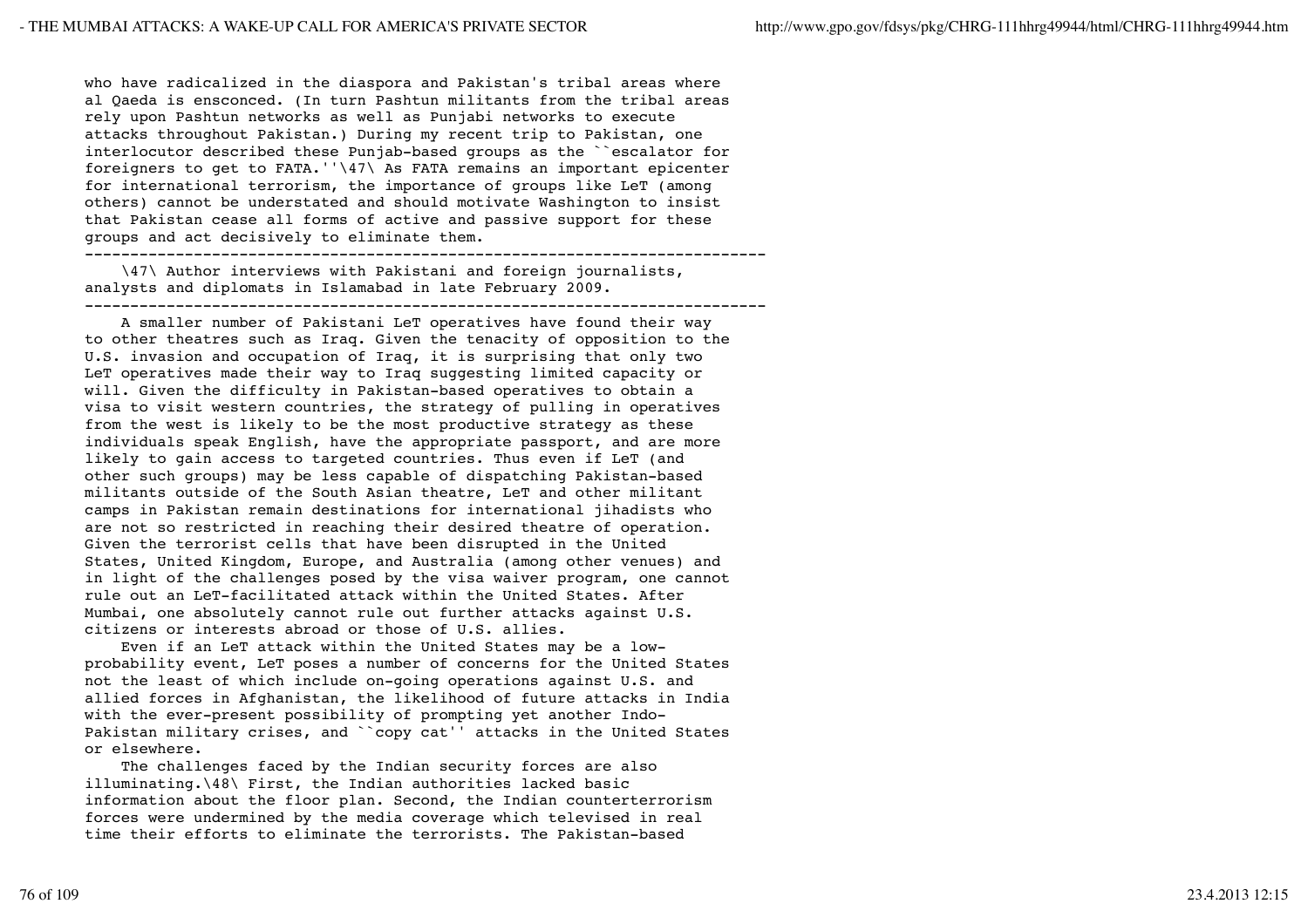handlers, during on-going phone conversations with the militants, relayed critical information gleaned from the coverage, as the intercepted phone conversations attest. Third, given that many of these targets are deeply embedded within organic urban growth, even under the most optimistic assumptions, many of India's numerous high-value civilian (e.g. tourism, commercial, industrial) targets will be difficult to secure.

---------------------------------------------------------------------------

 \48\ Some of the challenges faced by the Indian authorities also stemmed from particular enduring lapses in Indian internal security apparatus. These include, among other durable problems, the inability of the National Security Guards to get to Mumbai, police ineptitude, poor means to share intelligence between and across external and domestic intelligence agencies, a deficient system for naval and coastal security. See Angel Rabasa et al. The Lessons of Mumbai (Santa Monica: RAND, 2008).

---------------------------------------------------------------------------

 Finally the Mumbai attack and its sustained media coverage reminds one that militants need not use extravagant suicide bombs to wreak havoc. Rather militants waging coordinated attacks, against several, soft and poorly defended--if not utterly indefensible targets--targets using only small-arms can inflict considerable damage.\49\ ---------------------------------------------------------------------------

 \49\ Notably, the Indian government did not limit the televised images of the attack even as Indian commandos began their offensives against the militants.

Ms. Jackson Lee. Mr. Bonnell.

## STATEMENT OF DAVID BRADLEY BONNELL, DIRECTOR, GLOBAL SECURITY, INTERCONTINENTAL HOTELS GROUP

 Mr. Bonnell. Madam Chairwoman, Members of the committee, I want to express my appreciation. It is an honor to speak to you, and I hope that you will find my testimony to be useful. It will certainly be less cerebral than Dr. Fair.

 As the terrorist attack on Mumbai unfolded, as it was unfolding, I was in contact with my counterparts with Marriott, Starwood, Hyatt, and Hilton as a direct result of the association that had come to exist as a result of the Department of Homeland Security and the Overseas Security Advisory Council. We were in constant contact throughout the attack sharing information with each other, corroborating fact from fiction, sharing information about resources available to us. We have two managed hotels in Mumbai, two InterContinental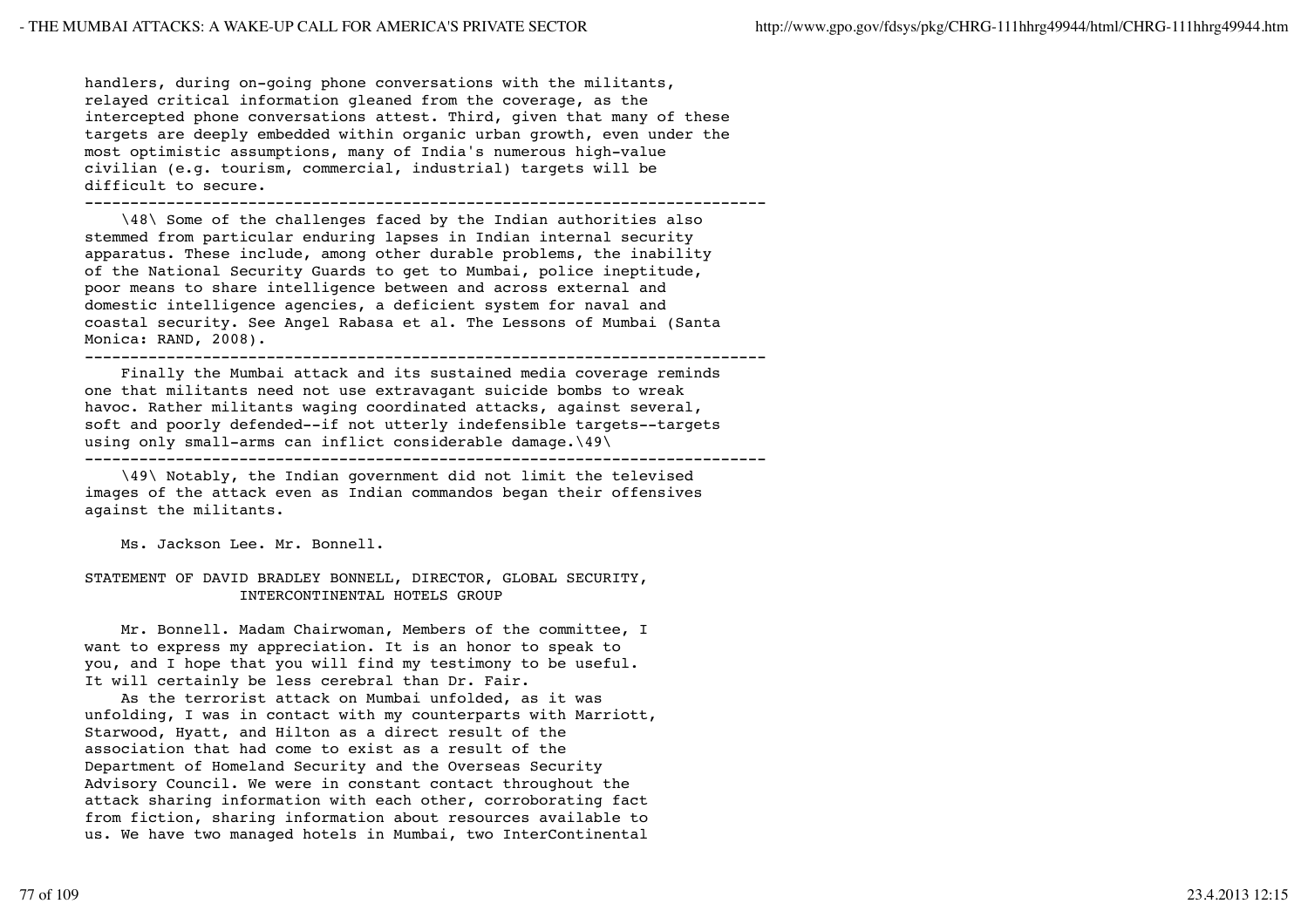hotels. We were able to give them information that was useful.

 So, armed with reliable intelligence concerning the nature of the attack as it was occurring, we were able to provide our two properties with useful intelligence that enabled them to increase the level of security in response to this event.

 In days following the attack, the Association of Corporate Security Professionals shared information concerning various resources that enabled recovery and the restart of the Mumbai business operations confident that reasonable action had been taken to mitigate what was now a foreseeable and predictable threat in that part of the world.

 This association of corporate security professionals evolved as the results of the efforts of the Department of Homeland Security. In bringing private sector security crisis management personnel together in an effort to increase preparedness in the private sector, DHS laid the foundation for an association of hotel corporations that has served my company very well. This relationship between the DHS and the IHG, the InterContinental Hotels Group, has been beneficial about the strategic and tactical level. From enabling corporations to understand what constitutes a viable and defensible disaster recoverable business continuity plan, to how a hotel should effect an evacuation response to a bomb threat, that the Department of Homeland Security has shown us how it can be done.

 I would like to refer to Title 9 compliance. Title 9 of the 9/11 Commission Act provided us with a map to crisis management planning expressed in terms of preparedness in the private sector and public sector for rescue, restart, and recovery of operations, they should include a plan for evacuations, adequate communications capabilities, and a plan for continuity of operations.

 In seeking to achieve the stated goals of Title 9, Department of Homeland Security enabled private sector security professionals to share best practices through its meetings, conferences, and frequent communications. What has evolved in the hospitality private sector as a result of this information sharing are crisis management counterterrorism programs that are threat-based and intelligence-led.

 DHS and the Overseas Security Advisory Council both provide much of the intelligence that is used in deploying resources against emerging threats.

 Since the 19th century the legal and moral duty of a hotel concerning safety and security has been articulated in terms of reasonable care, which is legally defined as the manner in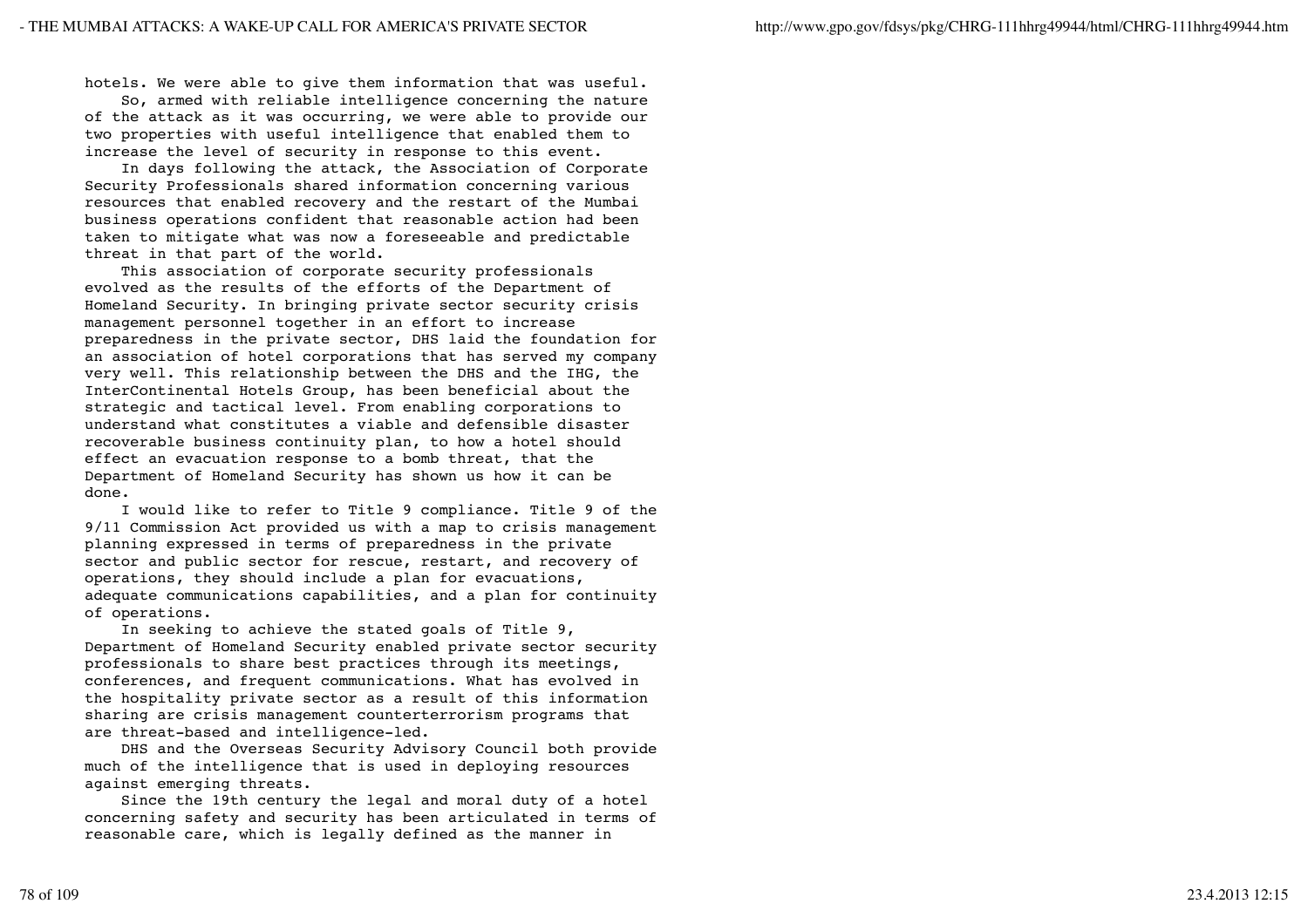which a prudent and responsible person responds to a foreseeable and predictable threat. The threat of a terrorist attack against a hotel has now become a conspicuously foreseeable threat, particularly in those parts of the world where a jihadist threat exists.

 There are currently 4,186 hotels around the world bearing the InterContinental hotels groups brands of InterContinental Crowne Plaza Hotels, Indigo Suites, Holiday Inn, Holiday Inn Express, Candlewood Suites and Staybridge Suites. The majority of these hotels are franchised and privately owned.

 The world headquarters of my company is located in the United Kingdom near London. The regional office for properties in the Americas is located in Atlanta, Georgia, and the Office for the Asia Pacific region of IHG is located in Singapore.

 There are 27 corporate facilities that support the business to include business service center reservation centers, data centers and sales offices.

 We seek to fulfill our legal and moral duty concerning safety and security through a crisis management system that has taken a great deal of direction from the goals of Title 9.

 Integrated throughout the corporate structure, culture and operation of the InterContinental group is a comprehensive crisis management system that provides a flexible and effective response to foreseeable and predictable threats. The system consists of continuous threat assessment, site-specific emergency action plans and business continuity plans, a senior executive crisis response plan, crisis response teams, an internal communications network and crisis emergency response training program.

 The crisis management system responds to a crisis through a process that follows operational management structures, existing lines of communication and established business relationships. By following the organizational chain of command, crisis management escalates as needed through a process that connects all corporate operations to a common crisis command organization.

 Our counterterrorism program, as previously stated, is threat-based and intelligence-led. The program consists of categorizing all hotels against a terrorist risk profile, conducting a regional strategic threat assessment from each local hotel, conducting a comprehensive assessment of the capabilities of a hotel to resist an attack, providing a management action plan for increasing security capability, monitoring plan compliance. Our counterterrorism program has been implemented within the context of mandatory compliance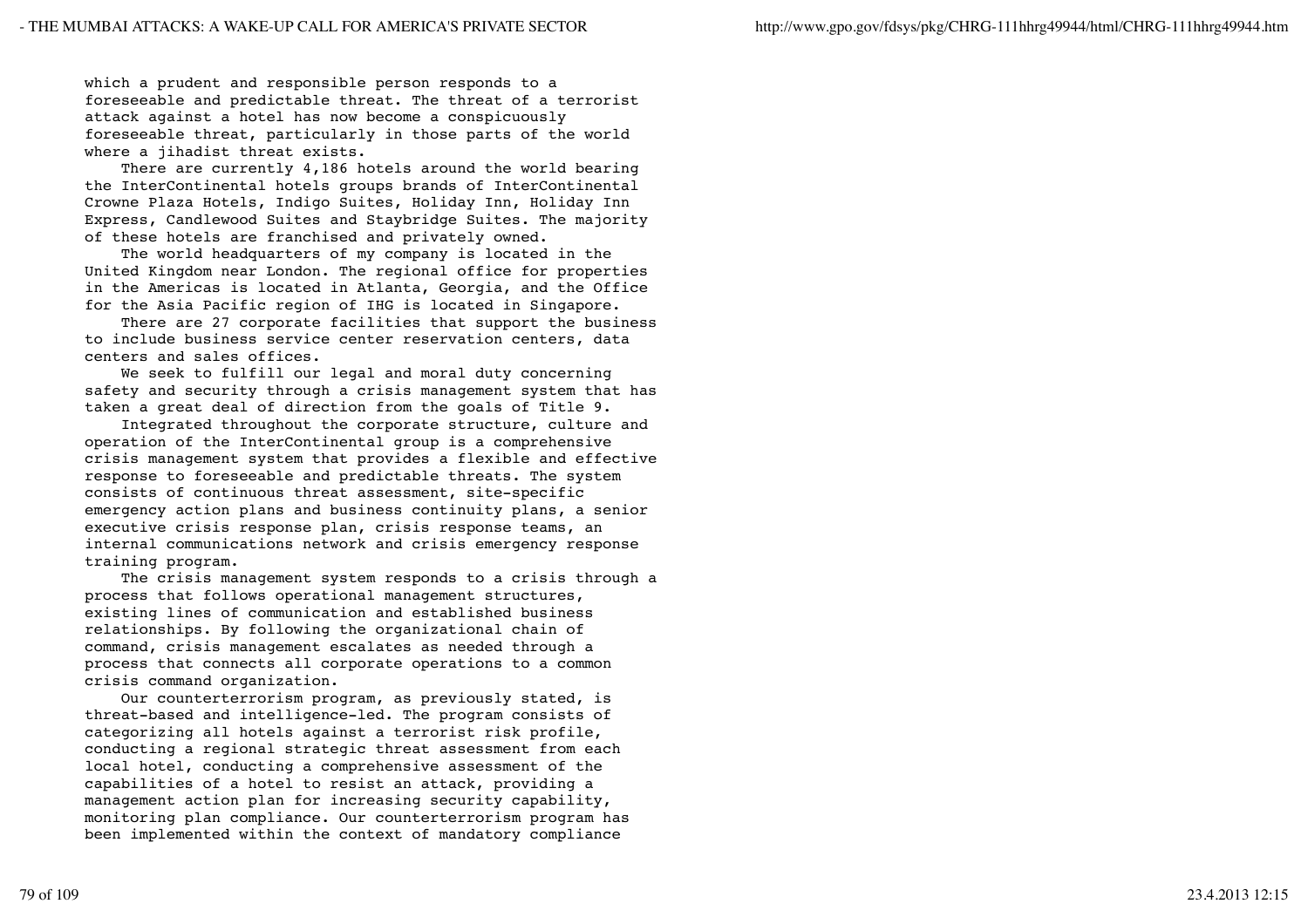with brands standards concerning both operational and structural safety and security.

 For example, if a hotel is to be constructed within a region that is categorized as high-risk, security design and engineering requirements are imposed on both corporate and franchise properties. The program is then reinforced through security site visits and quality audits.

 It is during the assessment of the property that a determination is made as to plan for evacuation, communication capabilities, and a plan for continuity of operations.

 As the counterterrorism evolved, the value of the intelligence and information provided by the U.S. State Department sponsored Overseas Security Advisory Council became apparent. Of equally obvious value was the OSAC-sponsored Hotel Security Group, of which IHG is a member.

 We are closely affiliated with the American Society of Industrial Security and NFBA in seeking to acquire knowledge concerning emerging risks and methods of mitigating those risks.

Thank you very much.

 Ms. Jackson Lee. I thank the gentleman for his testimony. [The statement of Mr. Bonnell follows:]

Prepared Statement of David Bradley Bonnell

### March 11, 2009

### summary statement

 As the terrorist attack unfolded in Mumbai on 23 February, 2009, individuals responsible for the counter terrorism program of their respective corporations were in almost constant contact sharing with each other timely and detailed information concerning the events and circumstances of the attack. From this association of corporate security professionals came a flow of intelligence that facilitated critical crisis response decisionmaking, the effective deployment of resources and the flow of constructive internal communications between global corporate headquarters and hotels impacted by the attack.

 Armed with reliable intelligence concerning the nature of the attack as it was occurring, the InterContinental Hotels Group (IHG) was able to provide its two Mumbai properties with instructions and resources that enabled those hotels to quickly secure and defend against an attack.

 In days following the attack, this association of corporate security professionals shared information concerning various resources that enabled recovery and restart of Mumbai business operations confident that reasonable action had been taken to mitigate what was now a foreseeable and predictable threat in that part of the world.

This association of corporate security professionals evolved as the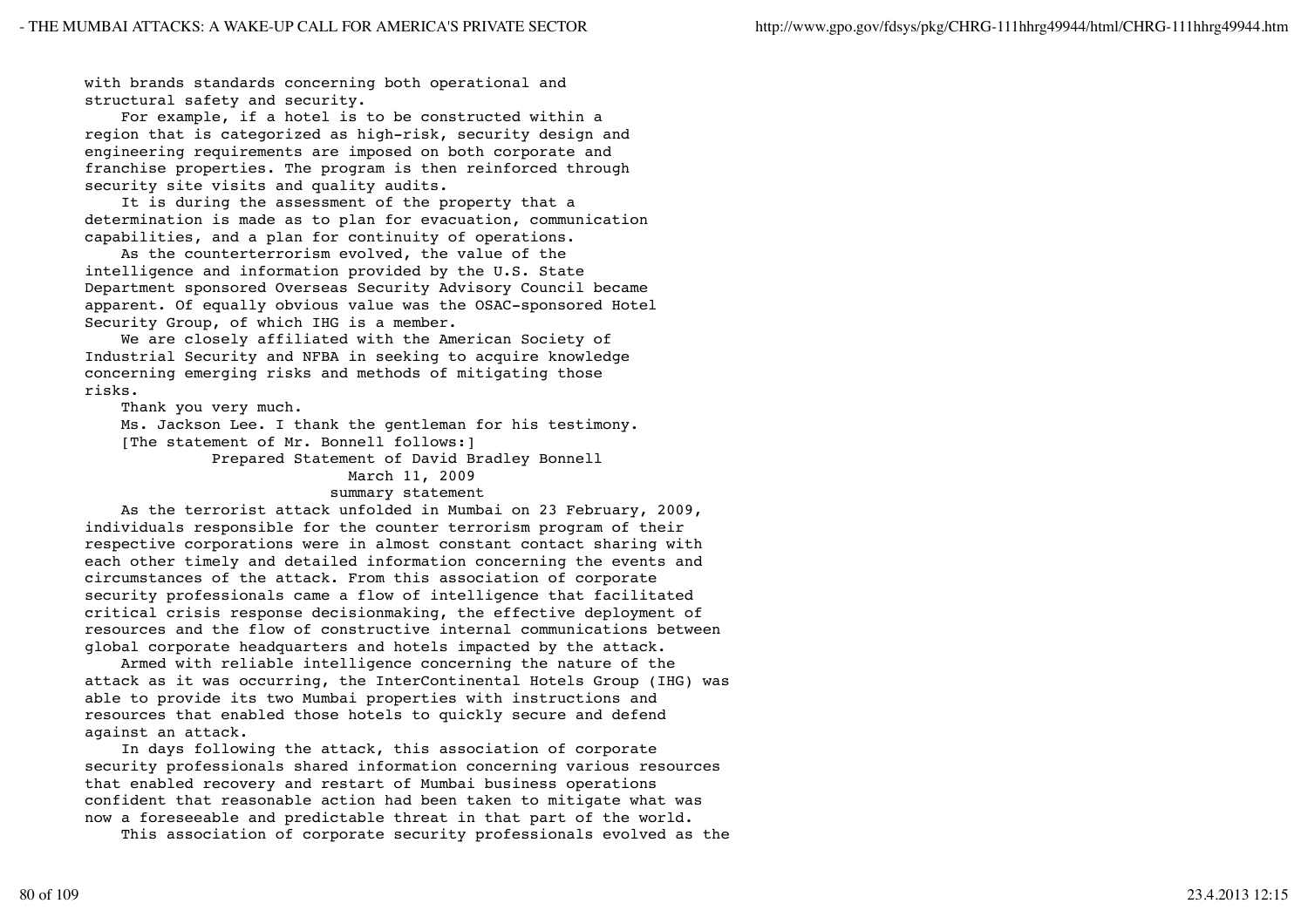result of the efforts of the Department of Homeland Security (DHS). In bringing private sector security and crisis management personnel together in an effort to increase preparedness in the private sector, DHS laid the foundation for an association of hotel corporations that has served IHG well.

 The relationship between DHS and IHG has been beneficial at both a strategic and tactical level. From enabling corporations to understand what constitutes a viable and defensible disaster recovery/business continuity plan to how a hotel should effect an evacuation in response to a bomb threat, DHS has shown how it can be done.

### title ix compliance

 Title IX of the 9/11 Commission Act provided us with a map to crisis management planning expressed in terms of,

``Preparedness in the private sector and public sector for rescue, restart and recovery of operations should include (1) a plan for evacuation, (2) adequate communications capabilities, and (3) a plan for continuity of operations.''

 In seeking to achieve the stated goals of Title IX, DHS enabled private sector security professionals to share best practices through its various meetings, conferences, and frequent communications.

 What has evolved in the hospitality private sector as a result of this information sharing are crisis management/counterterrorism programs that are threat-based and intelligence-led. DHS and the Overseas Security Advisory Council (OSAC) both provide much of the intelligence that is used in deploying resources against emerging threats.

## legal duty

 Since the 19th Century, the legal and moral duty of a hotel concerning safety and security has been articulated in terms of ``reasonable care'' which is legally defined as the, ``manner in which a prudent and responsible person responds to a foreseeable and predictable threat.'' The threat of a terrorist attack against a hotel has now become a conspicuously foreseeable and predictable threat, particularly in those parts of the world where a Jihadist threat exists.

## ihg in the state of the state of the state of the state of the state of the state of the state of the state of

 There are currently 4,186 hotels around the world bearing the InterContinental Hotels Group (IHG) brands of, InterContinental Hotels, Crowne Plaza Hotels, Indigo Suites, Holiday Inn, Holiday Inn Express, Candlewood Suites and Staybridge Suites. The majority of these hotels are franchised and privately owned.

 The world headquarters of IHG is located in the United Kingdom near London. The regional office for properties in the Americas is located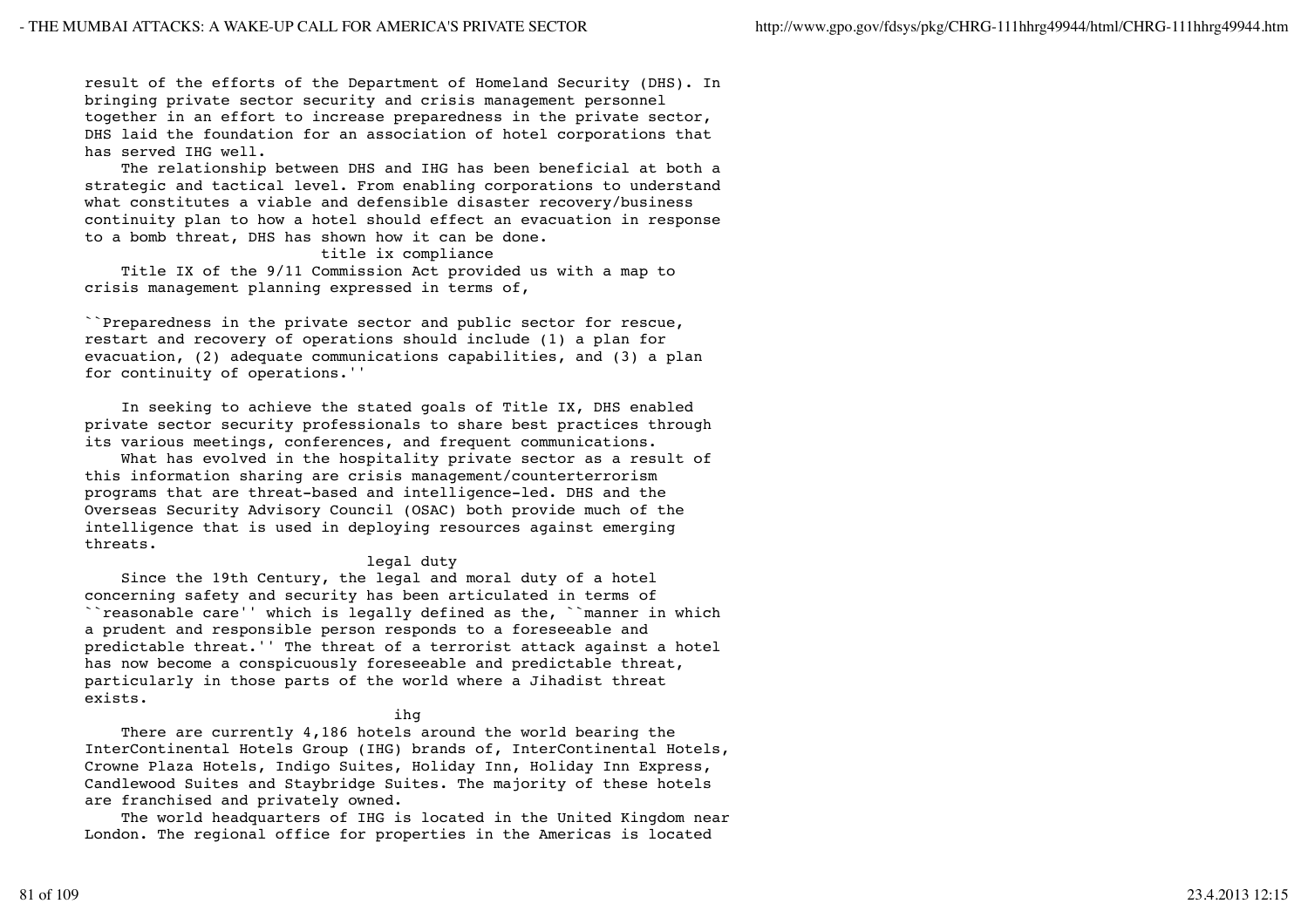in Atlanta, Georgia and the office for the Asia Pacific region of IHG is located in Singapore. There are 27 corporate facilities that support the business to include business service centers, reservation centers, data centers, and sales offices.

 IHG seeks to fulfill its legal and moral duty concerning safety and security through a crisis management system that has taken a great deal of direction from the goals of Title IX.

## ihg crisis management system

 Integrated throughout the corporate structure, culture and operation of the InterContinental Hotels Group (IHG) is a comprehensive Crisis Management System that provides a flexible and effective response to foreseeable and predictable threats. The system consists of: continuous threat assessment; site-specific emergency action plans and business continuity plans; a senior executive crisis response plan; crisis response teams; an internal communication network; and crisis/ emergency response training programs.

 The IHG Crisis Management System responds to crisis through a process that follows operational management structures, existing lines of communication and established business relationships. By following the organizational chain of command, crisis management escalates as needed through a process that connects all corporate operations to a common crisis command organization.

 The IHG Crisis Management System incorporates for its 27 corporate support facilities viable disaster recovery/business continuity plans and programs. Monitored and tested annually, IHG is confident in its ability to quickly restore essential business functions either from temporary or permanent locations.

 Another critical component of the IHG Crisis Management System is the counter terrorism program.

## counter terrorism program

 The IHG counter terrorism program is, as previously stated, is threat-based and intelligence-led.

The program consists of:

 Categorizing all IHG hotels against a terrorist risk profile.

 Conducting a regional strategic threat assessment for each hotel location.

- Conducting a comprehensive assessment of the capabilities of the hotel to resist an attack.
- Providing an management action plan for increasing security capability.

Monitoring plan compliance.

 Our counter terrorism program is then implemented within the context of mandatory compliance with brand standards concerning both operational and structural safety and security. For example, if a hotel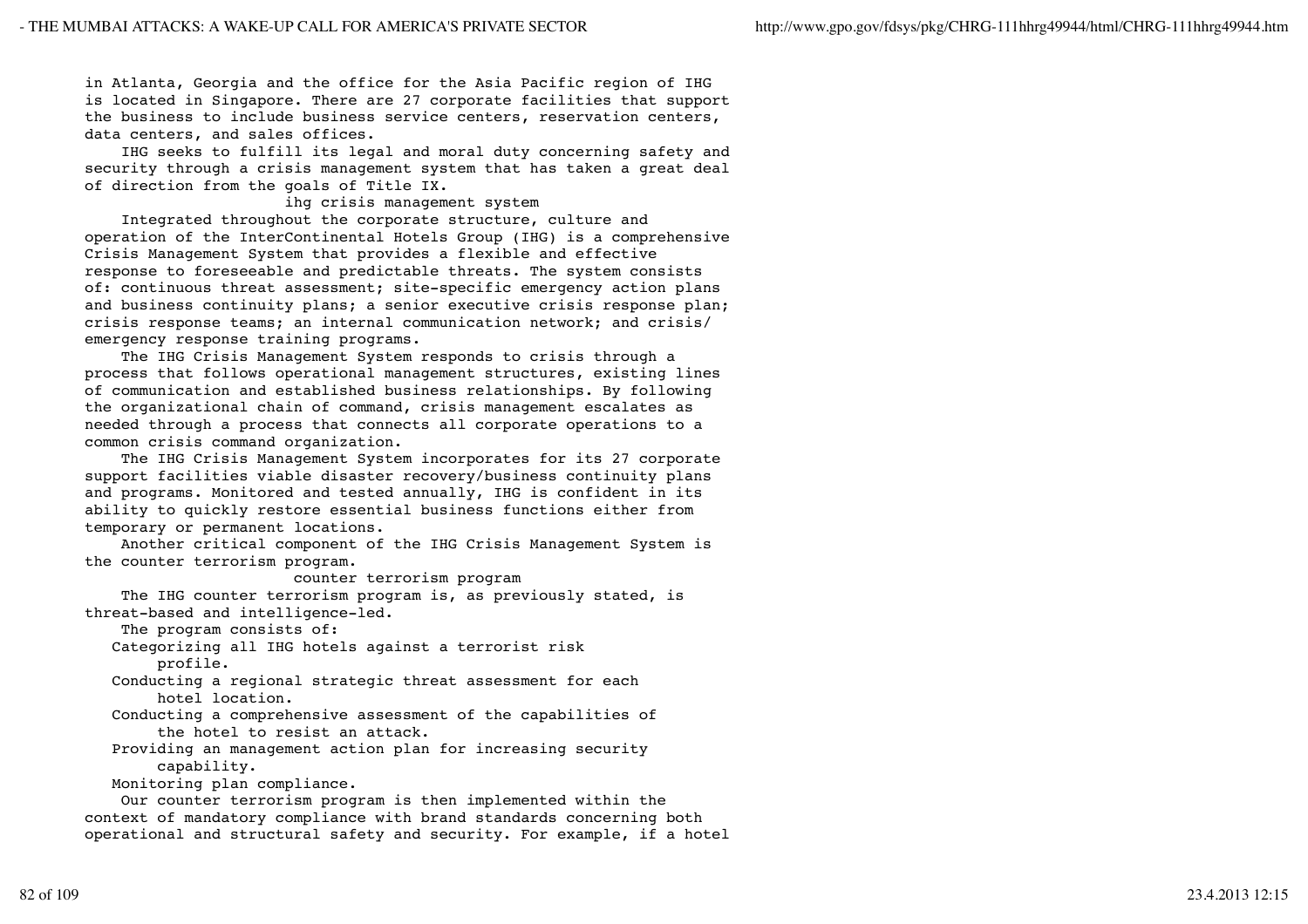is to be constructed within a region that is categorized as being high risk, Security Design and Engineering requirements are imposed.

 The program is then reinforced through both security site visits and quality audits.

 It is during the assessment of the property that a determination is made as to plan for evacuation, communication capabilities and a plan for continuity of operations.

### osach ann an t-ann an t-ann an t-ann an t-ann an t-ann an t-ann an t-ann an t-ann an t-ann an t-ann an t-ann a

 As the IHG counter terrorism program evolved, the value of the intelligence and information provided by the U.S. State Departmentsponsored Overseas Security Advisory Council (OSAC) became apparent. Of equally obvious value was the OSAC sponsored Hotel Security Group of which IHG is a member.

 Like DHS, the OSAC brought private sector security professionals together in an effort to improve the security capability of the business.

 IHG is also closely affiliated with the American Society of Industrial Security (ASIS) and NFPA in seeking to acquire knowledge concerning emerging risks and methods of mitigating those risks.

 Ms. Jackson Lee. Mr. Raisch, you are recognized for 5 minutes.

 STATEMENT OF WILLIAM G. RAISCH, EXECUTIVE DIRECTOR, NEW YORK UNIVERSITY'S INTERNATIONAL CENTER FOR ENTERPRISE PREPAREDNESS

 Mr. Raisch. Madam Chairwoman, Ranking Member Dent, and distinguished Members of the subcommittee. It is my sincere honor to yet again provide testimony to this committee.

 Our primary goal at InterCEP is simple. We have the opportunity to bring together key stakeholders to identify and collaboratively solve problems in the area of emergency preparedness, security, and risk management. It is that problem-solving orientation that I would like to bring to my discussion this afternoon and touch on several key points which are discussed in greater detail in my written remarks, but focus on two particularly foundational opportunities.

 The first is that presented in what has been termed Title 9, the Private Sector Preparedness Program called for by Public Law 110-53. This is a program that was championed by this committee and that offers the unique opportunity to begin to establish corporate resilience and preparedness as a core business discipline and connected more clearly with bottom-line benefits than perhaps ever before.

Second, I would like to make a point in the course of my

83 of 109 23.4.2013 12:15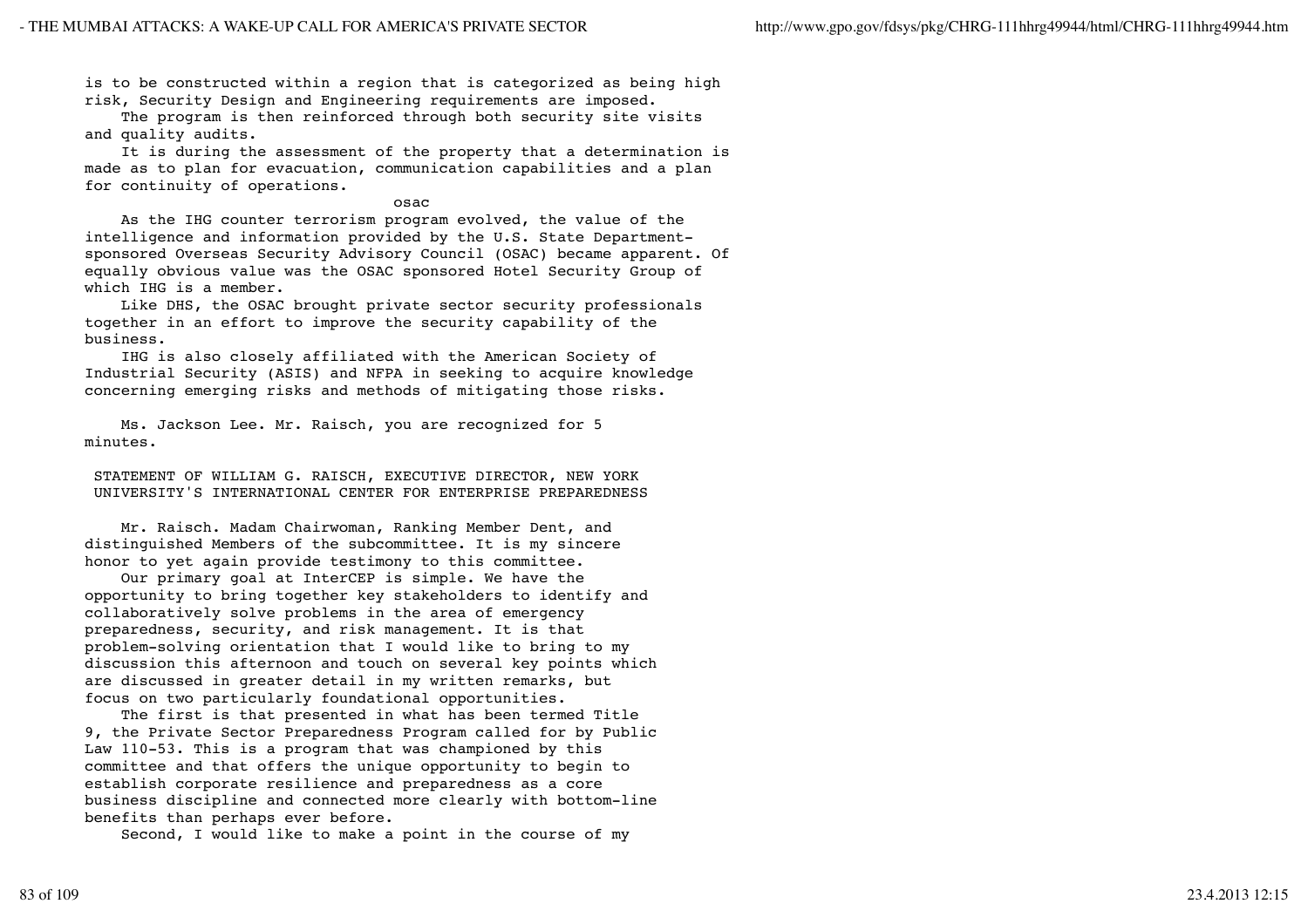discussion--an appeal, really, for collaborative action to design and build in resilience into the current infrastructure initiatives that are underway by Congress. We have a unique opportunity to, in fact, prepare while we repair our infrastructure. This is an opportunity that should not be lost as we move forward. It is an opportunity that can yield tremendous returns in minimizing impacts of future crises on our people and our economy.

 The primary focus of this hearing without doubt is a specific risk, terrorism. In particular, Mumbai-style attack perhaps on a soft target in the United States. This committee has assembled a diversity of true experts in the terrorism risk and the specific strategies that would flow from that.

 I would not pretend to approach their expertise, but I would suggest and stress that these specific risk strategies optimally are built upon a foundation of basic all-hazards preparedness, that this approach that acknowledges that many different risks can, in fact, have common impacts on people, property, processes; and that these impacts, these common impacts can be addressed by a set of core capabilities of an organization to essentially prepare, respond, and recover from crisis.

 These core capabilities can be dramatically advanced by the Private Sector Prepared Preparedness Program called for by Title 9 Public Law 110-53.

 The program essentially provides a set of common criteria, a standard for private sector preparedness, yet in a flexible framework. It provides a measurement or assessment approach to assure that criteria are in fact in place, and ultimately it provides the foundation or the opportunity to link compliance, conforming with those criteria with bottom-line impacts. It is that bottom-line impact that will assure on-going and recurring investment by the private sector in preparedness.

 Yet there are critical next steps that must be taken to assure that this program is successful. In particular, the Department of Homeland Security needs to, in relatively short order, designate one or more core standards as soon as possible to move the private sector preparedness certification program forward. The Department has already discussed the program with the private sector widely through a diversity of forums. Now is the time to move forward with one or more standards required by the legislation.

 DHS should also continue to build upon and support the efforts of the designated accrediting body, which has a long history in certification and long interface with the private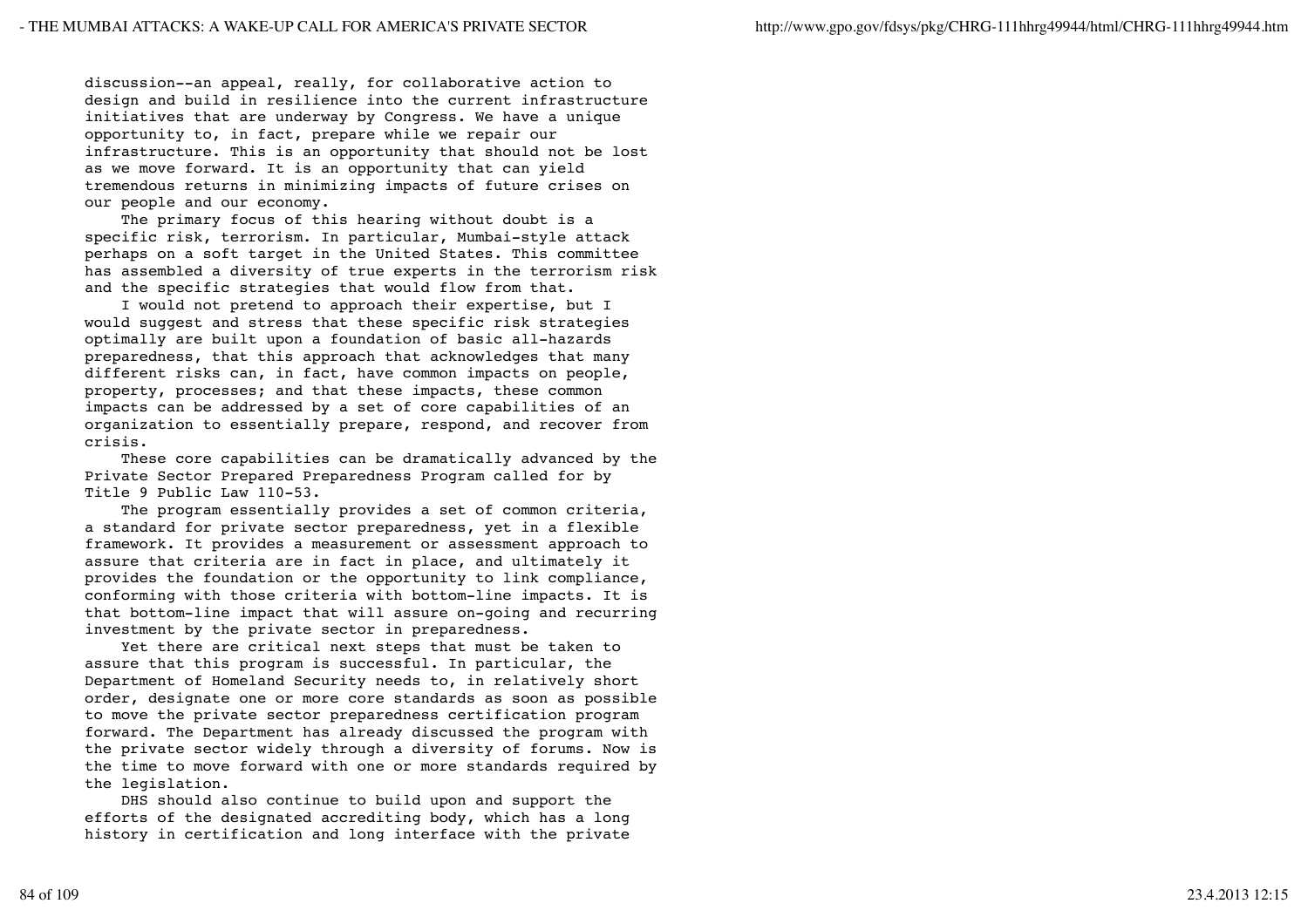sector itself.

 Furthermore, DHS should fund and work with appropriate stakeholders to support a mapping of industry-specific practices, best practices, if you will, in each of the major sectors using the common criteria of the Title 9 program as if you will, the Rosetta Stone that will allow us, once and for all, to begin to gather perspectives that may come from the elements of the private sector, including the hospitality industry, and including utilities, financial services programs, and begin to share these across sectors.

 Furthermore, DHS should support the development and delivery of training to assist in implementing the criteria of the private sector preparedness programs. It should also support and fund the development and delivery of the appropriate tools to enable the implementation, including risk assessment methodologies online resources.

 There are a diversity of resources out there and potential training available from various professional associations and nongovernmental sources. These should be capitalized upon and funded by the Department in this regard.

 DHS should also support and fund a first wave of company certifications under the PS-Prep program. Participants should include high-profile opinion-leading companies, optimally with significant supply chains, and working with these suppliers, including both large, medium and small businesses. This will provide a proof of concept and an opportunity to test the program out on a small basis, if you will, and an opportunity to learn those lessons, to capture them, to inform a wider effort down the road, including, again, the critical small business community.

 DHS should also fund and support what is perhaps the most long-term seminal impacting project. That is a research project that uses the measurements of the Title IX program to ultimately decide what the difference is, what the impact is of preparedness over time. There is no data currently on the impact of programmatic preparedness because, to date, there has been no effectively commonly accepted measure of what preparedness is, and there has been no commonly accepted approach to, in fact, confirm that those criteria are in place.

With the Title IX program, we have an opportunity to begin perhaps what is the first long-term effort to define the financial rationale that is the real value of investment and preparedness. Congress needs to continue its efforts, its active oversights of key program initiatives in this area, as evidenced by this committee's activity. It also needs to fund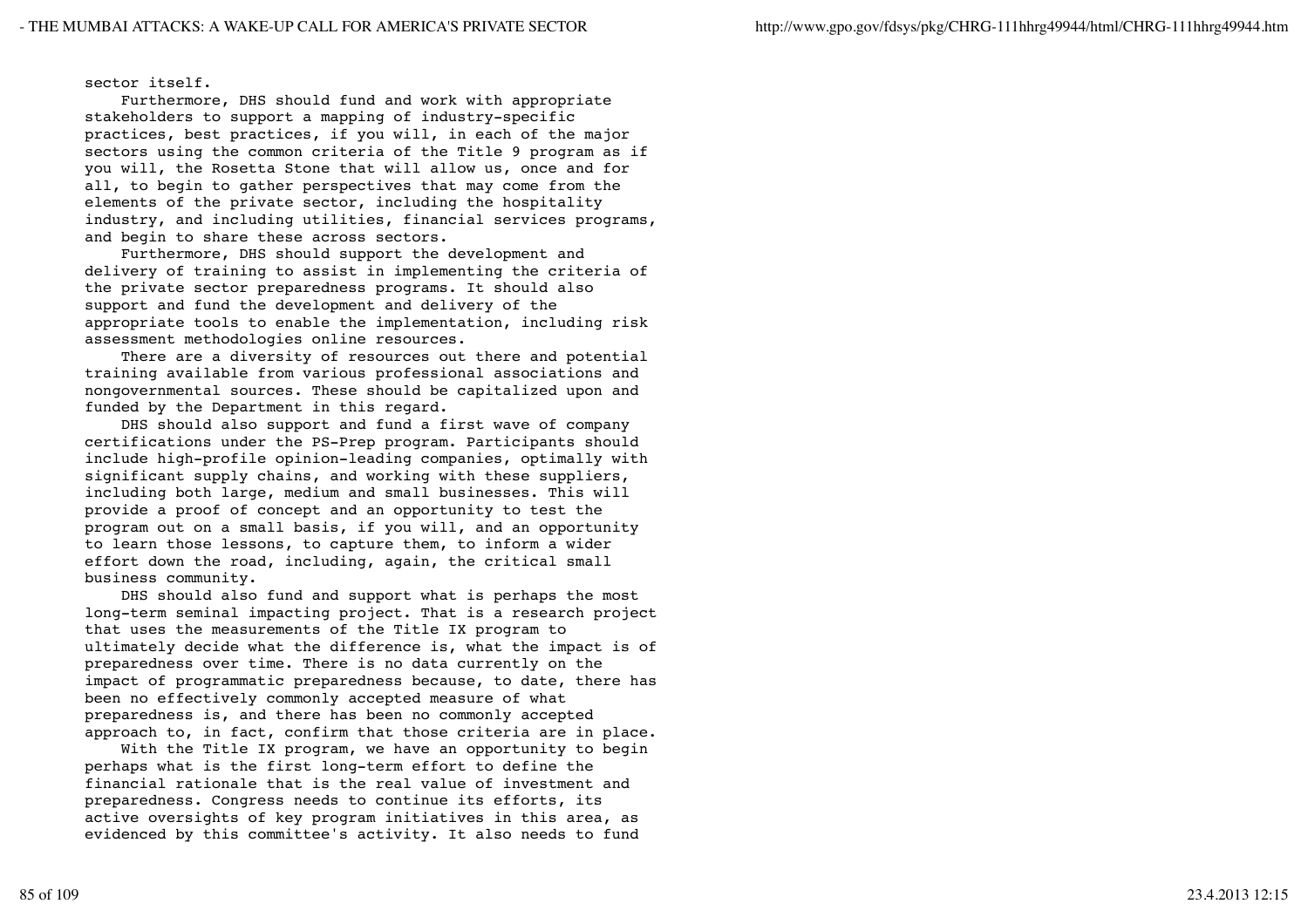DHS to accomplish the various initiatives that I briefly outlined.

 Businesses need to look to the PS-Prep program as, at the very least, an informal internal assessment of their own activities, and over time, they need to look at it specifically for applications in their supply chain with the focus on supply chain resilience. They need to continue to actively partner with Government in information-sharing and public-private partnerships, and they need to consider being part of that first wave of company certifications under the new Private Sector Preparedness Program.

 Finally, I would suggest that all parties need to look at the opportunity inherent in this new infrastructure program that is certainly being funded as part of the overall stimulus effort but to revisit this opportunity to prepare and repair as we move forward in substantiating and really rebuilding our infrastructure. Adding resilience to what essentially would be the considerations and the design stage for much of the existing infrastructure that has been targeted for rebuilding could pay tremendous dividends down the road, and a riskassessment should and can be a standard step in advancing planning for all infrastructure projects, much the same as environmental impact studies have become in many other development efforts.

 Our center stands ready to assist wherever appropriate and collaborate with all key stakeholders in the achievement of these critical initiatives. I thank you again for the opportunity to present to the committee.

 [The statement of Mr. Raisch follows:] Prepared Statement of William G. Raisch

March 11, 2009

 Chairwoman Jackson-Lee, Ranking Member Dent, and distinguished Members of the subcommittee, it is my sincere honor to again provide testimony to this committee.

 I join you today as past private sector advisor to the Federal 9-11 Commission and currently as Director of InterCEP, the International Center for Enterprise Preparedness at New York University. InterCEP is the world's first research center dedicated to private sector resilience.

 In my capacity today, I am at best a channel for the many insights that are shared with the Center from hundreds of businesses and other organizations that participate in InterCEP forums and initiatives.

 Our primary goal at InterCEP is simple. We work with key stakeholders to identify, understand, and collaboratively solve real problems in the area of emergency preparedness, security, operational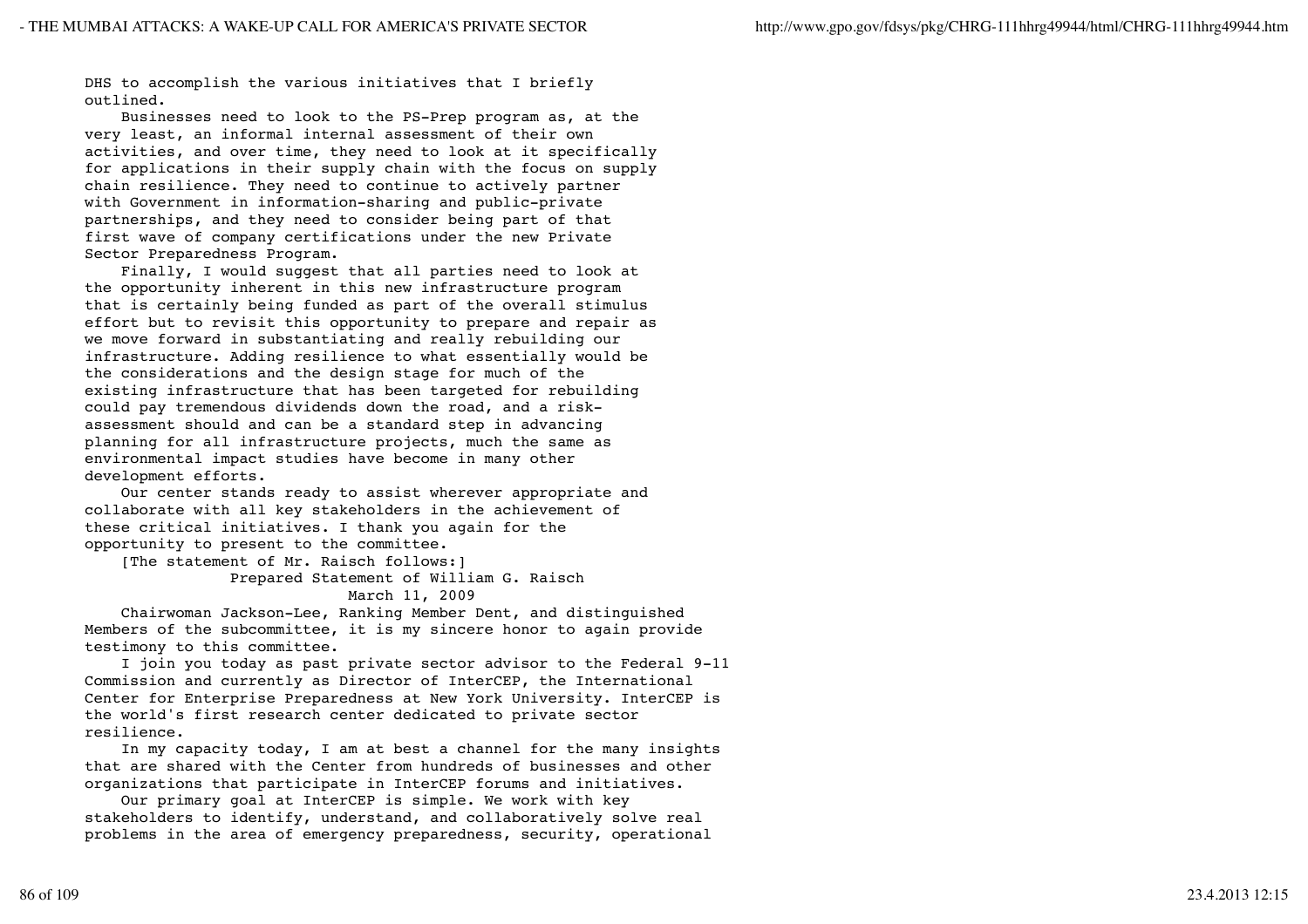continuity, and risk management.

 I will now outline what we see as the current challenge of private sector preparedness (with a particular focus on the hospitality industry), the opportunity provided by the new Private Sector Preparedness Program (PS-Prep) and then address urgently needed actions in this arena for both Government and business.

## the challenge

 Preparedness can be generally seen as an effort to develop capabilities to prevent a hazard where possible (and feasible) and to mitigate the impacts of a hazard should it nonetheless occur including capabilities to respond and recover while maintaining continuity of core operations.

 The significant law enforcement expertise assembled by this committee today can better comment on the specifics of appropriate prevention strategies for a Mumbai-style attack in the United States. Clearly such prevention strategies would likely involve effective public-private coordination in terms of advance warning and intelligence sharing, a heightened level of awareness among staff and customers alike as well as a level of physical security generally only applied to VIP appearances in our country.

 I would like to focus my comments today on ``all hazards'' emergency preparedness which should be, but often is not, the general foundation upon which specific strategies to address any new or evolving threat is built. At the center of all hazards preparedness is preparing for the often common impacts of emergencies with common core capabilities. It involves developing capabilities for such activities as on-going threat assessment and situation analysis, a clearly understood incident management structure, effective warning and crisis communications with employees and customers alike, basic resource management and logistics necessary to access needed supplies, targeted training and exercises as well as effective relationships and communications capability with public safety organizations. All hazards programs should be what we fall back on in the event of the unexpected.

 Overall preparedness appears to vary greatly among businesses generally and key drivers appear to include the size of firm, experience with crisis, and presence of requlatory requirements. $\lbrack 1\rbrack$ 

---------------------------------------------------------------------------

 \1\ While there is still no consensus-based measurement of preparedness for the private sector (pending the implementation of PS-Prep), we can draw on personal observations, anecdotal information, and what might be considered indicators of preparedness elements, such as surveys of expenditures on security or the presence of certain plans or programs. From these inputs, overall assertions can be made.

--------------------------------------------------------------------------- Larger firms or facilities (with more overall staff and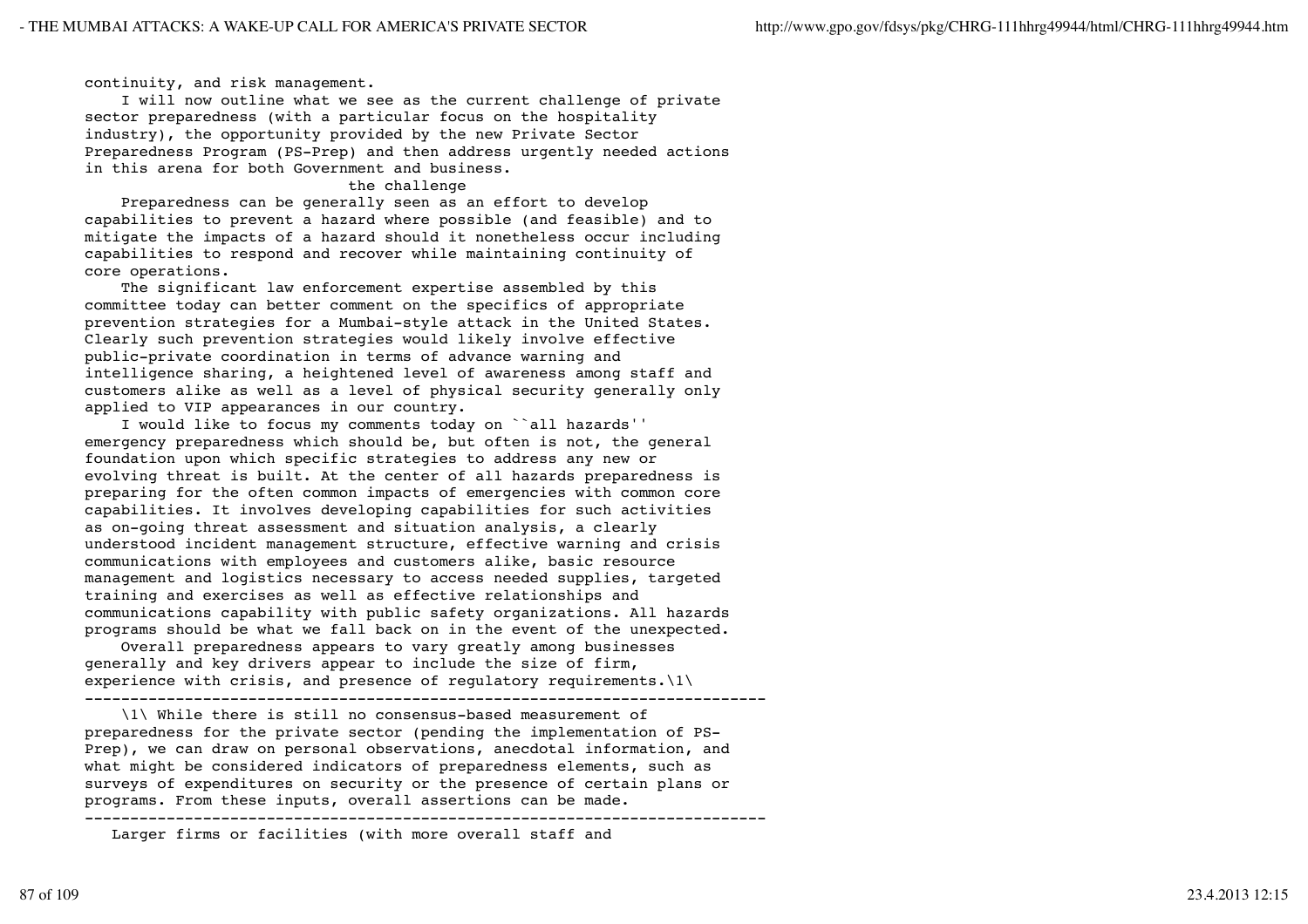other resources) tend on the whole to be more prepared than smaller firms.

 Firms that have experienced a crisis or recurring threats tend to be more prepared than those that have not.

- (For example, the well-established threat of room theft in hotels has resulted in the general addition of room safes and restrictions in some cases of who can enter guest room areas).
- Firms that have regulatory requirements for overall preparedness (e.g., utilities and financial services firms) tend to be more prepared on a programmatic basis than those that do not. Similarly, specific requirements for elements of preparedness (such as fire and life safety) are clearly prompted by regulation. Such codes play an important role in the hospitality industry.
- Availability of financial resources and expertise is always a limiting factor. Unfortunately, security and preparedness expenditures are generally considered by most firms to be ``overhead'' costs and these have been severely cut and likely will continue to be further eroded should economic conditions worsen.
	- In the hospitality industry this can be exacerbated by the franchise system, whereby major hotel corporations may manage properties but these are owned by their franchisees who may have to approve operating budgets. While issues such as life safety and food safety are considered must-do regulatory requirements and are an accepted element of budgets, security is often considered optional in nature.
- Even among the most prepared firms, research suggests that preparedness and security overall can be significantly improved. But to maintain even the current levels of preparedness will require sustained funding but the current economic environment is resulting in significant across-the board cutbacks to the area of preparedness and security. the need

 In large part, it can be argued that the current situation is due to a lack of a clear ``what'' to do, ``how'' to do it and a compelling ``why'' to do it. In line with our prior testimony to this committee, several factors contribute to this situation primarily focused on these three considerations:

What to do.--A set of clear criteria for what constitutes effective preparedness and security is needed. The criteria for what good preparedness is can be difficult to ascertain. There are a diversity of strategies, technologies, and approaches to preparedness and effective security. Most firms are not aware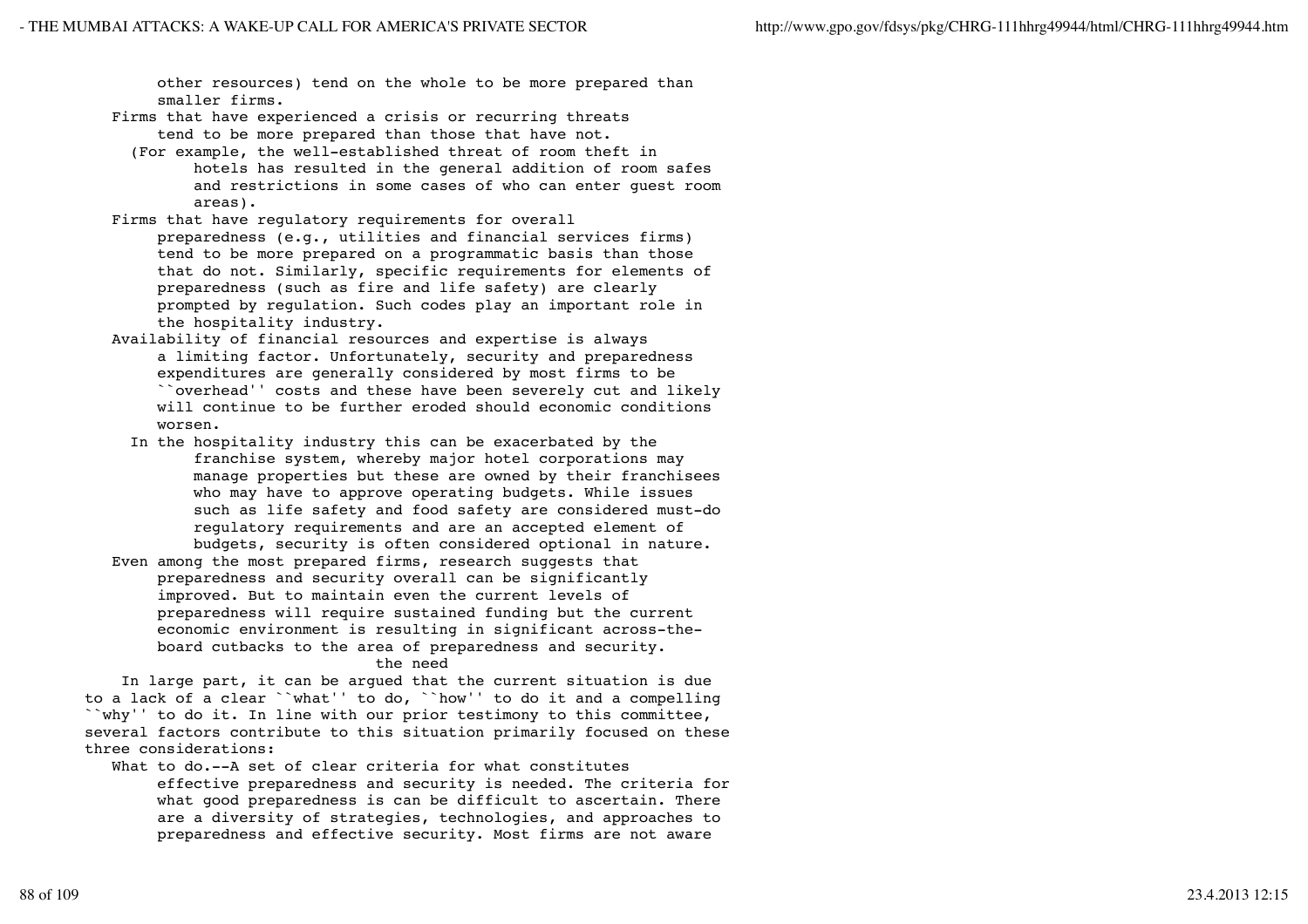of any standards in this regard.

- The criteria must optimally be derived from the private sector and based upon actual business experience to assure that it is applicable in the business environment.
- Current successful industry practices must be acknowledged and built upon, not displaced. As with a number of other industries, the hospitality industry has significant history internationally as well as domestically in the security and preparedness arena; this experience should be at the core of any effort.
- How to do it.--Implementation strategies including risk assessment methodologies, training, and planning resources are necessary to apply the general criteria to specific business facilities/operations. ``How'' preparedness criteria (if identified) should be applied to a particular operation may not be clear. Size, geographic location, type of industry, current intelligence, etc. all can inform the nature of preparedness actions to be undertaken. Likely a small motel along an interstate does not require the same approach as a large hotel property next to an iconic building in a major city. How should risks be identified and prioritized? What training is necessary? What resources are available to support planning and implementation?
	- A risk-based methodology that can identify and prioritize risks and inform prevention, preparedness, response, and recovery activities is vital.
	- Appropriate training and other tools necessary to develop and implement preparedness programs on a company basis are needed.
	- Public-private partnerships in information sharing and intelligence with an emphasis on actionable information must be sought.
- Why to do it.--A compelling business case and the development of new incentives for preparedness with linkage to the common criteria is needed. The business case for preparedness is not always evident. Preparedness requires investment of time and resources. Businesses invest in efforts that increase profitability. It is not apparent to most businesses that an investment in preparedness will either increase revenue or decrease expense. The probability of hazards and their potential impacts on a business are difficult to assess. The perception that ``it's not going to happen to me'' is widespread. Thus, unless there are clear bottom-line reasons or regulatory requirements for preparedness and security, activity in this area tends to be minimal.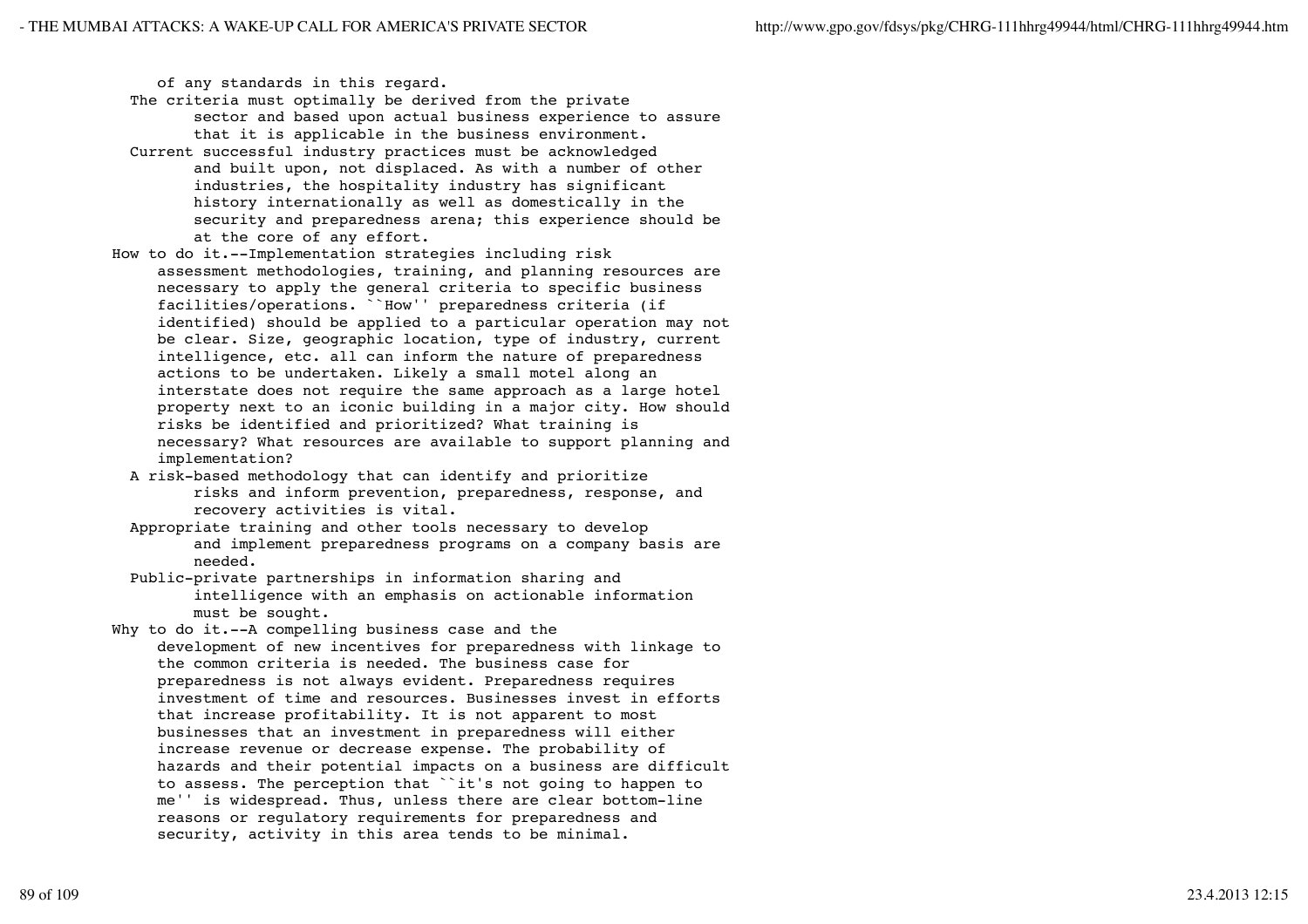- An approach is needed that does not rely solely on the risk of terrorism as the primary motivator (which will likely be discounted by many) but rather looks to the common impacts of many different risks on an operation and focuses on common strategies of preparedness, response, and recovery which can be established at a relatively lower cost than developing a number of individual risk-specific programs.
- A serious and on-going research effort must be developed that not only documents current anecdotal impacts of preparedness but also develops new approaches to more comprehensively clarify the economic benefits of preparedness to the corporation and wider society.
- The active engagement of key stakeholders in the development of new incentives must be promoted and maintained.

 an opportunity: the private sector preparedness program The new Private Sector Preparedness Program (PS-Prep) championed by this committee and reflected in Public Law 110-53 holds great promise in addressing a number of these needs. It is as you know, currently under development by DHS. Key elements of the program include the following.

- The program is to be based on existing business preparedness standards by the private sector based upon its experiences over time, not by Government.
- The program will be risk-based. All of the standards in this arena require as a starting point a risk assessment and thus would suggest activity appropriate to the risks identified for each operation and not a one-size-fits-all approach.
- Core standards in the arena also incorporate cost-benefit analysis as part of their processes. Thus, firms are encouraged to prepare reasonably and to the extent allowed by available resources based upon true business value.
- The program is poised to be link preparedness over time with potential benefits and incentives. InterCEP currently has five Working Groups involving approximately two hundred individuals providing input on linkage to potential incentives over time in supply chain management, legal liability mitigation, rating agency acknowledgement, more rationalized business reporting on preparedness and insurance.

 Nonetheless, the PS-Prep Program is only an element of a more comprehensive strategy needed to secure our businesses in general and the hospitality industry in particular. Additional elements are included below.

critical next steps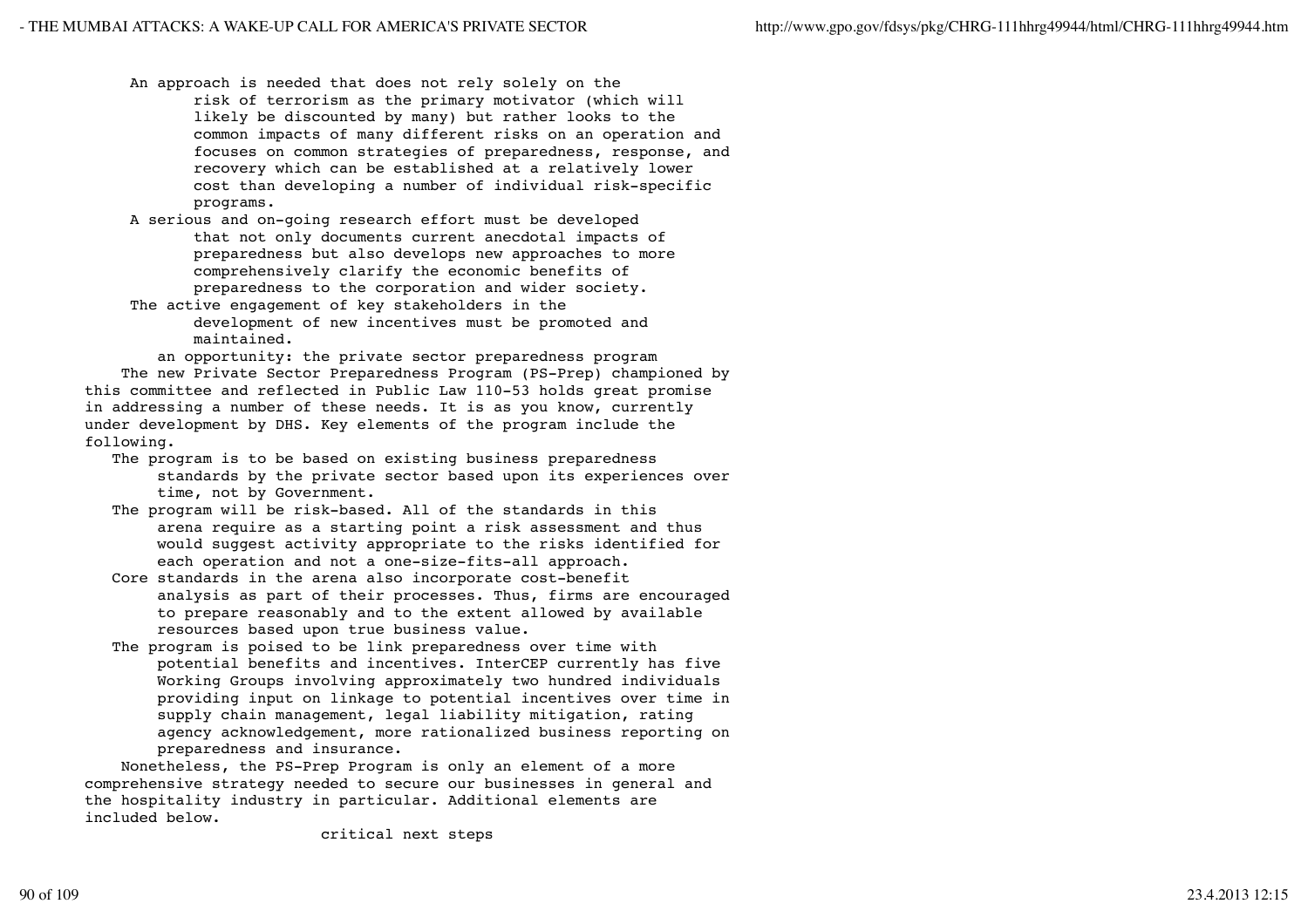There are several critical steps necessary to move forward preparedness within the private sector as a whole including the hospitality industry. Critical next steps must be taken by the Department of Homeland Security, Congress, and businesses.

The U.S. Department of Homeland Security (DHS):

- DHS must designate one or more core standards as soon as possible to move the PS-Prep certification program forward. While promising, this program is far from complete and the designation of standards is a necessary precursor to further activity. The Department has discussed the program with the private sector widely through a diversity of forums. It has developed and vetted its target criteria for the choice of standards and announced them publicly in the Federal Register. It has held two highly interactive national meetings with the private sector on the program. Now is the time to move forward and designate the one or more standards required by the legislation.
- DHS must continue to support the efforts of the designated accrediting body, ANAB, to assure that this program has a firm base in the historically proven private sector voluntary accreditation process. ANAB has administered accreditation programs in such areas as quality management (ISO 9000) and environmental management (ISO 14000) for decades. It has established relationships with the business sector and a time validated approach to conformity assessment of businesses.
- DHS must support an outreach to the critical infrastructure sectors to engage them in the on-going development and implementation of the PS-Prep Program. These sectors are vital to a resilient society and they often have a well-developed appreciation of the importance of resilience. This outreach must:
	- Educate these sectors on the opportunity presented by certification program.
	- Clarify the program as an opportunity to identify and credit best practices already existent in each sector and not an effort to supplant existing and effective practices where they exist.
- DHS must fund and work with appropriate stakeholders to support the mapping of existing industry specific practices in preparedness and security, especially those in the critical infrastructure sectors. The common criteria of the new certification program offer a unique opportunity to identify and categorize good practice in these sectors.
	- Such a mapping could be used to assist in crediting these practices in the PS-Prep Program, so that those industries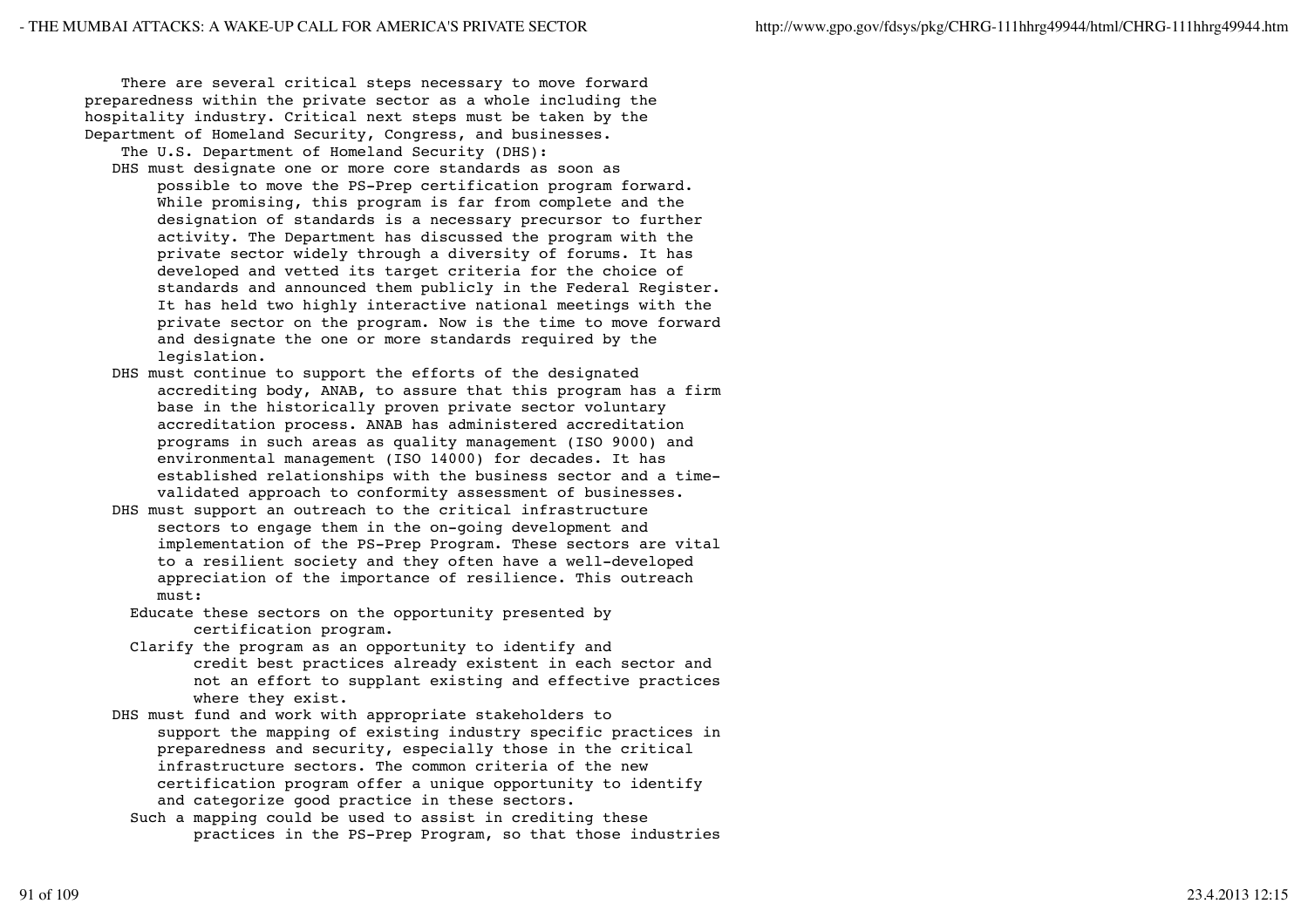and companies with strong preparedness programs would be appropriately recognized.

- Furthermore, and perhaps more importantly, this mapping could create an opportunity to cross-walk practices across industries allowing for cross-pollination of approaches and strategies. Such an effort could create a ``rosetta stone of preparedness'' which could establish a more robust body of good practices for all organizations. InterCEP is actively looking to engage with key industries in this regard.
- Given the importance of the hospitality industry and its history to date, this industry could be one of the initial targets for collaboration on a mapping of existing practices.
- DHS should coordinate this effort but consider that the outreach might best be undertaken in conjunction with non governmental parties to minimize potential concerns about creeping regulation.
- DHS must support and fund the development and delivery of training to assist in implementing the common criteria of the PS-Prep program. Key professional associations should be considered for this effort including the American Society for Industrial Security (ASIS), Disaster Recovery Institute International (DRII), the National Fire Protection Association (NFPA) and the Risk Insurance & Management Society (RIMS).
- DHS must support and fund the development and delivery of appropriate tools to enable implementation including risk assessment methodologies and on-line resources. Risk assessment tools such as RAMCAP Plus (developed by ASME-ITI) should be considered. On-line resources such as the DHS Ready.gov site, the Open for Business planning tool offered by the Institute for Business & Home Safety (IBHS) and the Red Cross Ready Program from the American Red Cross should be considered.
- DHS must support and fund a first wave of company certifications under the PS-Prep Program. Participants should include high-profile, opinion-leading companies with significant supply chains as well as their suppliers including small businesses.
	- This will provide a proof of concept and an opportunity to test the program out on a small scale before being rolled out on a wider basis.
	- Lessons learned can be captured and used to inform the wider effort, including lessons for both large and small businesses.
	- Leading corporations can both become familiar with the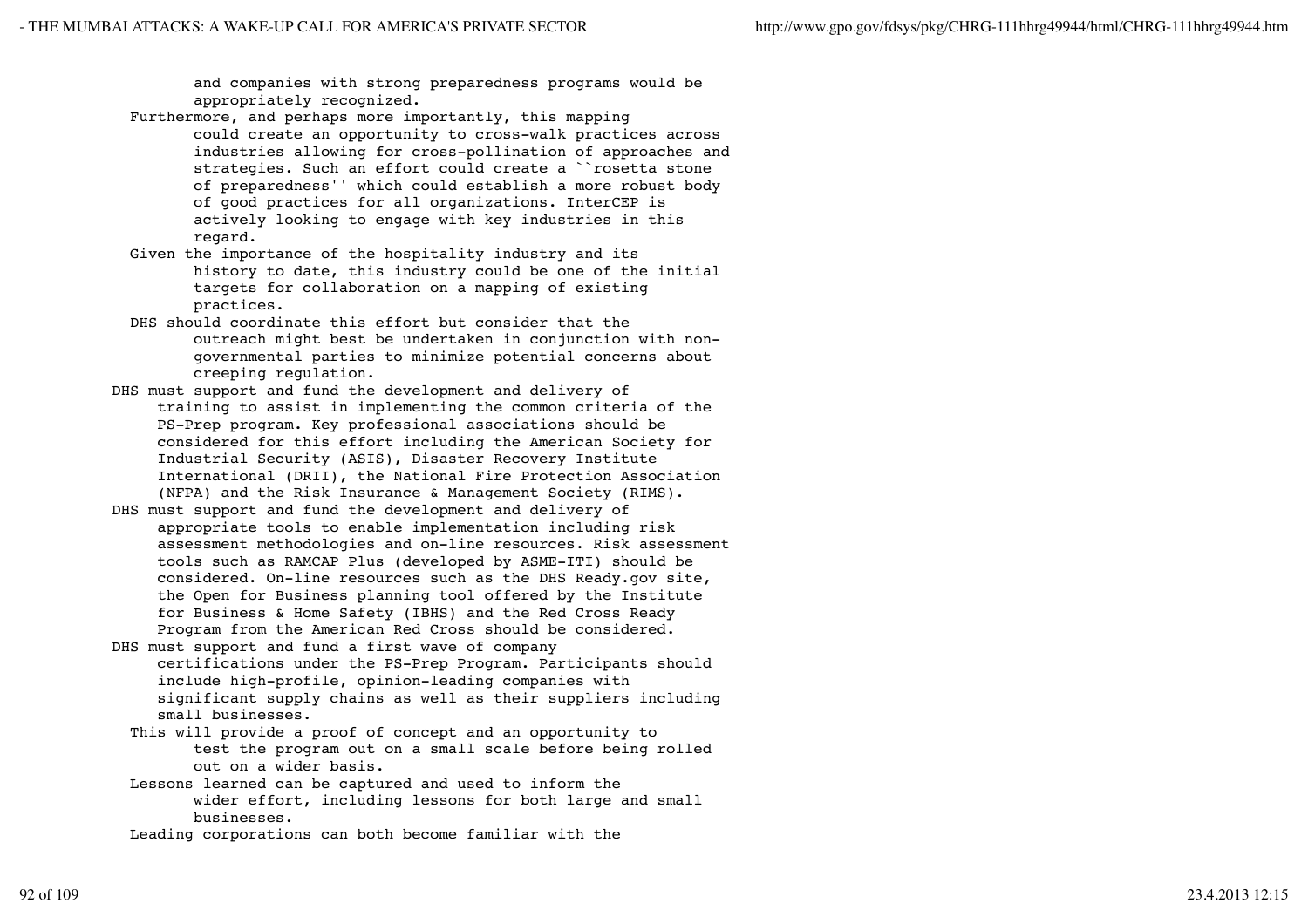certification program (on a pilot basis) as well as provide high-profile leadership.

- By including corporations with significant supply chains, these initial undertakings could set the foundation for supply chain-focused resiliency initiatives underscore a clear economic rationale for preparedness among small businesses. Such efforts could involve larger corporations working with a targeted group of their critical suppliers. In various InterCEP forums, several leading corporations have already indicated their interest in potentially mentoring their key suppliers in preparedness.
- This first wave initiative should be funded by DHS and potentially utilize the DHS grant mechanism.
- DHS must support and fund a long-term seminal research project to begin to measure the economic value of preparedness over time. This project could ultimately provide the most compelling rationale for widespread investment by the private sector in resilience. There is no data on the impact of programmatic preparedness because prior to the inception of PS- Prep there has been: (a) No commonly accepted definition of what constitutes effective preparedness and (b) no method to measure if these preparedness criteria were in place. Lacking these fundamental elements (a definition and a measure), there has been no ability to see if prepared companies fare better after emergencies occur versus those companies that are not prepared. This lack of data has kept preparedness as a common sense strategy but one that lacked any financial rationale that informed the real value of investment in preparedness. Hence, corporate efforts have tended to be notional and other actors such as insurance and rating companies have failed to strongly acknowledge and reward preparedness. They have lacked any real actuarial data on this vital area. With the PS-Prep Program in place, a long-term project can now be undertaken to identify different outcomes over time based upon whether or not a firm is ``prepared'' as indicated by its PS-Prep status. InterCEP seeks to be instrumental in this undertaking.

### Congress:

- Congress must continue its active oversight of key programs and initiatives. Congress' wide perspective on this arena is critical to a comprehensive and sustainable strategy for private sector and overall society resilience.
- Congress must fund DHS and other stakeholders as appropriate to enable the above initiatives including the accrediting body required by the legislation, the mapping of existing industry practices to the common criteria of the designated standards,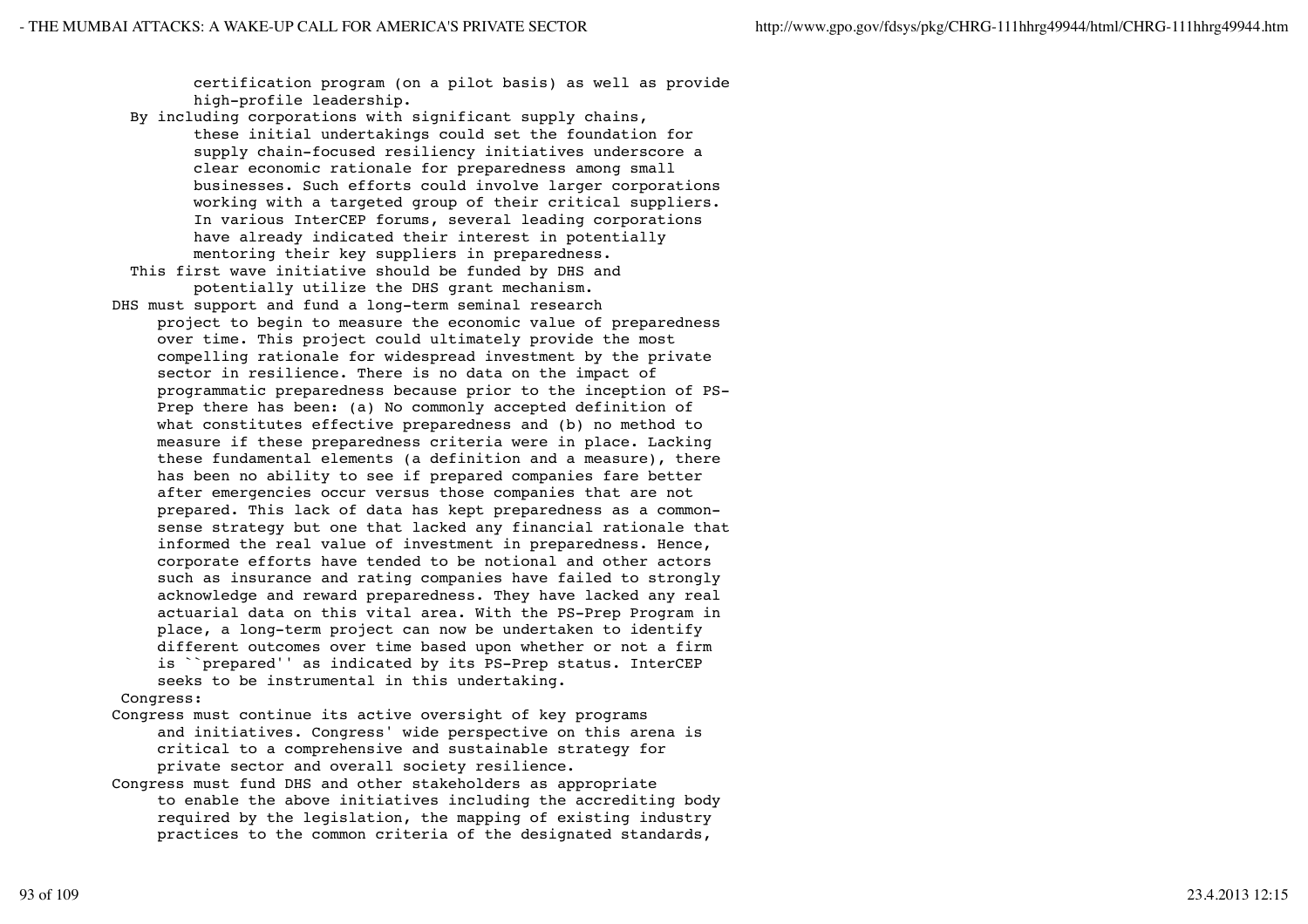training and tools necessary to implement preparedness, the first wave of company certifications under the PS-Prep Program and the long-term research initiative.

# Businesses:

- Businesses must look to the PS-Prep program for voluntary guidance and, as a first step, undertake an informal internal assessment of their operations based on the criteria of the program. Core to this will be an initial risk assessment to inform what preparedness measures are appropriate. Further application of the PS-Prep program should be considered if it presents additional business value.
- Additionally, businesses should evaluate the use of the PS- Prep Program in assuring supply chain resilience, especially for suppliers of mission critical services to core business operations. Firms with high priority needs and regulatory requirements for continuity such as the utility and financial services industries should especially evaluate this opportunity to assess the resilience of their critical suppliers.
- Businesses must actively partner with government in information sharing and other public-private partnerships. Information gained from these partnerships can inform risk assessment as well as other preparedness, response, and recovery activities. Federal programs include DHS Sector Coordinating Councils, DHS Information Sharing & Analysis Centers (ISAC's), DHS Protective Security Coordinator Division, FBI InfraGard, U.S. State Department Overseas Security Advisory Council (OSAC). State and city programs such as Chicago First, NYPD Shield, New York City Office of Emergency Management CorpNet/PALMS and the wide diversity of others should be considered. Private not-for-profit organizations such as Business Executives for National Security (BENS) should also be considered.
- Businesses should consider participation in the first wave of company certifications under the new Private Sector Preparedness Program.
- Businesses must promote and participate in an industry-by industry effort to map and recognize existing preparedness and security practices utilizing the criteria of the PS-Prep certification program as the organizing theme.

 Finally, all parties must work to assure that resilience is designed into our Nation's infrastructure projects from the beginning (not added after a crisis). We must prepare as we repair and expand our infrastructure. The private sector and Federal, State, and local governments must take constructive action to assure this.

Our goal must be to create a more resilient Nation as well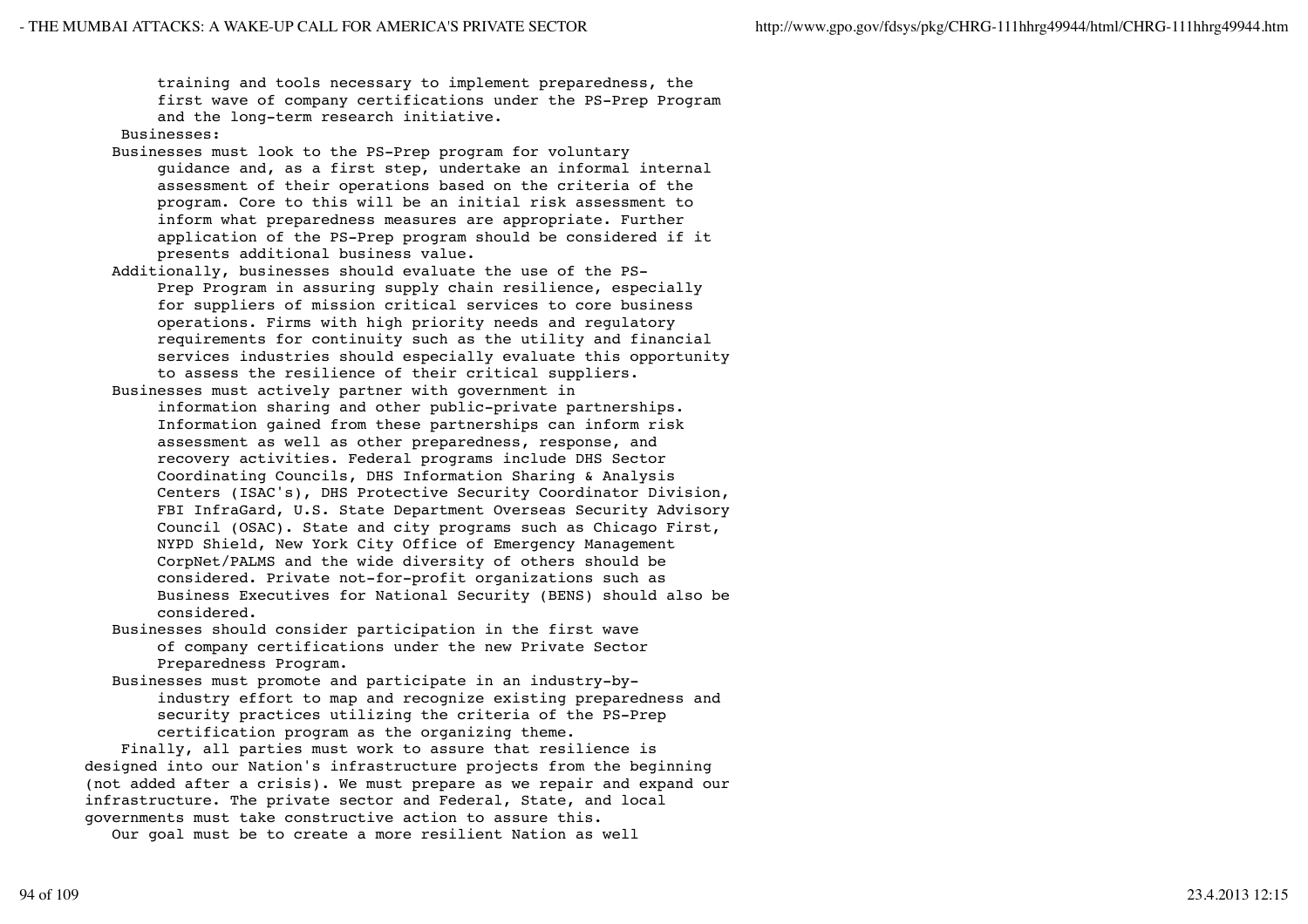as a better supported one.

 Adding resilience considerations at the design stage can generally be done at minimal costs. Yet, resilience can pay big dividends in reducing the cost of future disruptions that are inevitable due to both natural and man-made hazards.

- Risk assessments should be a standard step in the advance planning for all infrastructure projects. Such risk assessments could lead to designing in appropriate mitigation and prevention measures for identified hazards as well as measures which could facilitate response and recovery in any crisis, large or small.
- Existing strategies should be utilized to advance resilience including the both programmatic standards such as those under the PS-Prep program as well as risk assessment tools such as RAMCAP Plus.
- Infrastructure projects should consider local, State, regional, and Federal preparedness planning.
- In addition to protecting our people, a more resilient infrastructure will make for a more competitive America in the global marketplace.

 Our Center stands ready to assist wherever appropriate and collaborate with all key stakeholders in the achievement of these critical initiatives.

 Ms. Jackson Lee. We thank all the witnesses for their testimony, and we will begin questioning the witnesses.

 I will yield myself 5 minutes. We thank them for their testimony.

 It would appear that, in the quietness of this room, we have nothing to fear. The reason that is so, because in the, if you will, in the emergence after 9/11, we began to wake up and understand the issues of terrorism and protecting the homeland. We are grateful to all the witnesses for recognizing their role in that. So we have, in fact, warded off, stopped, if you will, pressed back terrorist acts on our soil.

 But I think that if we have not gotten a wake-up call over the last series of years, noting the numbers of terrorist acts that have occurred on trains, the ones that were attempted on airplanes, the ones that have been attempted in settings like hotels and sports events, then I think we are not getting the wake-up call that we should.

 Let me start with you, Mr. Raisch, because you made a very interesting point. How long has Title IX been law?

 Mr. Raisch. I believe it was August 3, 2007. That would make it roughly, what, 1 year and 6 months roughly, 6 or 7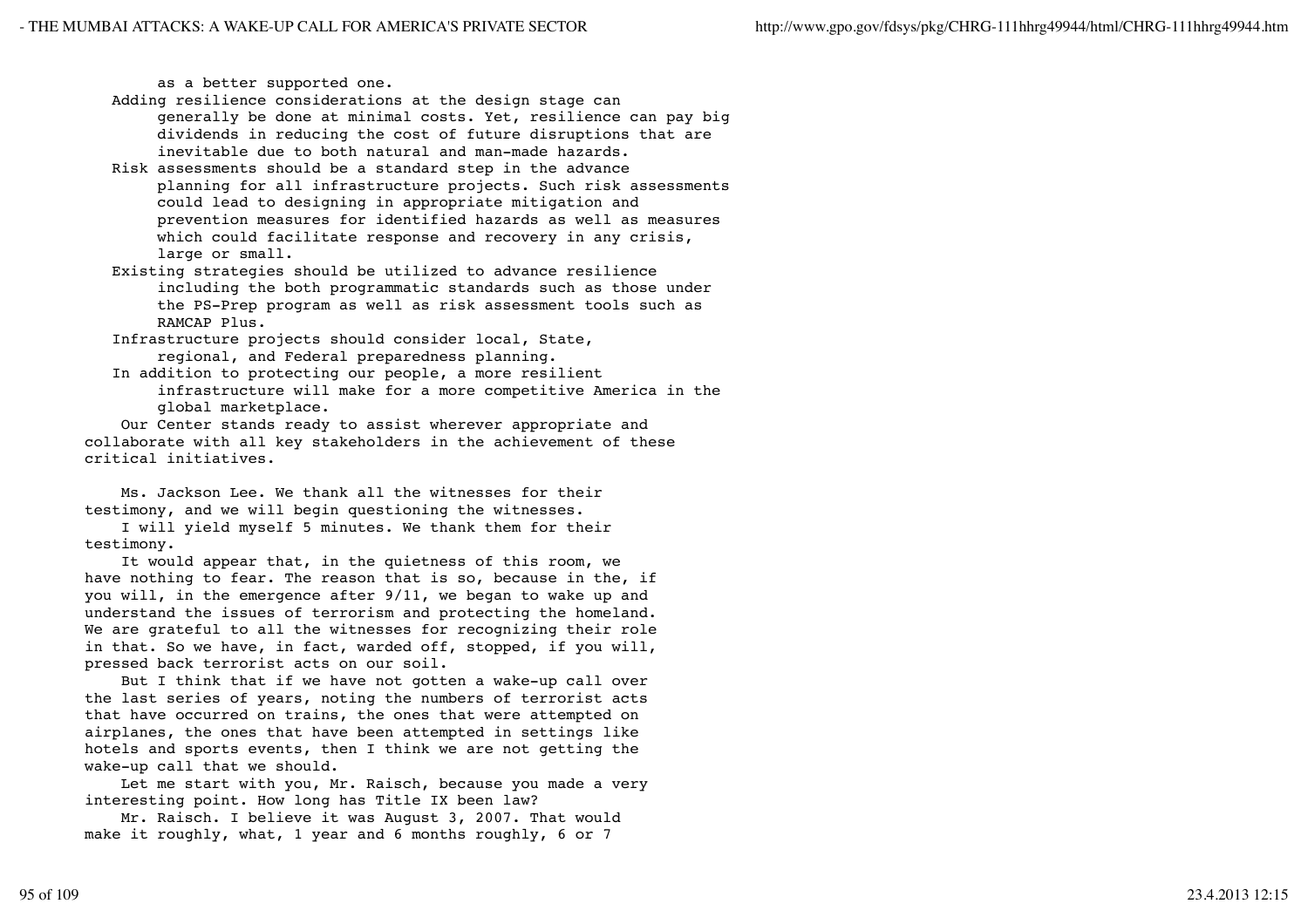months.

 Ms. Jackson Lee. Enough time, if we were unlucky to have a number of terrorist acts, if that was what terrorists intended to do in the United States, and we were not prepared. Is that not right?

Mr. Raisch. Certainly.

 Ms. Jackson Lee. So your point is a point that I think should be made very clearly. In that Title IX, I understand it was established a Voluntary Private Sector Preparedness Accreditation and Certification Program. Why don't you restate for us your point about the actions of the Department of Homeland Security from 2007 in terms of moving forward on reaching out to create, if you will, action on that voluntary accreditation certification?

 Mr. Raisch. To be fair to DHS, there have been significant actions on their part. At the same time, and over the course of that period of time, there has been outreach by the Department. There has been diversity of meetings. Most recently, two public forums were held in January and February of this year.

Ms. Jackson Lee. Where were they held?

 Mr. Raisch. They were held in Washington, one at the U.S. Chamber of Commerce and the second one at the American Red Cross Headquarters here in the District of Columbia. There have been, my understanding, though, some outreaches. We participated in hosting a number of them whereby DHS has tried to get the word out.

 Ms. Jackson Lee. So what have been the obstacles of moving forward almost a year and a half to be able to establish the program?

 Mr. Raisch. I think the remaining obstacle right now, quite frankly, is simply designating a standard and/or standards. The legislation itself calls for one or more standards to be designated. That, quite frankly, with a year, 6, 7 months into it, we are beginning to lose potentially some momentum in that regard. I think DHS has made a concerted effort to outreach and vet. I think that vetting has been done, and I think it is time to move forward in that regard.

 I think the private sector is ready to move forward. I think there has been input from a diversity of associations. There has been some very good work done by the Alfred P. Sloan Foundation. We brought together four major entities, professional entities in this case, and they have chimed in on it. We have heard InterContinental really speak about their use of the program, even in its infancy. As such, I think we are ready to move forward.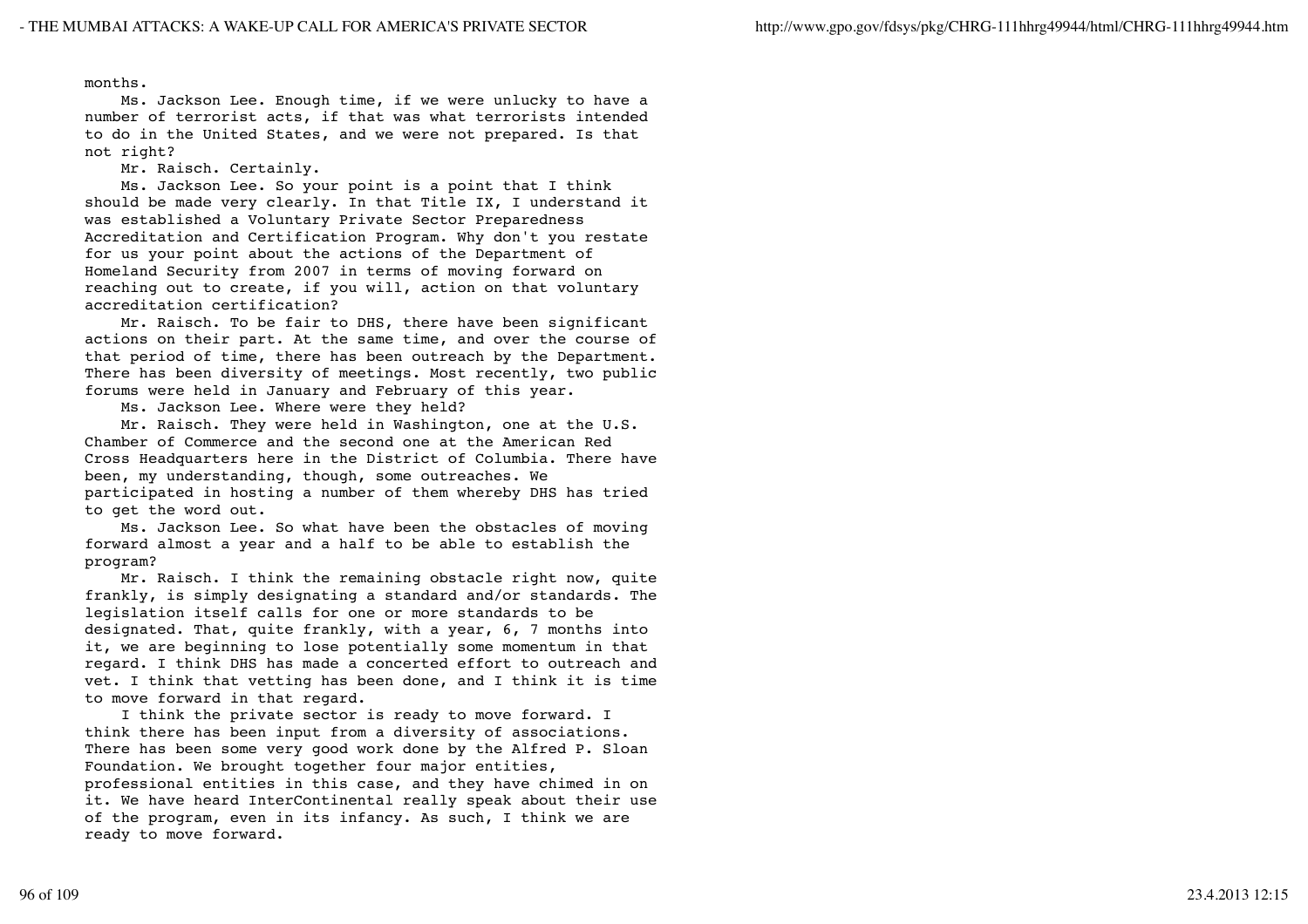I think this needs to be a step progression, though. I think moving forward involves, first and foremost, designating the one or more standards. But then let's move out and in a logical progression, I think, the possibility of some pilot or first-wave projects.

 Ms. Jackson Lee. I think we need to move out, if you would, beyond the Beltway and establish some meetings on that issue as well.

The point that I think I would like to make in that is we recognize that there has been a new administration, changing of leadership. But I intend to and hope my Ranking Member will join me on encouraging, by way of letter, DHS to move forward on the characterization of the standards.

 I would like to ask Mr. Bonnell, just to follow up in the line of questioning, would InterContinental seek to be certified and accredited?

 Mr. Bonnell. Yes, ma'am. We in fact have applied for a Safety Act Compliance Certification. We are in the application process now.

 Ms. Jackson Lee. Let me move forward, Mr. Bonnell, and since I am going down the line, and thank you very much for representing a hotel family, is that not correct?

Mr. Bonnell. That is correct.

 Ms. Jackson Lee. So you are separate and apart; you are a member of the Hotel Association, but you actually represent active hotels.

Mr. Bonnell. That is correct.

 Ms. Jackson Lee. In the course of the council that has been set up, the commercial council, the DHS Commercial Facilities Sector Coordinating Council, are hotels actually sitting on as members?

 Mr. Bonnell. We are on the Real Estate Roundtable committee.

 Ms. Jackson Lee. Alright. That is an interesting name. Are you sitting on the Commercial Facilities Sector Coordinating Council?

Mr. Bonnell. No, ma'am.

 Ms. Jackson Lee. Do you have a representative on that council?

 Mr. Bonnell. My company does not directly. I think through the American Hotel Lodging Association we do have participation indirectly.

 Ms. Jackson Lee. I don't know the semantics, but I am much more comforted by the fact that you would be on the Commercial Facilities Coordinating Council than I might be on real estate.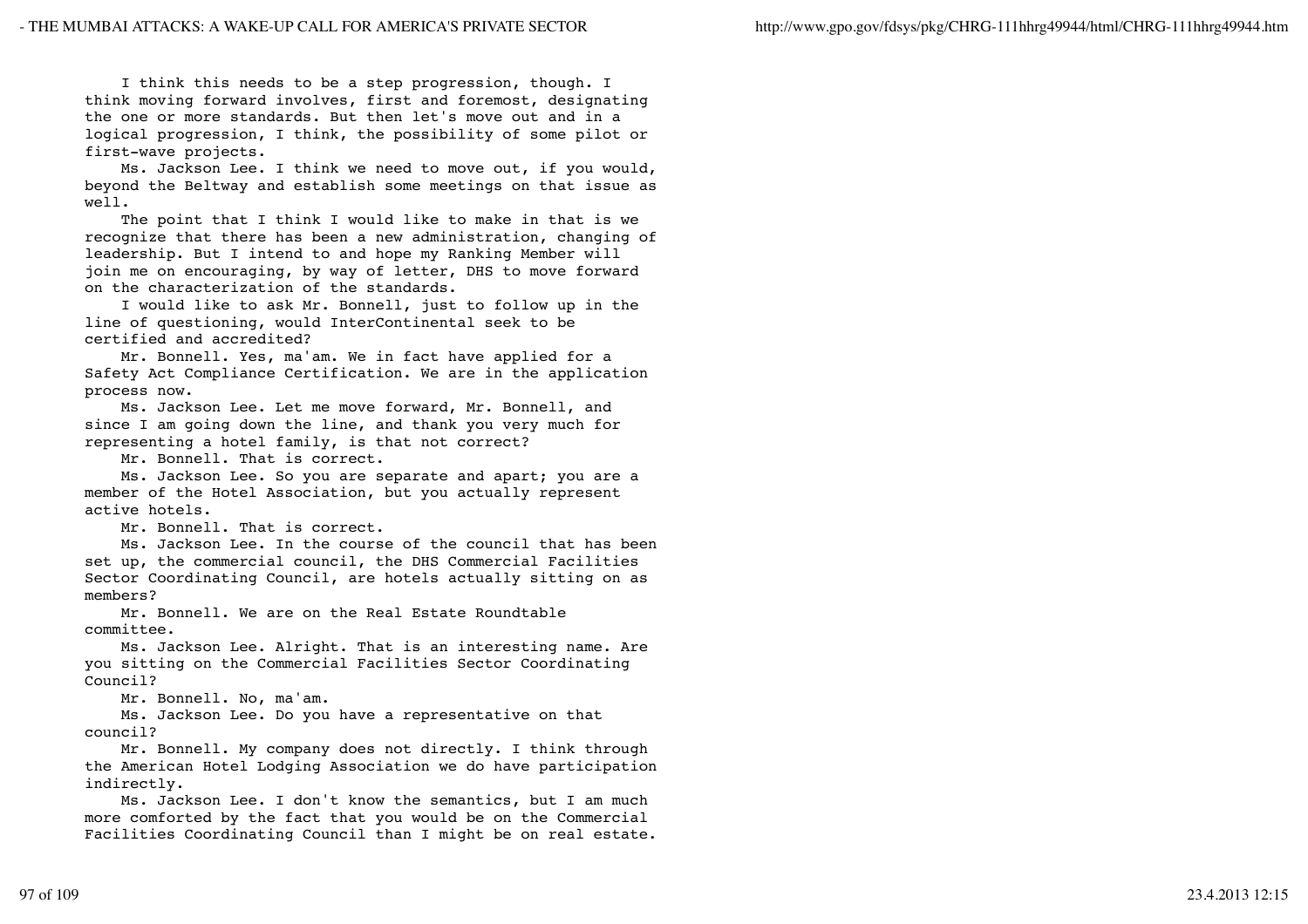There must be something in that real estate name that someone attributes to covering the issues that we are concerned about. But let me just ask you the question. Is there too much money? Can we say that there is ever too much money invested in security?

Mr. Bonnell. No, ma'am.

Ms. Jackson Lee. Particularly in commercial facilities.

Mr. Bonnell. Absolutely not.

 Ms. Jackson Lee. Can we be partners in helping commercial facilities be more security wise?

 Let me indicate, as I said before, I stayed at the Taj, and so I understand what the post-November 26, what the description that we have heard of the commandos going through hallways. The question is, how much invasion of privacy are hallway cameras, for example, safe places, training staff on how to act? There were some heroic actions by hotel staff, and let me commend the hotel industry, saving, if you will, the clientele, those who were in the hotel as actual customers, not only of the restaurants but elsewhere, actually saving them, moving to their own safe spots. What is too much? What do you want from the Government in terms of assistance?

 Mr. Bonnell. Well, I don't know how I can say what is too much.

 I would say, to address some of the points, cameras in hallways are not intrusive. There is no expectation of privacy, and in many of our hotels, we strongly recommend the use of CCTV where appropriate.

 In terms of training, you can't do enough. I will say this: The Department of Homeland Security, the U.S. State Department has been a tremendous source of information in developing training programs. For us, half of all knowledge is knowing where to find it. If I have questions about vendors, products, procedures, methods, I can go to these sites, the Web sites.

Ms. Jackson Lee. This is DHS?

 Mr. Bonnell. DHS, OSAC, and NYPD Shield. Tremendous sources of information. As I said, our security, and our counterterrorism programs are all intelligence-led. As hotels are being built, as the luxury class, full-service hotels are being built, we are now incorporating security design in the engineering phase, and we are making a requirement, both company-managed and franchise properties. So we are changing the way we are building hotels.

 Existing properties, we have to do the best we can. But again, could we do more? Could we get more from the Government? I would certainly welcome any support. Again, for us, it is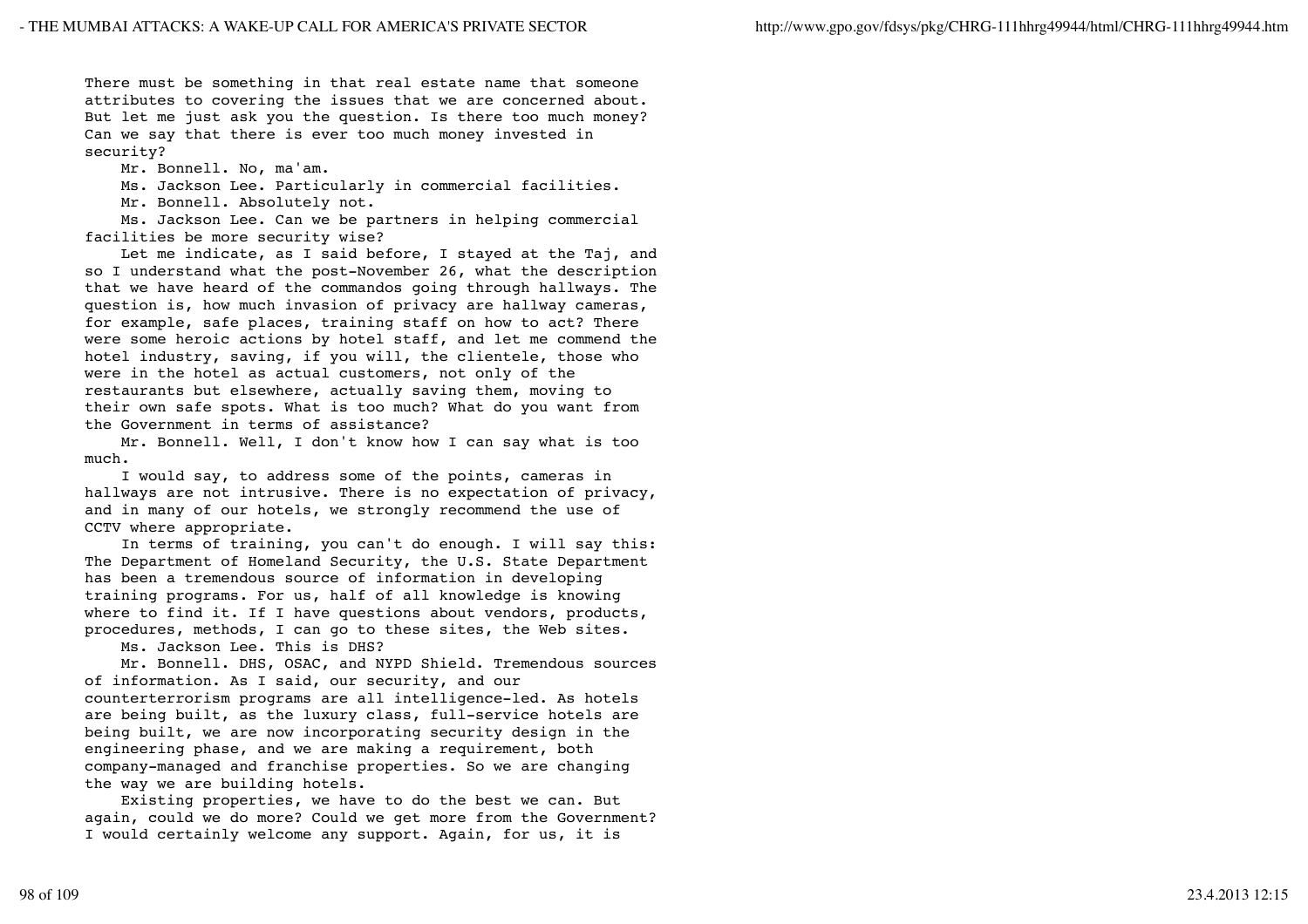intelligence. As the Commissioner said, no two hotels are the same. So it is hard to come up with a one-size-fits-all solution to security. We talk about the hotels that sit on waterfronts, that, similar to the Taj, unique set of threats, as opposed to say a hotel located in Phoenix. It is, again, when we go to addressing the issues of security, we have to look at what is reasonable, what is foreseeable, what is predictable.

 Now as terrorist attacks against hotels have become more sophisticated, it is apparent that there are certain things that we should invest in. Again, talking about the performance of security personnel, for instance, the case at Islamabad, over 20 security officers were killed at the Marriott Islamabad. You will find that in many of the attacks, the security personnel are doing a good job, particularly those that are properly trained to look out as part of a counterterrorism program.

 Ms. Jackson Lee. Well, we thank you for that explanation. With that, let me yield to the gentleman from Pennsylvania, Mr. Dent, for his questioning.

Mr. Dent. Thank you, Madam Chairwoman.

 Thank you all for being with us this afternoon. Media reports coming out of Mumbai indicate that the LeT attackers had conducted significant surveillance prior to carrying out those attacks, so that they had an in-depth knowledge of the layout of the targets, even better than that of the first responders. This is a general question. You all feel free respond this. Is the U.S. private sector in a position to recognize pre-attack surveillance and report to Federal authorities? Anybody want to take a shot at that?

 Mr. Bonnell. If I may, that is part of our counterterrorism program, when we train people to look out, to look at these points where the terrorists are going to be conducting these surveillance. We know from past attacks that they do counter surveillance and they invest heavily in counter surveillance, so we train our people to be on the lookout for it. In fact, there is an initiative underway now where hotels, different brands are sharing information, where we are watching each others' hotels, essentially watching each others' backs in areas where we have high concentrations of hotels that are close to each other.

 So your point is absolutely spot on with our approach to counterterrorism is to train our line-level employees to be looking out and looking for the obvious indicators of counter surveillance. If you are being surveilled, if you look for it,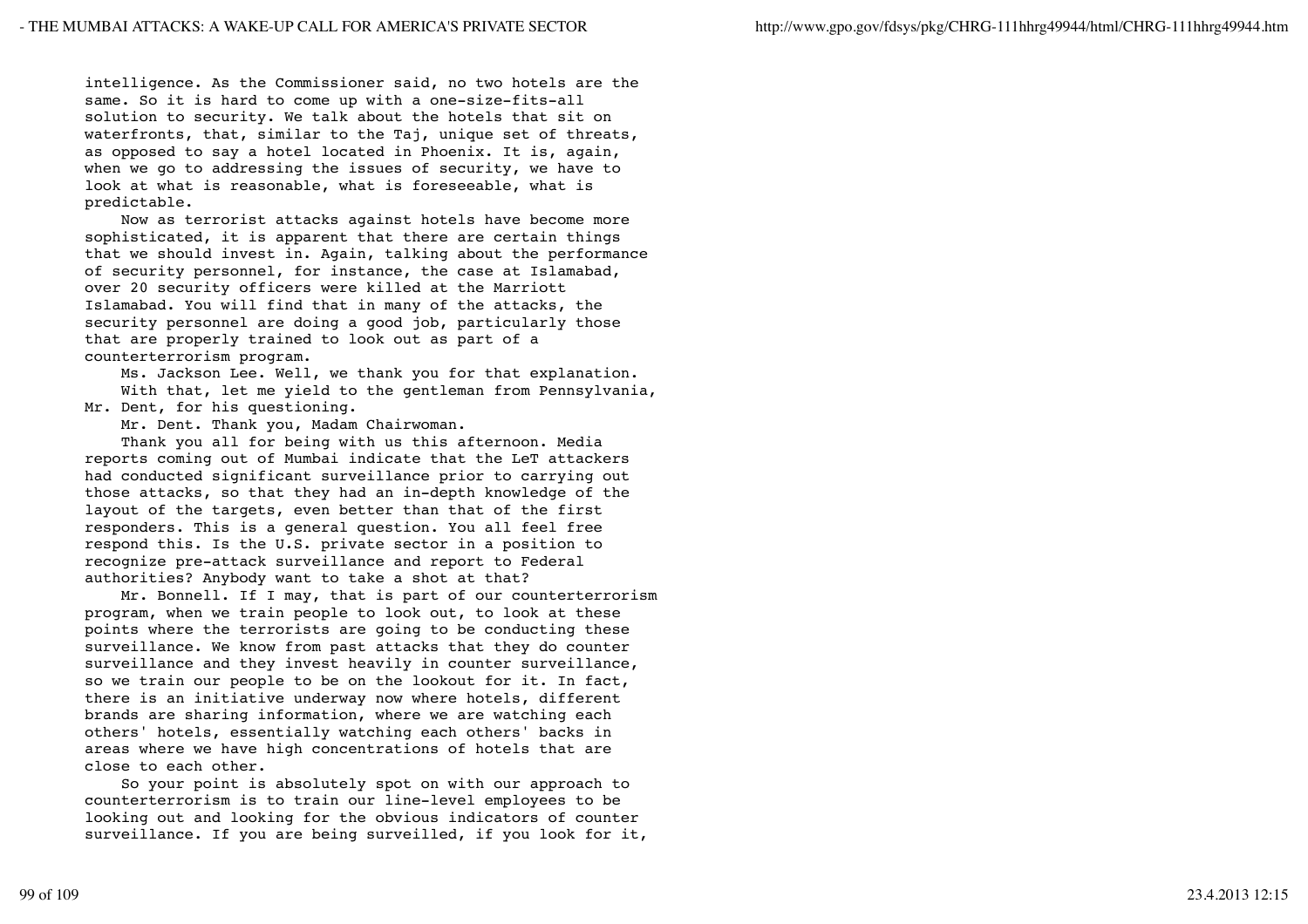you will see it.

Mr. Dent. Anybody else want to make a comment?

 Mr. Raisch. I guess I could chime in there. In prepping for this discussion here, I had the opportunity to reach out to a number of chief security officers in various hotel chains, and my understanding is it is definitely evolving. I think I was astounded by most of them I spoke to had at least one of their staff, if not themselves, had been in short order out to India and had done some post-event analysis out there. My understanding is there is an outreach to a great extent to the back to the house right now where they are trying to develop essentially posters that would reinforce suspicious activity, what cues would be in that regard. So I think it is evolving. I think there is some good work being done across the industry.

 The interesting thing about preparedness is that sometimes an industry will collectively look at issues that otherwise might appear to be competitive because they have realized that if one attack occurs in the United States at a single hotel, people won't differentiate what flag is on that hotel. They will become increasingly cautious about all hotels. So I think we have a foundation for collaborative effort without question.

 Mr. Dent. Finally, I just want to make a comment. Do highpriority targets in the U.S. private sector adequately train and exercise with first responders or provide critical information to first responders in the event of some kind of an attack, in your view?

Mr. Bonnell.

 Mr. Bonnell. Do we train with first responders? We do. More so in some markets than in others. For instance, take Orlando, because of the high concentration of high-end hotels, we work, in fact, I know the regional coordinator for the Department of Homeland Security there who makes available resources for training. So I would say that does take place. For instance, in New York, we have the Barclay and the Crown Plaza Times Square, both security directors are retired NYPD police detectives, work closely with the local authorities. New York is really probably gone a step above as far as preparing for a crisis in terms of being certain the first responders are trained, that we know exactly where the ambulances and the fire trucks are going to come and the people know exactly what their assigned duty stations are. I would say in some markets more so than others.

 Mr. Raisch. If I could elaborate, I would also say this, and I would hope Mr. Bonnell would concur with me. There is a stratification in the industry. You have the major players in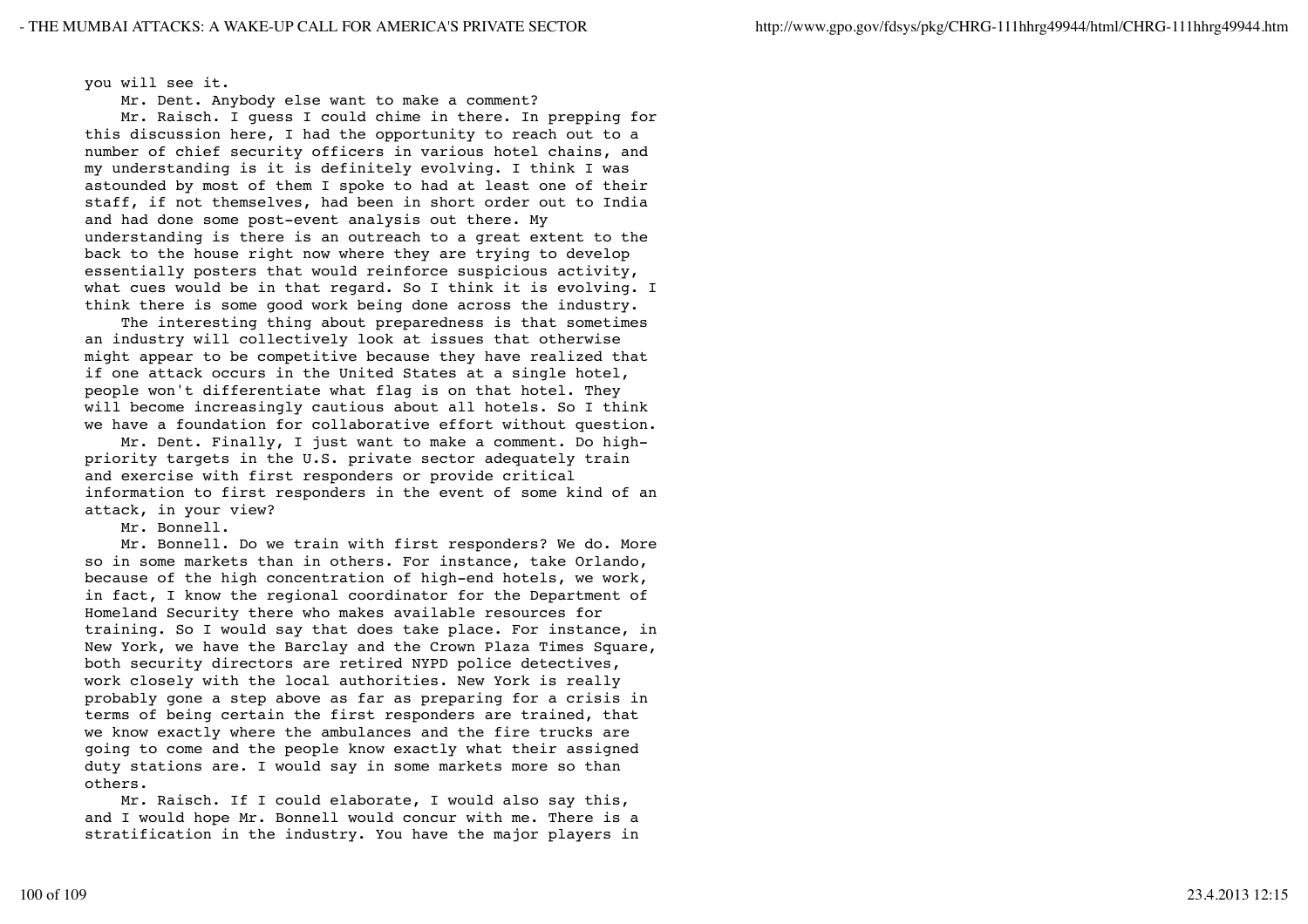major, you know, certainly the larger hotels in larger cities tend to be the ones where there is more staff and arguably more cash-flow to rationalize much of the investment. There is a different level of staffing. There may be three people in a roadside, an interstate-side size hotel, and consequently, your capability to have a significant security presence there is minimal.

 But I think the core approach to preparedness that I think I heard from Mr. Bonnell here was something that you can roll out through large and small entities and at least have the threshold level of preparedness and security even at the relatively smaller entities.

Mr. Dent. Thank you.

At this time, I have no further questions.

 I yield back the balance of my time. Thank you for your testimony.

 Ms. Jackson Lee. Thank you, Mr. Dent, for your questions. The Congresswoman from Nevada, Ms. Titus.

Ms. Titus. Thank you very much, Madam Chairwoman.

 My last question yielded little more than a mouth full of bureaucratese, but I am going to try again with this panel, so I appreciate your indulgence.

 I would just ask you, either in your family of hotels or in your study of hotels, if you have looked at those that have gaming. You know, there are special needs when you have gaming. Your lobby is a casino. They are built in such a way that you can't find the door. We want you to come in, but we don't necessarily want you to leave. So that makes it difficult. There are no clocks, there are no water fountains. It is a different setting. So I wonder if any of the study that you have been doing or any of the standards that you have been setting take into account those special needs.

 Second, I want to be sure that everybody has the information and knows the best practices. I know the security forces do. I know the executives do. But what about the cocktail waitresses? What about the card dealers? What about the ladies that make the beds? Is that information getting down? Is it available to the public? Would they know where to go, where to stand to be rescued like you used to know where to go with a fire, if you had a fire, and what elevator not to take?

 Finally, I would just ask you if you were going to rate how prepared the private sector is, especially in terms of hotels, how are we today on a scale of 1 to 10?

Mr. Raisch. I will yield to my industry colleague here.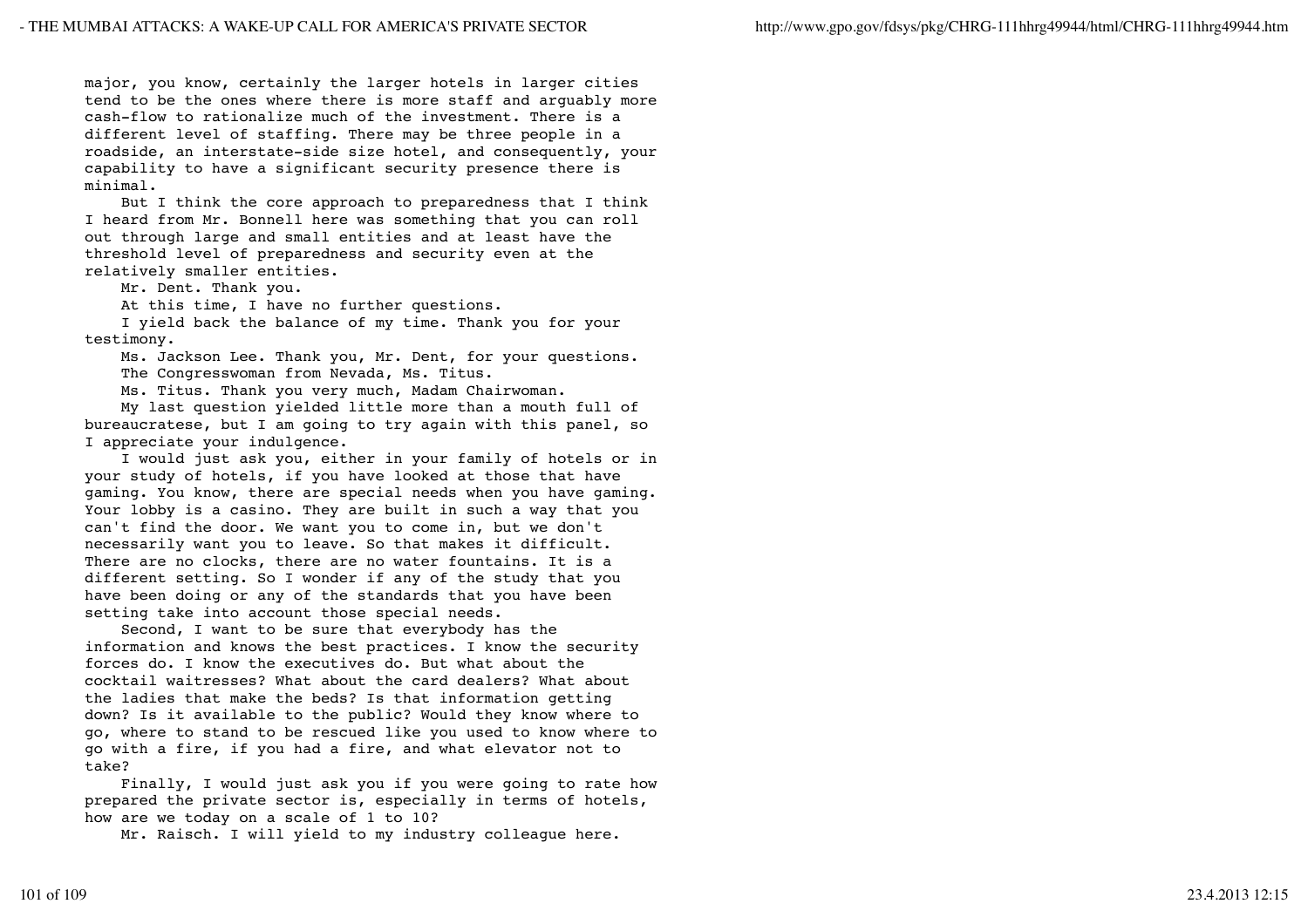Mr. Bonnell. Well, let me say, having been at the 30th floor of the Bellagio during an earthquake, I had an opportunity to watch the hotel deal with the crisis, and it was clear they were prepared. They knew what to do. Again, this was a shelter-in-place situation, as opposed to an evacuation. What is unique about Las Vegas is you have these hotels with 3,000 rooms, versus a hotel with maybe 300 rooms; generally better staffed in terms of security, emergency medical personnel that are actually on staff. So what I find in Las Vegas and in Reno is a very high level of preparation for crisis.

 Now, traditionally, the investment in security had been in the casinos. As the super hotels came along, and they became victim, fell victim to premise security liability litigation, they found themselves in court, being sued for negligence, they began to increase the level of operational security on the hotel side.

 Having been involved, through the American Society of Industrial Security, with the Gaming Committee, I tend to think the hotels that I have seen in Reno and Las Vegas are superior in many respects because, again, I think they anticipate these events occurring. That is from my own personal knowledge. I haven't conducted a study. I am more familiar with hotels in the range of say 350 to 750 rooms, business and leisure, so I am not well versed in casino.

 Again, I think you draw a unique set of threats associated with casino more in terms of criminal behavior. Again, as I said, when I saw the folks at the Bellagio and the MGM Grand respond to the earthquake, I was very impressed with their knowledge of directing people. In fact, they were actually at the bottom of the elevator banks with robes because they knew that people were going to come fleeing out of the rooms in their night clothes. So I was very impressed with that.

 The other question--how do we rate? The hospitality industry is highly regulated. We have to deal with OSHA, ADA, NFPA, the constant threat of litigation in the form of premise security liability lawsuits. Our insurance carriers want to make certain that we are managing our hotels in preparation for these foreseeable risks. So I would say, compared to say, retail, we are doing pretty good. I can't say, I don't want to say that we are doing a lot better, but I think that because we are held to a higher level of accountability than say our colleagues in retail, we do a better job overall. But of course, when people check into our hotels, they are trusting us with their lives and their safety. And generally we have much longer contact with them. So I would be reluctant to give us a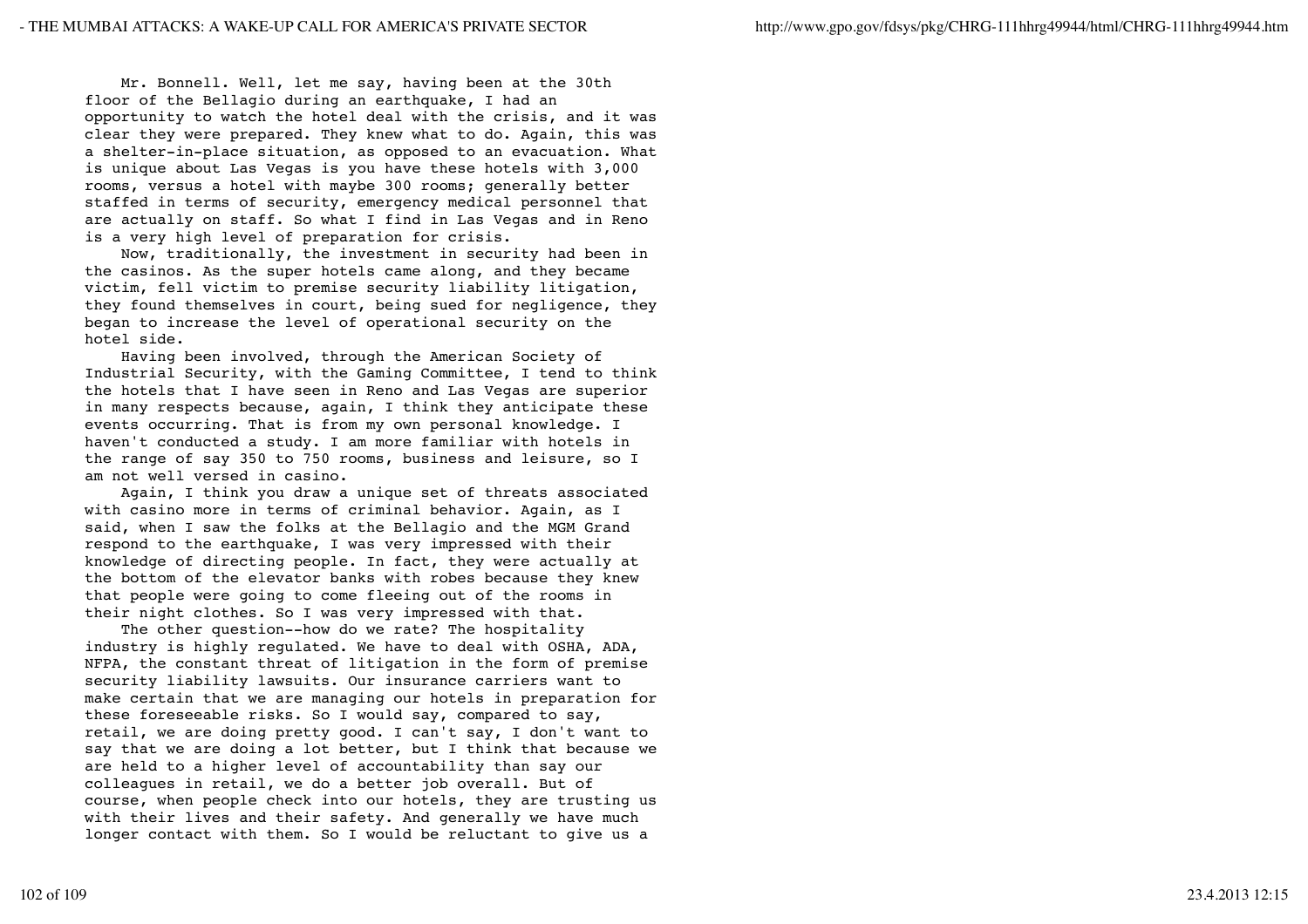score. I would say C-plus, maybe a B-minus.

 Mr. Raisch. It is my hope in 2 years hence that that question of what level is security and preparedness at hotels can be met by giving you a number as to how many have actually been certified under the program. That is inherent really in one of the goals of the program is to provide some measurement and common criteria because, to date, what your concept of preparedness is or mine or any one of the folks on the panel in this room, none of them would exactly jive.

 In this case, we have the opportunity to look at some bubble-up standards that have come from the industry, not arbitrarily chosen in the Beltway, and to begin to apply those and evolve them. Each of these standards are not frozen in time. They actually have committees that maintain them on an on-going basis, so they will adjust over time to other threats as they evolve, perhaps along the lines of the Mumbai attack. So I think there is an opportunity inherent in the Title IX program to begin to measure that.

 As we often know in many cases, until you measure something, it is very difficult to manage it. So my sense is that that is a strong opportunity really for the Title IX program.

The other observations we have made essentially is, obviously, as I mentioned before, larger firms with more facilities, larger, in this case, larger facilities with more staff, distinct from larger firms, because we have in this industry a stratification of everything from 30-, 40-, 50-, 60 unit hotels to 500- or 1,000-unit hotels, each of them with different staffing levels, each of them following different pricing mechanisms.

 One factor that I did, became apparent to me, is the franchise system. We have the opportunity here to talk to, if you will, one of the major flags, InterContinental. While they manage the hotels, they don't necessarily own them, and their operating budgets are oftentimes approved by the local owners. Unfortunately, on the regulatory side, fire was mentioned before, OSHA, and so forth, there is a given in every budget for that number.

The security side is a little bit more iffy, and as such, oftentimes, I think security professionals like at this table have to, if you will, make an argument to the local operators, sometimes successful, sometimes not successful in what level of security that they are willing to buy into.

 Ms. Titus. Madam Chairwoman, thank you. I think that Las Vegas does do a good job and has some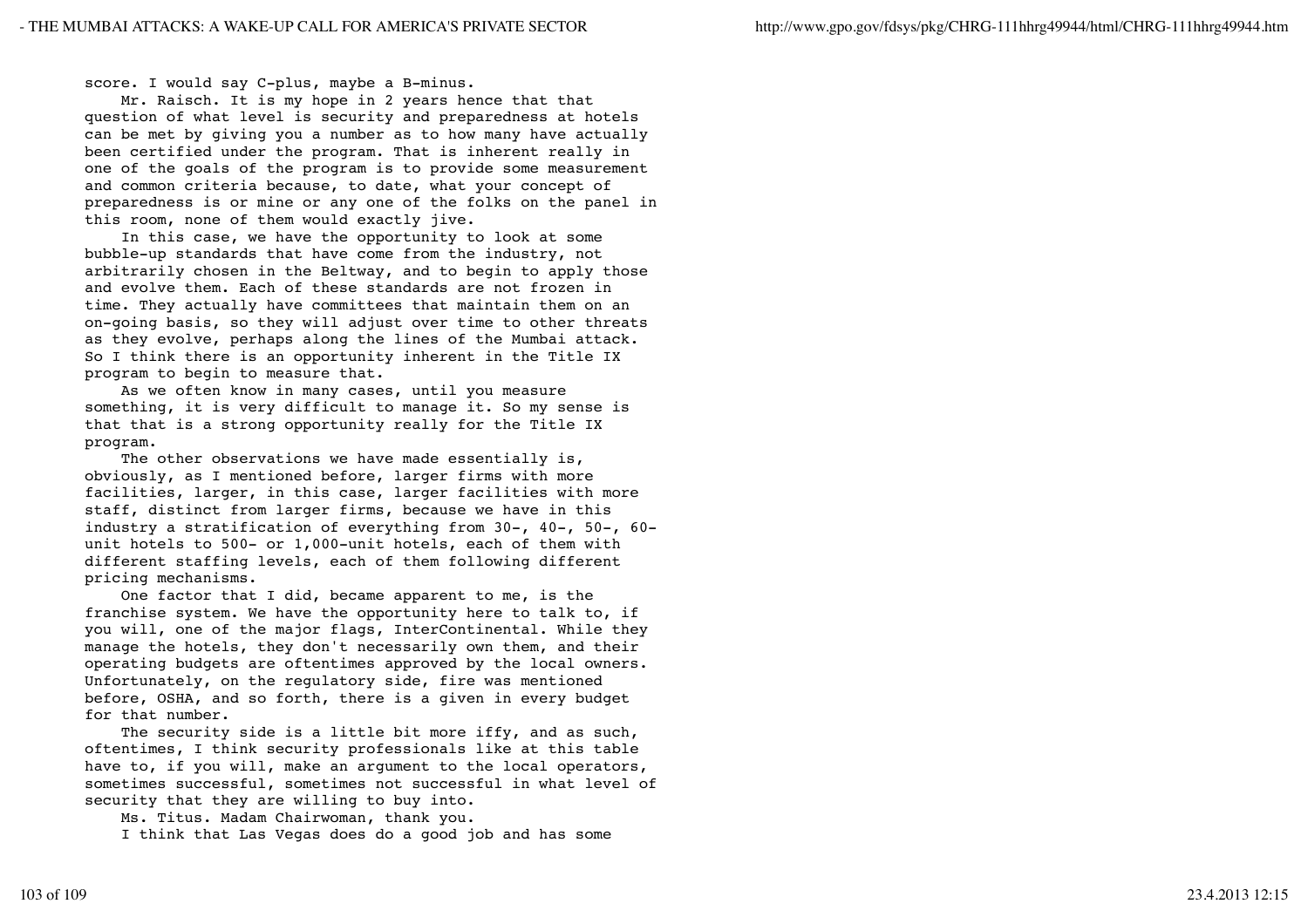things to offer, especially that they have developed. So I hope, as you develop these standards and this certification program, that Las Vegas can play a part in helping to flesh out some of that.

Thank you, ma'am.

 Ms. Jackson Lee. Madam Congresswoman, we hope to certainly involve your constituents who certainly have had their experience with large volumes of customers and revelers, if you will, and that is a question that we ask today, is to move quickly on the standards being, if you will, being put in place. So we thank you for that offer. I know that the committee will take up both your advice and counsel.

 I am going to seek to yield myself 5 minutes just to conclude. I don't know if Mr. Dent cares for that at this time, but I want to clear up some issues that are on the record.

 Dr. Fair, you have mentioned radicalization and LeT. I want to make sure you are not suggesting that the people of Pakistan are comfortable with terrorist acts and are not making efforts. I was in Pakistan as well, post the November 26 incidents, and I know that, though it might not have been fast enough, they have come to recognize that there were Pakistani nationals participating. They have made a commitment to prosecute them, hopefully swiftly. Of course, they have themselves been victims of terrorist acts, including the issue dealing with the Marriott at Islamabad.

 So my question to you is, how can we be effective in collaborating with our world partners when terrorism is becoming both decentralized and radicalized?

 Ms. Fair. Actually, I want to respectfully disagree with I think some of the points that you just made. There is a tendency to think of this broad swath of militant groups as all being interchangeable. In my written testimony, I go to great lengths to talk about how Lashkar-e-Taiba is very different. Lashkar has never targeted the Pakistani state. Lashkar-e-Taiba has never targeted an international target within Pakistan.

 Ms. Jackson Lee. So what are you disagreeing with me on---- Ms. Fair. No, no----

 Ms. Jackson Lee. Because all I said was that they were becoming decentralized terrorist groups so that they are decentralized from al Qaeda and radicalized. Those are just the two points that I made.

 Ms. Fair. The part in particular that I think is an important question that really requires vigilance on the part of Washington is actually the extent to which they are undertaking efforts to wrap up Lashkar-e-Taiba. I personally--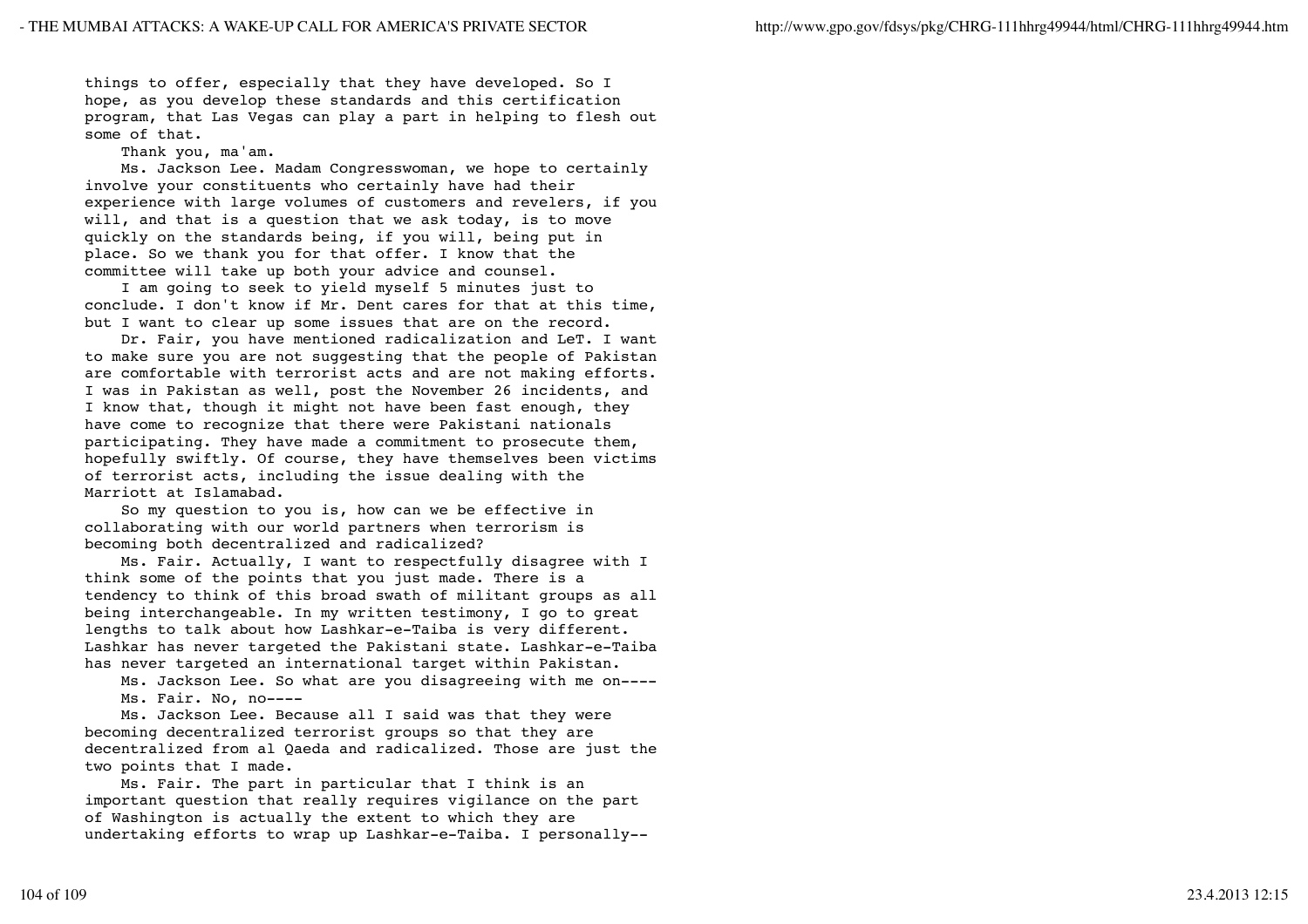--

Ms. Jackson Lee. Who is ``they''?

 Ms. Fair. The Pakistani government. I was not--there is a pattern that has been followed here as has been followed in the past; that is, before the organization is officially proscribed, the moneys in the bank accounts are moved, and the organization reconstitutes under another name.

 The leader of the organization has not been arrested. He has been under house arrest. There have been a number of individuals who have been detained. Their actual accounting, the accounting of where they are is absolutely unclear. I was actually not impressed that the Punjab government, the provincial government, simply took over----

Ms. Jackson Lee. Is that the state government?

 Ms. Fair. The state government. The state government took over the assets of an organization that the government itself had declared to be a terrorist organization.

 What government takes over the operating of enterprises associated with a terrorist organization as opposed to shutting them down and arresting the leadership?

 So I think there are a lot of questions, particularly about Lashkar-e-Taiba.

 Ms. Jackson Lee. How can we be more effective in collaborating with countries that have sovereign governments who represent that they are trying to fight terrorism and to be effective?

 Ms. Fair. Well, I think we have to be very forthright with them, both publicly, if need be, but certainly privately. Over the last 7 years the United States has really given Pakistan a mixed message about the groups that we think it should shut down.

 For much of the global war on terrorism, we emphasized al Qaeda. We were actually very episodic in our emphasis upon groups like Lashkar-e-Taiba and Jaish-e-Mohammed. I am sure, as you know from previous testimony on the Hill, we were even ambivalent about Pakistan's efforts against the Talibans.

 So I think the first thing that we need to do is resolve in our own discourse that groups like Lashkar-e-Taiba are not simply India's problem, but they are also our problem, and they are also Pakistan's problem.

 Second, we really need to focus much more intelligence resources to really understand what the government is and, more importantly, what it is not doing. We have a tendency to look at these attacks through the optic of as if it just happened, and we tend to forget that in fact this group has been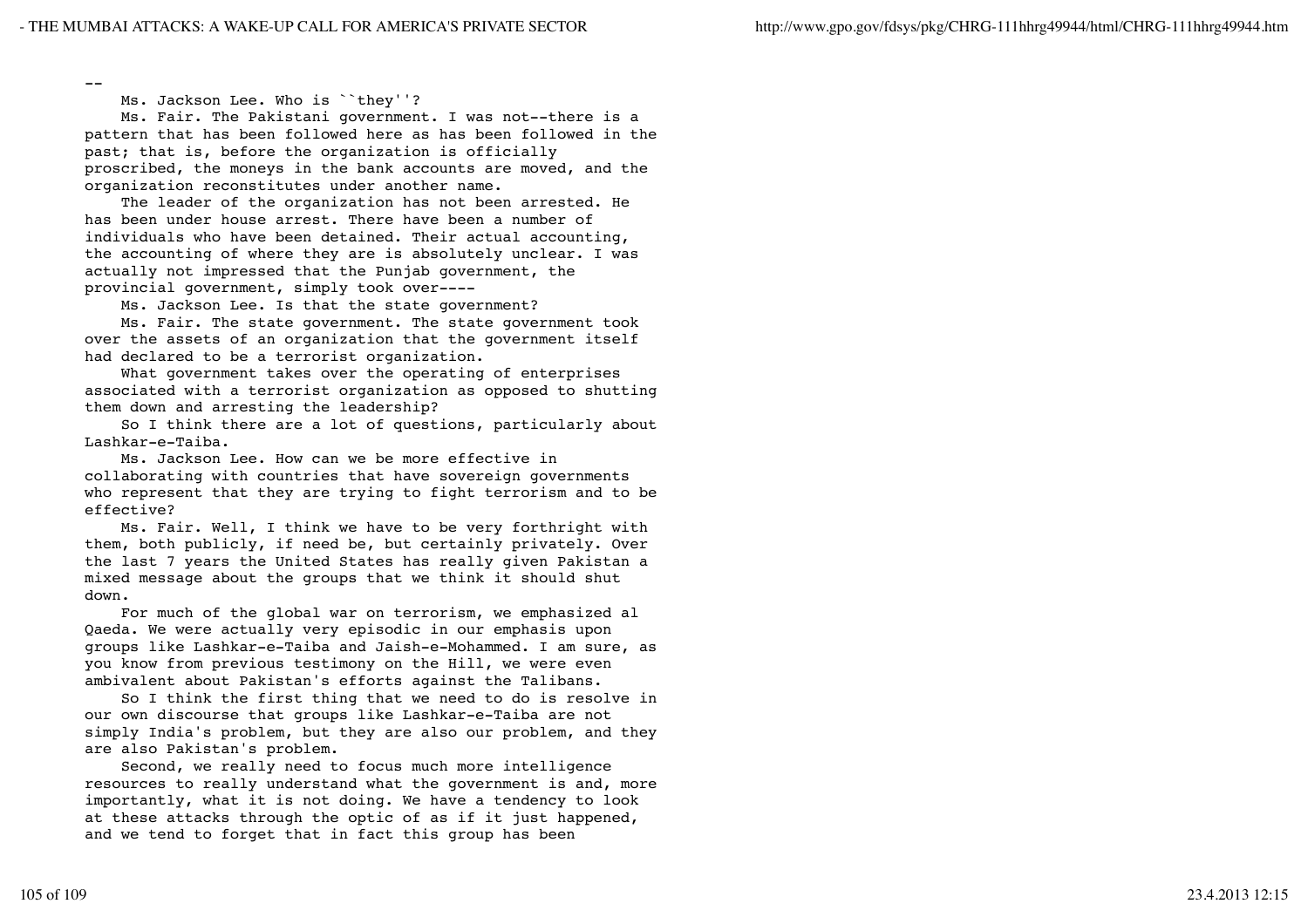operating since 1986, and there is a pattern of state behavior with that particular group.

 Ms. Jackson Lee. I think your point is well taken, but we also need to distinguish what is state government and what is federal government in the context of Pakistan. We also need to be assured that we promote and encourage those efforts where the government is trying to at least work on a plan or an effort to fight terrorism.

 I think the point is well taken. I think, in addition, we would hope that there would be notice, as I think your testimony said, that there were Indian facilitators. So working regionally, with India, Afghanistan, and Pakistan, I hope would be also an important point for us. But I thank you very much for your testimony and those very vital points.

 Mr. Bonnell, let me ask, you want to certify under the SAFETY Act. But you would be willing to have InterContinental Hotel certify under the voluntary certification under Title IX?

Mr. Bonnell. Yes, ma'am.

 Ms. Jackson Lee. Do you think it would be helpful for DHS to reach out, beyond the meetings that they have already had, to really get, as Congresswoman Titus has indicated, sort of insight and instruction for hotels beyond the Beltway and be out in the areas, resort areas, for example, we have a lot of coastline in the United States, Las Vegas, for example, and other intense areas, do you think that would be helpful in terms of quickly moving and trying to establish some standards?

 Mr. Bonnell. Yes, ma'am. I totally agree. I think that there are many best practices out there that we could share, work with DHS, consolidate this, and crystallize this information, and get it back out to where it would do the most good.

 Ms. Jackson Lee. I do want to emphasize, since I was physically on-site, using my somewhat non-, both nonscientific and non-law-enforcement eye, the importance of internal preparedness plans for hotels. Though you represent one chain and one family, is there a standard, without the involvement of the Federal Government, where you would assess that hotels have their own individual plans? Are they wide enough to, for example, capture what Dr. Fair has said in terms of organizations that may be even beyond the borders of where we have seen them act out their terrorist acts? Are U.S. hotels with preparedness plans that could respond to a commando-type incident?

 Mr. Bonnell. Limiting the discussion to the category and class of hotel that we have been discussing, again, like the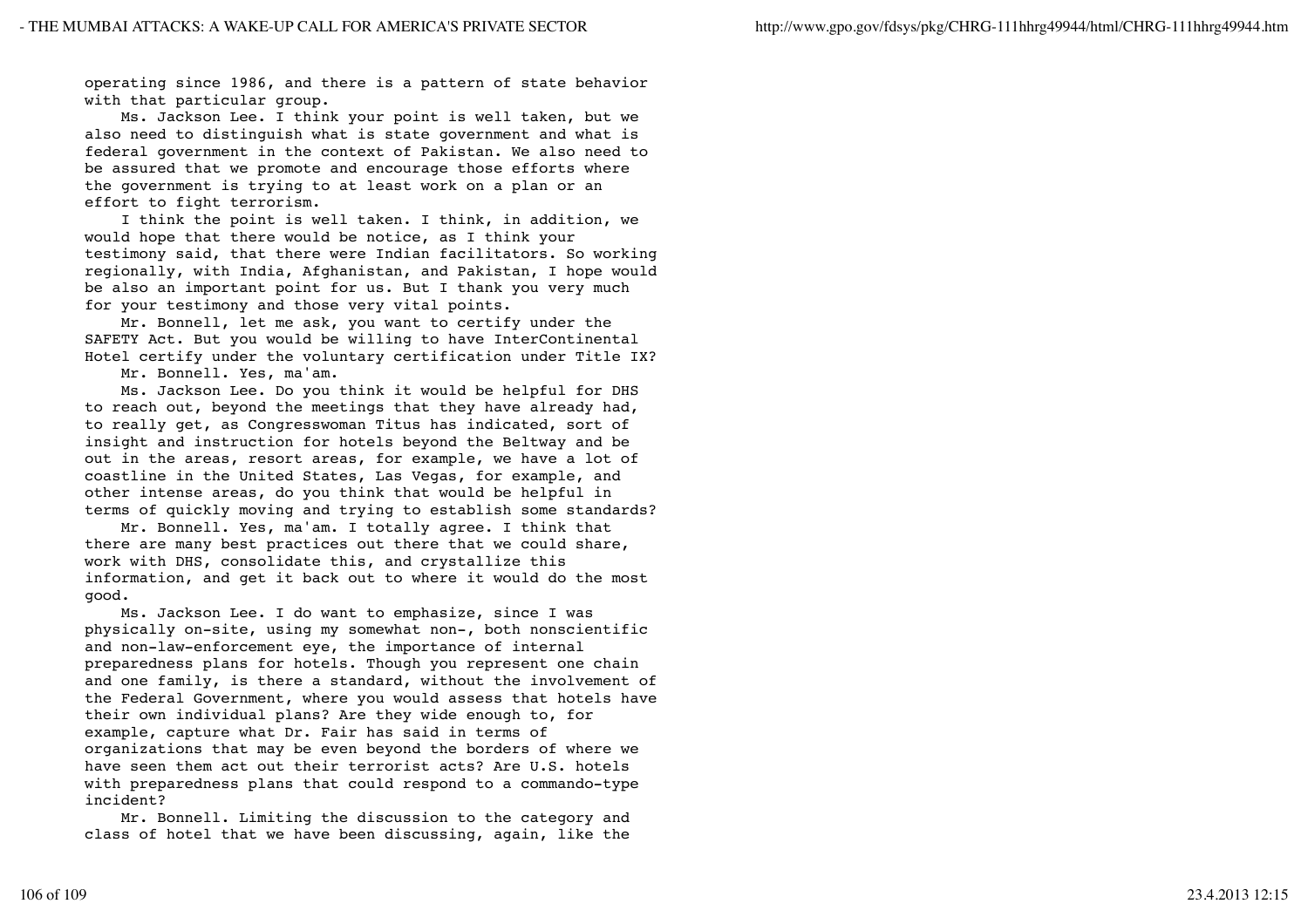Taj, the Oberoi or an InterContinental Hotel, you will find that there are plans. Is there a standard? Is there continuity and consistency? I don't think so. I can speak only to my brands. Now I work closely with my colleagues, with Starwood and Marriott, and we share information. I would say, within this small group of the major brands, we share best practices, and you would find some degree of continuity and consistency. But when you look at all of the hotels in this country, I am afraid the answer would be no. I think, again, setting a standard and providing and offering that standard up as a best practice would be very useful.

Ms. Jackson Lee. I thank you very much.

 Mr. Raisch, you have expressed the offering of your center's assistance and also your assistance for what has to be an important charge and challenge, and that is for the overall preparedness under Title IX, but in particular, establishing these standards. What is your sense of urgency on helping us move in that direction?

 Mr. Raisch. That is the designation, and let's make it clear, too, that really we are talking about designating existing standards that actually are bubbling up or have already bubbled up for some time for the private sector. So DHS need not create something in this regard. It in fact is charged by the legislation to designate an existing standard. So that is the opportunity that we have, not to attempt to build from scratch but rather to designate something that already has, again, come from the private sector. It is the next step that really is critical to move forward.

 Absent a standard, really, the measurement process, the assessment process can't go forward absent one or more standards maybe designated by the Department in this regard. But that is the final element. Quite frankly, we are working on the bottom-line side of the house.

 We have five different working groups over 200 organizations actively involved in it; that is, looking, once the standard itself has been defined, to look for benefits and insurance, mitigating legal liability, and acknowledgment by rating agencies and moving forward with really supply chain management where, perhaps, the most economic rationale----

 Ms. Jackson Lee. You are looking across the private sector in its totality, not isolating hotels. You are looking across the board.

 Mr. Raisch. We have representatives from utilities, from financial services, from the major retailers across the board, and all of them are really participating. The goal in all this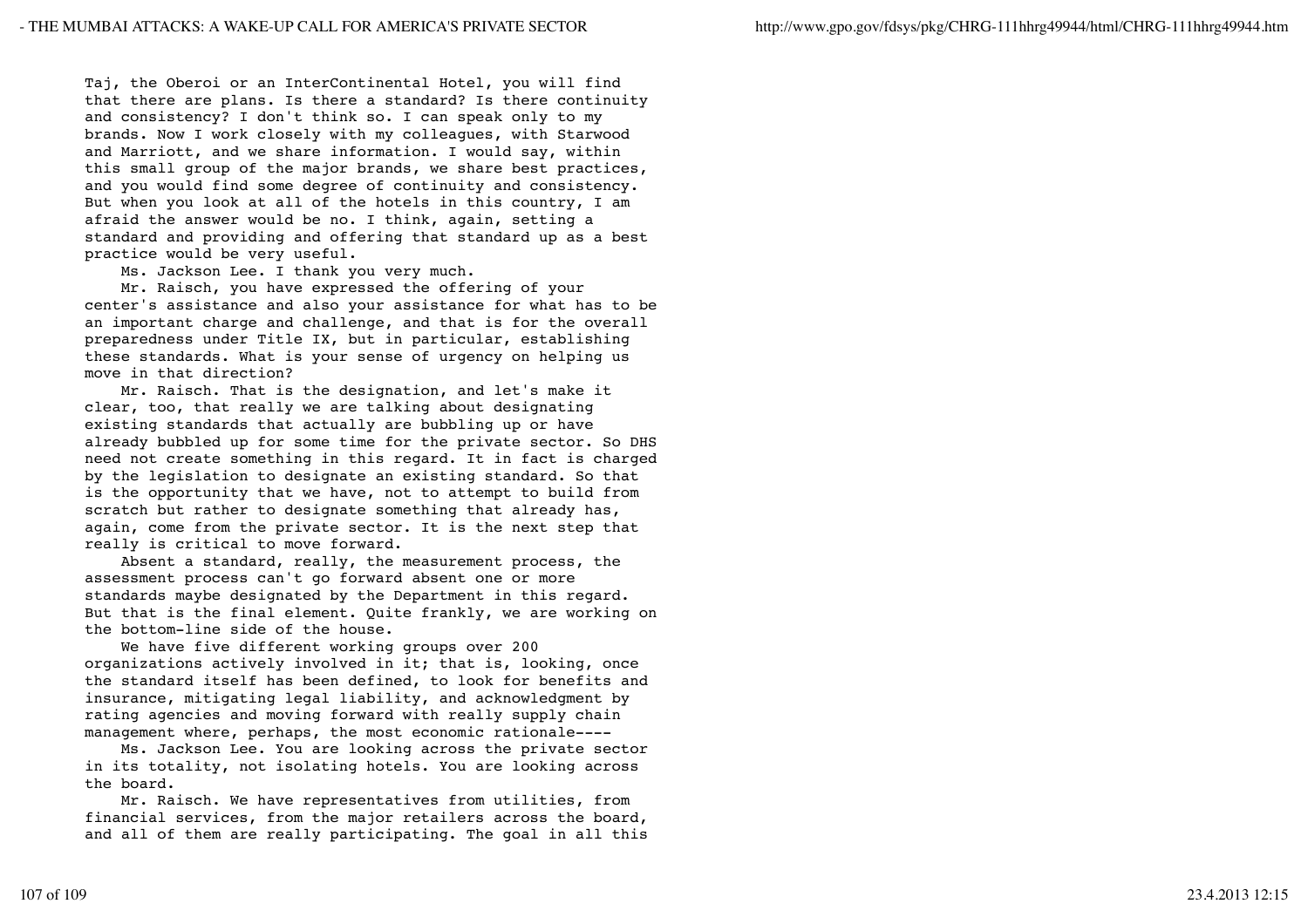is, by getting the private sector involved in it up front, we are essentially building something that is business and valueoriented as opposed to--we referenced the Beltway before- building something in here and trying to make it work out there.

 Ms. Jackson Lee. If I had to ask the question on a scale of 1 to 10, with 10 being the highest, how would you rate the preparedness of America's private sector?

 Mr. Raisch. I would really hesitate to put a specific number because, quite frankly, the private sector is not a homogeneous entity. It is big, small, you know, large. Certainly the smaller businesses are more concerned about meeting payroll in the next 4 weeks than they are necessarily of putting their preparedness program together. I will tell you that those entities that have experienced some sort of crisis or near-miss, have gotten religion, those folks tend to be more prepared. We tend to see preparedness paralleling, at least on the life-safety side of the house--we reference NFPA and fire safety and life safety. There are elements of that because it has been required.

 The typical business continuity and the more general elements of preparedness still are looking for something in the way of a definition as to what good preparedness is and a bottom-line rational to undertake it. That is why I think, once, if we link those two, which I think Title IX has the opportunity to do, not immediately but a little bit over time, then I think we will have the business rationale to make this go forward.

 Ms. Jackson Lee. Well, we certainly have an obligation to provide them that. But I imagine what you are saying is that they have not reached 10 yet.

 Mr. Raisch. There is no question in my mind they have not reached 10. I would say, on the whole, we are far; that is a long reach.

 Ms. Jackson Lee. I think you have given us our marching orders.

 Let me thank our witnesses, of course, for their very instructive testimony.

 Dr. Fair, Mr. Bonnell, Mr. Raisch, we appreciate the insight.

 This hearing started off as I opened to connect the issue of the terrible tragedy in Mumbai with a wake-up call for America. Obviously, in order to fulfill the purpose of this hearing, we will be instructing and requesting certain responses from DHS of recognizing that we have a committed new